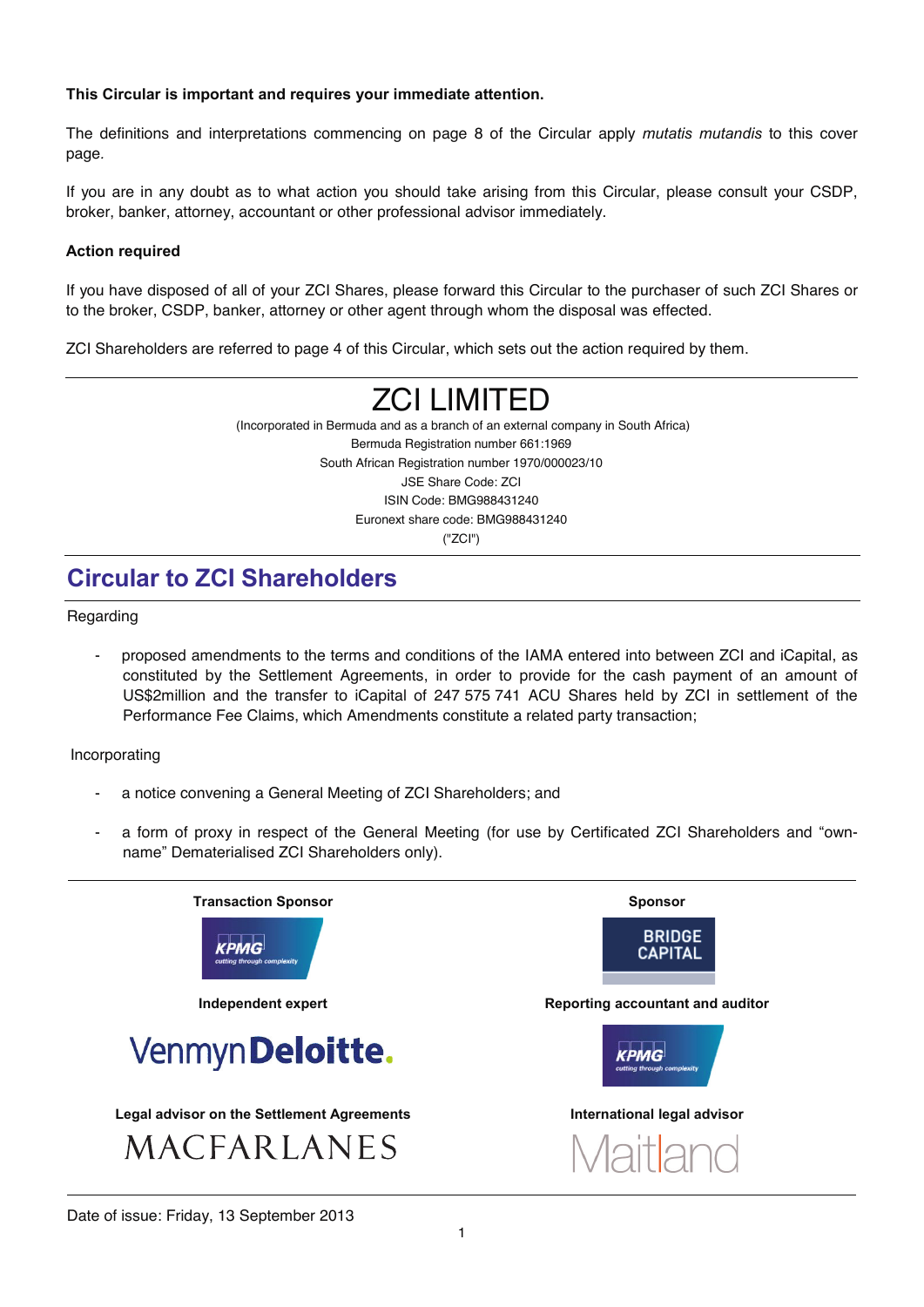## **Corporate information and advisors**

ı

Clarendon House 2 Church Street Hamilton Bermuda (PO Box HM 666, Hamilton HM CX, Bermuda) ZCI was incorporated in Bermuda and registered on 4 August 1970 as a branch of an external company in South Africa

#### **Transaction Sponsor Sponsor Sponsor Sponsor Sponsor Sponsor Sponsor Sponsor Sponsor Sponsor Sponsor Sponsor Sponsor Sponsor Sponsor Sponsor Sponsor Sponsor Sponsor Sponsor Sponsor Sponsor Sponsor Sponsor Sponsor Sponsor S**

KPMG Services (Pty) Ltd (Registration number 1999/012876/07) KPMG Crescent 85 Empire Road Parktown 2193 (Private Bag 9, Parkview, 2122)

#### **Independent Expert Communist Expert Communist Expert Communist Experience Communist Experience Communist Experience Communist Experience Communist Experience Communist Experience Communist Experience Communist Experience**

Venmyn Deloitte (Pty) Ltd (Registration number 1988/004918/07) Deloitte Place Building 33, 1st Floor The Woodlands 20 Woodlands Drive Woodmead, 2052 South Africa (PO Box 782761, Sandton, 2146)

#### **Legal advisor on the Settlement Agreements Transfer Secretaries (SA)**

Macfarlanes LLP (Registration number OC334406) 20 Cursitor Street London EC4A 1LT EC4A 1LT

#### **Registered office of ZCI Company secretary of ZCI**

Mr J Kleynhans BA LLB (University of the Witwatersrand, South Africa) Maitland Luxembourg S.A. 58 rue Charles Martel L-2134, Luxembourg (Boite Postale 1361, L-1013, Luxembourg)

Bridge Capital Advisors (Pty) Ltd (Registration number 1998/016302/07) 2nd Floor, 27 Fricker Road Illovo Boulevard Illovo, 2196 South Africa (PO Box 651010, Benmore, 2010)

Maitland Advisory LLP (Registration number OC318789) Berkshire House 168 – 173 High Holborn London WC1V 7AA

Computershare Investor Services (Pty) Ltd (Registration number 2004/003647/07) Ground Floor 70 Marshall Street Johannesburg, 2001 South Africa (PO Box 61051, Marshalltown, 2107)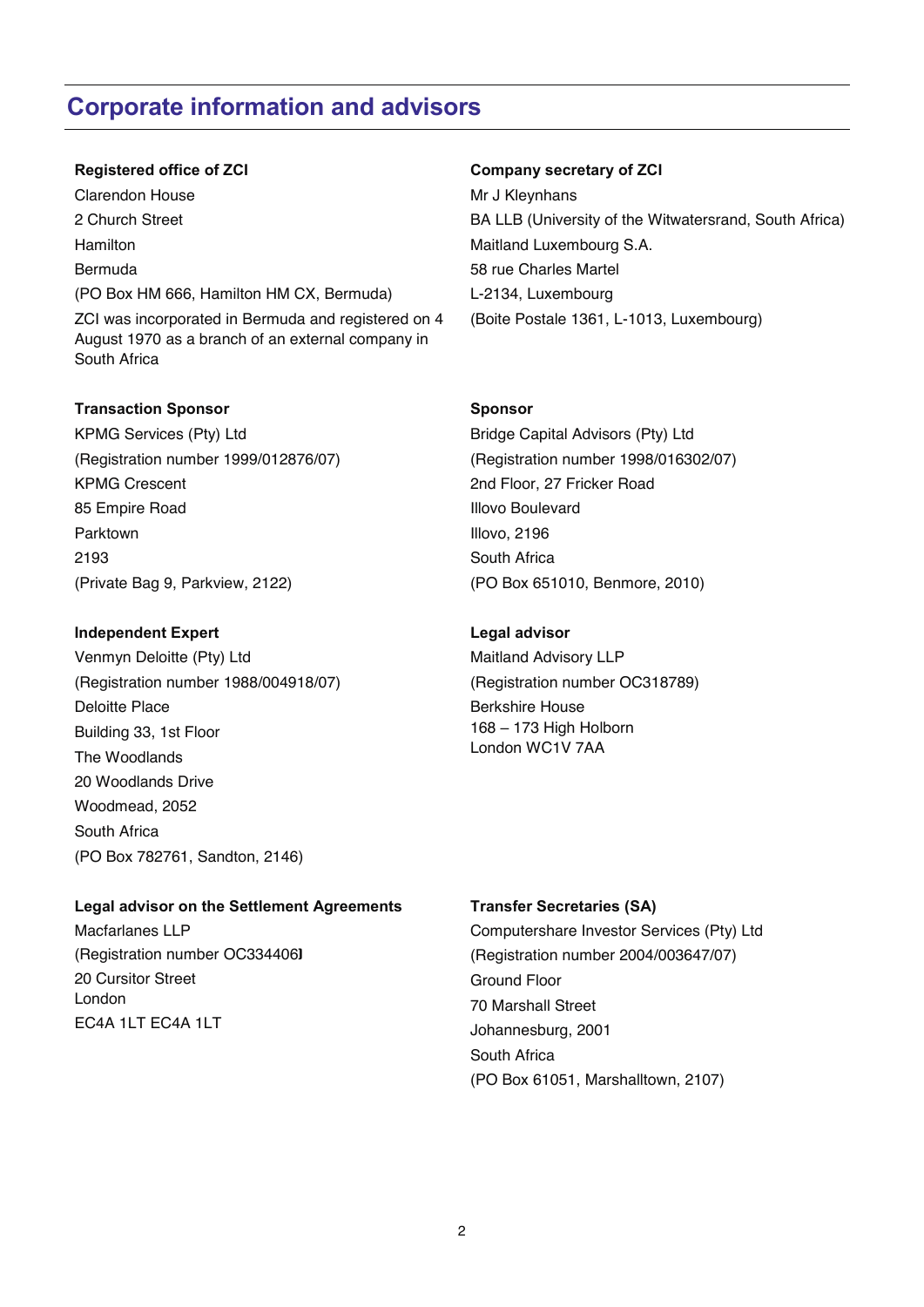Computershare Investor Services PLC (Registration number 3498808) The Pavilions Bridgwater Road Bristol, BS13 8AE United Kingdom

### **French Listing agent**

Caceis Corporate Trust Caceis Ct (Registration number 439430976) 14, rue Rouget de Lisle F-92862 Issy-Les-Moulineaux Paris, France

### **Transfer Secretaries (UK) Independent reporting accountant and auditor**

KPMG Inc. (Registration number 1999/021543/21) KPMG Crescent 85 Empire Road Parktown, 2193 South Africa (Private Bag 9, Parkview, 2122)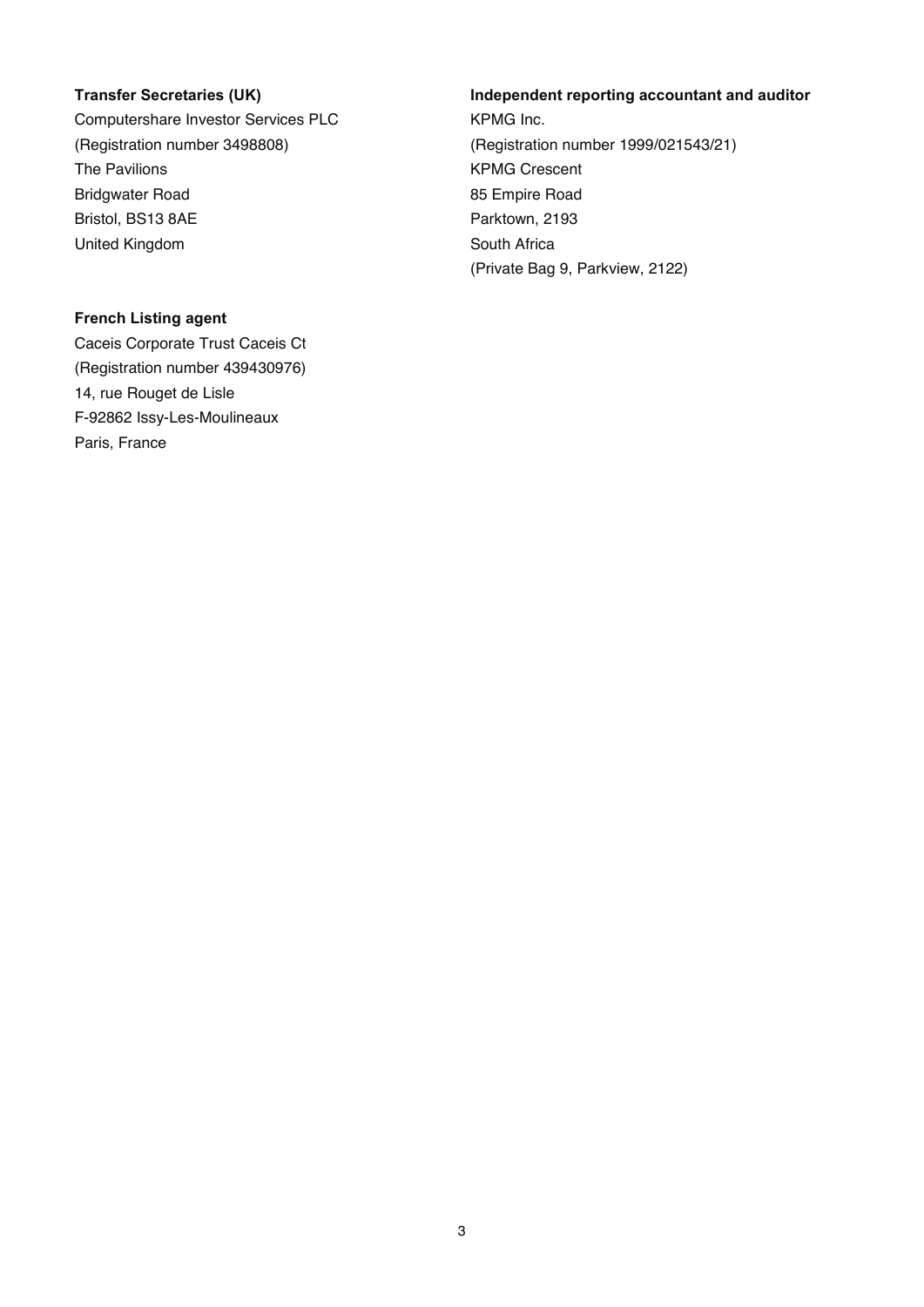## **Action required by ZCI Shareholders**

The definitions commencing on page 8 of this Circular apply *mutatis mutandis* to the following section on action required by ZCI Shareholders.

#### **Please take careful note of the following provisions regarding the action required by ZCI Shareholders:**

- 1. If you have disposed of all of your ZCI Shares, this Circular should be handed to the purchaser of such ZCI Shares or the CSDP, broker, banker, attorney or other agent who disposed of your ZCI Shares for you.
- 2. If you are in any doubt as to what action to take, consult your broker, CSDP, banker, attorney, accountant or other professional advisor immediately.
- 3. This Circular contains information relating to the Amendments. You should carefully read through this Circular and decide how you wish to vote on the Resolutions to be proposed at the General Meeting.

#### **4. General Meeting**

ı

The General Meeting, convened in terms of the notice incorporated in this Circular, will be held at the Hotel Novotel Luxembourg Kirchberg, Quartier Européen Nord Kirchberg, 6, rue du Fort Niedergrünewald, Luxembourg, on Monday, 30 September 2013 commencing at 10:00 CET (09:00 BST, 10:00 SAST).

ZCI Shareholders are advised that they or their proxies may participate in the General Meeting by means of a teleconference facility and, if they wish to do so:

- must contact the company secretary, Mr J Kleynhans, at telephone number +352 40 25 051 before 10:00 CET (09:00 BST, 10:00 SAST) on Thursday, 26 September 2013 to receive dial-in instructions for the conference call;
- will be required to provide reasonably satisfactory identification; and
- will be billed separately by their own telephone service providers for their telephone call to participate in the General Meeting.

Please note that whilst it is possible to participate in the General Meeting through this medium, there is no facility for electronic voting and accordingly, ZCI Shareholders are advised to follow the instructions set out in the "Action required by ZCI Shareholders" section of the Circular in respect of voting.

#### **5. If you are a Certificated ZCI Shareholder or are a Dematerialised ZCI Shareholder with "own name" registration**

You are entitled to attend the General Meeting in person and may speak at and vote at the General Meeting. If you are unable to attend the General Meeting, but wish to be represented thereat by proxy, you must complete and sign the attached form of proxy, in accordance with the instructions contained therein and return it to the relevant Transfer Secretaries, either (1) Computershare (SA), Ground Floor, 70 Marshall Street, Johannesburg, 2001 (PO Box 61051, Marshalltown, 2107) or (2) Computershare (UK), The Pavilions, Bridgwater Road, Bristol, BS 13 8AE, United Kingdom, to reach them by no later than 10:00 CET (09:00 BST, 10:00 SAST) on Thursday, 26 September 2013.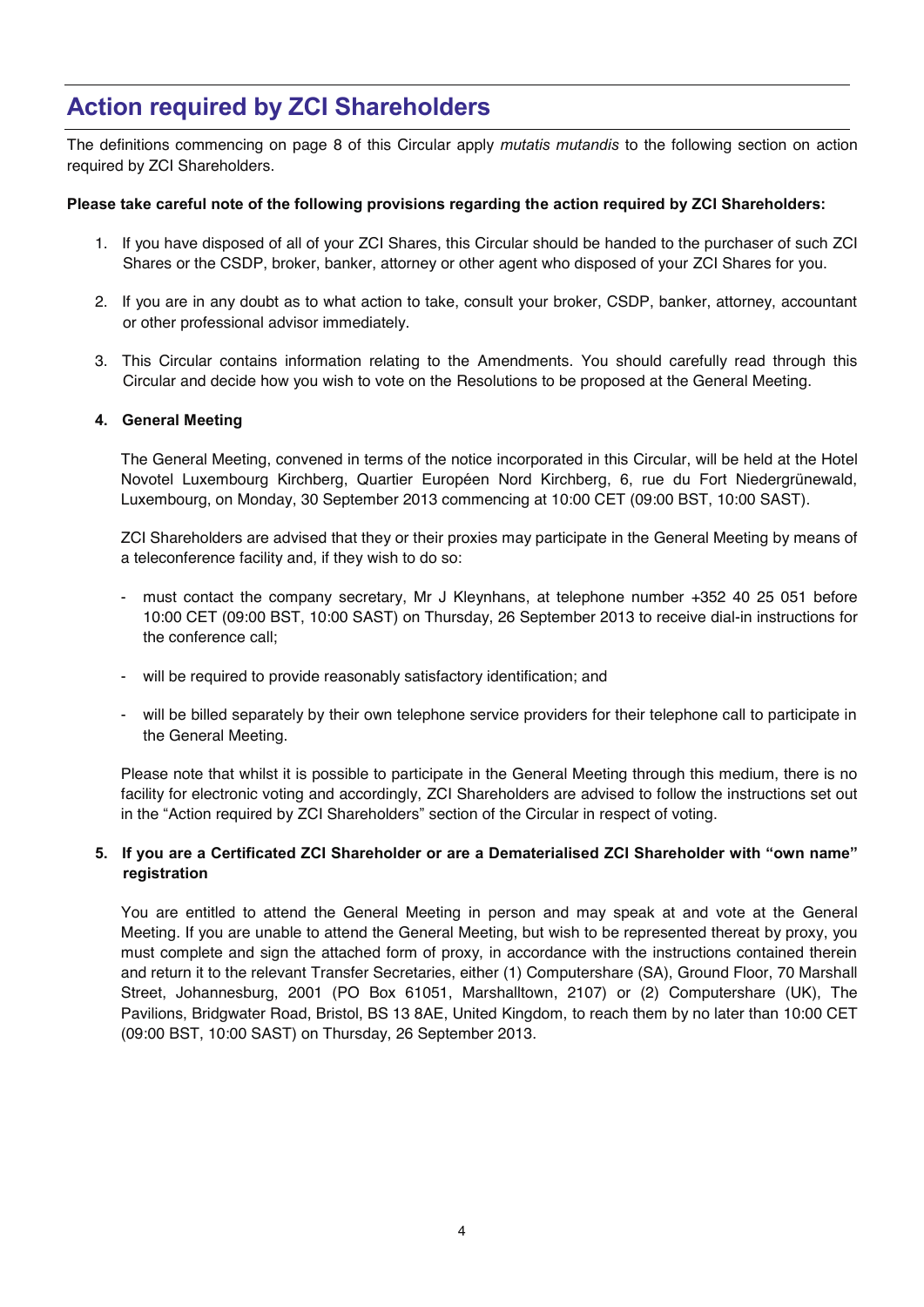#### **6. If you are a Dematerialised ZCI Shareholder, other than with "own name" registration**

If you wish to attend or be represented at the General Meeting, you must advise your CSDP or broker timeously. Your CSDP or broker will then be required to issue the necessary letter of representation to you to enable you to attend, speak and vote at the General Meeting or to be represented thereat. You must, however, **not** complete the attached form of proxy.

If your CSDP or broker does not contact you, you are advised to contact your CSDP or broker and provide them with your voting instructions. If your CSDP or broker does not obtain instructions from you, they may act in accordance with the agreement between you and them.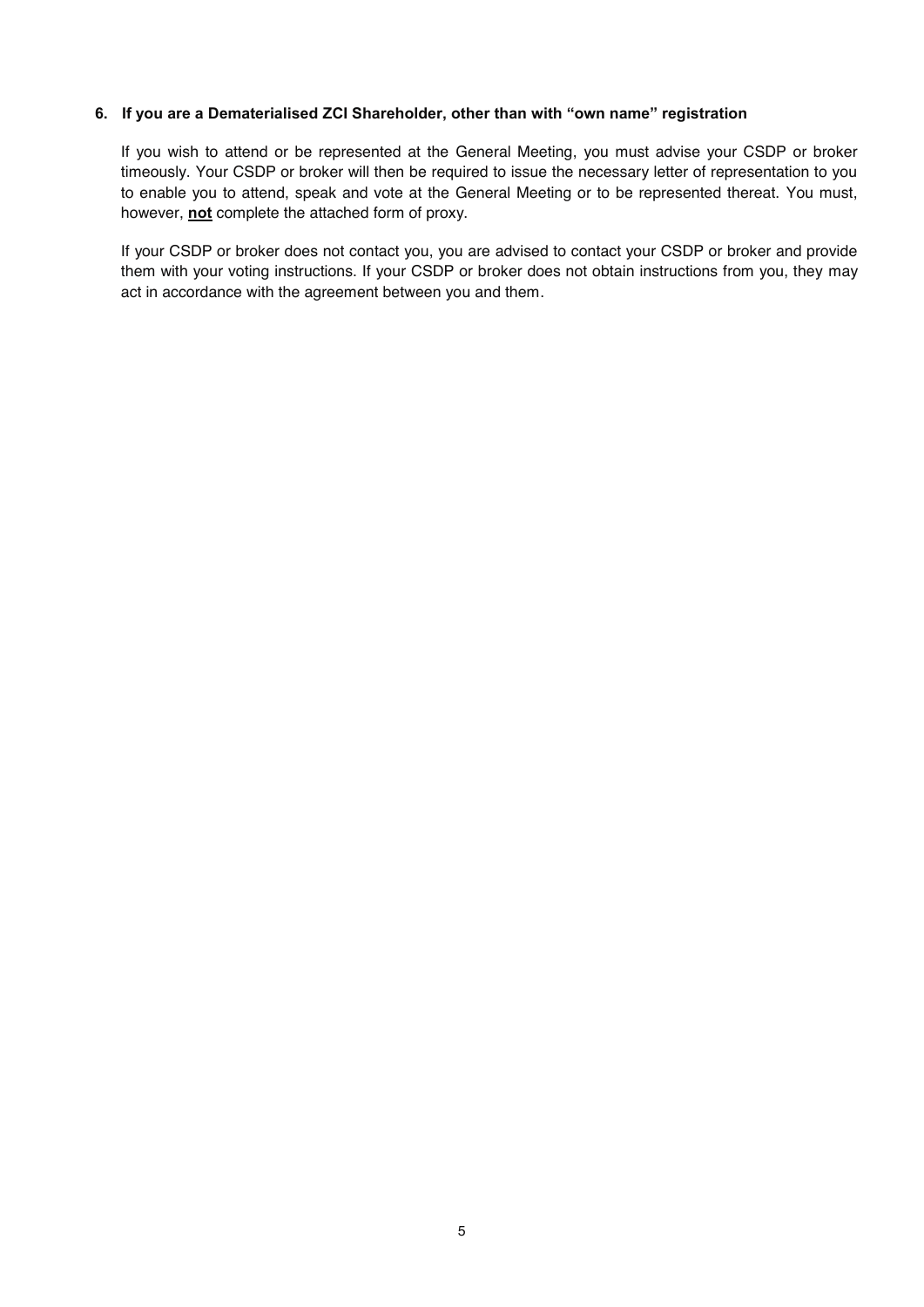## **Contents**

|                         | The definitions commencing on page 8 of this Circular apply mutatis mutandis to this table of contents.         |                |
|-------------------------|-----------------------------------------------------------------------------------------------------------------|----------------|
|                         |                                                                                                                 | Page           |
|                         | Corporate information and advisors                                                                              | 2              |
|                         | Action required by ZCI Shareholders                                                                             | $\overline{4}$ |
| Contents                |                                                                                                                 | 6              |
| Salient dates and times |                                                                                                                 | $\overline{7}$ |
| Definitions             |                                                                                                                 | 8              |
|                         | Circular to ZCI Shareholders                                                                                    |                |
| 1.                      | Introduction and purpose of this Circular                                                                       | 13             |
| 2.                      | The Amendments                                                                                                  | 14             |
| 3.                      | <b>Financial information</b>                                                                                    | 19             |
| 4.                      | Description of the business and prospects for ZCI                                                               | 21             |
| 5.                      | <b>Directors</b>                                                                                                | 22             |
| 6.                      | Major ZCI Shareholders                                                                                          | 25             |
| 7.                      | Opinions and recommendations                                                                                    | 25             |
| 8.                      | Irrevocable undertakings                                                                                        | 26             |
| 9.                      | <b>Litigation statement</b>                                                                                     | 26             |
| 10.                     | Working capital statement                                                                                       | 26             |
| 11.                     | <b>Material contracts</b>                                                                                       | 26             |
| 12.                     | Material changes                                                                                                | 27             |
| 13.                     | Expenses relating to the Amendments                                                                             | 27             |
| 14.                     | Consents                                                                                                        | 27             |
| 15.                     | <b>General Meeting</b>                                                                                          | 27             |
| 16.                     | Documents available for inspection                                                                              | 28             |
| Annexure 1              | Independent expert's report on the Amendments                                                                   |                |
| Annexure 2              | Independent Reporting Accountants' reasonable assurance report on the pro forma financial<br>information of ZCI |                |

Annexure 3 Pro forma financial information of ZCI

Annexure 4 Corporate Governance

Notice of a General Meeting of ZCI Shareholders

Form of proxy - for use by ZCI shareholders registered on the South African share register (for use by Certificated ZCI Shareholders and own-name Dematerialised ZCI Shareholders only) Form of proxy - for use by ZCI shareholders registered on the United Kingdom share register (for use by Certificated ZCI Shareholders and own-name Dematerialised ZCI Shareholders only)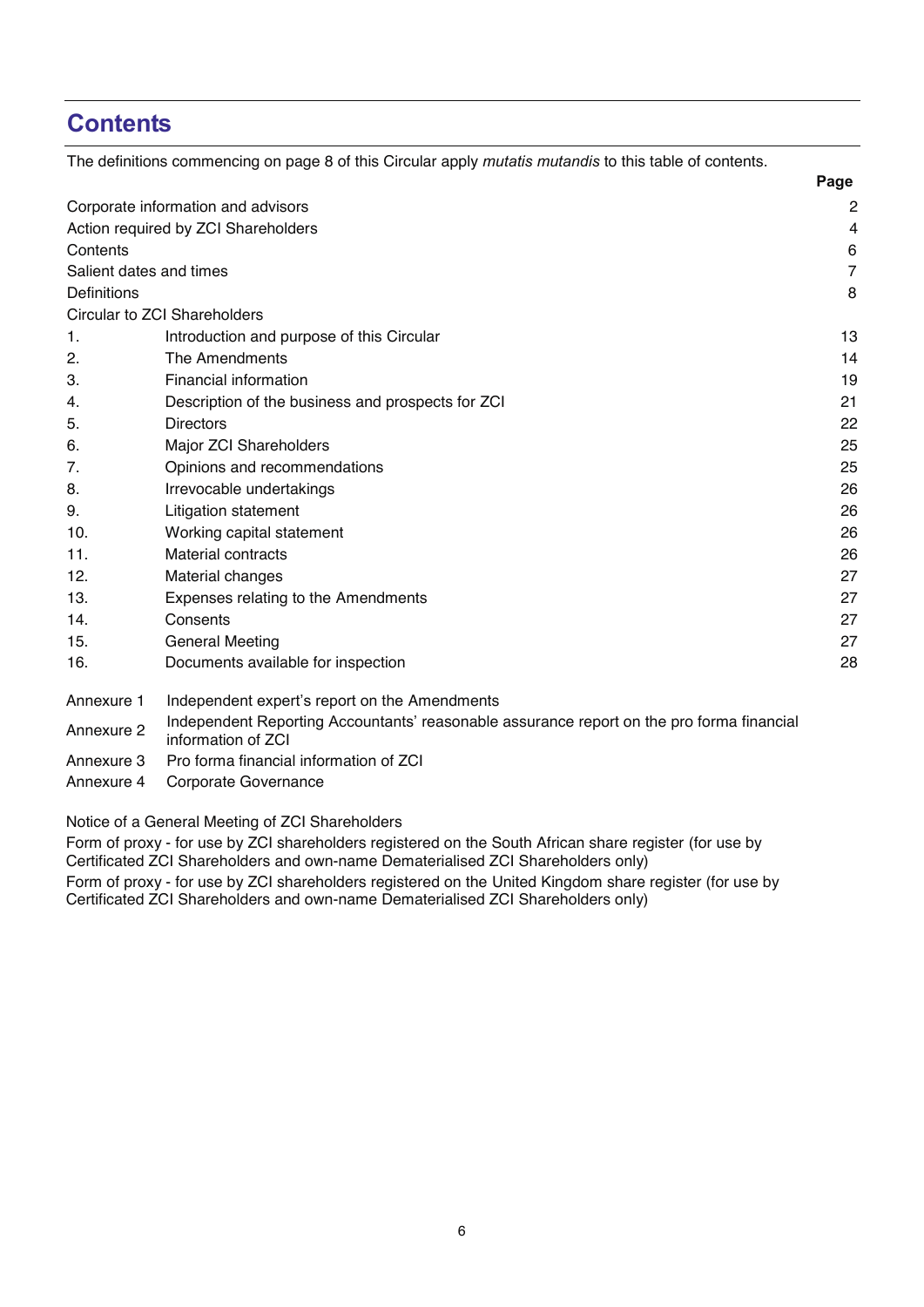## **Salient dates and times**

The definitions commencing on page 8 of this Circular apply *mutatis mutandis* to these salient dates and times:

|                                                                                                    | 2013                   |
|----------------------------------------------------------------------------------------------------|------------------------|
| Record date to be entitled to receive notice of the General Meeting                                | Friday, 6 September    |
| Circular posted to ZCI Shareholders on                                                             | Friday, 13 September   |
| Last day to trade to be eligible to participate and vote at the General Meeting                    | Friday, 13 September   |
| Record date to be entitled to participate in and vote at the General Meeting                       | Friday, 20 September   |
| Forms of proxy for the General Meeting to be received by 10:00 CET (09:00<br>BST, 10:00 SAST) on 3 | Thursday, 26 September |
| General Meeting to be held at 10:00 CET (09:00 BST, 10:00 SAST) on                                 | Monday, 30 September   |
| Results of the General Meeting released on SENS on                                                 | Monday, 30 September   |
| Results of the General Meeting released in the press on                                            | Tuesday, 01 October    |

#### **Notes**

ı

1. All dates and times referred to in this Circular are Central European (GMT+1) times.

2. These dates and times are subject to amendment. Any such amendment will be released on SENS.

3. Copies of this Circular may be obtained in English only on ZCI's website (<u>www.zci.lu</u>) and at ZCI's registered office and KPMG's offices during normal business hours from Friday, 13 September 2013 until Monday, 30 September 2013. Details of ZCI and KPMG are set out in the "Corporate Information and advisors" section of the Circular.

4. To be valid, the completed forms of proxy must be lodged with the relevant Transfer Secretaries or posted to the relevant Transfer Secretaries, to reach them by no later than 10:00 CET (09:00 BST, 10:00 SAST) on Thursday, 26 September 2013.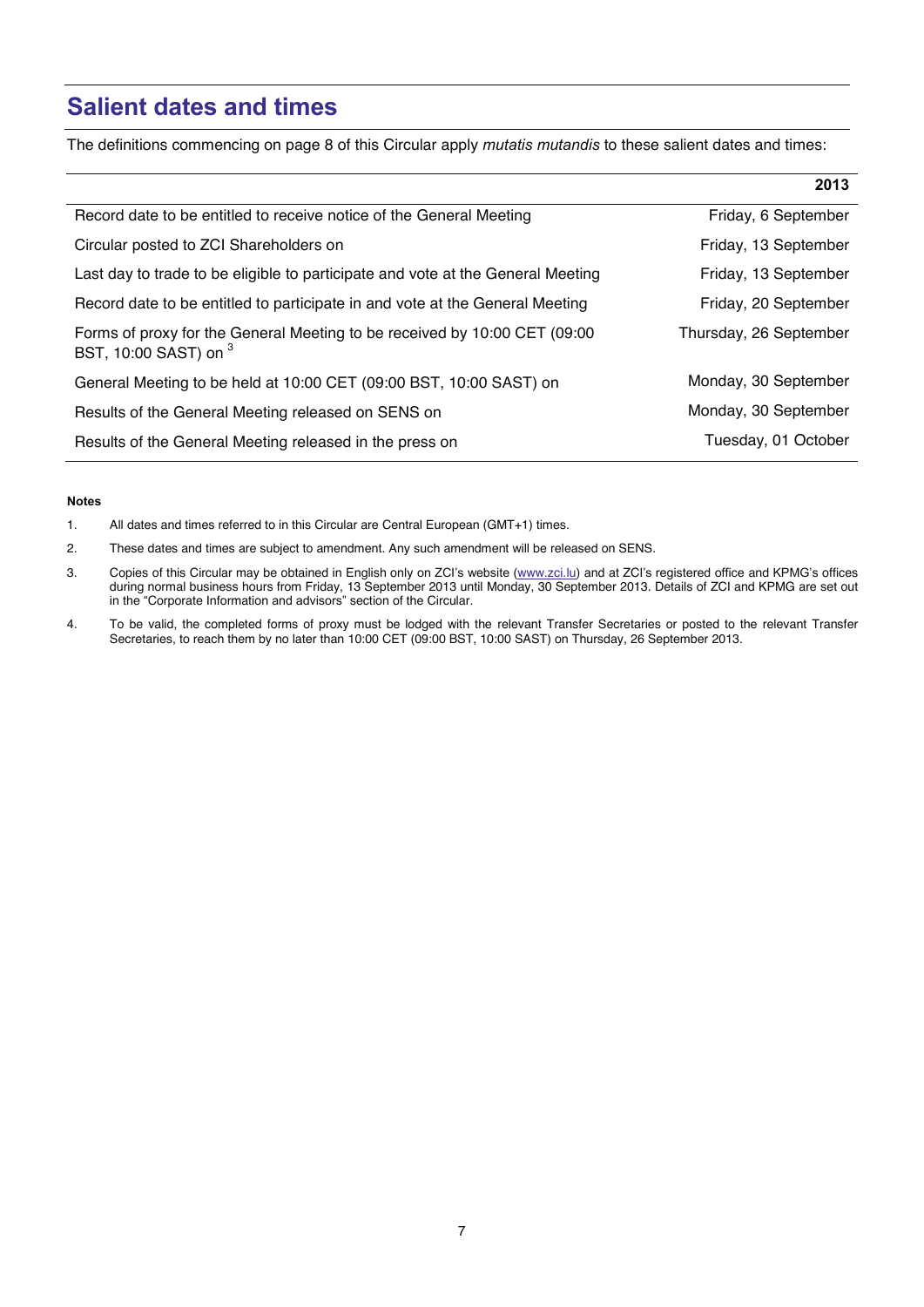## **Definitions**

ı

In this Circular, unless otherwise stated or the context otherwise indicates, the words in the first column below shall have the meaning assigned to them in the second column. Words in the singular shall include the plural and *vice versa*, words and expressions denoting one gender shall include the other gender, and an expression denoting natural persons shall include juristic persons and associations of persons:

| "ACU"                             | African Copper Plc (registration number 05041259), a public company<br>registered and incorporated in England and Wales and dual-listed on the<br>AIM market of the London Stock Exchange PLC and the Botswana Stock<br>Exchange;                                                                                                                                                                                                    |
|-----------------------------------|--------------------------------------------------------------------------------------------------------------------------------------------------------------------------------------------------------------------------------------------------------------------------------------------------------------------------------------------------------------------------------------------------------------------------------------|
| "ACU Shares"                      | ordinary shares of 1 pence each in the share capital of ACU;                                                                                                                                                                                                                                                                                                                                                                         |
| "Advance Payment Deed"            | the Advance Payment Deed entered into between ZCI and iCapital, dated<br>10 September 2012, setting the amount to be paid in relation to the Fixed<br>Fee Claims at US\$1 million and providing for an advance payment of the<br>Fixed Fee Claims of US\$250 000;                                                                                                                                                                    |
| "Amendments"                      | proposed variations to the terms and conditions of the IAMA, as constituted<br>by the Settlement Agreements, in order to provide for the First Performance<br>Fee Payment and the Transfer in settlement of the Performance Fee Claims;                                                                                                                                                                                              |
| "Average Hurdle Rate"             | the annual average of the rate, calculated at the beginning of each fiscal<br>period equal to three times the prevailing rate of interest paid on a US<br>Government treasury bill having a maturity period of one year, for each<br><b>Calculation Period.</b>                                                                                                                                                                      |
| "Board" or "Directors"            | the current Board of Directors of ZCI whose names are reflected on page 13<br>of this Circular;                                                                                                                                                                                                                                                                                                                                      |
| "Business Day"                    | a day other than a Saturday, Sunday or official public holiday in South<br>Africa;                                                                                                                                                                                                                                                                                                                                                   |
| "Business Hours"                  | 08:00 to 17:00 on a Business Day;                                                                                                                                                                                                                                                                                                                                                                                                    |
| "Calculation Period"              | two 24-month periods, each of which end on 31 December, the first of which<br>commenced on 1 January 2009 and ended on 31 December 2010 and the<br>second of which commenced on 1 January 2011 and would have ended on<br>31 December 2012, in terms of the IAMA, had ZCI not given iCapital six<br>months written notice of the termination of the IAMA on 20 July 2011,<br>following which the IAMA terminated on 31 January 2012; |
| "CDF"                             | Copperbelt Development Foundation, a non profit organisation company<br>limited by guarantee and incorporated in accordance with sections 7(1) and<br>(3) of the Bermudian Companies Act, 1961. The board of directors comprise<br>Mr David Rodier, Mr Thomas Kamwendo and Prof John Lungu, all of which<br>are the only Members of the foundation;                                                                                  |
| "Certificated ZCI Shares"         | ZCI Shares, represented by a share certificate(s) or other physical<br>Document(s) of Title, which have not been surrendered for dematerialisation<br>in terms of the requirements of Strate;                                                                                                                                                                                                                                        |
| "Certificated ZCI Shareholder(s)" | ZCI Shareholder(s) who hold Certificated ZCI share(s);                                                                                                                                                                                                                                                                                                                                                                               |
| "Circular"                        | this Circular, dated Friday, 13 September 2013, including all annexures, the<br>notice of General Meeting and form of proxy contained herein;                                                                                                                                                                                                                                                                                        |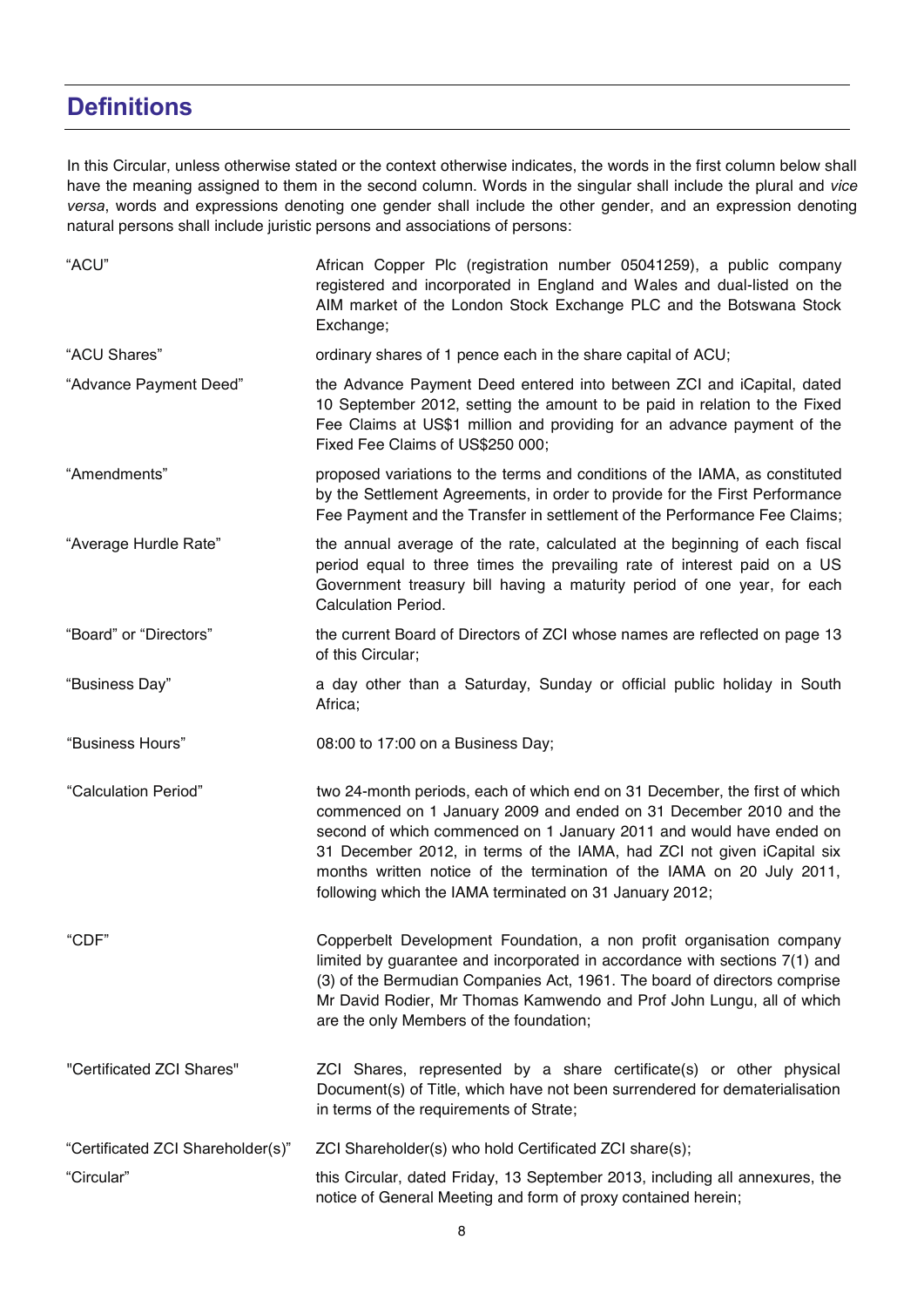| "Constitution"                            | the incorporating act and the bye-laws of ZCI, as amended, at the date of<br>this Circular;                                                                                                                                                                                                                           |
|-------------------------------------------|-----------------------------------------------------------------------------------------------------------------------------------------------------------------------------------------------------------------------------------------------------------------------------------------------------------------------|
| "Conversion Date"                         | the date upon which the Tranche A Loan is converted into 556 307 263<br>ACU Shares in accordance with the terms of the Tranche A Loan<br>Agreement;                                                                                                                                                                   |
| "CSDP"                                    | a Central Securities Depository Participant, appointed by individual ZCI<br>Shareholder(s) for the purpose of and in regard to dematerialisation in terms<br>of the Financial Markets Act (Act 19 of 2012), as amended;                                                                                               |
| "Dematerialised ZCI Share(s)"             | those ZCI Shares that have been incorporated into the Strate system, the<br>title to which is no longer represented by share certificates or other<br>Documents of Title;                                                                                                                                             |
| "Dematerialised ZCI<br>Shareholders"      | ZCI Shareholders who hold Dematerialised ZCI Shares;                                                                                                                                                                                                                                                                  |
| "Disputes"                                | collectively, the Fixed Fee Dispute and the Performance Fee Dispute;                                                                                                                                                                                                                                                  |
| "Document(s) of Title"                    | unit certificate(s), transfer deed(s) or form(s), balance receipts or any other<br>Document(s) of Title acceptable to ZCI in respect of Certificated ZCI<br>Shareholder(s);                                                                                                                                           |
| "Escrow Agreement"                        | the Escrow Agreement entered into between ZCI, iCapital and Norton Rose<br>on 24 May 2013, which prescribes the escrow arrangements for the<br>settlement of the Disputes;                                                                                                                                            |
| "Euro" or "€"                             | Euro, being the currency shared by 17 of the 28 European Union's Member<br>States;                                                                                                                                                                                                                                    |
| "Euronext"                                | the stock exchange in Paris where ZCI has a secondary listing;                                                                                                                                                                                                                                                        |
| "First Performance Fee Payment"           | an amount of US\$2 million in relation to the Performance Fee Claims in<br>respect of the first Calculation Period which ZCI is obliged to pay to iCapital<br>under the Fixed Fee/First Performance Fee Deed;                                                                                                         |
| "Fixed Fee/First Performance Fee<br>Deed" | the Fixed Fee/First Performance Fee Deed entered into between ZCI and<br>iCapital on 24 May 2013, providing for the payment of the amount that<br>remained to be paid under the Advance Payment Deed, in relation to the<br>Fixed Fee Claims of US\$750 000 and providing for the First Performance<br>Fee Payment;   |
| "Fixed Fee Claims"                        | all claims for payment arising out of or in connection with the Fixed Fee<br>Dispute;                                                                                                                                                                                                                                 |
| "Fixed Fee Dispute"                       | the dispute between ZCI and iCapital as to whether the fixed fee payments<br>made by ZCI throughout the term of the IAMA constitute the full amount<br>payable as a fixed fee up to and including the Termination Date;                                                                                               |
| "GBP" or "£"                              | Pound sterling, being the currency of the United Kingdom;                                                                                                                                                                                                                                                             |
| "GBp"                                     | Pence, being the currency of the United Kingdom;                                                                                                                                                                                                                                                                      |
| "General Meeting"                         | the general meeting of ZCI Shareholders to be held at Hotel Novotel<br>Luxembourg Kirchberg, Quartier Européen Nord Kirchberg, 6, rue du Fort<br>Niedergrünewald, Luxembourg on Monday, 30 September 2013 at 10:00<br>CET (09:00 BST, 10:00 SAST) to consider and, if deemed appropriate,<br>approve the Resolutions; |
| "IAMA"                                    | the Investment Advisory and Management Agreement entered into between<br>ZCI and iCapital, dated 11 December 2008, in terms of which iCapital was<br>engaged to advise ZCI on various prospective investment targets and, if an<br>investment was approved by the Board, to provide investment management             |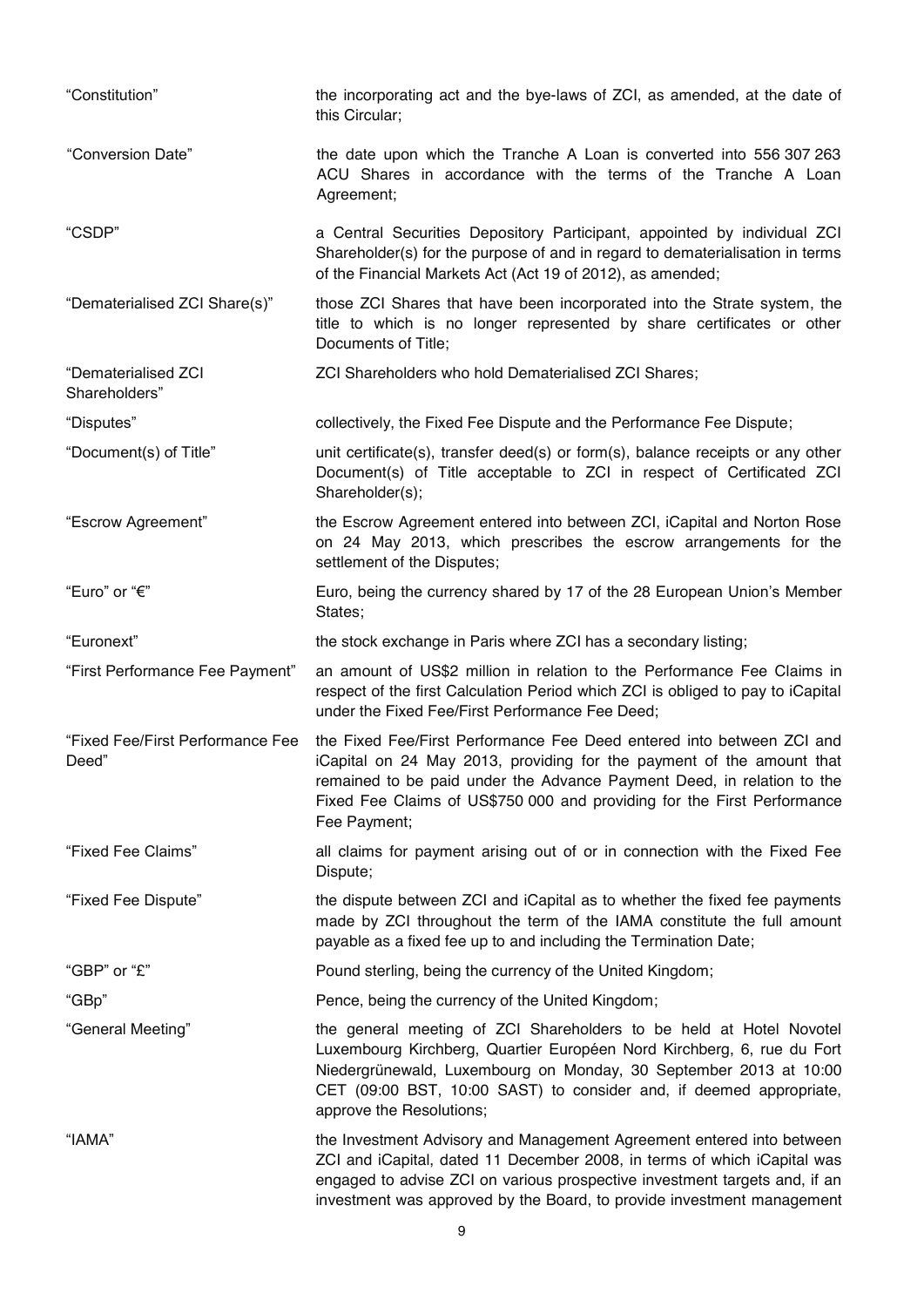|                                                      | services to ZCI;                                                                                                                                                                                                                                                                                                       |
|------------------------------------------------------|------------------------------------------------------------------------------------------------------------------------------------------------------------------------------------------------------------------------------------------------------------------------------------------------------------------------|
| "iCapital"                                           | iCapital (Mauritius) Limited (Mauritian registration number: 068278C1/GBL),<br>a public company incorporated in Mauritius;                                                                                                                                                                                             |
| "IFRS"                                               | International Financial Reporting Standards;                                                                                                                                                                                                                                                                           |
| "Independent Expert" or "Venmyn<br>Deloitte"         | Venmyn Deloitte (Pty) Ltd (registration number 1988/004918/07), a private<br>company duly registered and incorporated in South Africa;                                                                                                                                                                                 |
| "Independent Reporting<br>Accountant" or "KPMG Inc." | KPMG Inc. (registration number 1999/021543/21), a limited liability company<br>duly registered and incorporated in South Africa;                                                                                                                                                                                       |
| "Investment"                                         | any investment by ZCI, as defined in the IAMA, but which relates only to<br>ZCI's investment in ACU at the Last Practicable Date;                                                                                                                                                                                      |
| "JSE"                                                | JSE Limited (registration number 2005/0222939/06), a public company duly<br>registered and incorporated in South Africa, licensed as an exchange under<br>the Financial Markets Act (Act 19 of 2012), as amended;                                                                                                      |
| "Last Practicable Date"                              | the Last Practicable Date prior to the finalisation of the Circular, being<br>Thursday, 05 September 2013;                                                                                                                                                                                                             |
| "Listings Requirements"                              | the JSE Listings Requirements, as amended from time to time;                                                                                                                                                                                                                                                           |
| "Maitland"                                           | Maitland Trustees Limited, Maitland Advisory LLP and Maitland Investment<br>Services;                                                                                                                                                                                                                                  |
| "Members"                                            | each of the persons who subscribe their names to the memorandum of<br>association of CDF and each of the other persons who are admitted to<br>membership and whose names are entered into the register of members<br>pursuant to Bye-Laws of CDF, but in each case only for so long as the<br>person remains a member; |
| "Norton Rose"                                        | Norton Rose Fulbright LLP (registration number OC328697), a limited<br>liability partnership duly registered and incorporated in England and Wales,<br>having its address at 3 More London Riverside, London, SE1 2AQ and the<br>escrow agent in terms of the Escrow Agreement;                                        |
| "Performance Fee Claims"                             | all claims for payment arising out of or in connection with the Performance<br>Fee Dispute;                                                                                                                                                                                                                            |
| "Performance Fee Dispute"                            | the dispute between ZCI and iCapital as to the calculation and payment of<br>the performance fee, if any, for the first and second Calculation Periods in<br>terms of the IAMA;                                                                                                                                        |
| "Rand"                                               | South African Rand, being the currency of South Africa;                                                                                                                                                                                                                                                                |
| "Relevant Standards"                                 | IFRS 2: Share-based Payments and IAS 27: Consolidated and Separate<br><b>Financial Statements;</b>                                                                                                                                                                                                                     |
| "Remaining Shares"                                   | ZCI's remaining shareholding in ACU subsequent to the Transfer of the<br>Transfer Shares;                                                                                                                                                                                                                              |
| "Resolutions"                                        | the ordinary resolutions, to be considered and, if deemed fit, approved by<br>the requisite majority of ZCI Shareholders at the General Meeting, which<br>authorises the Amendments;                                                                                                                                   |
| "Sale Deed"                                          | the Sale Deed signed by ZCI and iCapital and held in escrow, relating to the<br>settlement of the Performance Fee Claims for the second Calculation Period<br>and which would have applied in the event that all the ACU Shares held by<br>ZCI were sold on or prior to 1 June 2013;                                   |
| "Sale and Transfer Deed"                             | the Sale and Transfer Deed signed by ZCI and iCapital and held in escrow,<br>relating to the settlement of the Performance Fee Claims for the second<br>Calculation Period and which would have applied in the event that there was                                                                                    |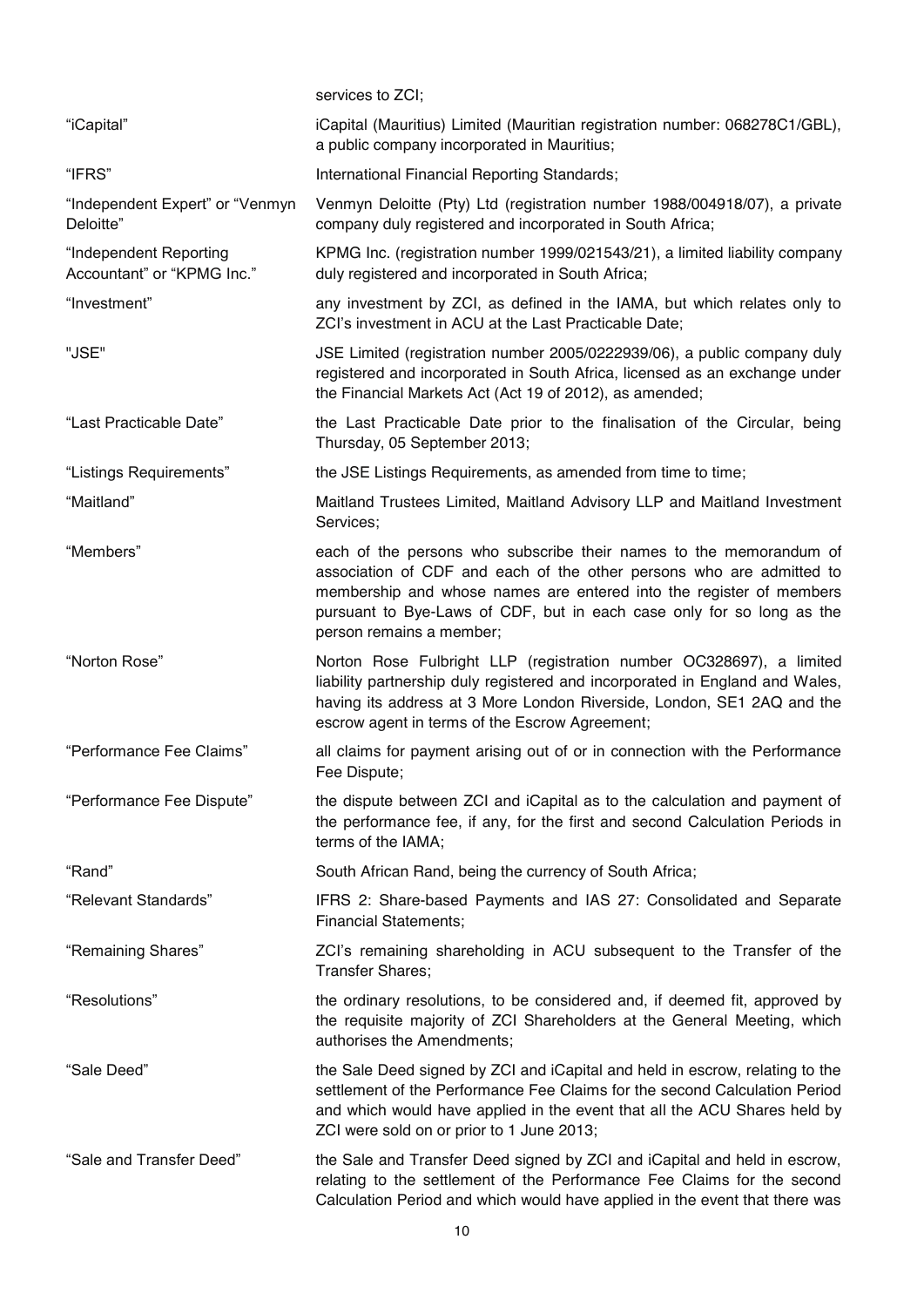|                                                        | a partial sale of the ACU Shares held by ZCI on or prior to 1 June 2013, in<br>which case iCapital would have been compensated from the proceeds from<br>that partial sale of ACU Shares and by a transfer of 18.5% of the remaining<br>ACU Shares held by ZCI;                                                                                                           |
|--------------------------------------------------------|---------------------------------------------------------------------------------------------------------------------------------------------------------------------------------------------------------------------------------------------------------------------------------------------------------------------------------------------------------------------------|
| "SENS"                                                 | the Stock Exchange News Service of the JSE;                                                                                                                                                                                                                                                                                                                               |
| "Settlement Agreements"                                | collectively, the Advance Payment Deed, the Fixed Fee/First Performance<br>Fee Deed, the Sale Deed, the Share Transfer Deed, the Sale and Transfer<br>Deed and the Escrow Agreement;                                                                                                                                                                                      |
| "Share Transfer Deed"                                  | the Share Transfer Deed signed by ZCI and iCapital and held in escrow,<br>relating to the settlement of the Performance Fee Claims for the second<br>Calculation Period and which now applies as no sale of the ACU Shares<br>held by ZCI was completed on or prior to 1 June 2013. In terms of the Share<br>Transfer Deed, iCapital will be compensated by the Transfer; |
| "South Africa"                                         | the Republic of South Africa;                                                                                                                                                                                                                                                                                                                                             |
| "Sponsor" or "Bridge Capital"                          | Bridge Capital Advisors (Pty) Ltd (registration number 1998/016302/07), a<br>private company duly registered and incorporated in South Africa;                                                                                                                                                                                                                            |
| "Strate"                                               | Strate Limited (registration number 1998/022242/06), a public company duly<br>registered and incorporated in South Africa and the electronic settlement<br>system for Settlement that take place on the JSE and off-market trades;                                                                                                                                        |
| "Subscription Agreement"                               | the Subscription Agreement entered into between ZCI and ACU, dated 21<br>May 2009, relating to the subscription by ZCI of 676 570 500 ACU Shares at<br>a subscription price of GBP 0.01 per ACU Share;                                                                                                                                                                    |
| "Termination Date"                                     | the date of termination of the IAMA, being 31 January 2012;                                                                                                                                                                                                                                                                                                               |
| "Tranche A Loan"                                       | the loan of US\$8 379 100 from ZCI to ACU which is convertible into<br>556 307 263 ACU Shares, in accordance with the terms of the Tranche A<br>Loan Agreement;                                                                                                                                                                                                           |
| "Tranche A Loan Agreement"                             | the Tranche A Loan Agreement entered into between ZCI and ACU, dated<br>18 June 2009, incorporating the terms and conditions of the Tranche A<br>Loan;                                                                                                                                                                                                                    |
| "Transaction Sponsor" or "KPMG"                        | KPMG Services (Pty) Ltd (registration number 1999/012876/07), a private<br>company duly registered and incorporated in South Africa;                                                                                                                                                                                                                                      |
| "Transfer"                                             | the proposed transfer to iCapital of the Transfer Shares;                                                                                                                                                                                                                                                                                                                 |
| "Transfer Secretaries"                                 | collectively, the Transfer Secretaries (SA) and Transfer Secretaries (UK);                                                                                                                                                                                                                                                                                                |
| "Transfer Secretaries (SA)" or<br>"Computershare (SA)" | Computershare<br>Investor Services (Pty)<br>Ltd<br>(registration<br>number<br>2004/003647/07), a private company duly registered and incorporated in<br>South Africa;                                                                                                                                                                                                     |
| "Transfer Secretaries (UK)" or<br>"Computershare (UK)" | Computershare Investor Services PLC (registration number 3498808), a<br>public company duly registered and incorporated in England;                                                                                                                                                                                                                                       |
| "Transfer Shares"                                      | 247 575 741 ACU Shares held by ZCI, to be transferred to iCapital as<br>settlement of the Performance Fee Claim as it relates to the second<br><b>Calculation Period;</b>                                                                                                                                                                                                 |
| "United Kingdom" or "UK"                               | the United Kingdom of Great Britain and Northern Ireland;                                                                                                                                                                                                                                                                                                                 |
| "United States" or "US"                                | United States of America;                                                                                                                                                                                                                                                                                                                                                 |
| "US Dollars" or "US\$"                                 | United States Dollars, being the currency of the United States;                                                                                                                                                                                                                                                                                                           |
| "ZCI"                                                  | ZCI Limited (Bermuda registration number 661:1969), a public company duly<br>registered and incorporated in Bermuda and registered as a branch of an<br>external company in South Africa (South African registration number                                                                                                                                               |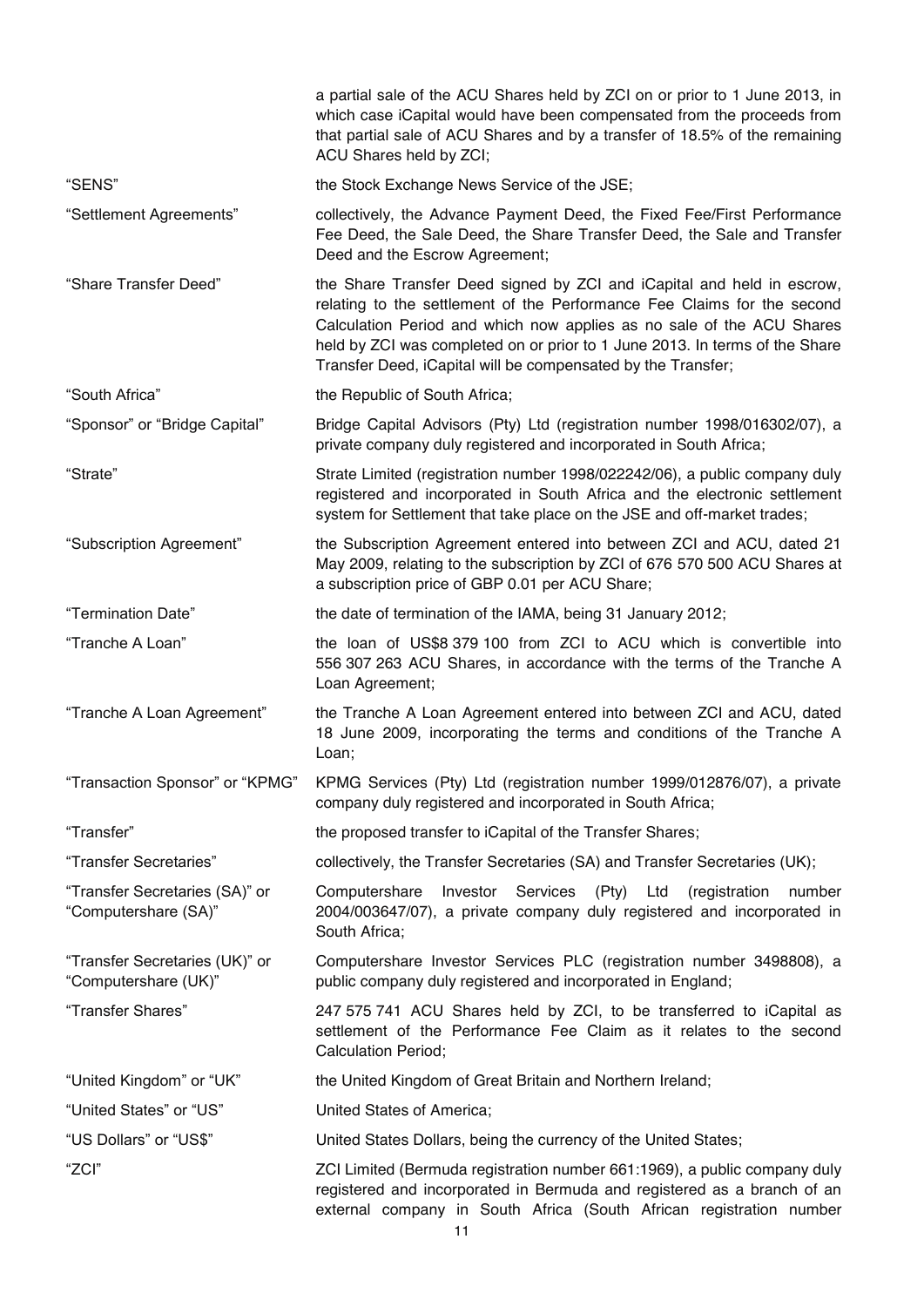|                          | 1970/000023/10), having its primary listing on the JSE and a secondary<br>listing on the Euronext; |
|--------------------------|----------------------------------------------------------------------------------------------------|
| "ZCI Group"              | ZCI, its subsidiaries and associates;                                                              |
| "ZCI Shares" or "Shares" | ordinary shares of US\$0.24 each in the share capital of ZCI; and                                  |
| "ZCI Shareholders"       | holders of ZCI Shares from time to time.                                                           |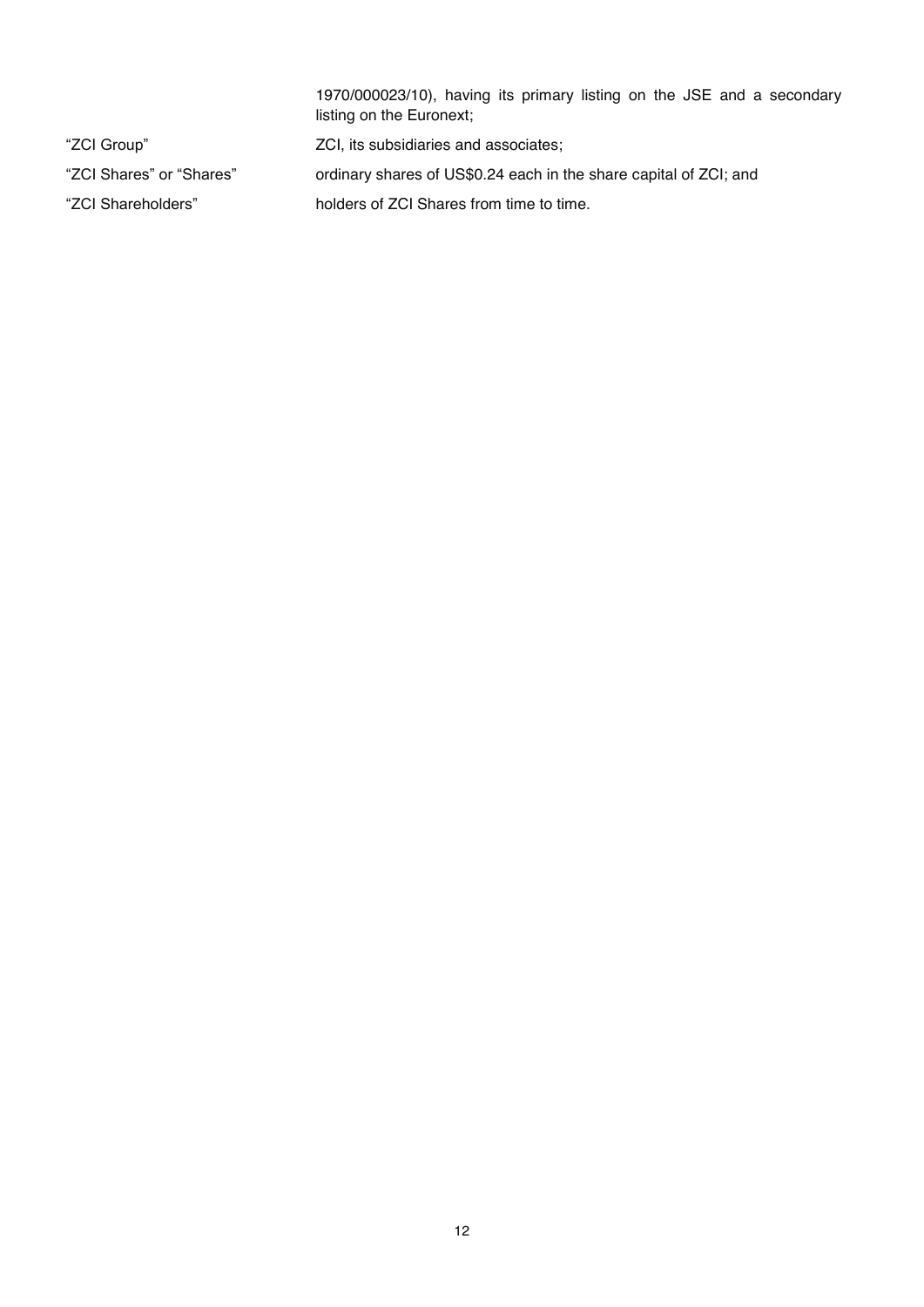# ZCI LIMITED

(Incorporated in Bermuda and as a branch of an external company in South Africa) Bermuda Registration number 661:1969 South African Registration number 1970/000023/10 JSE Share Code: ZCI ISIN Code: BMG988431240 Euronext share code: BMG988431240 ("ZCI"")

#### **Directors**

S Simukanga *(Acting Chairman since 20 June 2013)*\*#<sup>∞</sup> T Kamwendo *(Chief Executive Officer)* W Badenhorst *(Financial Director)*  M Clerc\*# C O'Connor\* # *\* Non-executive # Independent* 

*∞Lead Independent Non-executive Director* 

## **Circular to ZCI Shareholders**

#### 1. **Introduction and purpose of this Circular**

ZCI Shareholders were advised in the Annual Report that was distributed to ZCI Shareholders on Friday, 28 June 2013 and an announcement on SENS dated Monday, 12 August 2013 that ZCI proposed to vary the terms and conditions of the IAMA entered into between ZCI and iCapital, as constituted by the Settlement Agreements, in order to provide for the following:

- the cash payment of an amount of US\$2 million, which First Performance Fee Payment forms part of the settlement of the Performance Fee Claims and, as the First Performance Fee Payment was paid to iCapital in May 2013, requires ratification by ZCI Shareholders; and
- the transfer to iCapital of 247 575 741 ACU Shares held by ZCI which, together with the First Performance Fee Payment, will result in the settlement of the Performance Fee Claims, and which Transfer requires approval by ZCI Shareholders.

The Amendments constitute a related party transaction in terms of Section 10 of the Listings Requirements. The purpose of this Circular is to provide ZCI Shareholders, in compliance with the Listings Requirements, with relevant information regarding:

- the background and details relating to the proposed Amendments; and
- the convening of a General Meeting for the purpose of considering and, if deemed fit, approving the Resolutions set out in the notice of General Meeting attached to this Circular.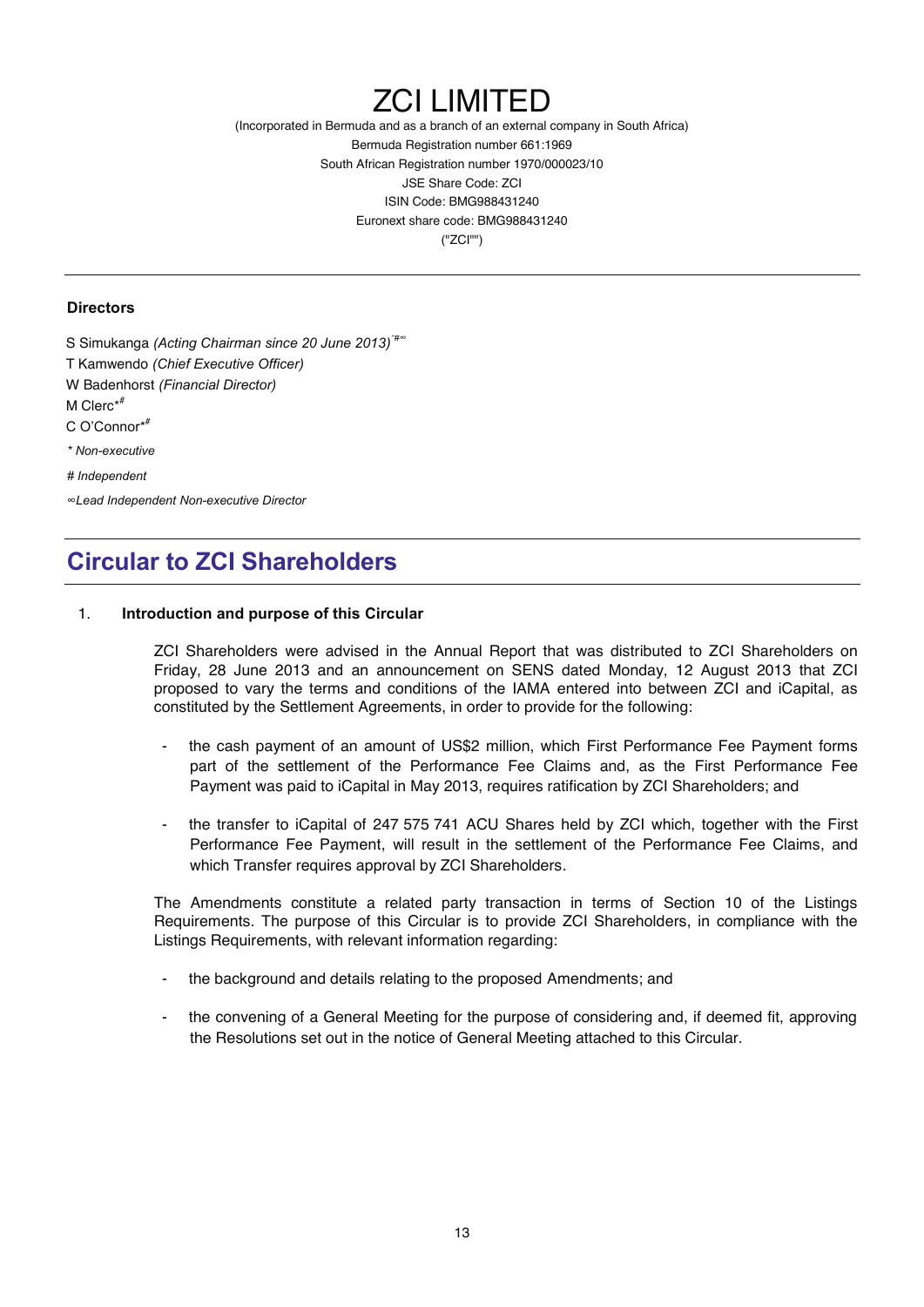#### 2. **The Amendments**

#### 2.1 **Background to the Amendments**

#### 2.1.1 **IAMA**

On 11 December 2008, ZCI entered into the IAMA in terms of which iCapital was engaged to advise ZCI on various prospective investment targets and, if an investment was approved by the Board, to provide investment management services to ZCI.

Clause 9 of the IAMA provided for advisory fees in the form of a fixed fee and a performance fee, based on the performance of the investment targets, to be paid to iCapital by ZCI.

#### 2.1.2 **Investments by ZCI**

ACU, a copper production and exploration company with a focus in Botswana, was identified by iCapital as a prospective investment target for ZCI and, on 21 May 2009, ZCI and ACU entered into the Subscription Agreement, whereby ZCI subscribed for 676 570 500 ACU Shares at an issue price of GBP 0.01 per ACU Share, representing approximately 82% of the total issued share capital of ACU.

Following ZCI's investment in ACU, iCapital was unable to indentify any further investment target opportunities suitable to ZCI. ZCI's investment in ACU was the only investment acquired by ZCI during the term of the IAMA.

#### 2.1.3 **Termination of the IAMA**

On 20 July 2011, ZCI gave iCapital six months written notice of the termination of the IAMA following which the IAMA terminated on 31 January 2012.

On the Termination Date, ZCI remained the majority shareholder in ACU.

Subsequent to the termination of the IAMA, the Disputes arose under the IAMA between ZCI and iCapital.

In early discussions regarding the Performance Fee Claim, iCapital had proposed that, in accordance with the IAMA it should be entitled to a performance fee in respect of first Calculation Period of US\$60 million. iCapital's proposed settlement of US\$60 million is calculated in accordance with the relevant formula in the IAMA, the main component of which is a valuation of ACU.

ZCI's response in respect of iCapital's proposed settlement of US\$ 60 million is that, according to the terms of the IAMA, iCapital is not entitled to a performance fee at all for the first Calculation Period because the formula requires that the acquisition costs of the investment are to be used rather than the fair market valuation by an independent valuer (which is required for subsequent Calculation Periods) and this results in a performance fee of zero. In addition, ZCI also disputes that iCapital's valuation of ACU, upon which its US\$60 million claim is based, represents the fair market value.

ZCI's response is correct if the terms of the IAMA are strictly followed, however, iCapital claims there is an error in the drafting of the relevant clauses and, as such, the IAMA does not reflect the true intention of the parties. iCapital is of the view that the fair market value of ACU should be used to calculate the performance fee for the first Calculation Period.

To avoid the uncertainty and costs associated with the dispute resolution procedure under the IAMA and the uncertainty associated with the calculation of the performance fees based on a valuation by a valuer (using whatever methodology the valuer deems appropriate), ZCI and iCapital agreed (subject to the approval by ZCI Shareholders) to settle the matter by eliminating the role of the valuer in calculating the quantum of the performance fee and compensating iCapital through the First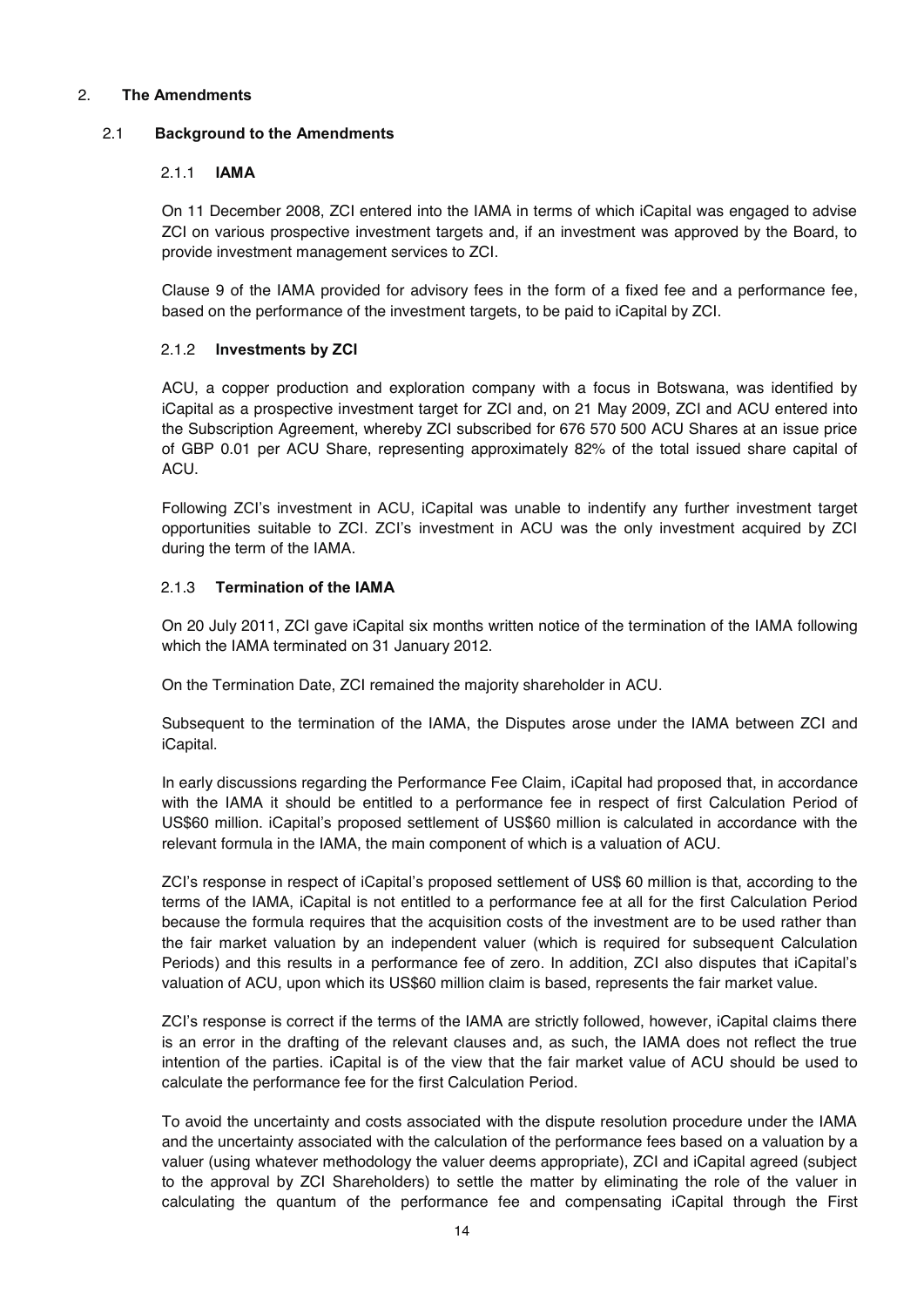Performance Fee Payment and the Transfer. The Amendments were constituted by the Settlement Agreements.

#### 2.1.4 **ZCI's investment in ACU**

On 9 February 2011, an agreement was entered into by ZCI and ACU, whereby an amount of US\$9.5 million in respect of ACU's current outstanding debt assignements, was converted into 105 369 488 new ACU Shares at a issue price of GBP 0.055782 per ACU Share.

Following this conversion and at the Last Practicable Date, ZCI remains the majority shareholder in ACU, holding 781 939 988 ACU Shares which equates to 84.19% of the total issued share capital of ACU, with an option to convert the Tranche A Loan into ACU Shares, following which ZCI will hold 1 338 247 251 ACU Shares which will equate to 90.1% of the total issued share capital of ACU.

#### 2.1.5 **Settlement of the Fixed Fee Claims**

In terms of the Advance Payment Deed read together with the Fixed Fee/First Performance Fee Deed, ZCI and iCapital agreed, both having taken independent advice, that the amount that remained to be paid in relation to the Fixed Fee Claims amounted to US\$1 million.

During September 2012, ZCI made an advance payment of a portion of the agreed US\$1 million towards the settlement of the Fixed Fee Claims, amounting to US\$250 000. ZCI paid iCapital the amount that remained to be paid in relation to the Fixed Fee Claims, amounting to US\$750 000, in November 2012.

The settlement of the Fixed Fee Claims was funded out of ZCI's available cash resources and resulted in the resolution of the Fixed Fee Dispute.

The settlement of the Fixed Fee Claims did not result in a variation or amendment of the terms and conditions of the IAMA and is not a related party transaction as defined in Section 10 of the Listings Requirements.

#### 2.2 **Rationale for the Amendments**

The primary purpose of the Amendments is to resolve the Performance Fee Dispute by settling the Performance Fee Claims through the First Performance Fee Payment and the Transfer.

The Amendments will provide the Board with certainty regarding the costs and timing of the settlement of the Performance Fee Claims as the Settlement Agreements clearly address both of these aspects. In addition, the Share Transfer Deed provides for the settlement of the Performance Fee Claims mainly in ACU Shares rather than cash, thereby limiting the impact of the resolution of the Performance Fee Dispute on ZCI's cash resources and liquidity.

The drag rights detailed in paragraph 2.3.1.4 also provide ZCI with flexibility in the event of a future corporate action where ZCI may be required to deliver 90% of the ACU Shares to a potential purchaser.

#### 2.3 **Details of the Amendments**

The details of the Amendments are outlined below:

#### 2.3.1 **Settlement of the Performance Fee Claim**

In May 2013, ZCI paid iCapital the First Performance Fee Payment in relation to the Performance Fee Claims for the first Calculation Period in accordance with the terms of the Fixed Fee/First Performance Fee Deed. The First Performance Fee Payment forms part of the Amendments which is a related party transaction and, therefore, the First Performance Fee Payment requires ratification by ZCI Shareholders at the General Meeting.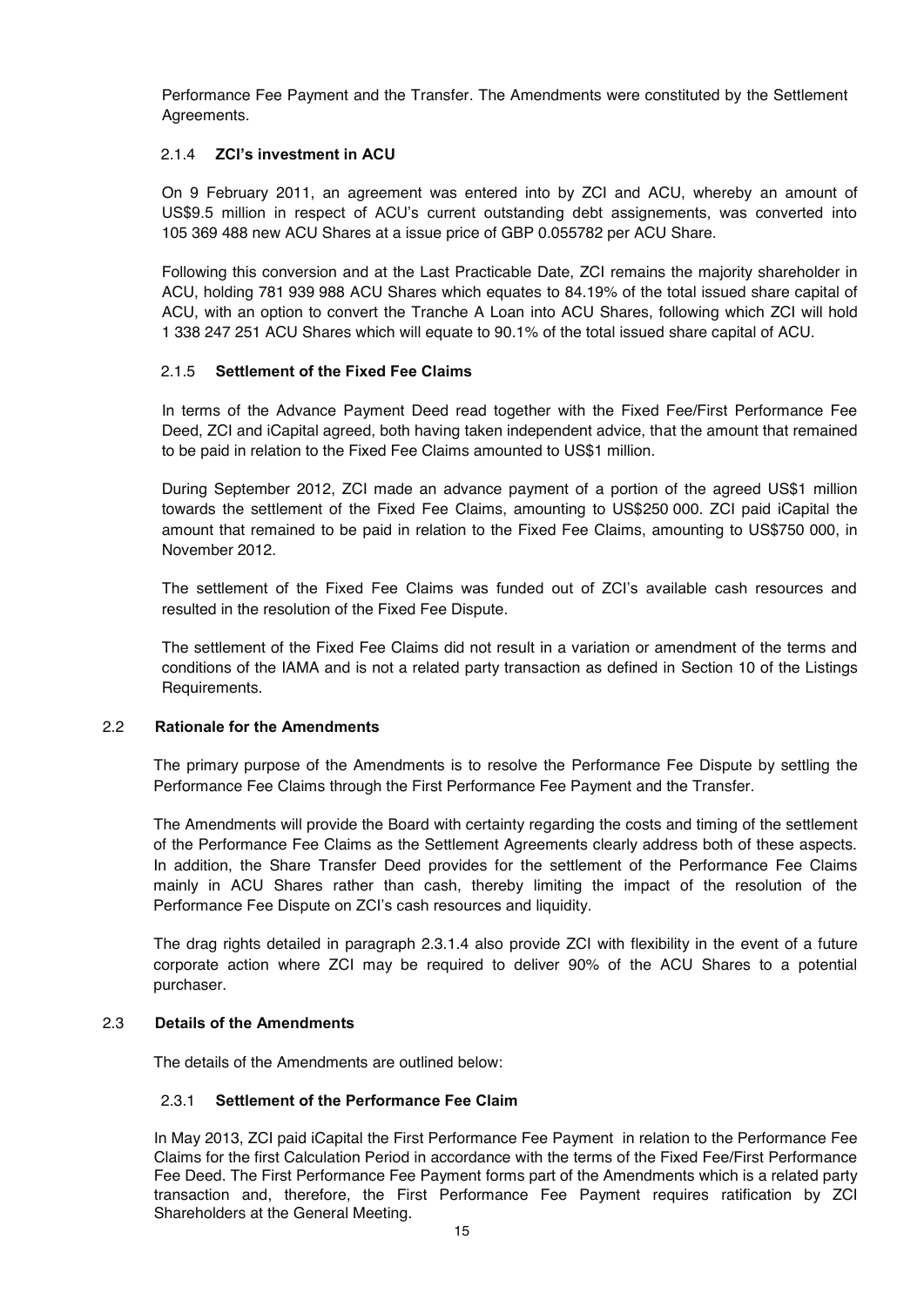The First Performance Fee Payment was funded out of ZCI's available cash resources and will, subject to the conditions precedent set out in paragraph 2.3.1.5 below, result in the resolution of the Performance Fee Claims as they relate to the first Calculation Period.

In terms of the Escrow Agreement, read together with the Sale Deed, Sale and Share Transfer Deed, Share Transfer Deed and the Fixed Fee/First Performance Fee Deed, three alternatives were available to settle the Performance Fee Claims for the second Calculation Period as follows:

- in terms of the Sale Deed, in the event that ZCI disposed of its entire shareholding in ACU on or before 1 June 2013, iCapital would be compensated in respect of the Performance Fee Claim for the second Calculation Period from the proceeds of such sale;
- in terms of the Sale and Share Transfer Deed, in the event that ZCI disposed of a portion of its shareholding in ACU on or before 1 June 2013, iCapital would be compensated in respect of the Performance Fee Claim for the second Calculation Period from the proceeds of such partial sale and by a transfer of 18.5% of the remaining ACU Shares held by ZCI; and
- in terms of the Share Transfer Deed, in the event that there is no disposal of all or a portion of ZCI's shareholding in ACU on or before 1 June 2013, iCapital would be compensated in respect of the Performance Fee Claim for the second Calculation Period by a transfer of 18.5% of the ACU Shares held by ZCI, subsequent to the conversion of the Tranche A Loan from ZCI to ACU into ACU Shares as detailed in paragraph 2.3.1.1 below;

As no disposal of all or a portion of ZCI's shareholding in ACU took place on or before 1 June 2013, the Sale Deed and the Sale and Share Transfer Deed have no effect and only the Share Transfer Deed remains available for release from escrow in terms of the Escrow Agreement. The Transfer forms part of the Amendments which is a related party transaction and, therefore, the Transfer requires approval by ZCI Shareholders at the General Meeting.

#### 2.3.1.1 *Details of the Share Transfer Deed*

Subsequent to the fulfilment of the condition precedent to the settlement of the Performance Fee Claim as it relates to the second Calculation Period and set out in paragraph 2.3.1.5 below, Norton Rose will release the Share Transfer Deed from escrow. The Share Transfer Deed will become effective on the date that ZCI notifies iCapital of the fulfilment of the outstanding conditions precedent.

Upon release of the Share Transfer Deed from escrow and in accordance with the terms of the Settlement Agreements, ZCI is required, within 21 calendar days, to serve notice on ACU to convert the Tranche A Loan into 556 307 263 new ACU Shares in accordance with the terms of the Tranche A Loan Agreement.

After the Conversion Date, ZCI will hold 1 338 247 251 ACU Shares, representing 90.1% of the total issued share capital of ACU.

Within a further 10 calendar days of the later of the Conversion Date and the date which is 21 calendar days after the date of the Share Transfer Deed, ZCI shall be obliged to transfer the Transfer Shares, being 18.5% of ACU Shares held by ZCI and equal to 16.67% of the total issued share capital of ACU, to iCapital.

iCapital will be responsible for payment of any stamp duty and transfer taxes relating to the Transfer.

#### 2.3.1.2 *iCapital tag along rights*

Subsequent to the Transfer, ZCI shall be obliged, in the event that ZCI proposes to sell all or a portion of the Remaining Shares, to afford iCapital the opportunity of selling all or an equal portion of the Transfer Shares to the proposed purchaser. Should iCapital choose to sell all or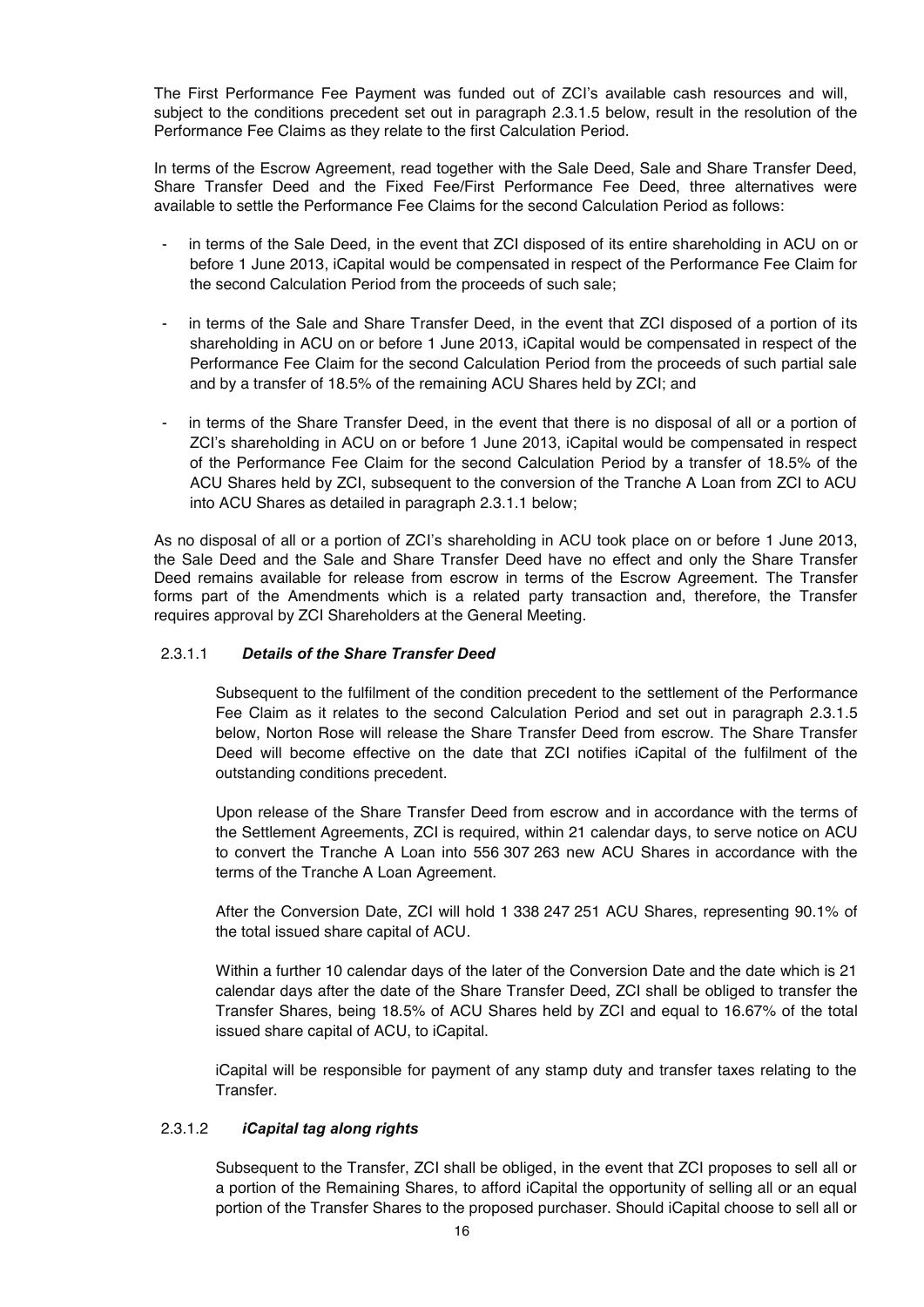a portion of the Transfer Shares, such sale shall take place at the same time, at the same price per ACU Share and on the same terms as those agreed between ZCI and the proposed purchaser.

#### 2.3.1.3 *ZCI tag along rights*

Subsequent to the Transfer, iCapital shall be obliged, in the event that iCapital proposes to sell all or a portion of the Transfer Shares, to afford ZCI the opportunity of selling all or an equal portion of the Remaining Shares to the proposed purchaser. Should ZCI choose to sell all or a portion of the Remaining Shares, such sale shall take place at the same time, at the same price per ACU Share and on the same terms as those agreed between iCapital and the proposed purchaser.

#### 2.3.1.4 *Drag rights*

Subsequent to the Transfer, should ZCI wish to sell all of the Remaining Shares, either as part of a takeover offer for ACU or otherwise, ZCI may require iCapital to transfer all of the Transfer Shares to the proposed purchaser of the Remaining Shares with full title guarantee free from all encumbrances. The transfer of the Transfer Shares to the proposed purchaser shall be for the same consideration per ACU Share as is to be paid to ZCI in terms of the sale of the Remaining Shares plus a premium of 5%. ZCI, and not the proposed purchaser, shall pay the premium of 5% to iCapital.

#### 2.3.1.5 *Conditions precedent to the settlement of the Performance Fee Dispute*

ZCI's release from all and any Performance Fee Claims in relation to the first and second Calculation Periods is conditional on the following:

- the approval in General Meeting, of the Transfer pursuant to the Share Transfer Deed and the ratification by ZCI's Shareholders of the First Performance Fee Payment; and
- the Share Transfer Deed being unconditionally and irrevocably released from escrow in accordance with the terms of the Escrow Agreement.

#### 2.3.1.6 *No Approval of Share Transfer Deed*

Should the ZCI Shareholders not approve the Amendments which provide for the Transfer and the First Performance Fee Payment, as detailed in this Circular, this non-approval by ZCI Shareholders will have the following consequences:

- the Share Transfer Deed will not be released from escrow and will have no effect;
- the Performance Fee Dispute will not be settled in terms of the variations to the IAMA, as consitituted in the Settlement Agreements;
- iCapital and ZCI will, in accordance with the terms of the IAMA, appoint a valuer to calculate the performance fees for the first and second Calculation Periods strictly in accordance with the terms of the IAMA as follows:
	- $\circ$  the performance fee shall be calculated in respect of each Calculation Period; and
	- $\circ$  the performance fee shall be equal to 20% of the Aggregate Value Differential provided that such Aggregate Value Differential is a positive value. No performance fee shall be payable if the Aggregate Value Differential is equal to zero or is negative;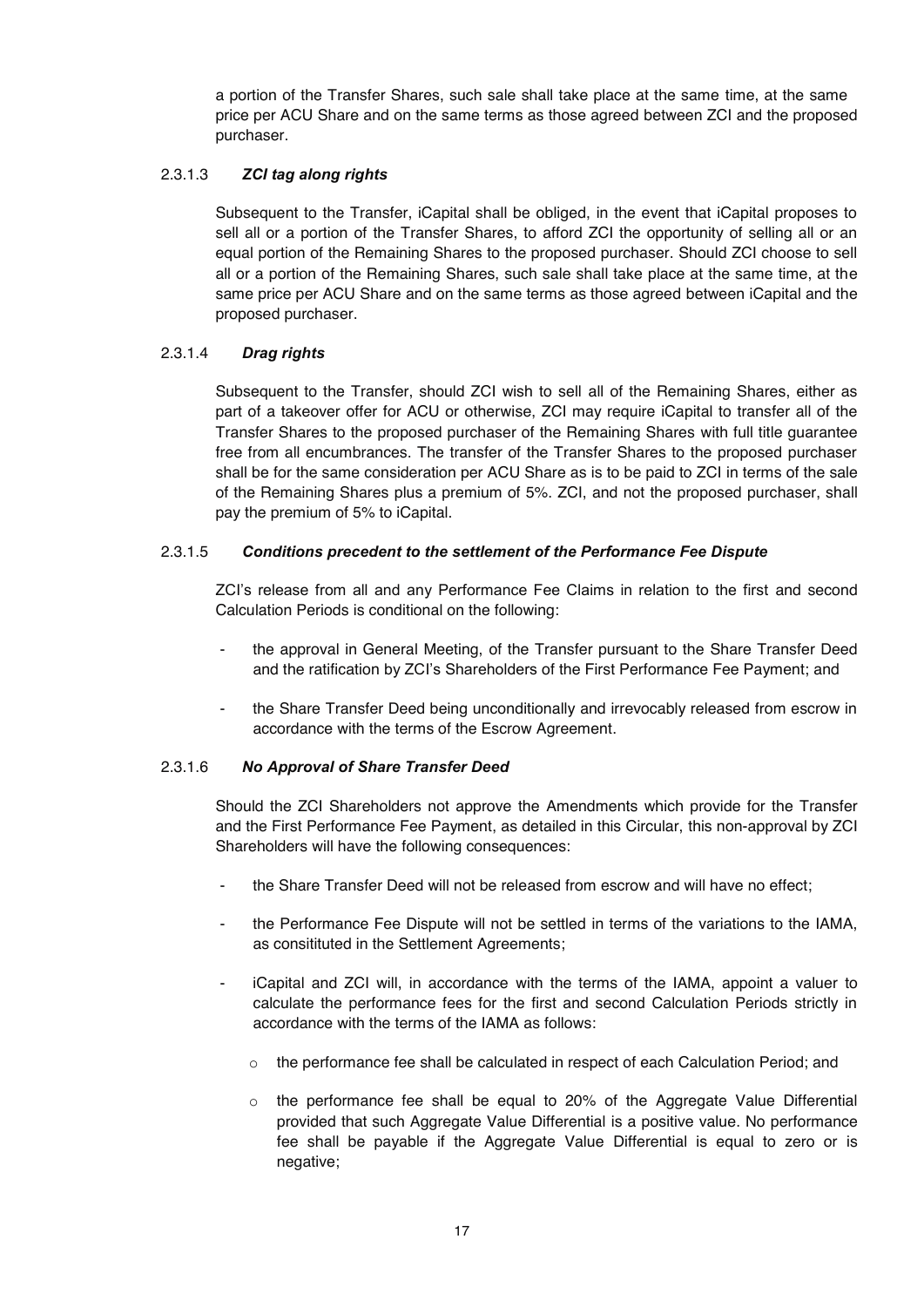For the purpose of the above paragraph:

- $\circ$  "Aggregate Value Differential" equals (1) the aggregate of the Individual Value Differentials; plus (2) any negative Individual Value Differential in respect of the previous Calculation Period (which is not applicable for the first Calculation Period); and
- o "Individual Value Differential" equals, in relation to the Investment:
	- for the purposes of the first Calculation Period, the purchase price of the investment plus any related fees, costs and expenses incurred by ZCI in connection with the investment ("Acquisition Cost") less the Acquisition Cost plus the Acquisition Cost multiplied by the Average Hurdle Rate multiplied by two; and
	- for the purposes of the second Calculation Period, the valuation of the investment by the valuer less the higher of (1) the Acquisition Cost plus the Acquisition Cost multiplied by the Average Hurdle Rate multiplied by two and (2) the Acquisition Cost for the first Calculation Period.
- any dispute regarding the calculation and payment of any performance fees for the first and second Calculation Periods will have to be resolved strictly in accordance with the terms of the IAMA (whether by way of the Auditors (as defined in the IAMA) or by way of arbitration proceedings);
- if the total sum of any performance fees for the first and second Calculation Periods determined under the terms of the IAMA is greater than US\$2 million then ZCI shall, within 60 days, pay iCapital the difference between the calculated sum and US\$2 million;
- if the total sum of any performance fees for the first and second Calculation Periods determined under the terms of the IAMA is less than US\$2 million then iCapital shall, within 60 days, pay ZCI the difference between the US\$2 million and the calculated amount; and
- ZCI need not serve notice on ACU to convert the Tranche A Loan into 556 307 263 new ACU Shares and the Tranche A Loan will remain in place and will become repayable by ACU or convertible into ACU Shares at the option of ZCI, in accordance with the terms of the Tranche A Loan Agreement

Should the Amendments not be approved by ZCI Shareholders, settlement of the Performance Fee Claims will revert back to the original terms of the IAMA. In this circumstance, no approval by ZCI Shareholders will be required for the settlement of the Performance Fee Claims as no variation to the original terms of the IAMA will occur.

#### 2.4 **Related party transaction and approval of the Amendments**

The Amendments qualify as a related party transaction in terms of Section 10 of the Listings Requirements due to the fact that iCapital is an associate of Mr J Soko, who serves on the boards of both ACU, a subsidiary of ZCI, and iCapital.

The Resolutions in respect of the Amendments is contained in the notice of General Meeting which is attached to and forms part of this Circular. Mr J Soko and his associates do not hold any ZCI Shares.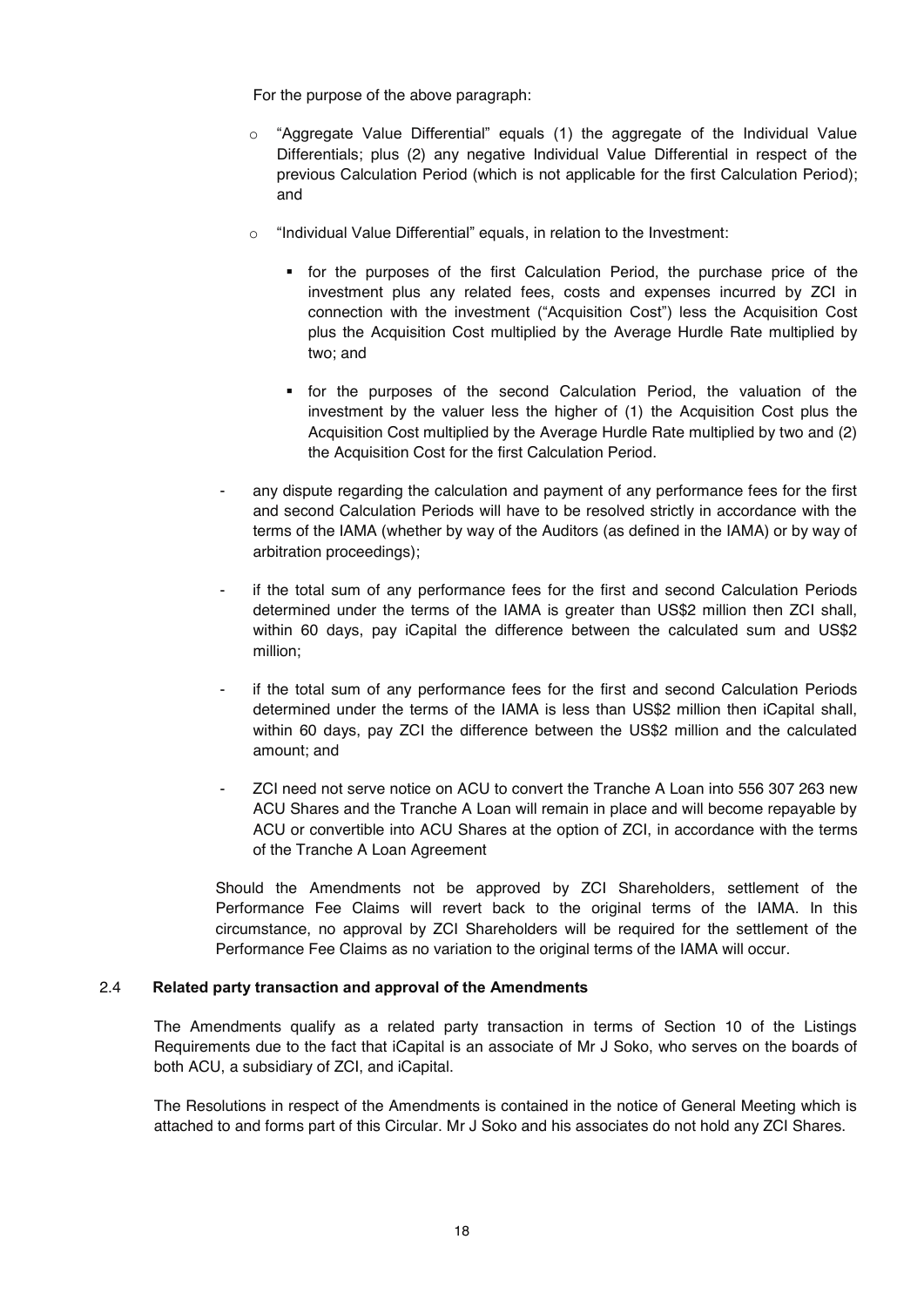The Directors consider the Amendments to be fair insofar as the ZCI Shareholders are concerned, having been so advised by the Independent Expert. The text of the Independent Expert's fairness opinion is set out in Annexure 1 to this Circular.

#### 3. **Financial information**

#### 3.1 **Share capital of ZCI**

The table below sets out the share capital of ZCI at the Last Practicable Date and after the implementation by ZCI of the Amendments:

|                                       | Number of ZCI<br><b>Shares</b> | <b>US\$'000</b> |
|---------------------------------------|--------------------------------|-----------------|
| <b>Authorised</b>                     |                                |                 |
| Ordinary ZCI Shares of US\$ 0.24 each | 130 000 000                    | 31 200          |
| Deferred ZCI Shares of US\$ 0.24 each | 50 000                         | 12              |
|                                       |                                |                 |
| <b>Issued</b>                         |                                |                 |
| Ordinary ZCI Shares*                  | 55 677 643                     | 102 676         |
| Deferred ZCI Shares                   | 50 000                         | 12              |
| <b>TOTAL</b>                          | 55 727 643                     | 102 688         |

*\*includes share premium* 

#### 3.2 **Issues of ZCI Shares during the preceding 3 years**

No issues of ZCI Shares have been undertaken in the three years preceding the Last Practicable Date.

#### 3.3 *Pro forma* **financial effects**

The table below sets out the summary *pro forma* financial effects of the Amendments, on ZCI's basic earnings/(loss), headline earnings/(loss), diluted earnings/(loss), diluted headline earnings/(loss), net asset value and net tangible asset value per ZCI Share.

The summary *pro forma* financial effects have been prepared to illustrate the impact of the Amendments on the audited, published financial information of ZCI for the year ended 31 March 2013, had the Amendments occurred on 1 April 2012 for the purpose of the statement of comprehensive income (with the exception of the share based payment in respect of the Transfer which has been calculated based on the quoted share price of ACU Shares on the London Stock Exchange of GBp1.63 on the assumed grant date, being 31 March 2013, and converted to US Dollars based on an exchange rate of US\$1.52 for each GBP1.00 on the same date) and on 31 March 2013 for the purpose of the statement of financial position.

The summary *pro forma* financial effects have been prepared using accounting policies that comply with International Financial Reporting Standards and that are consistent with those applied in the audited, published financial statements of ZCI for the year ended 31 March 2013.

The summary *pro forma* financial effects set out below are the responsibility of the Directors and have been prepared for illustrative purposes only and because of their nature may not fairly present the financial position, changes in equity, and results of operations or cash flows of ZCI after the Amendments.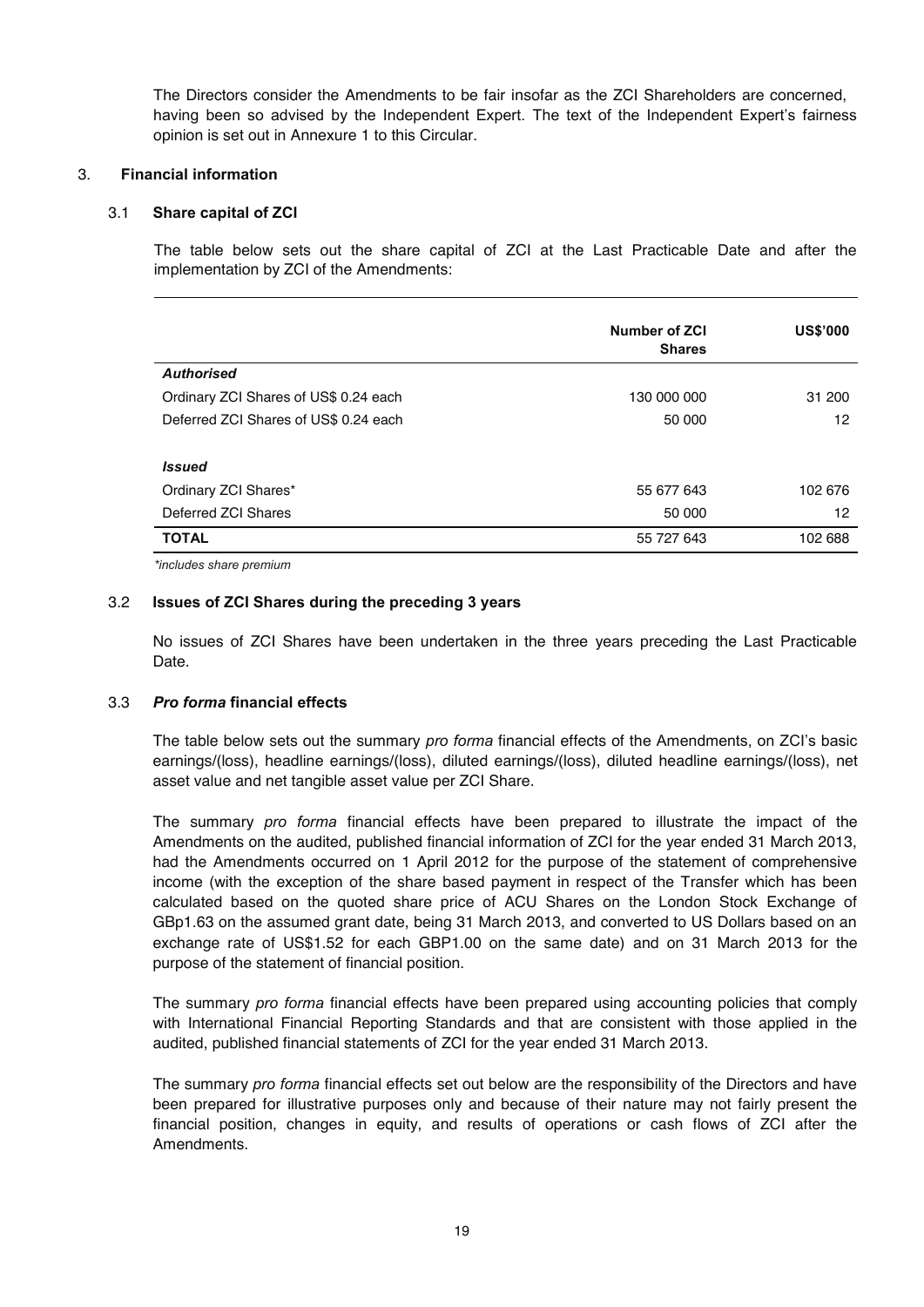The reporting accountants' reasonable assurance report on the *pro forma* financial information of ZCI is set out in Annexure 2 to this Circular.

|                                            | <b>Before the</b><br>Amendments <sup>1</sup><br>Actual | After the<br>Amendments <sup>2</sup><br><b>Pro forma</b> | Percentage<br>change |
|--------------------------------------------|--------------------------------------------------------|----------------------------------------------------------|----------------------|
| Basic earnings/(loss) per ZCI Share        |                                                        |                                                          |                      |
| (US\$ cents)                               | 5.16                                                   | (4.19)                                                   | $(181.2)\%$          |
| Diluted earnings/(loss)<br>ZCI<br>per      |                                                        |                                                          |                      |
| Share (US\$ cents)                         | 1.63                                                   | (5.53)                                                   | $(439.3)\%$          |
| Headline earnings/(loss) per<br><b>ZCI</b> |                                                        |                                                          |                      |
| Share (US\$ cents)                         | 7.42                                                   | (2.32)                                                   | $(131.3)\%$          |
| Diluted headline earnings/(loss) per       |                                                        |                                                          |                      |
| <b>ZCI Share</b>                           |                                                        |                                                          |                      |
| (US\$ cents)                               | 3.89                                                   | (3.66)                                                   | $(194.1)\%$          |
| Net asset value (US\$ cents)               | 152.60                                                 | 158.49                                                   | 3.9%                 |
| Net tangible asset value (US\$ cents)      | 81.04                                                  | 86.93                                                    | 7.3%                 |
| Number of ZCI Shares in issue              | 55,677,643                                             | 55,677,643                                               | 0.0%                 |
| Weighted average and<br>diluted            |                                                        |                                                          |                      |
| number of ZCI Shares in issue              | 55,677,643                                             | 55,677,643                                               | 0.0%                 |

#### **Notes**

- 1. The "Before the Amendments" basic earnings, diluted earnings, headline earnings and diluted headline earnings per ZCI Share have been extracted without adjustment from the audited, published results of ZCI for the year ended 31 March 2013. The "Before the Amendments" net asset value and net tangible asset value per ZCI Share have been calculated from the financial information presented in the audited, published results of ZCI for the year ended 31 March 2013.
- 2. The financial information included in the "After the Amendments" column has been prepared based on ZCI's audited published financial results for the year ended 31 March 2013, taking into account the following:
	- the conversion of Tranche A Loan into 556 307 263 new ACU Shares;
	- the settlement of the First Performance Fee Payment of \$2 million to iCapital;
	- the Transfer has been recognised as a share based payment and calculated in accordance with the Relevant Standards. The Transfer has been measured at the fair value (based on the ACU Share price in accordance with the Relevant Standards) of the equity instruments granted, and calculated as 247 575 741 ACU Shares granted at the quoted share price of ACU Shares on the London Stock Exchange of GBp1.63 on the assumed grant date, being 31 March 2013, and converted to US Dollars based on an exchange rate of US\$1.52 for each GBP1.00 on the same date (the price of the ACU Shares on the Last Practicable Date closed at GBp1.63. There would have been no difference in the share based payment expense, had the price of the ACU Shares on the Last Practicable Date been used for the share based payment expense calculation);
	- the assumed once-off costs directly relating to the Amendments, amounting to US\$130 000, have been expensed in accordance with IFRS; and
	- the increase in the non-controlling interest as a result of the decrease in ZCI's shareholding in ACU in terms of the Transfer has been recognised.
- 3. There are no post balance sheet events which require adjustment of the pro forma financial effects.
- 4. All adjustments, with the exception of costs directly attributable to the Amendments of US\$130 000, are expected to have a continuing effect on the financial results of ZCI.
- 5. The percentage change is measured as the "After the Amendments" column as a percentage of the "Before the Amendments" column.

The text of the independent reporting accountants' reasonable assurance report on the above *pro forma* financial effects is contained in Annexure 2 to this Circular.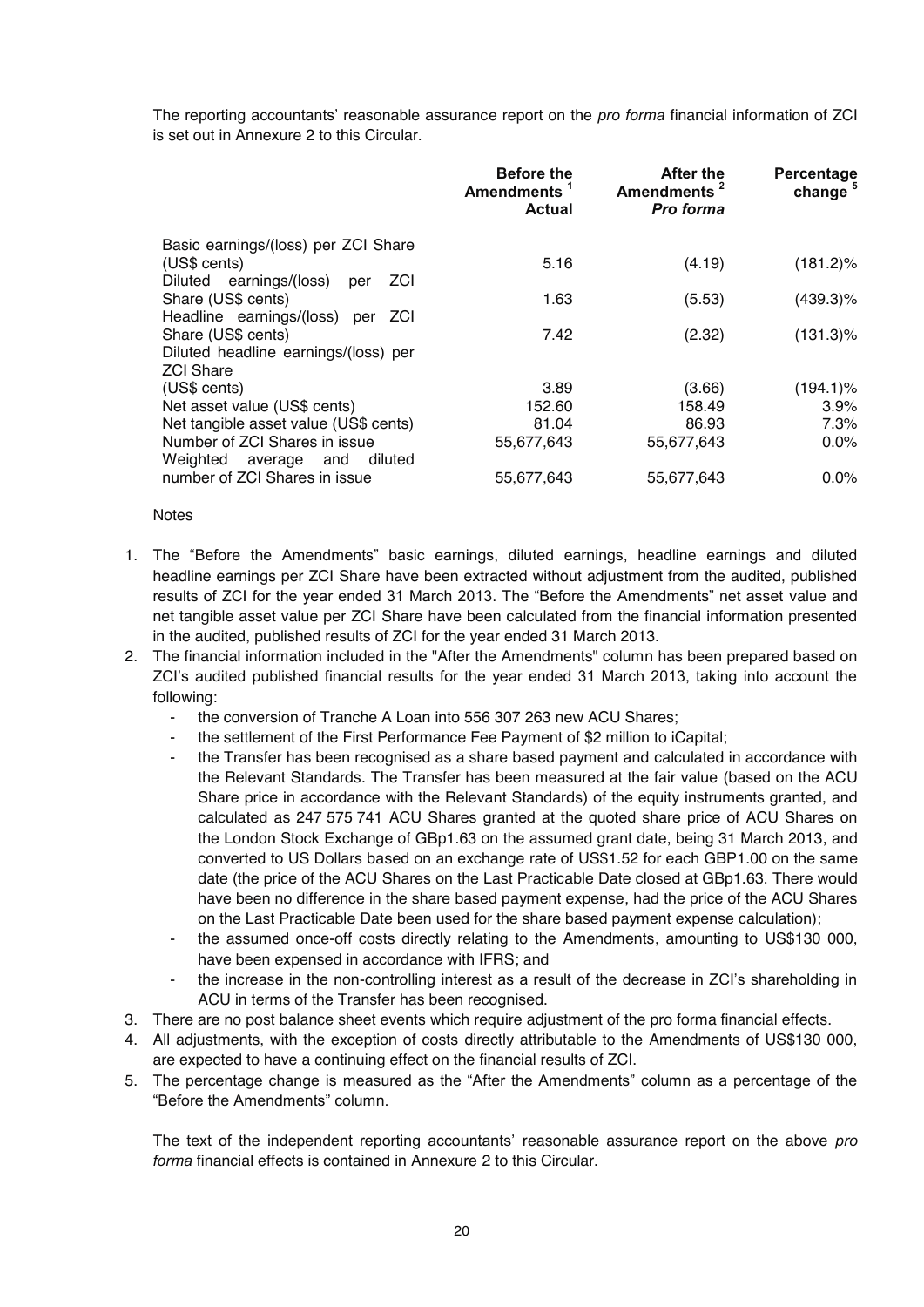#### 4. **Description of the business and prospects for ZCI**

#### 4.1 **General description**

ZCI is an investment holding company with no trading activities, other than providing financial and strategic support to the two operating subsidiaries of ACU, namely, Messina Copper (Botswana) (Pty) Ltd and Matsitama Minerals (Pty) Ltd.

The ZCI Group's main project is the Mowana mine with copper-producing open pits at the Mowana pit and Thakadu pit, and the Mowana plant (collectively referred to as the "Mowana Mine"). The ZCI Group also, through its subsidiary Matsitama Minerals (Pty) Ltd own the rights to the adjacent Thakadu-Makala deposits and holds permits in exploration properties at the Matsitama project.

Below is an illustration of the organisational structure of the ZCI Group:



#### 4.2 **Prospects for ZCI**

The Board is continuing to work towards realising the full value of its investment in ACU, and will pursue all relevant opportunities to unlock value and put the ZCI Group in a position to build a more diversified investment portfolio providing sustainable growth for ZCI Shareholders. The Board has begun to reassess ZCI's strategy and determine key initiatives, activities and processes to achieve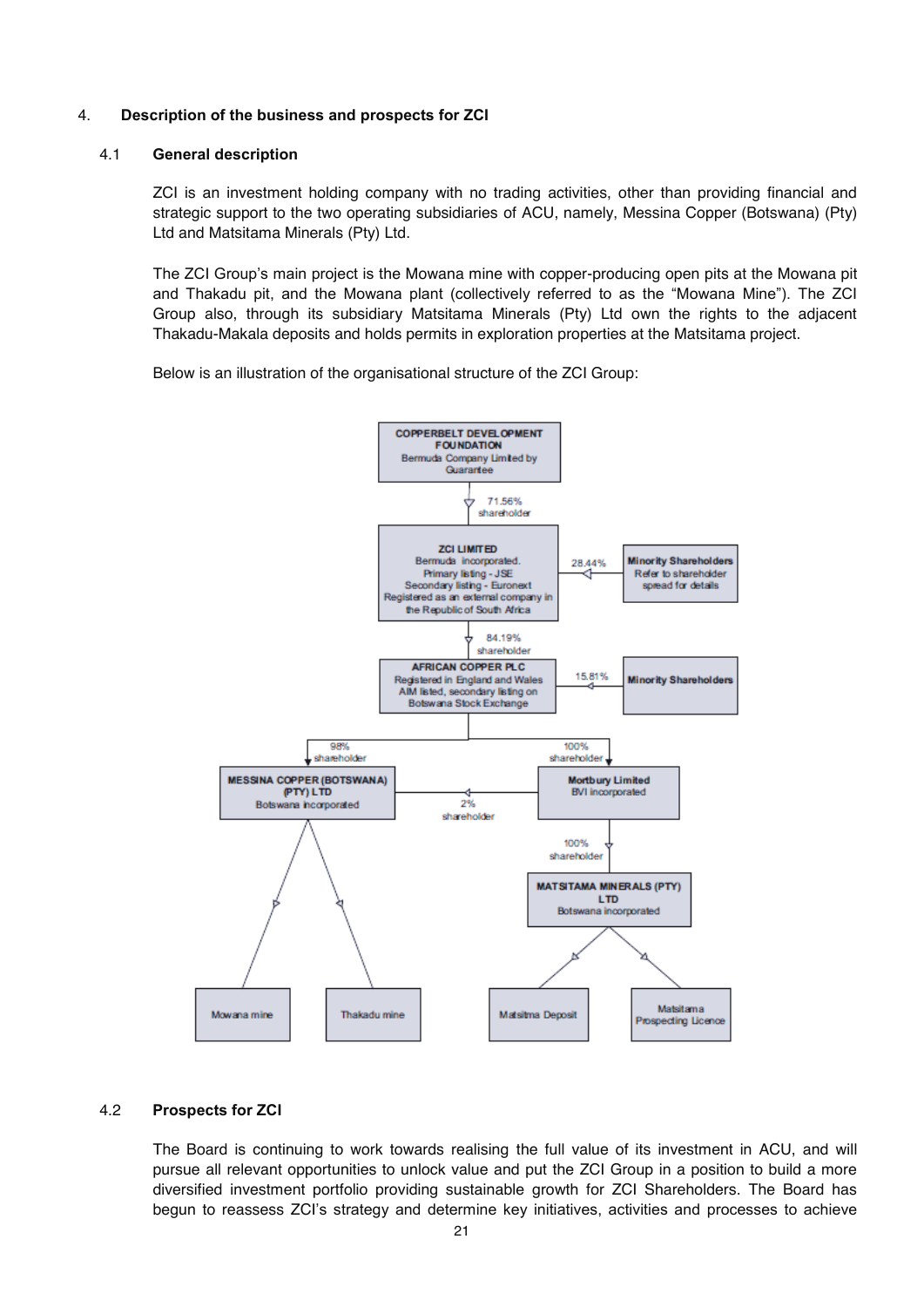these goals.

Achieving production levels at which the operations of ACU can be financially self-sufficient remains an important goal for ZCI and considerable investments have been made by ZCI in the past to achieve this. ZCI continued to undertake and complete key capital expenditure projects during the year ended 31 March 2013 and, in preparation of the likely depletion of ore at the Thakadu pit during 2014, drilling has commenced at the Mowana pit to ensure there will be ore available from the Mowana pit by April 2014.

ZCI remains cautious on commodity price forecasts and still face a number of challenges within the ZCI Group mining operations, but the Board is encouraged by the positive trend in production and is optimistic that stable operating conditions will continue.

#### 5. **Directors**

There are no changes to the Board required under the Amendments.

Details relating to the Directors are set out below:

| Name of<br>director                    | <b>Business</b><br>address                                      | <b>Designation</b>                        | <b>Brief CV</b>                                                                                                                                                                                                                                                                                                                                                                                                                                                                                                                                                                                                                                                                                                                                                                                                                                                                                                     |
|----------------------------------------|-----------------------------------------------------------------|-------------------------------------------|---------------------------------------------------------------------------------------------------------------------------------------------------------------------------------------------------------------------------------------------------------------------------------------------------------------------------------------------------------------------------------------------------------------------------------------------------------------------------------------------------------------------------------------------------------------------------------------------------------------------------------------------------------------------------------------------------------------------------------------------------------------------------------------------------------------------------------------------------------------------------------------------------------------------|
| Thomas<br>Kamwendo<br>(55)             | Clarendon<br>House, 2<br>Church Street,<br>Hamilton,<br>Bermuda | <b>Chief Executive Officer</b><br>("CEO") | <b>Qualifications:</b> Bachelor of Science degree in<br>Mechanical Engineering, Registered Engineer<br>and Fellow of the Engineering Institution of<br>Zambia<br>Previous experience: 30 years of experience<br>in the Zambian mining industry, CEO of three<br>engineering companies and managing partner<br>of his own multidisciplinary consulting firm;<br>served on the boards of many private and<br>parastatal organisations including Ndola Lime<br>Company, Konkola Copper Mines (KCM), the<br>Environmental Council of Zambia, the<br>Copperbelt University, the National Institute of<br>Public Administration (NIPA), and the Zambia<br>Association of Chambers of Commerce and<br>Industry; also previously served on a<br>Presidential Commission of Enquiry into<br>University education in Zambia.                                                                                                  |
| Wilhelmus<br><b>Badenhorst</b><br>(33) | Clarendon<br>House, 2<br>Church Street,<br>Hamilton,<br>Bermuda | <b>Executive Financial</b><br>Director    | <b>Qualifications:</b> Bachelors in Accounting, Post<br>Graduate Diploma in Accounting, registered<br>Chartered Accountant with the South African<br>Institute of Chartered Accountants<br>Previous<br>experience:<br>Completed<br>audit<br>traineeship with Horwath Zeller Karro in Cape<br>Town. Subsequently an audit manager with<br>Deloitte S.A. in Luxembourg where he gained<br>wide ranging experience in the audit of<br>regulated UCITS funds, offshore hedge funds<br>and private equity funds investing in emerging<br>market economies.<br>Joined the Maitland Group in 2009, first in a<br>consulting<br>role<br>subsequently in<br>and<br>a<br>managerial capacity. Currently the Head of<br>Institutional Clients at Maitland, and responsible<br>for institutional client services for all of<br>Maitland's service locations across Europe, the<br>Caribbean, the Indian Ocean and South Africa. |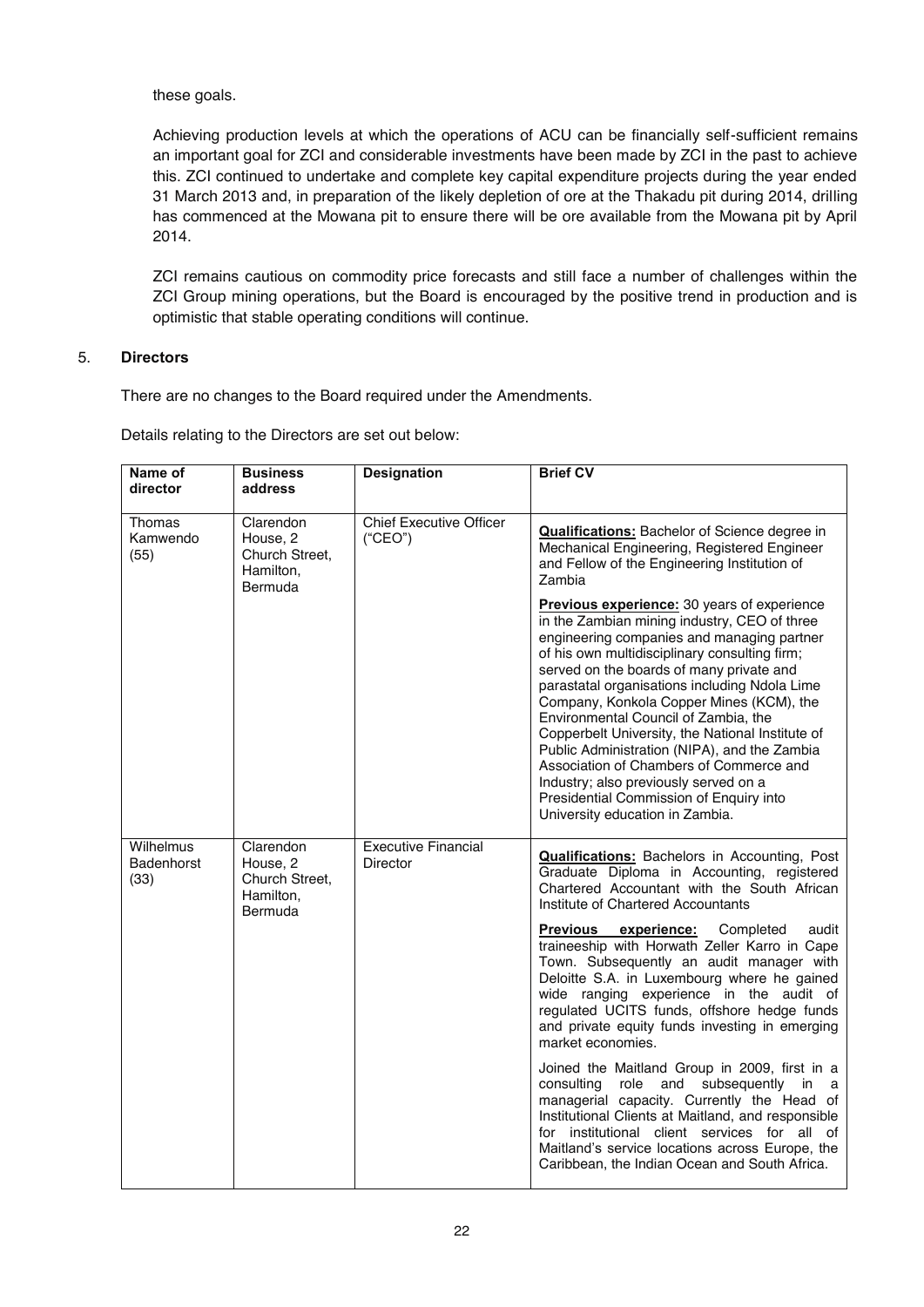| Name of<br>director          | <b>Business</b><br>address                                      | <b>Designation</b>                                                                         | <b>Brief CV</b>                                                                                                                                                                                                                                                                                                                                                                                                                                                                                                                                                                                                                                                                                                                                                                                                                                                                                                                                                                                                                                                                                                                                                                                                                                                                                                                                                                                                                                                                                                         |
|------------------------------|-----------------------------------------------------------------|--------------------------------------------------------------------------------------------|-------------------------------------------------------------------------------------------------------------------------------------------------------------------------------------------------------------------------------------------------------------------------------------------------------------------------------------------------------------------------------------------------------------------------------------------------------------------------------------------------------------------------------------------------------------------------------------------------------------------------------------------------------------------------------------------------------------------------------------------------------------------------------------------------------------------------------------------------------------------------------------------------------------------------------------------------------------------------------------------------------------------------------------------------------------------------------------------------------------------------------------------------------------------------------------------------------------------------------------------------------------------------------------------------------------------------------------------------------------------------------------------------------------------------------------------------------------------------------------------------------------------------|
| Stephen<br>Simukanga<br>(56) | Clarendon<br>House, 2<br>Church Street,<br>Hamilton,<br>Bermuda | Lead Independent Non-<br>executive Director and<br>acting Chairman (since<br>20 June 2013) | <b>Qualifications:</b> Bachelor's degree (1982) and a<br>Master's degree (1986), both in Metallurgy and<br>Mineral Processing from the University of<br>Zambia, and a doctorate (1990) in Process<br>Metallurgy from the University of Strathclyde in<br>the United Kingdom, United Kingdom Chartered<br>Engineer and a Fellow of the Institute of<br>Materials, Minerals and Mining and the<br>Engineering Institution of Zambia.                                                                                                                                                                                                                                                                                                                                                                                                                                                                                                                                                                                                                                                                                                                                                                                                                                                                                                                                                                                                                                                                                      |
|                              |                                                                 |                                                                                            | <b>Previous experience:</b> Professor of Metallurgy<br>and Mineral Processing at the University of<br>Zambia and was visiting professor at the<br>University of Cape Town for 10 years, 26 years<br>of experience in the mining industry and<br>academia, Chief Executive Officer (Vice<br>Chancellor) of the University of Zambia, chairs<br>the boards of the National Institute for Scientific<br>and Industrial Research and is a member of<br>three other boards of directors.                                                                                                                                                                                                                                                                                                                                                                                                                                                                                                                                                                                                                                                                                                                                                                                                                                                                                                                                                                                                                                     |
| <b>Michel Clerc</b><br>(92)  | Clarendon<br>House, 2<br>Church Street,                         | Independent Non-<br>executive Director                                                     | <b>Qualifications:</b> Degrees in Law and Political<br>Science in France and in English literature at<br>Cambridge                                                                                                                                                                                                                                                                                                                                                                                                                                                                                                                                                                                                                                                                                                                                                                                                                                                                                                                                                                                                                                                                                                                                                                                                                                                                                                                                                                                                      |
|                              | Hamilton,<br>Bermuda                                            |                                                                                            | Previous experience: Journalist by profession,<br>specializing in financial issues and has had<br>several books published, former editor of Paris-<br>Match magazine and was manager of Radio<br>Luxembourg, the founder and current president<br>of AMZCI, an association of ZCI shareholders in<br>France.                                                                                                                                                                                                                                                                                                                                                                                                                                                                                                                                                                                                                                                                                                                                                                                                                                                                                                                                                                                                                                                                                                                                                                                                            |
| Cyril O'Connor<br>(69)       | Clarendon<br>House, 2<br>Church Street,<br>Hamilton,<br>Bermuda | Independent Non-<br>executive Director                                                     | <b>Qualifications:</b> Ph.D. from the University of<br>Cape Town and a D.Eng. in Metallurgical<br>Engineering from Stellenbosch University<br>Previous experience: Director of the Centre for<br>Minerals Research at UCT, main area of<br>research is flotation, President of the<br>International Mineral Processing Council, holds<br>the Anglo Platinum Chair in Minerals<br>Processing, is a member of the Executive of the<br>Academy of Engineering of South Africa, is<br>CEO of the South African Minerals to Metals<br>Research Institute, is a former Vice-President of<br>the International Zeolite Association and was<br>Chairman of the Organizing Committee for the<br>XXII IMPC and the 14th International Zeolite<br>Conference. Published over 200 papers in<br>international journals and conferences and has<br>supervised or co-supervised more than 30 PhD<br>and 25 MSc graduates, Head of the Department<br>of Chemical Engineering for 8 years, Dean of<br>the Faculty of Engineering & the Built<br>Environment for 10 years and served as Acting<br>Deputy Vice-Chancellor from April 2008-May<br>2009. He is a Hon. Fellow of the Southern<br>African Institute of Mining and Metallurgy, and a<br>Fellow of, respectively, the Royal Society of<br>South Africa, the University of Cape Town, the<br>South African Academy of Engineering, the<br>South African Institution of Chemical<br>Engineering and IUPAC. He is a founder<br>member of the Academy of Science of South<br>Africa. |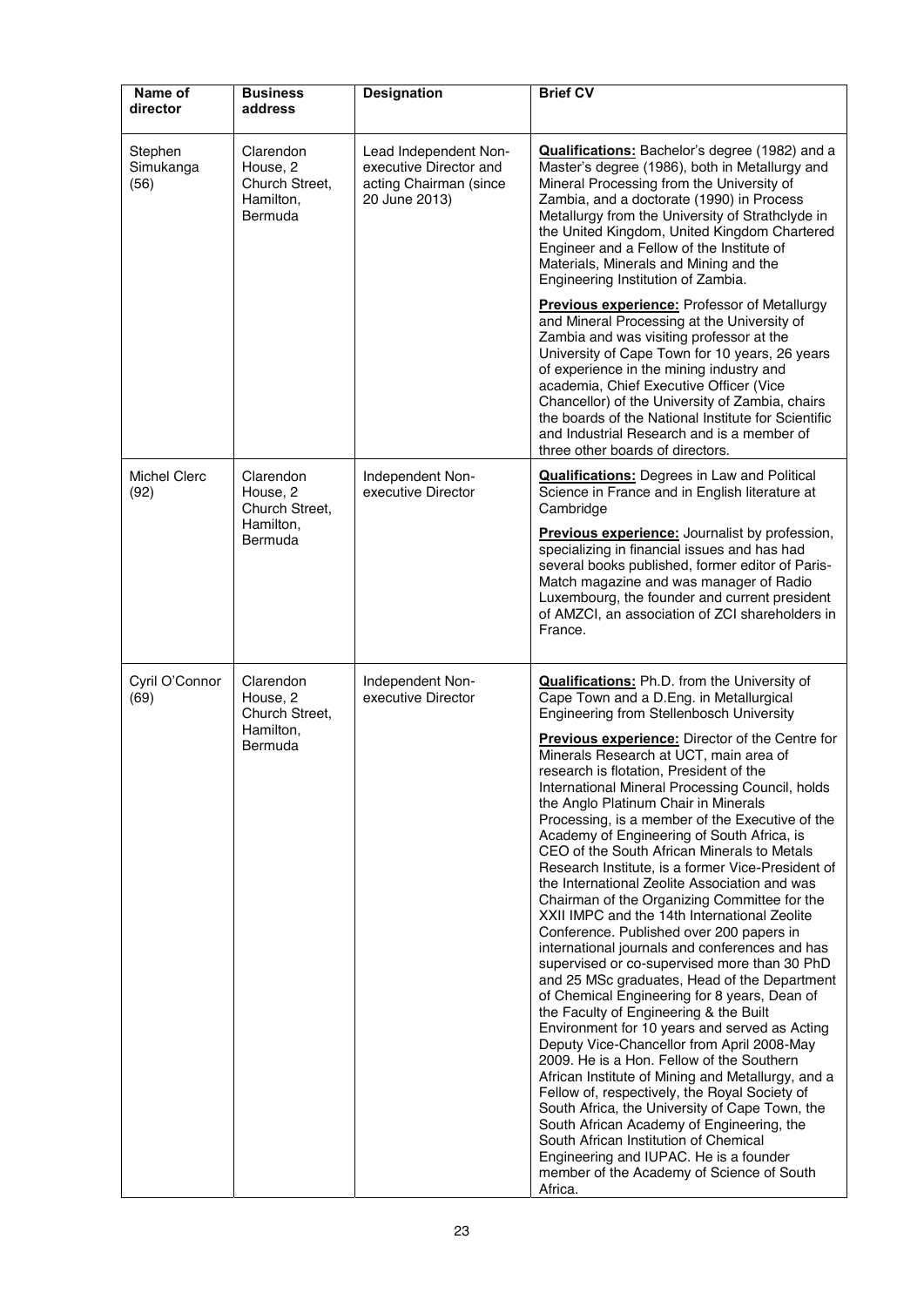#### 5.1 **Directors' remuneration**

The table below sets out the remuneration and benefits paid by ZCI to the Directors for the year ended 31 March 2013:

| Name of director              | Directors'      | <b>Short term</b> | <b>Basic annual</b> | <b>Share based</b>    | <b>Total</b>    |
|-------------------------------|-----------------|-------------------|---------------------|-----------------------|-----------------|
|                               | fees            | benefits and      | remuneration        | payments <sup>1</sup> | remuneration    |
|                               |                 | expenses          |                     |                       |                 |
|                               | <b>US\$'000</b> | <b>US\$'000</b>   | <b>US\$'000</b>     | <b>US\$'000</b>       | <b>US\$'000</b> |
| <b>ZCI - Directors</b>        |                 |                   |                     |                       |                 |
| T. Kamwendo                   | 34              | 33                | 240                 |                       | 307             |
| <b>M.Clerc</b>                | 34              | 8                 |                     |                       | 42              |
| S. Simukanga                  | 34              | 6                 |                     |                       | 40              |
| E. Hamuwele <sup>3</sup>      | 44              | 6                 |                     |                       | 50              |
| W. Badenhorst <sup>2</sup>    | 13              | 10                |                     |                       | 23              |
| K.L. Bergkoetter <sup>2</sup> | 21              | 11                |                     |                       | 32              |
| C. O'Connor                   | 27              | $\overline{7}$    |                     |                       | 34              |
|                               |                 |                   |                     |                       |                 |
| <b>ACU - Directors</b>        |                 |                   |                     |                       |                 |
| R.D. Corrans                  | 44              |                   |                     |                       | 44              |
| J. Soko                       | 32              |                   |                     |                       | 32              |
| <b>D.Rodier</b>               | 49              |                   |                     |                       | 49              |
| Prof S. Simukanga             | 39              |                   |                     |                       | 39              |
| S Georgala                    | 30              |                   |                     |                       | 30              |
| B.R. Kipp                     |                 |                   | 180                 |                       | 180             |
| <b>Total</b>                  | 401             | 81                | 420                 |                       | 902             |

*1. No share based payments were made during the financial year ended 31 March 2013.* 

*2. W Badenhorst appointed and KL Bergkoetter resigned during November 2012.* 

*3. E Hamuwele resigned with effect from 31 August 2013.* 

During the year ended 31 March 2013, ZCI paid fees amounting US\$636 000 to Maitland. These fees relate to administration, accounting, legal and wealth management services. At year end the amount outstanding for these fees was US\$56,592. Additionally, ZCI paid Maitland a fee in respect of W Badenhorst's services as financial director to ZCI. These fees include, *inter alia*, the day to day accounting and administration functions performed by the Maitland team, which are overseen by W Badenhorst. W Badenhorst receives a salary for these services from Maitland and does not receive any additional fees or remuneration from ZCI.

Other than as detailed above, no payments have been, or are proposed to be, made, either directly or indirectly, in cash or securities or otherwise to the executive and non-executive Directors in respect of management, consulting, technical, benefits, secretarial fees or restraint payments. There are no commission, gain or profit arrangements.

There will be no variation in the remuneration receivable by the Directors as a consequence of the Amendments.

#### 5.2 **Directors' interests in ZCI**

As at the Last Practicable Date, the Directors held no ZCI Shares, either beneficially or nonbeneficially, nor did they hold any direct or indirect beneficial interests in ZCI.

There have been no changes to the Directors' interests in ZCI between the most recent financial yearend, being 31 March 2013, and the Last Practicable Date.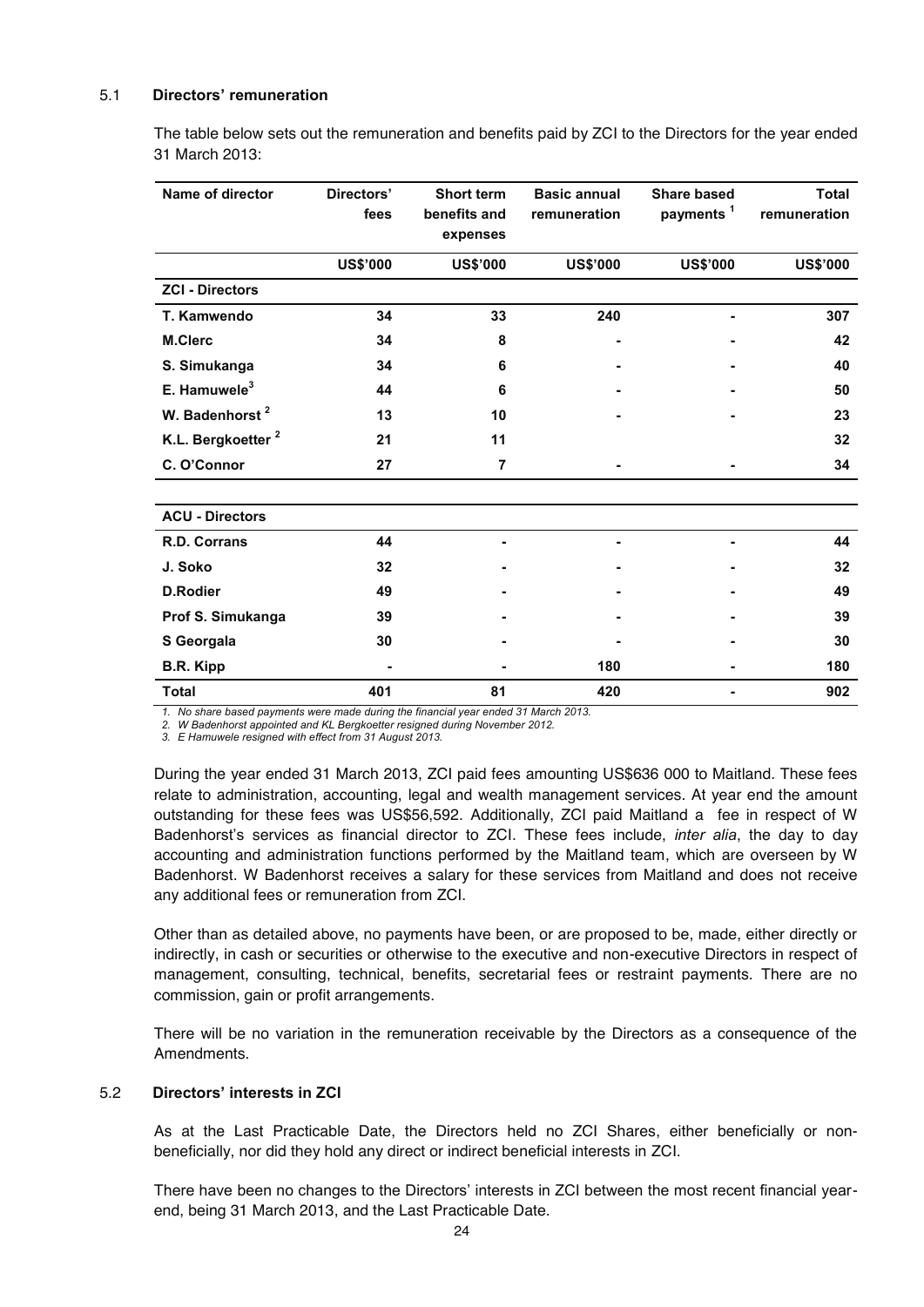#### 5.3 **Directors' interests in transactions**

The Directors have not had any material beneficial interests, whether direct or indirect, in transactions that were effected by ZCI during the current or immediately preceding financial year. Further to this, they have had no material beneficial interests in a transaction during an earlier financial year that remain in any respect outstanding or unperformed.

#### 5.4 **Directors' service contracts**

There are no service contracts granted by ZCI, nor any of its subsidiaries, to any Director of ZCI for services as directors. The finance director of ZCI, W Badenhorst, is employed by Maitland, which provides administration, accounting, legal and wealth management services to ZCI.

Other than as detailed above, no contracts or arrangements existing during the financial year ended 31 March 2013, which are required to be declared in terms of the Listings Requirements.

#### 5.5 **Directors' responsibility statements**

The Directors listed on page 13 of this Circular:

- have considered all statements of fact and opinion in this Circular;
- collectively and individually, accept full responsibility for the accuracy of the information given;
- certify that, to the best of their knowledge and belief, there are no other facts the omission of which would make any statement false or misleading;
- have made all reasonable enquiries in this regard; and
- certify that, to the best of their knowledge and belief, that the Circular contains all information required by law and the Listings Requirements.

#### 6. **Major ZCI Shareholders**

Insofar as is known to ZCI, the major ZCI Shareholders, other than Directors, who beneficially held 5% or more of the issued ZCI Shares as at the Last Practicable Date, are set out below:

| <b>Major shareholders</b> | <b>Number of Shares</b><br>held | Percentage<br>held<br>% |
|---------------------------|---------------------------------|-------------------------|
| $CDF^*$                   | 39 845 017                      | 71.56%                  |
| Euroclear France S.A.*    | 12 063 361                      | 21.67%                  |
| <b>Total</b>              | 51 908 378                      | 93.23%                  |

*# Mr Thomas Kamwendo, the Chief Executive Officer of ZCI is also a director of CDF.* 

*\*Public shareholders: Euroclear France S.A. is a nominee shareholder, holding shares on behalf of numerous beneficial shareholders.* 

#### 7. **Opinions and recommendations**

The Board has considered the terms and conditions of the Amendments and, is of the opinion that the Amendments are fair to ZCI Shareholders.

In reaching their opinion, the Board has considered the opinion of the Independent Expert as well as other mitigating factors in respect of the Amendments.

The Board recommends that ZCI Shareholders vote in favour of the Resolutions relating to the Amendments at the General Meeting.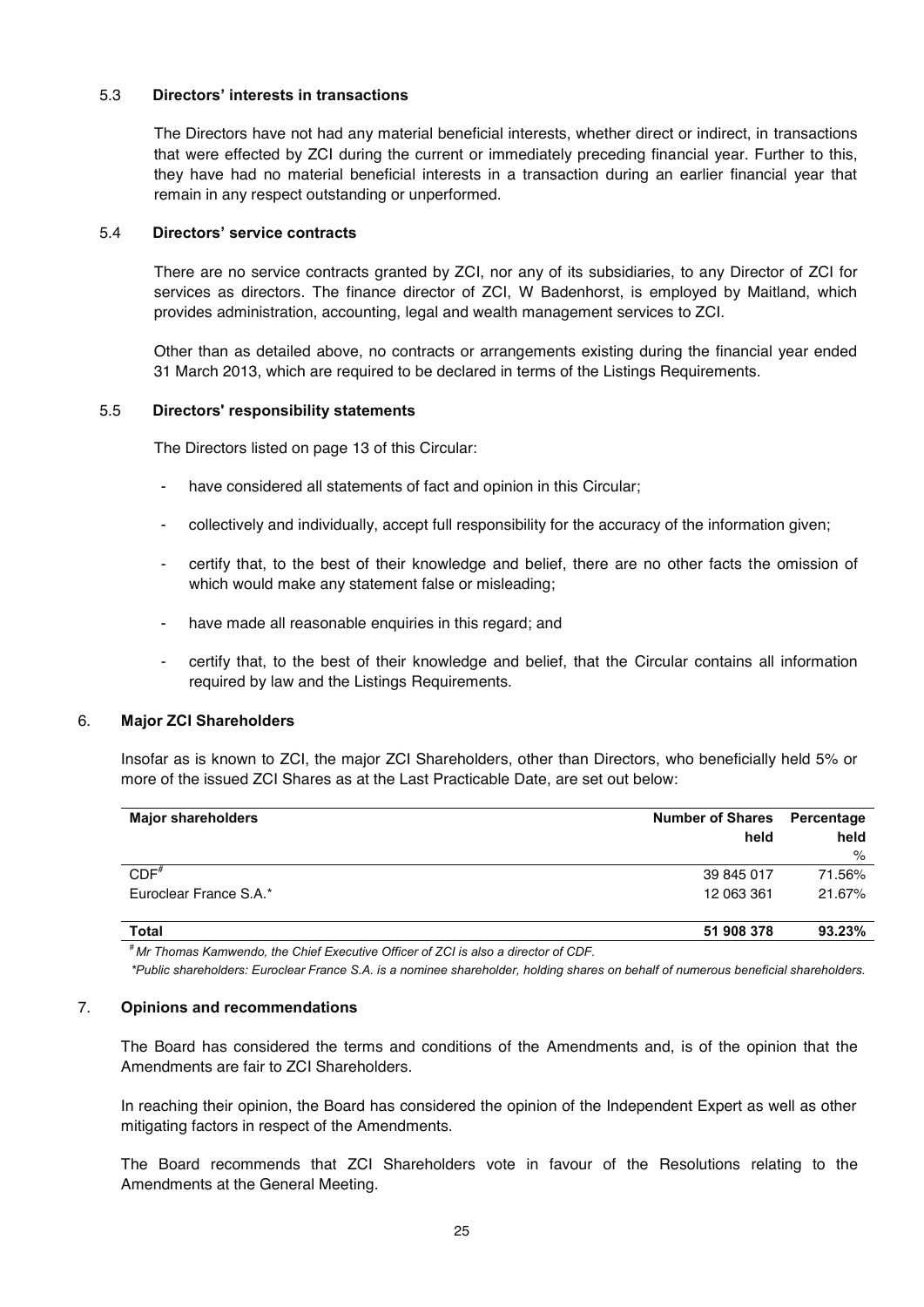ZCI Shareholders are referred to Annexure 1, which sets out the text of the fairness opinion prepared by the Independent Expert in respect of the Amendments.

#### 8. **Irrevocable undertakings**

The following ZCI Shareholder has irrevocably undertaken to vote in favour of the Resolution to the Amendments. Mr J Soko and his associates, as related parties to iCapital, may not vote in respect of the Resolution relating to the Amendments:

| Name of Shareholder | <b>Number of ZCI Shares</b> | %      |
|---------------------|-----------------------------|--------|
| $CDF^*$             | 39 845 017                  | 71.56% |

*# Mr Thomas Kamwendo, the Chief Executive Officer of ZCI is also a director of CDF*

#### 9. **Litigation statement**

The Directors are not aware of any legal or arbitration proceedings (including any such proceedings that are pending or threatened), involving ZCI which may have, or have had, a significant effect on the ZCI Group's financial position during the last 12 months preceding the date of this Circular.

#### 10. **Working capital statement**

Having considered the effect of the Amendments, the Directors are of the opinion that:

- ZCI and the ZCI Group will be able in the ordinary course of business to pay its debts for a period of twelve months after the date of the approval of this Circular;
- the assets of ZCI and the ZCI Group will be in excess of the liabilities of ZCI and the ZCI Group for a period of twelve months after the date of the approval of this Circular. For this purpose, the assets and liabilities have been recognised and measured in accordance with the accounting policies used in the latest audited consolidated annual financial statements of the ZCI Group;
- the share capital and reserves of ZCI and the ZCI Group will be adequate for ordinary business purposes for a period of twelve months after the date of the approval of this Circular; and
- the working capital of ZCI and the ZCI Group will be adequate for ordinary business purposes for a period of twelve months after the date of the approval of this Circular.

### 11. **Material contracts**

No material contracts have been entered into by ZCI, being a contract entered into otherwise than in the ordinary course of business, within the two years preceding the date of this Circular or a contract entered into at any time containing an obligation or settlement that is material to ZCI as at the date of this Circular, save for the following agreements, which are available for inspection in terms of paragraph 16 below:

- The Subscription Agreement;
- the Advance Payment Deed;
- the Fixed Fee/First Performance Fee Deed;
- the IAMA:
- the Sale Deed;
- the Sale and Transfer Deed;
- the Share Transfer Deed; and
- the Tranche A Loan Agreement.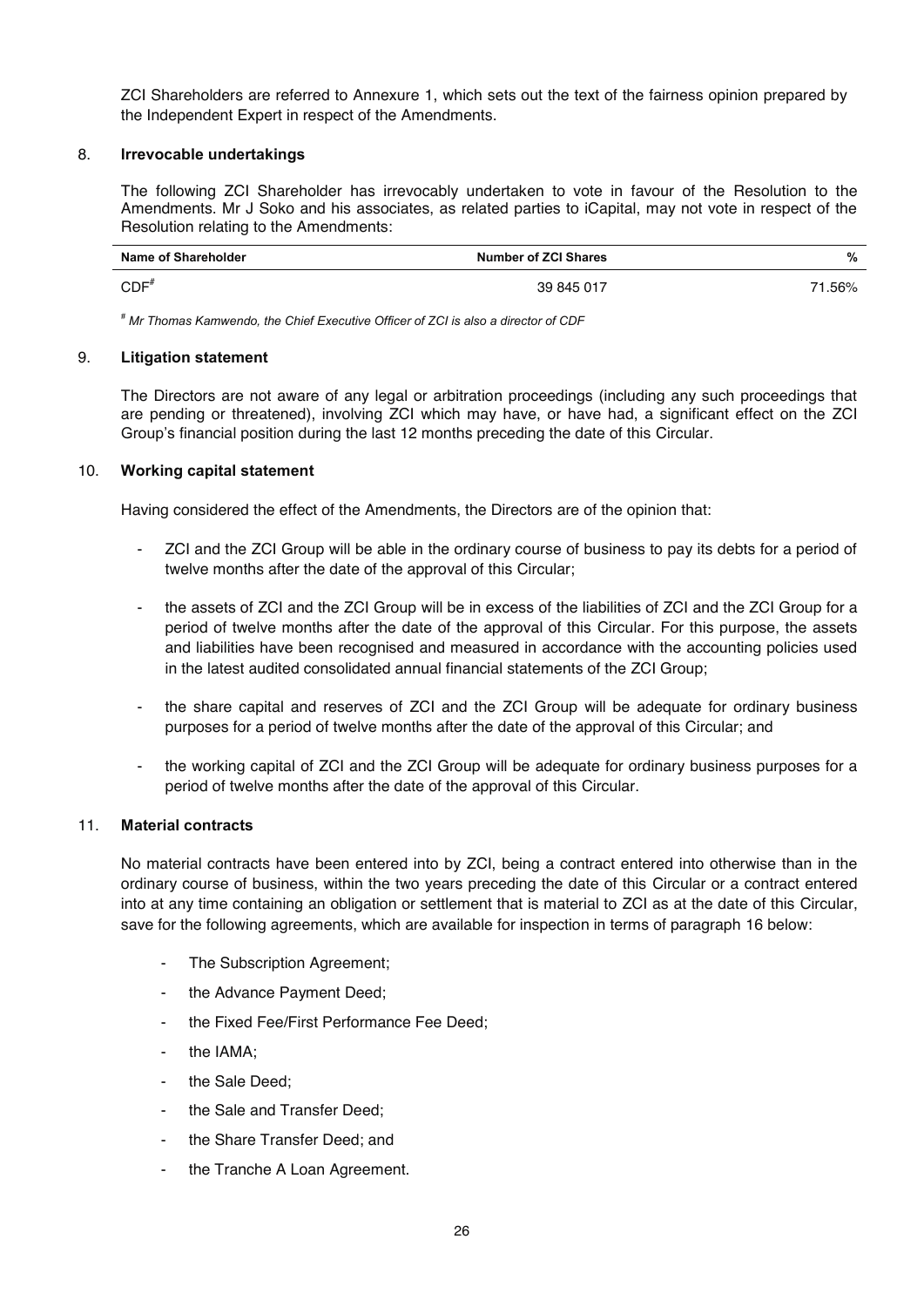#### 12. **Material changes**

There have been no material changes in the trading or financial position of ZCI and its subsidiaries since the publication of ZCI's abridged report and issue of the integrated report for the year ended 31 March 2013 and the Last Practicable Date.

#### 13. **Expenses relating to the Amendments**

Estimates of the expenses, excluding VAT, relating to the Amendments are set out below:

| <b>Description</b>                         | Payable to                       | US\$                 |
|--------------------------------------------|----------------------------------|----------------------|
| <b>Transaction Sponsor</b>                 | <b>KPMG</b>                      | $25589$ <sup>1</sup> |
| Independent Expert                         | Venmyn Deloitte                  | 46059 <sup>1</sup>   |
| Independent Reporting Accountant           | KPMG Inc.                        | $7677^1$             |
| Legal advisor                              | <b>Maitland Advisory LLP</b>     | $4654^{3}$           |
| Legal advisor on the Settlement Agreements | Macfarlanes LLP                  | $8000^3$             |
| French listing agent                       | Caceis Corporate Trust           | $3352^2$             |
| Printing and publication of the Circular   | <b>Sterling UK</b>               | $8262^3$             |
| Printing, publication and advertising      | <b>INCE</b>                      | $9 100^1$            |
| JSE documentation fee                      | <b>JSE</b>                       | 5425                 |
| Accounting and administration              | <b>Maitland Trustees Limited</b> | 11 758 $^{2}$        |
| Total                                      |                                  | 129 876              |

*Note:* 

- *1. The figures have been converted from Rand to US Dollars using an exchange rate of R9.77 per US\$1.00 as at 9 August 2013.*
- 2. The figures have been converted from Euro to US Dollars using an exchange rate of €0.7487 per US\$1.00 as at 9 August 2013.
- *3. The figures have been converted from GBP to US Dollars using an exchange rate of GBP0.6445 per US\$1.00 as at 9 August 2013.*

#### 14. **Consents**

KPMG, Bridge Capital, KPMG Inc., Venmyn Deloitte, Maitland Advisory LLP, Macfarlanes LLP, Computershare (SA) and Computershare (UK) have provided their written consents to the inclusion of their names, and where applicable their reports in the form and context in which they appear in this Circular, and have not withdrawn their consents prior to the publication of this Circular.

#### 15. **General Meeting**

A General Meeting of ZCI Shareholders will be held at Hotel Novotel Luxembourg Kirchberg, Quartier Européen Nord Kirchberg, 6, rue du Fort Niedergrünewald, Luxembourg on Monday, 30 September 2013 at 10:00 CET (09:00 BST, 10:00 SAST) to consider the Resolutions to ratify and approve the Amendments.

A notice convening the General Meeting is attached to and forms part of this Circular.

ZCI Shareholders are advised that they or their proxies may participate in the General Meeting by means of a teleconference facility and, if they wish to do so:

- must contact the company secretary, Mr J Kleynhans, at telephone number +352 40 25 051 before 10:00 CET (09:00 BST, 10:00 SAST) on Thursday, 26 September 2013 to receive dial-in instructions for the conference call;
- will be required to provide reasonably satisfactory identification; and
- will be billed separately by their own telephone service providers for their telephone call to participate in the General Meeting.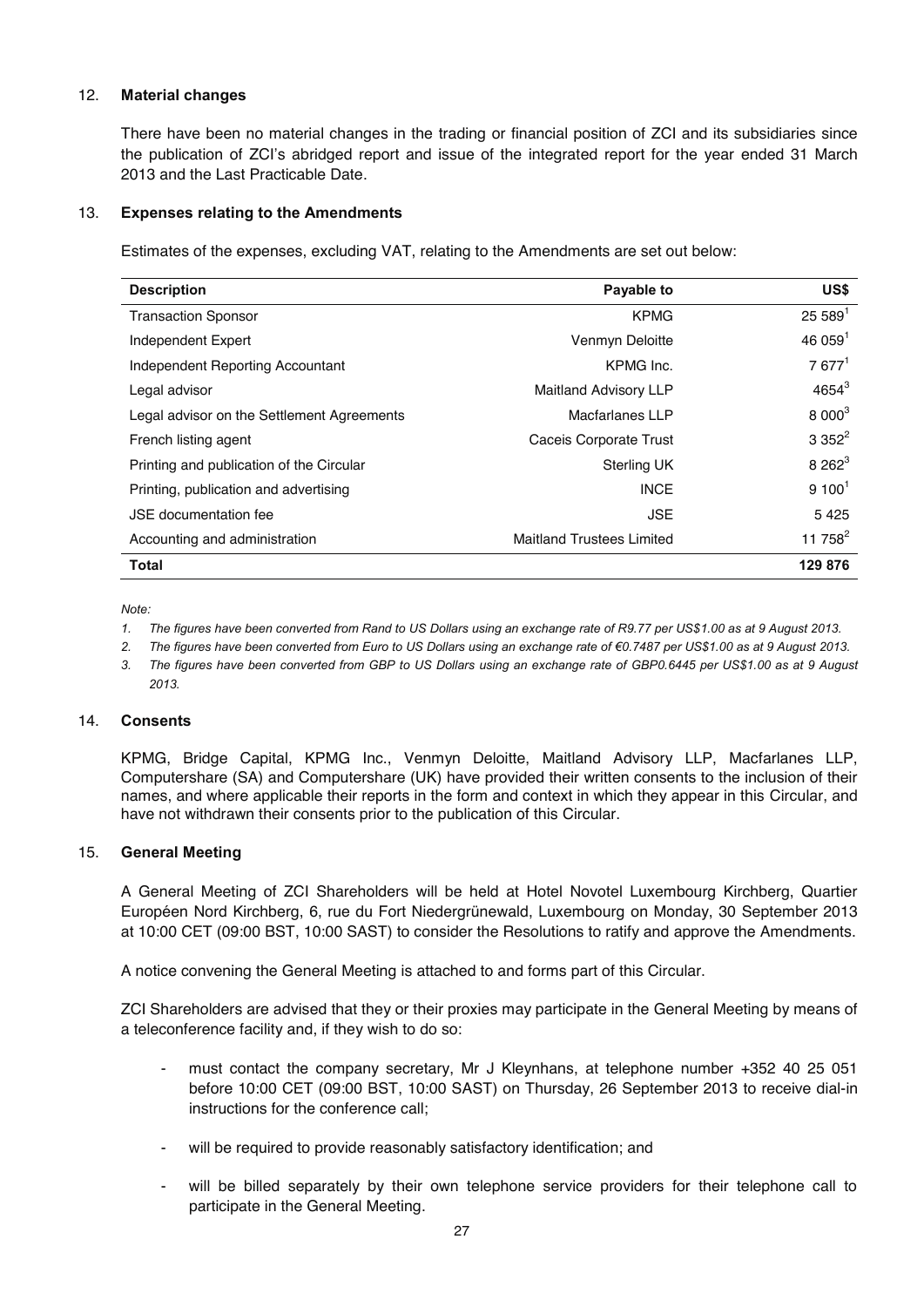Please note that whilst it is possible to participate in the General Meeting through this medium, there is no facility for electronic voting and accordingly, ZCI Shareholders are advised to follow the instructions set out in the "Action required by ZCI Shareholders" section of the Circular in respect of voting.

#### 16. **Documents available for inspection**

Copies of this Circular will be available in English, along with the following documents, or copies thereof, which will be available for inspection, during normal Business Hours at the registered office of ZCI and KPMG, from the date of this Circular up to and including the date of the General Meeting:

- the material agreements detailed in paragraph 11 of this Circular;
- ZCI's constitution;
- the memorandum and articles of association of ZCI and its subsidiaries;
- ZCI's audited annual financial statements for the three years ended 31 March 2013;
- ACU's audited annual financial statements for the three years ended 31 March 2013;
- the written consents of the appointed professional advisors as set out in paragraph 14 of this Circular;
- the signed report by the Independent Expert included as Annexure 1 to this Circular;
- the signed report by the Independent Reporting Accountant on the *pro forma* financial information included as Annexure 2 to this Circular; and
- a signed copy of this Circular.

*This Circular signed at Kitwe, Zambia on behalf of all the Directors in terms of powers of attorney granted on 09 September 2013.* 

Thomas Kamwendo Chief Executive Officer Kitwe, Zambia Friday, 13 September 2013

#### **Registered office Transfer Secretaries (SA) Transfer Secretaries (UK)**

Clarendon House Computershare (SA) Computershare (COMPUTER COMPUTER (COMPUTER COMPUTER (UK)<br>
Computershare Computershare (SA) Computershare (COMPUTER COMPUTER COMPUTER COMPUTER COMPUTER COMPUTER COMPUTE 2 Church Street Communist Chromateus Coround Floor<br>
2 Church Street Communist Communist Communist Chromateus Communist Chromateus Chromateus Chromateus Chromateu<br>
20 Marshall Street Chromateus Chromateus Chromateus Chromat Hamilton 1980 Marshall Street 1980 Hamilton 1980 Marshall Street 1980 Hamilton 1980 Hamilton 1980 Hamilton 19<br>Bristol. BS13 8AE Bermuda<br>
Clarendon House South Africa<br>
South Africa

**United Kingdom**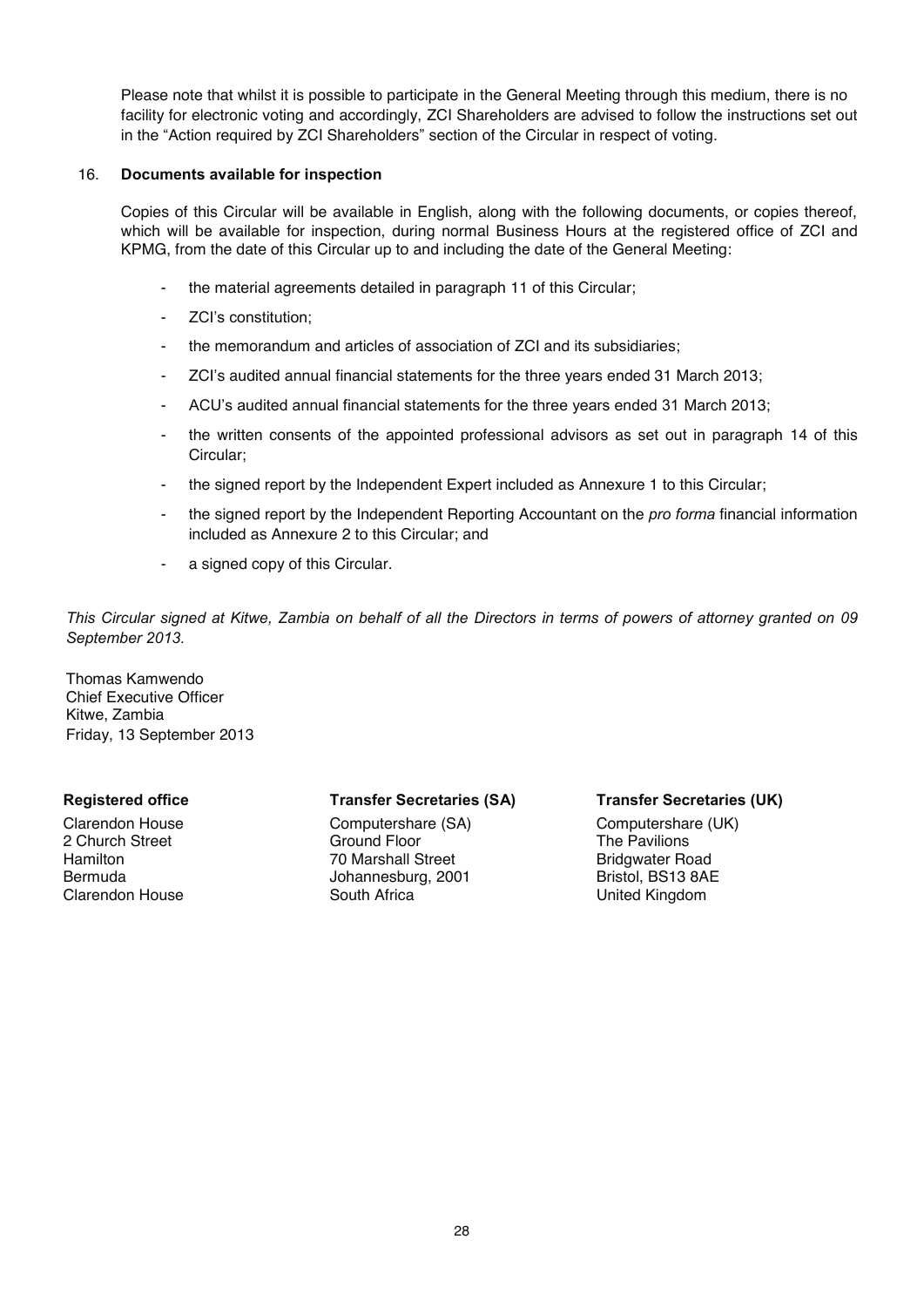## **Independent expert's report on the Amendments**

"The Board of Directors ZCI Limited c/o Suite 510 5th Floor, Barkly Wharf Le Caudan Waterfront Port Louis, Mauritius

Dear Sirs

09 September 2013

#### **REPORT OF THE INDEPENDENT PROFESSIONAL EXPERT TO THE BOARD OF DIRECTORS OF ZCI LIMITED (ZCI) IN THE FORM OF A FAIRNESS OPINION AS PER SECTION 10.4(F) OF THE JSE LIMITED ("JSE") LISTING REQUIREMENTS REGARDING THE PROPOSED AMENDMENTS TO THE TERMS AND CONDITIONS OF THE INVESTMENT ADVISORY AND MANAGEMENT AGREEMENT ("IAMA") BETWEEN ZCI AND ICAPITAL (MAURITIUS) LIMITED ("ICAPITAL"), A RELATED PARTY TO ZCI**

#### **Introduction**

Venmyn Deloitte (Pty) Limited ("Venmyn Deloitte") has been appointed by the Board of Directors ("Board") of ZCI Limited ("ZCI" or "the Company") as independent experts to provide a fairness opinion in respect of the proposed amendments to the terms and conditions of the IAMA entered into between ZCI and iCapital ("Amendments"), as constituted by a number of agreements and settlement deeds ("Settlement Agreements"). The Amendments provide for the cash payment of an amount of US\$2 million ("First Performance Fee Payment") and the transfer to iCapital of 247 575 741 shares in African Copper Plc ("ACU") held by ZCI ("Transfer") in settlement of a dispute between ZCI and iCapital as to the calculation and payment of the performance fee, if any, ("Performance Fee Dispute"), for two 24-month periods, the first from 1 January 2009 to 31 December 2010 ("First Period") and the second from 1 January 2011 and would have ended on 31 December 2012 ("Second Period"), had ZCI not given iCapital six months written notice of the termination of the IAMA on 20 July 2011, following which the IAMA terminated on 31 January 2012. The Amendments constitute a related party transaction. ZCI is listed on the JSE Limited ("JSE") (primary listing) and on the Paris Euronext (secondary listing) and is 71.56% owned by the Copperbelt Development Foundation.

ZCI previously entered into the IAMA with iCapital in terms of which iCapital was engaged to advise ZCI on various prospective investment targets and, if an investment was approved by the Board of ZCI, to provide management services to ZCI. The fee structure was split into fixed and performance components.

In May 2009, ZCI, with the assistance of iCapital, successfully concluded the acquisition of a substantial majority interest in ACU. At present ZCI holds 84.19% of the ordinary shares in ACU ("ACU Shares"). ACU, ZCI's sole material asset, indirectly owns 100% of the Mowana Mine and various other base metals development projects in Botswana. ACU is listed on the Alternative Investments Market ("AIM") of the London Stock Exchange ("LSE") as well as on the Botswana Stock Exchange ("BSE").

The IAMA was terminated with effect from 31 January 2012 and, since that date, ZCI and iCapital have been in dispute with regards to the interpretation of certain clauses of the IAMA and the resulting fees payable. In this dispute, ZCI was represented by Macfarlanes LLP (London) ("Macfarlanes") and iCapital was represented by Norton Rose Fulbright LLP (London).

During ZCI's 2012/2013 financial year, ZCI and iCapital agreed on the settlement of the outstanding fixed fee claims under the IAMA. In addition, in May 2013, ZCI and iCapital reached a settlement on the remaining performance related claims and the Settlement Agreements were signed in order to settle the Performance Fee Dispute.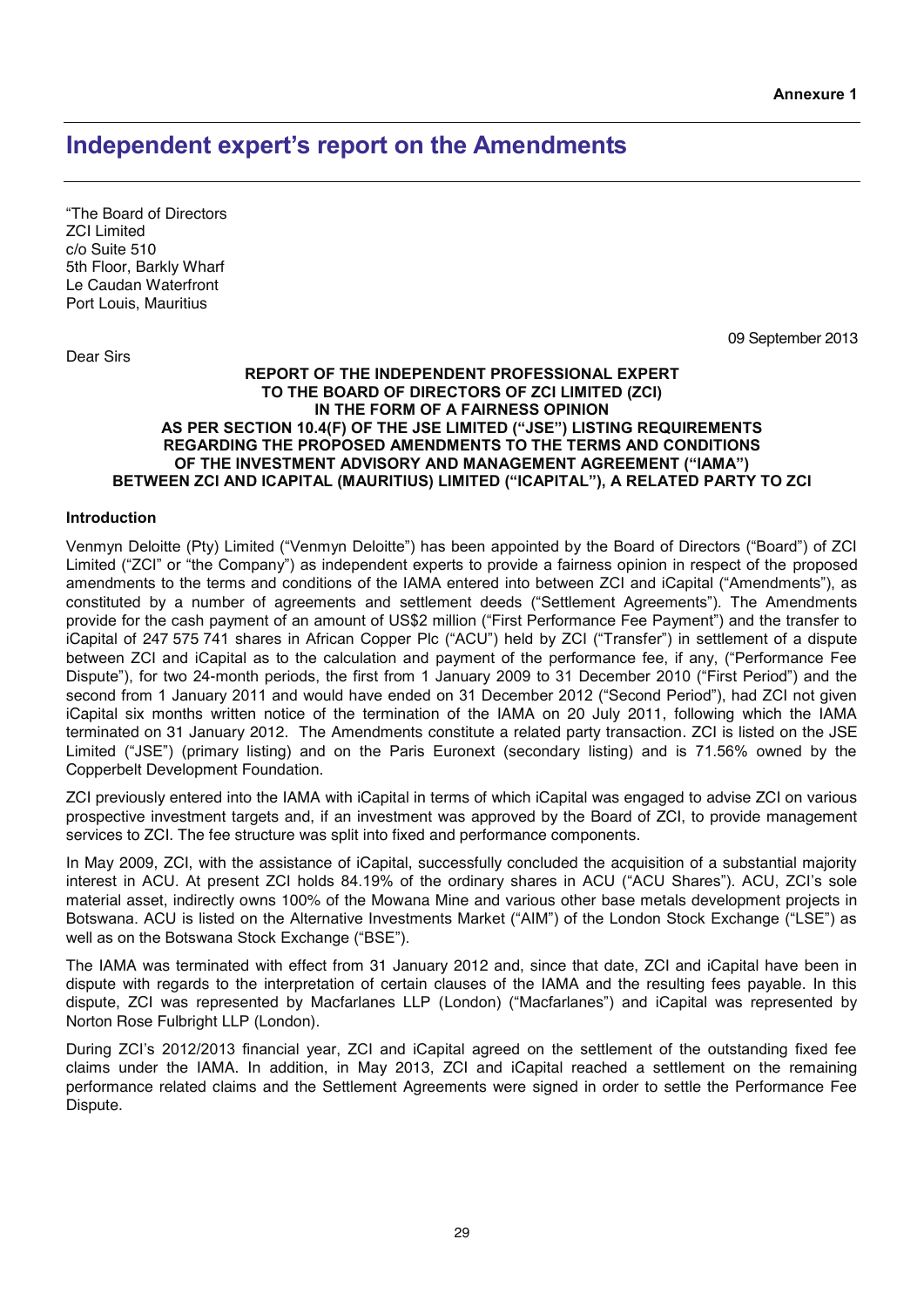In terms of the Settlement Agreements, ZCI would make the First Performance Fee Payment and the settlement of the performance fee for the Second Period in terms of the IAMA, would take the form of ONE of the following:-

- if ZCI sells its ENTIRE interest in ACU on or prior to 1 June 2013 ("the Longstop Date"), ZCI would transfer 18.5% of any cash consideration received (in US\$ terms) plus a 5% premium to iCapital ("Sale Deed"). In the case of ZCI receiving a non-cash consideration that is not divisible, and a percentage of which is not capable of being transferred freely to iCapital ("Non-Transferable Non-Cash Consideration"), ZCI would transfer 18.5% of any Non-Transferable Non-Cash Consideration plus a 5% premium to iCapital. In addition, ZCI would transfer 18.5% of any non-cash consideration that is divisible (such as shares) to iCapital as soon as is reasonably practical; or
- if ZCI does not dispose ANY of its shares in ACU prior to or on the Longstop Date, ZCI would transfer 18.5% of its shares in ACU ("Share Transfer Deed") and use its reasonable endeavours to obtain the approval, by resolution of its shareholders, of the terms of the Share Transfer Deed and to comply with all such other of the rules of the JSE as applicable from time to time, as are relevant to the Share Transfer Deed; or
- if ZCI completes only a PARTIAL sale of its shares in ACU prior to the Longstop Date, ZCI would:
	- x transfer to iCapital 18.5% of any cash consideration received (in US\$ terms) plus a 5% premium; and
	- transfer to iCapital an amount, in US\$ terms, equal to 18.5% of any Non-Transferable Non-Cash Consideration plus a 5% premium and ZCI will transfer 18.5% of any non-cash consideration that is divisible (such as shares) to iCapital as soon as is reasonably practical;
	- transfer to iCapital 18.5% of the remaining shares in ACU held by ZCI. The value of the Non-Transferable Non-Cash Consideration would be the value attributed to such consideration in the formal offer document, or, if there is no value attributed to such consideration in the offer document, the value would be determined by an independent valuer; and
	- this is collectively referred to as the "Sale and Share Transfer Deed".

Since ZCI did not dispose ANY of its interest in ACU on or prior to the Longstop Date, the Share Transfer Deed and the conditions attached to it became effective (as per the Settlement Agreements). In terms of the Share Transfer Deed and upon ZCI receiving shareholder approval:-

- ZCI will notify iCapital that shareholder approval has been obtained;
- ZCI will, within 21 days after notifying iCapital, serve notice on ACU to convert the loan of USD8,379,100 ("the Tranche A Loan") into 556,307,263 ordinary shares of GBp1 (one British pence) each in the capital of ACU in accordance with the terms of the Tranche A Loan agreement. The day such conversion takes place being the Conversion Date. It must be noted that the conversion of the Tranche A Loan is being carried out at GBp1 when the share price is trading at GBp1.63 (at 31 March 2013) which is an effective discount of ~31%;
- after the Conversion Date, ZCI will hold 1,338,247,251 ACU Shares ("the Total Holding") out of the revised total issued share capital of 1,485,106,251 of ACU;
- within 10 days of the later of the Conversion Date or the date which is 21 days after the notification date, and on condition of receipt of the documents referred to in the Share Transfer Deed from iCapital, ZCI shall transfer 247,575,741 ACU Shares to iCapital ("the Specified Shares") for nil consideration. ZCI shall not dispose of any of its Total Holding prior to the Conversion Date and the transfer pursuant to Share Transfer Deed;
- iCapital shall be liable for the amount of any stamp duty or other transfer tax payable as a result of the transfer of the Specified Shares to iCapital pursuant to Share Transfer Deed and no amount shall be payable by ZCI to iCapital under and/or arising out of or in connection with the IAMA; and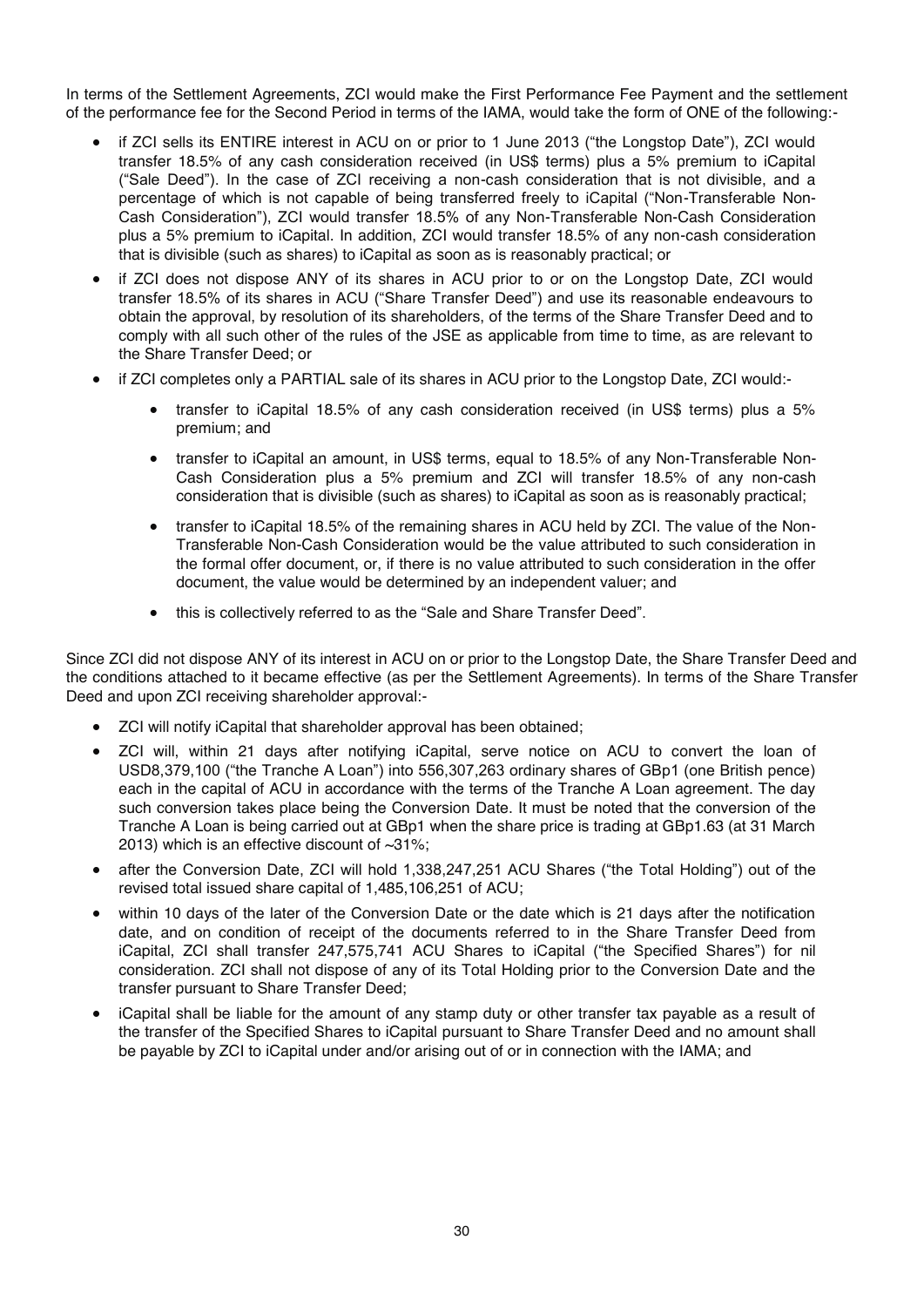x the Share Transfer Deed contains tag along rights as well as drag along rights. Specifically, the drag along rights stipulate that if ZCI wishes to sell the Total Holding Balance, whether as part of a takeover offer for ACU or otherwise, ZCI may require iCapital, within 3 days of the date of serving on iCapital (and/or any Transferee) a written notice confirming it is invoking these rights under this clause ("a Transfer Notice"), to transfer ALL (and not some) of the Specified Shares to the proposed purchaser of the Total Holding Balance with full title guarantee free from all encumbrances. The transfer of the Specified Shares shall be for the same consideration per share as is to be paid to ZCI plus a premium of 5% which premium ZCI, and not the purchaser, shall pay to iCapital and otherwise on the same terms as those agreed with ZCI.

The transfer of the Specified Shares to iCapital has been recognised for accounting purposes as a share based payment and calculated in accordance with IFRS 2 Share-based Payments and IAS 27 Consolidated and Separate Financial Statements ("Standards").

The transfer has been measured at the fair value (based on the ACU Share price in accordance with the Standards) of the equity instruments granted and calculated as 247,575,741 ACU Shares (herein referred to as the Market Value), granted at the quoted share price of ACU Shares on the LSE of GBp1.63 on the assumed grant date (31 March 2013) and converted to US Dollars based on an exchange rate of US\$1.52 for each GBP1.00 on the same date.

In terms of the IAMA, the performance fee for the First Period is calculated as 20% of the Aggregate Value Differential provided that such Aggregate Value Differential is greater than zero and for the First Period, the Aggregate Value Differential equals the aggregate of the Individual Value Differentials, the Individual Value Differential of which equals the Investment Value less the Investment Hurdle. Clause 1.1.19 of the IAMA specifically states that the Investment Value for the first calculation period means "*the Acquisition Cost of each Investment*" and in all successive calculation periods, "*the valuation of each investment*". The Acquisition Cost is defined as the purchase price of the Investment plus any related fees, costs and expenses incurred by ZCI in connection with the Investment. The Investment Hurdle is calculated as the Acquisition Cost plus the Acquisition Cost multiplied by the Average Hurdle Rate multiplied by two. The Average Hurdle Rate is defined as the annual average of the hurdle rates for each calculation period, the hurdle rate of which is the rate calculated at the beginning of each Fiscal Period equal to three times the prevailing rate of interest paid on a US government treasury bill having a maturity period of one year.

iCapital had claimed that, in accordance with the IAMA, it is entitled to a performance fee of US\$60 million for the First Period. However, ZCI disputed that, claiming that, using the above formula, the performance fee payable to iCapital for the First Period is zero. iCapital claim that there is an error in the drafting of the relevant clauses and, as such, the IAMA does not reflect the true intention of the parties. iCapital insist that the fair value of ACU should be used to calculate the performance fee for the First Period. In an attempt to reach a settlement, the directors of ZCI loosely applied the Second Period formula to arrive at a figure of US\$2 million for the First Period, the formula of which uses the fair value of ACU, and not the Acquisition Cost, as the Investment Value.

The Amendments are considered a variation of the existing IAMA. In addition, iCapital is an associate of Mr Jordan Soko, who is also a director of both ACU and iCapital. Given this, iCapital is regarded as a related party in terms of Section 10 of the JSE Listings Requirements and consequently, the Amendments are regarded as a related party transaction which is subject to an Independent Fairness Opinion, to be prepared by an independent professional expert in terms of paragraph 10.4(f) of the JSE Listings Requirements.

The Independent Fairness Opinion will assess whether the Amendments are fair to the shareholders of ZCI and the Fairness Opinion has been structured such that the First Performance Fee Payment and the Transfer have been quantitatively assessed for fairness separately, with an overarching opinion presented to embody our opinion with respect to the Amendments.

With respect to the above, if the shareholders of ZCI do not approve the terms of the Amendments by 30 September 2013, the Performance Fee Dispute will not be settled and the parties will revert to the procedures set out in the IAMA.

Ordinarily, in order to fulfil the obligations of Section 10 of the JSE Listings Requirements, it would have been necessary to assess the merits and fairness of the Amendments on which we are opining upon in this letter relative to the terms and conditions set out in the IAMA. In this particular case, however, both ZCI and iCapital have encountered difficulties with respect to the interpretation and application of the IAMA as it relates to the calculation of the performance fee whereby iCapital would be compensated for introducing the ACU business to ZCI.

Essentially, both ZCI and iCapital disputed the interpretation and quantity of compensation in terms of the IAMA and this resulted in the Performance Fee Dispute. In order to avoid ongoing litigation and the unhealthy contest, the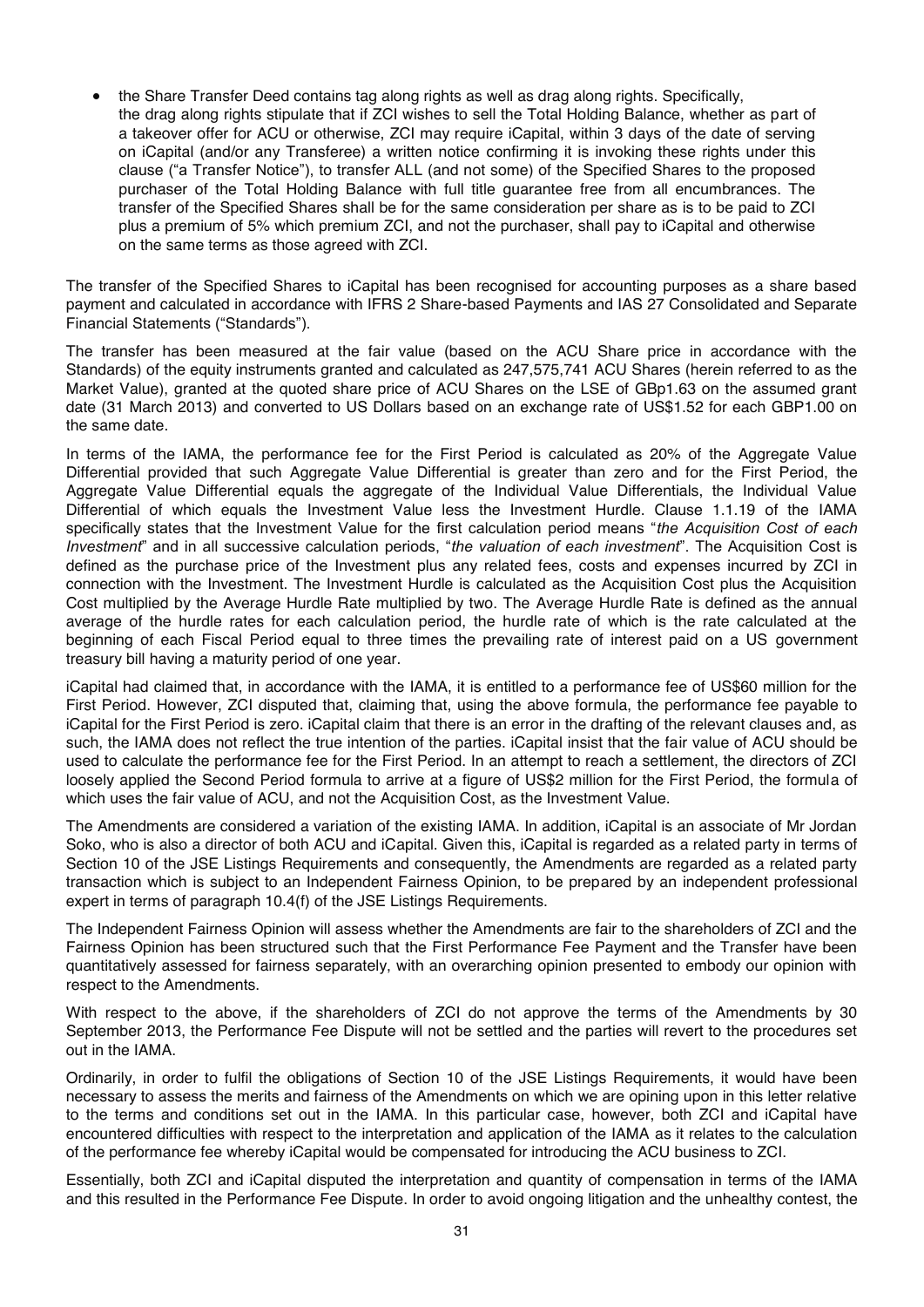ZCI Board approved the Amendments which represent a potential amicable resolution to the difficulties presented in the interpretation of the IAMA. Venmyn Deloitte considers that, as a result, the IAMA is redundant. Having considered the IAMA, Venmyn Deloitte believes that it is impossible to quantify the Second Period Performance Fee due to iCapital, and also due to the fact that both parties could not quantify the value merits of the IAMA, our opinion must necessarily only deal with the Amendments by examining them on their own merits. If the Amendments do not come into force and effect, ZCI and iCapital will revert to the unresolved, unquantified Performance Fee Dispute and the dispute resolution as set out in the IAMA.

This opinion has been prepared for the purposes of paragraphs 10.4(f) of the JSE Listings Requirements and in accordance with Schedule 5 of the JSE Listings Requirements to a standard format that makes it compliant with the requirements of the Regulations and with the South African Code for Reporting of Mineral Asset Valuation ("SAMVAL Code").

#### **Fairness opinion requirement**

In order for the shareholders of ZCI to apply their minds to the Amendments, Venmyn Deloitte is providing a statement confirming whether the Amendments are fair insofar as the shareholders of ZCI (excluding the related parties) are concerned. In the case of mineral assets, Venmyn Deloitte will essentially consider the difference between the fundamental or intrinsic value of the ACU mineral assets relative to the Market Value as measured by the ACU Share price. We have made use of the International Mineral Reporting Valuation Code's (the "IMVAL Code") definition of Market Value and Intrinsic Value. The Market Value is the amount determined on the basis of a willing buyer and a willing seller in an arm's length transaction after proper marketing wherein the parties have each acted knowledgeably, prudently and without compulsion. In this, the trading value of the shares. The intrinsic value represents the sum of the discounted cashflow value of the ACU mines and mineral assets together with adjustments for the balance sheet values. In this case, the intrinsic value is the same as the Fair Value.

#### **Responsibility**

Compliance with Section 10 of the JSE Listings Requirements is the responsibility of the directors of ZCI. Our responsibility is to report to the Board on the fairness of the terms and conditions of the Amendments.

#### **Explanation as to how the term "fair" applies in the context of the Amendments**

Venmyn Deloitte reviewed the fairness of the terms and conditions of the Amendments where the term "fairness" was based upon quantitative issues. Broadly speaking, the Amendments would be considered fair to the shareholders of ZCI if:-

- the Fair Value (the intrinsic value of the mineral assets primarily measured through the concept of "Value-in-Use") of ACU as at 31 March 2013 ("the Effective Date" - the grant date which, by default, is Effective Date of our Opinion – the date on which the valuation will be carried out and the balance sheet items adjusted and also the date on which the share price of ACU shares will be taken as the Market Value for the purposes of assessing the fairness) is lower than or equal to the Market Value of ACU post-transaction as determined by the ACU Share price multiplied by the revised total issued share capital. In this way, ZCI is transferring shares at a Market Value which is greater than their intrinsic value. In other words, this transaction can be seen to be similar to converting their loan at a discount to the trading price. The critical requirement is that ZCI have not transferred the shares at a value which is less than what they are actually worth; and
- the Performance Fee for the First Period, as calculated by Venmyn Deloitte in accordance to the manner as applied by ZCI and as explained above, is greater than or equal to US\$2 million.

The Amendments would be considered unfair to the shareholders of ZCI if:-

- the Fair Value (the intrinsic value of the mineral assets primarily measured through the concept of "Value-in-Use") of ACU as at 31 March 2013 ("the Effective Date") is greater than the Market Value of ACU post-transaction as determined by the ACU Share price multiplied by the revised total issued share capital; and
- x the Performance Fee for the First Period, as calculated by Venmyn Deloitte in accordance to the manner as applied by ZCI and as explained above, is less than US\$2 million.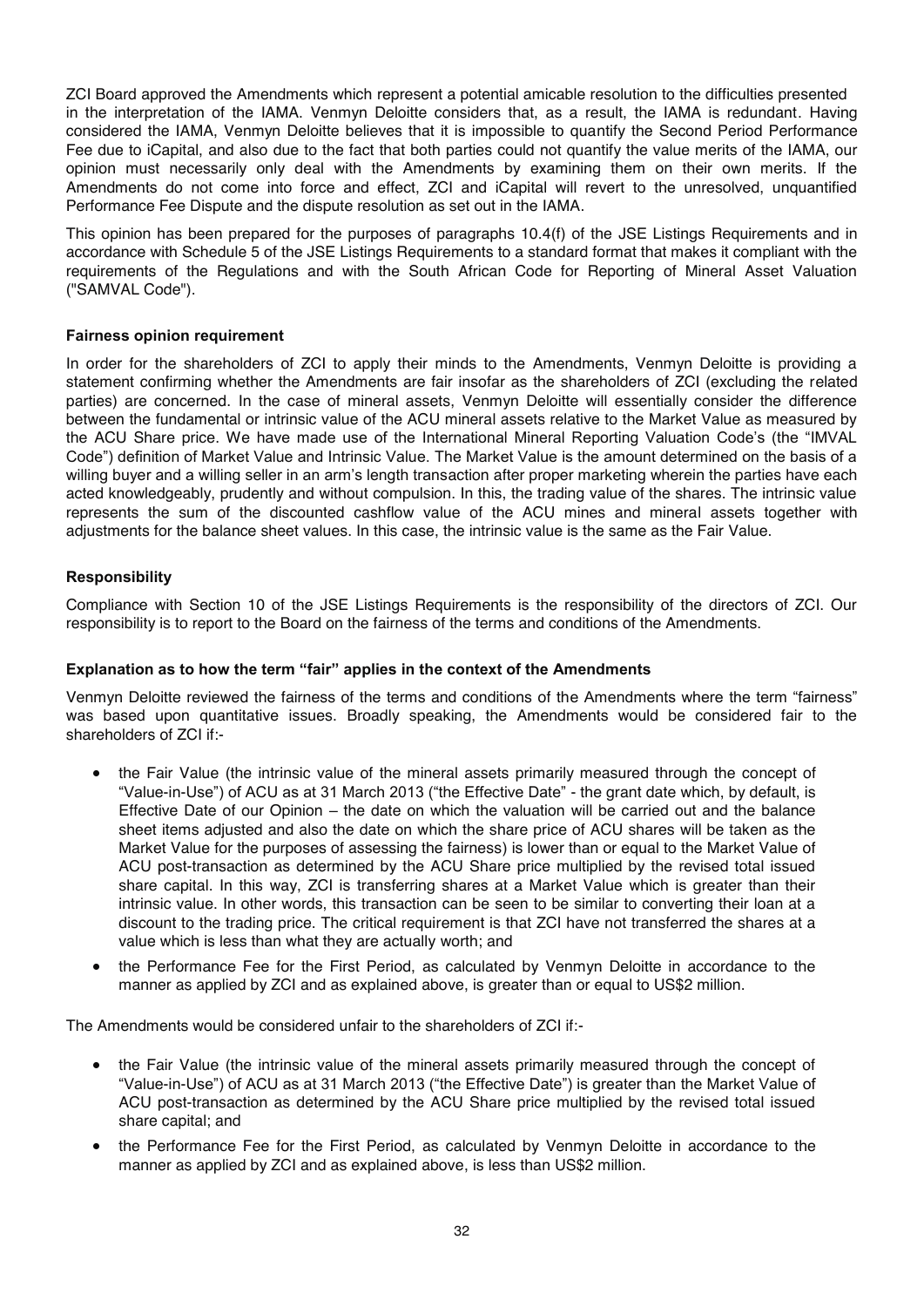Once again, it is noted that ZCI was capable of converting the Tranche A Loan at a significant discount to the market price.

In this particular case, it was important to be mindful of the requirements of the SAMVAL Code prepared under the auspices of the Southern African Institute of Mining and Metallurgy (SAIMM) and the Geological Society of Southern Africa (GSSA) which is specifically relevant to mineral companies. To this end, Venmyn Deloitte not only employs Competent Persons and Competent Valuators in the minerals industry, but has also prepared numerous fairness opinions for mineral companies in the past. The valuation, upon which this fairness opinion is based, will be conducted in accordance with the SAMVAL Code (2008), as defined.

#### **Details and sources of information**

- In arriving at our opinion we have been supplied with extensive company information of both a technical and financial nature from ZCI and ACU. A site visit to the principal mineral assets (Mowana and Thakadu mines) was conducted by Mr Munyar Chirisa and Ms Karabo Mphahlele, both of Venmyn Deloitte, on 12 August 2013 in order to familiarise ourselves with key assets of ACU. Therefore, in broad terms, we have relied upon, but were not restricted to the following principal sources of information:-
	- audited financial statements of ACU and its subsidiaries for the year ended 31 March 2012 and preliminary final results for the year ended 31 March 2013;
	- audited financial statements of ZCI and its subsidiaries for the years ended 31 March 2012 and 31 March 2013;
	- management accounts for the past two years;
	- ZCI's Annual Reports for the years ended 31 March 2012 and 31 March 2013, both of which were prepared in accordance with Section 8.63(l) of the JSE Listing Requirements to comply with the Southern African Code for Reporting of Mineral Resources and Mineral Reserves ("the SAMREC Code");
	- ACU's Annual Reports for the years ended 31 March 2012 and 31 March 2013;
	- x the Subscription Agreement, dated 21 May 2009, entered into by ZCI and ACU;
	- the Offtake Agreement, dated 17 November 2009, entered into by Messina Copper Botswana (Ptv) Limited ("Messina Copper", a 100% owned subsidiary of ACU) and MRI Trading AG (MRI);
	- the IAMA, dated 11 December 2008, entered into by ZCI and iCapital;
	- x a document, dated 14 May 2013, authored by Macfarlanes and entitled "*Explanatory Notes to Proposed Settlement Between ZCI and iCapital*";
	- x a document, entitled "*Board Summary*" prepared by Macfarlanes for the ZCI Board and dated 14 May 2013;
	- the Sale Deed, Transfer Deed and Sale and Transfer Deed as described above;
	- the Escrow Deed (as described above);
	- the Term Loan Facility Agreement dated 18 June 2009 outlining the details of the Tranche A Loan;
	- management forecasts and estimates for the future;
	- various mining and Thakadu ore transport agreements;
	- historical production and sales records:
	- $\bullet$  the historical exploration expenditures;
	- metallurgical information provided by the ACU with respect to plant production estimates in the life-ofmine cash flow;
	- publicly available information relating to the mining sector; and
	- publicly available information relating to ZCI and ACU that we deemed to be relevant, including company announcements and media articles.

The information above was sourced from:-

- directors and management of ACU, ZCI and their advisors;
- personal inspection of ACU's mineral assets; and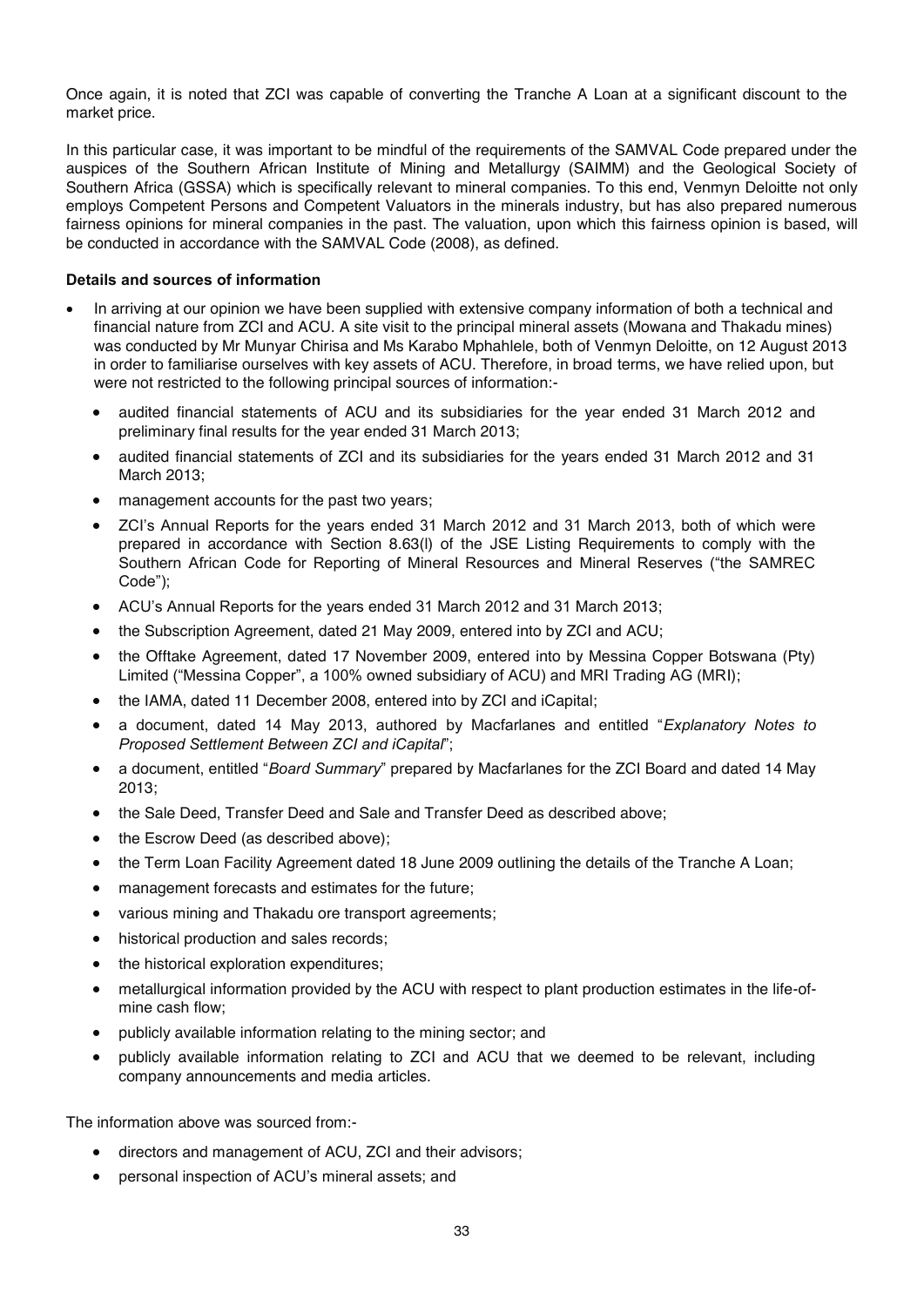• third party sources, insofar as such information related to publicly available economic, market and other data applicable to or potentially influencing ACU.

### **Assumptions**

We arrived at our opinion based on the following assumptions:-

- that the legal status of ACU's mineral rights and statutory obligations were fairly stated;
- that the corporate structure and ongoing activities were fairly presented;
- that reliance can be placed on the audited financial statements of ACU;
- x that reliance can be placed on Mineral Resources and Reserves Statements in respect of ACU's underlying operations; and
- that reliance can be placed on the technical and financial structure of the corporate valuation model prepared by ACU.

Venmyn Deloitte made due enquiry into these issues to be satisfied of the potential impact on the ACU corporate valuation.

### **Appropriateness and reasonableness of underlying information and assumptions**

We satisfied ourselves as to the appropriateness and reasonableness of the information and assumptions employed in arriving at our opinion by:-

- placing reliance on audit reports in the financial statements of ACU;
- x assessing historical performances from management accounts and evaluating future production forecasts;
- assessing the historical and recent exploration activities and the appropriateness thereof;
- assessing the effect of the upgrade capex that has been spent thus far;
- review of Mineral Resources and Reserves Statements in respect of ACU's underlying operations and ACU's spreadsheet cashflow model. The Mineral Resources and Mineral Reserves were provided by ACU's Competent Person, Mr Dave De'Ath who is a qualified person for the purposes of NI 43-101, and the SAMREC and JORC codes and is recognised as a competent person to sign off on the mineral resources and mineral reserves disclosure in the South African jurisdiction; and
- determining the extent to which representations from management of ACU was confirmed by documentary evidence as well as our understanding of the company and the base metals industry environment in which it operates.

### **Going Concern**

The Going Concern assumption is the assumption that an entity will continue to operate for the foreseeable future. Where there is a reasonable expectation that a company will be unable to meet its current obligations as they become due, the Going Concern assumption may not apply.

The liquidity position of ACU is supported principally by three debt facilities from the following (as at 31 March 2013):-

- ZCI the consolidated principal debt was US\$74.9 million. The accrued interest on the principal debt was US\$18.7 million. This facility was fully drawn; and
- African Banking Corporation of Botswana Limited this includes an overdraft facility of US\$3 million and a capital equipment facility of US\$3.1 million. As at 31 March 2013, the overdraft facility supporting working capital was drawn to US\$0.1 million and the capital equipment facility was drawn to US\$1.8 million.

In addition, ZCI has deferred all principal and interest payments arising from ACU's debt obligation to ZCI until 31 July 2014. Furthermore, the Thakadu and Mowana Mines are cash generating units. We have reviewed the historical and the projected production and sales statistics from these mines and we are satisfied that these operations provide a sound basis to justify the Going Concern assumption.

Consequently, the continued applicability of the Going Concern assumption to ACU is completely justified.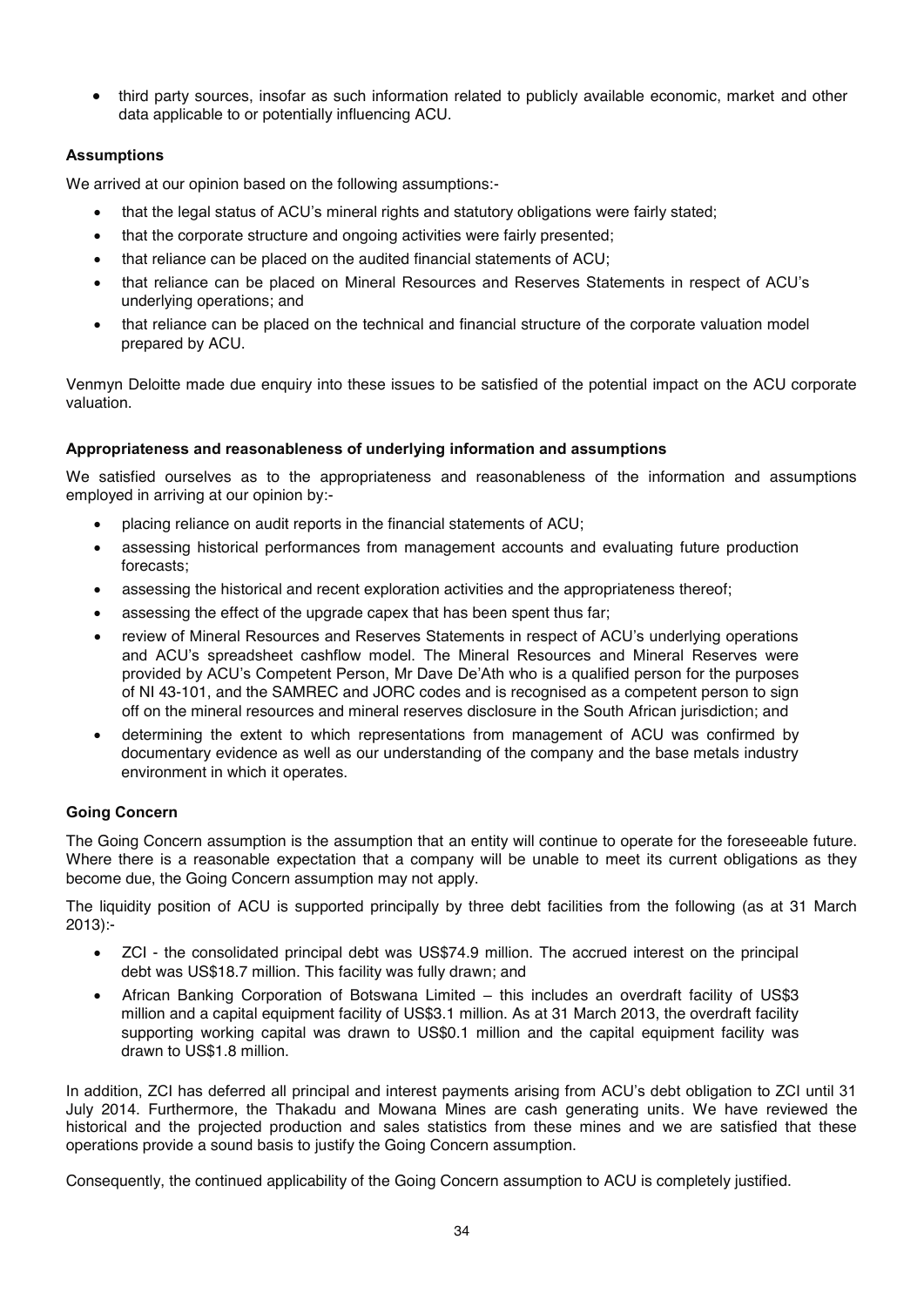#### **Limiting conditions**

This opinion is provided to the Board of ZCI in connection with and for the purposes of the Share Transfer Deed and the Amendments that have been outlined above. The opinion does not purport to cater for each individual shareholder's perspective, but rather that of the general body of ZCI shareholders.

An individual shareholder's decision as to whether to grant approval to the Amendments may be influenced by his particular circumstances. Accordingly, shareholders should consult an independent advisor if in any doubt as to the merits or otherwise of the Amendments. The assessment as to whether or not the Board decide to recommend the Amendments is a decision that can only be taken by the Board.

We have relied upon and assumed the accuracy of the information provided to us in deriving our opinion. Where practical, we have corroborated the reasonableness of the information provided to us for the purpose of our opinion, whether in writing or obtained in discussion with management of ACU, by reference to publicly available or independently obtained information.

While our work has involved an analysis of, *inter alia,* the annual financial statements, and other information provided to us, our engagement does not constitute an audit conducted in accordance with generally accepted auditing standards.

Where relevant, forward-looking information on ACU relates to future events and is based on assumptions that may or may not remain valid for the whole of the forecast period. Consequently, such information cannot be relied upon to the same extent as that derived from audited financial statements for completed accounting periods.

We express no opinion as to how closely the actual future results of ACU will correspond to those projected. Where practical, we have compared the forecast financial information to past trends as well as discussing the assumptions inherent therein with the management of ACU.

Our opinion is based on current economic, regulatory, market as well as other conditions. Subsequent developments may affect this opinion, and we are under no obligation to update, review or re-affirm our opinion based on such developments.

#### **Independence and competence**

In terms of Section 10(f) and Schedule 5 of the JSE Listing Requirements, Venmyn Deloitte is an Independent Expert and is competent to act in respect of the Amendments. Venmyn Deloitte will be paid advisory fees of ZAR450,000 for this opinion (excluding VAT and excluding expenses). Furthermore, we confirm that our professional fees are not contingent upon the successful implementation of the Amendments.

Furthermore, as per Section 10(f) and Schedule 5 of the JSE Listing Requirements, we confirm that Venmyn Deloitte has no direct or indirect interest in ACU Shares or the Amendments and no relationship exists between or among ACU, ZCI, iCapital and/or Venmyn Deloitte. We also confirm in terms of Section 10(f) and Schedule 5 of the JSE Listing Requirements that we are independent and have the necessary qualifications and competence to provide a fairness opinion on the Amendments.

An important point must be made at this point:-

Venmyn Deloitte was commissioned by Macfarlanes in 2011 to provide an Independent Mineral Asset Valuation Report on the mineral assets of ACU as part of the dispute resolution process mentioned above. Our mandate was to provide an Independent Mineral Asset Valuation Report which would form the basis for ZCI and iCapital reaching an agreement and settle the dispute.

However, our mandate was put on hold (but not terminated) before we could conduct any meaningful work pending the finalisation of the dispute settlement as mentioned above. We understand that our mandate with Macfarlanes will re-commence if the shareholders of ZCI do not approve the terms of the transaction by 30 September 2013, upon which the dispute will not be settled and the parties will, in effect, revert to the procedures set out in the IAMA, as mentioned above.

#### **Valuation**

Venmyn Deloitte performed an independent valuation of ACU and its mineral assets to determine whether the Amendments are fair to the shareholders of ZCI. The valuation, which was completed in accordance with the reporting and assessment criteria stipulated for Mineral Asset Valuations in the SAMVAL Code and the Regulations, is dated 31 March 2013.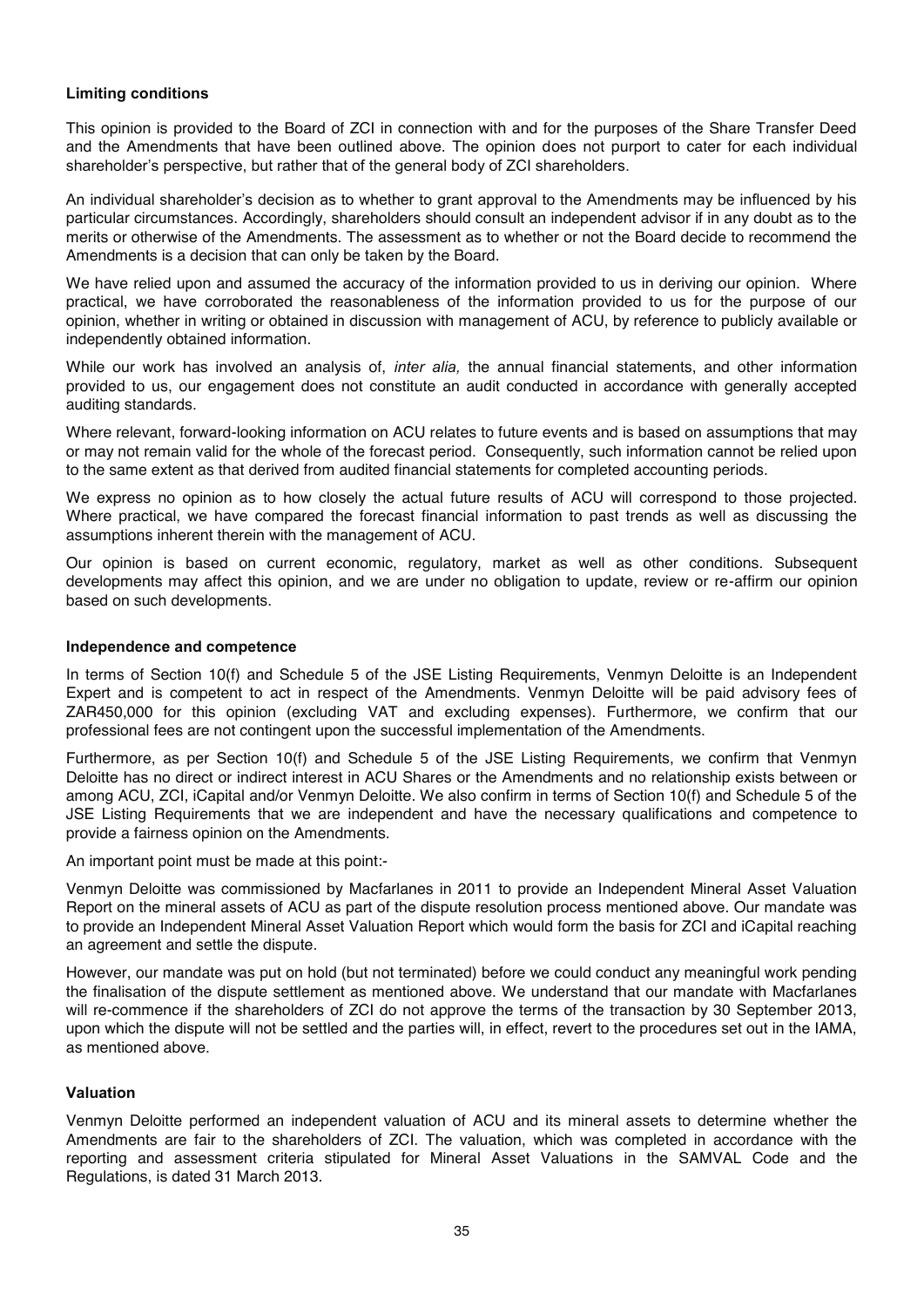From the outset, it must be noted that the strict definition of an asset is taken from the International Financial Reporting Standards (IFRS) which states that "*an asset is a resource controlled by an entity as a result of past events and from which future economic benefits are expected to flow*". Therefore, if a Prospecting or Mining Right has not been granted and notarially executed, or has expired, the definition of an asset is not met and therefore, the value is deemed to be zero.

The valuation encompasses the mineral assets presented in Table 1, all of which are 100% indirectly owned by ACU:-

#### **Table 1: ACU Mineral Asset Register**

| <b>MINERAL ASSET</b>              | <b>DEVELOPMENT STAGE</b>                                |
|-----------------------------------|---------------------------------------------------------|
| Mowana Mine and Process Plant     | Operating                                               |
| Thakadu Mine                      | Operating                                               |
| Mowana Underground                | Measured, Indicated and Inferred Mineral Resources      |
| Mowana North                      | <b>Inferred Mineral Resources</b>                       |
| Erasmus Winze                     | Indicated and Inferred Mineral Resources                |
| Thakadu Underground               | Indicated and Inferred Mineral Resources                |
| Makala                            | Inferred Mineral Resources                              |
| Nakalakwana Hill                  | <b>Inferred Mineral Resources</b>                       |
| <b>Other Greenfileds Projects</b> | Exploration projects with no declared mineral resources |

The Mowana and Thakadu Mines and the Mowana Process Plant, which operate as a single cash generating unit, are wholly owned by Messina Copper. The remainder of the mineral assets are wholly owned by Matsitama Minerals (Pty) Limited (Matsitama Minerals), a wholly owned subsidiary of ACU. Therefore, our valuation exercise has assessed the value of the mineral assets and adjusted for the balance sheet items of ACU, and not the balance sheet items of Messina Copper and Matsitama Minerals.

Our valuation has also encompassed the environmental liabilities and assets that have been defined for the company's mineral assets and outlined on ACU's balance sheet.

Other issues that affect the valuation of ACU that were considered included, but were not restricted, to the following:-

- the mining contract in place and the Thakadu ore transport agreement which is currently in place;
- the recent capex upgrade spent at the Mowana Process Plant;
- the existing offtake agreement for the concentrate produced by the Mowana Process Plant;
- the effect of copper prices on the value of ACU's mineral assets; and
- the political and economic climate in Botswana.

The valuation of ACU has been based on an aggregation of the value quantities for: -

- the value as derived for each of the individual operating assets using the various valuation methods described below;
- the value of ACU's various pre-operating projects using the methods described below;
- the conversion of Tranche A Loan into ACU Shares; and
- balance sheet adjustments to account for the Value-in-Use of the fixed property, plant and equipment as well as the net environmental liabilities, debt and cash as at 31 March 2013.

For the purposes of mineral asset valuation, special circumstances exist with respect to the appreciation of the Mineral Resources that are the primary assets of the company and are of a wasting nature over time. Generally these resources are also located in the ground and are not immediately obvious in quality and quantity. It is for this reason that qualified experts in technical analysis and valuation are required to assess the "*reasonable prospects for eventual economic extraction*" which is the primary objective of a mineral and mining company. A primary principle is "*Value in Use*" and therefore the cashflow valuations of operating projects are most important. However, other valuation methodologies can be used when DCF analyses cannot be performed. The Mineral Resource and Mineral Reserve Statement for ACU's mineral assets is presented in Table 2 below.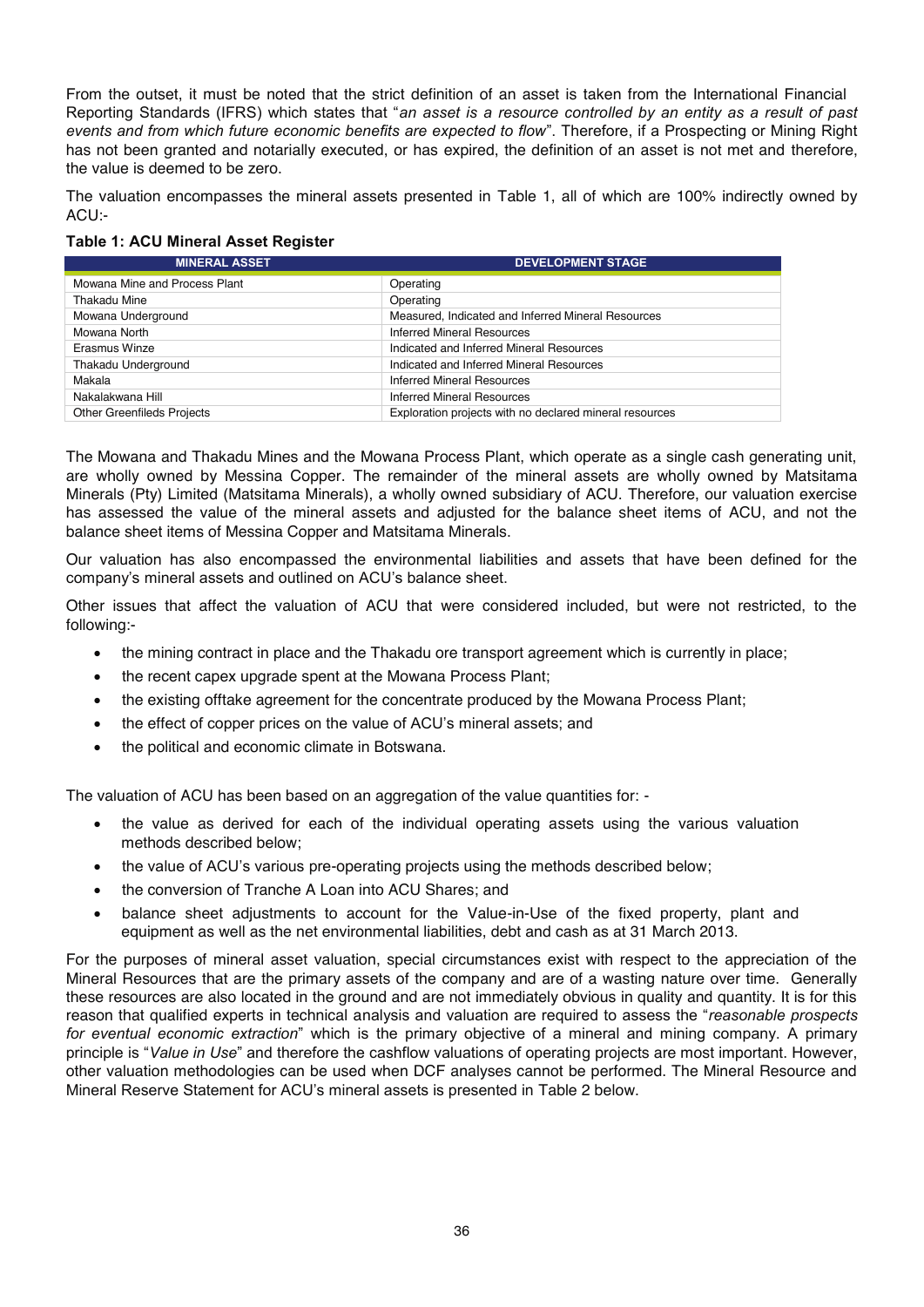| <b>PROJECT</b>          | <b>PL/ML NUMBER</b> | <b>CATEGORY</b>                                                                                                                                            | <b>TONNAGE</b><br>(Mt)           | cu<br><b>GRADE</b> | <b>Cu CONTENT</b><br>(MIb) |
|-------------------------|---------------------|------------------------------------------------------------------------------------------------------------------------------------------------------------|----------------------------------|--------------------|----------------------------|
|                         |                     | Measured                                                                                                                                                   | 7.29                             | 1.27%              | 204.11                     |
| Mowana Opencast         | ML2006/53L          | Indicated                                                                                                                                                  | 3.09                             | 1.61%              | 109.68                     |
|                         |                     | Inferred                                                                                                                                                   | 2.44                             | 1.22%              | 65.63                      |
| <b>Thakadu Opencast</b> | ML2010/96L          | Indicated                                                                                                                                                  | 1.99                             | 2.09%              | 91.81                      |
|                         |                     | 38.11<br>Measured<br>0.41%<br>93.64<br>Indicated<br>0.41%<br>81.52<br>Inferred<br>0.36%<br>56.80<br>Inferred<br>0.45%                                      | 344.49                           |                    |                            |
| Mowana Underground      | ML2006/53L          |                                                                                                                                                            |                                  |                    | 846.43                     |
|                         |                     | 1.52<br>Indicated<br>1.43<br>Inferred<br>2.20<br>Indicated<br>Inferred<br>0.96<br>Inferred<br>10.28<br>18.00<br>Inferred<br><b>TOTAL/AVERAGE</b><br>304.47 |                                  | 646.98             |                            |
| Mowana North            | ML2006/53L          |                                                                                                                                                            |                                  |                    | 563.50                     |
| Erasmus                 |                     |                                                                                                                                                            |                                  | 0.81%              | 27.19                      |
| Erasmus Winze           | PL060/2011          |                                                                                                                                                            |                                  | 0.69%              | 21.81                      |
|                         |                     |                                                                                                                                                            |                                  | 1.18%              | 57.34                      |
| Thakadu Underground     | ML2010/96L          |                                                                                                                                                            | 1.29%<br>1.18%<br>0.45%<br>0.44% | 27.33              |                            |
| Makala                  | PL1/2005            |                                                                                                                                                            |                                  |                    | 267.33                     |
| Nakalakwana Hill        | PL17/2004           |                                                                                                                                                            |                                  |                    | 178.57                     |
|                         |                     |                                                                                                                                                            |                                  |                    | 2.980.98                   |

#### **Table 2: Mineral Resource and Mineral Reserve Statement for ACU's Mineral Assets**

There are three generally accepted valuation approaches used in the valuation of mineral properties:-

- Income approach;
- Market Comparison approach; and
- Cost approach.

The SAMVAL Code prescribes the Competent Valuator to use at least two methods of valuation for any mineral asset under valuation.

#### *Operating assets*

The valuation of operating assets (the Thakadu and Mowana Mines as a single cash generating unit) has been determined based on the income approach and market approach.

The income approach is based on net present values (NPVs) derived using the discounted cash flow (DCF) techniques applied on the post-tax, pre-finance cash flows in constant money terms. The NPV of the post-tax, prefinance cash flows, obtained after applying an appropriate discount rate, was then taken as the value for the Thakadu and Mowana Mines. The Capital Asset Pricing Model (CAPM) was used to estimate the appropriate discount rate for use in the cashflow model and the discount rate used was 11% (real).

Key value drivers to the DCF valuation included specifically the copper prices in US dollars and the exchange rate, plant recovery, the discount rate, working capital and capital expenditure requirements. Prevailing market and industry conditions were also considered in assessing the risk profile of ACU. Venmyn Deloitte considered a copper price of USD3.29/lb and an exchange rate of BWP8.11/US\$. The key assumptions used in the cashflow valuation model (keeping in mind confidentiality issues) are shown in Table 3:-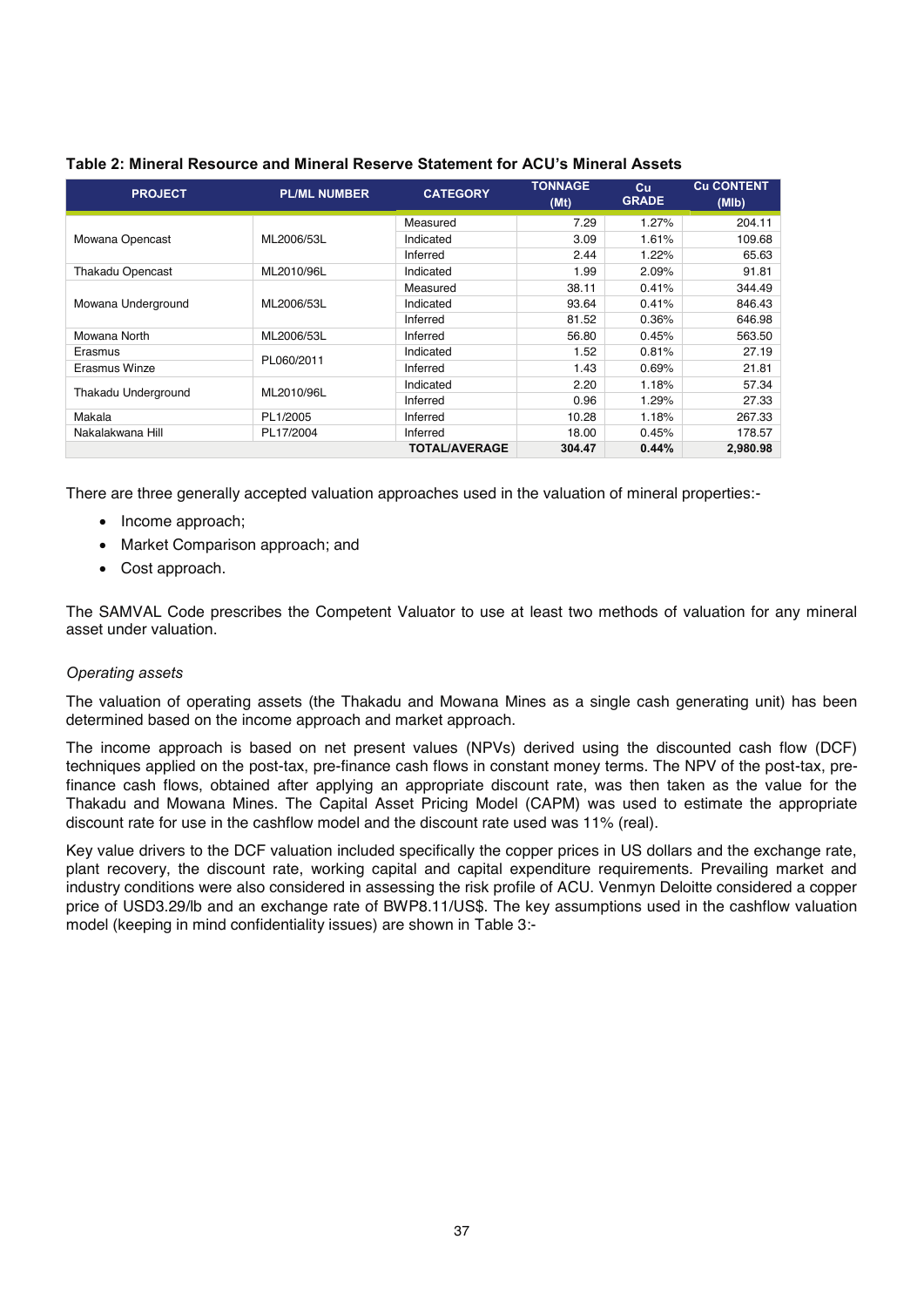|  | Table 3: Key Assumptions Used in the DCF Model |
|--|------------------------------------------------|
|--|------------------------------------------------|

| <b>PARAMETER</b>                     | <b>VALUE</b> | <b>UNITS</b>                  |
|--------------------------------------|--------------|-------------------------------|
| Cu Price                             | 3.29         | <b>US\$/lb</b>                |
| Ag Price                             | 28.00        | US\$/oz                       |
| <b>Concentrate Treatment Charges</b> | 70.00        | US\$/t                        |
| Cu Refining Charges                  | 0.07         | <b>US\$/lb</b>                |
| Ag Refining Charges                  | 0.40         | US\$/oz                       |
| Concentrate Freight                  | 185.63       | US\$/t                        |
| Mining (Thakadu)                     | 22.00        | <b>BWP/t mined material</b>   |
| Mining (Mowana)                      | 24.50        | BWP/t mined material          |
| <b>Processing Cost</b>               | 140.00       | BWP/t milled                  |
| G&A                                  | 25.00        | <b>BWP/t milled</b>           |
| <b>Tailings Disposal</b>             | 10.55        | <b>BWP/t milled</b>           |
| Stay in Business (SIB) Capital       | 0.30         | BWPm/a                        |
| <b>Royalty Rate</b>                  | 3%           | % of Gross Sales at Mine Gate |
| Corporate Tax Rate                   | 25%          | $\%$                          |
| <b>Exchange Rate</b>                 | 8.11         | BWP:US\$                      |
| Ore Bulk Density                     | 2.70         | t/m <sup>3</sup>              |
| Botswana Inflation Rate              | 7.50%        | $\%$                          |
| Botswana Risk Free Rate              | 7.00%        | $\%$                          |
| Beta                                 | 1.20         | #                             |
| Market Risk Premium                  | 5.50%        | $\frac{1}{\alpha}$            |
| Project Specific Risk Premium        | 5.71%        | $\%$                          |
| Nominal Discount Rate                | 19.31%       | $\%$                          |
| <b>Real Discount Rate</b>            | 10.99%       | %                             |

The valuations were performed taking cognisance of risk and other market and industry factors affecting ACU. Use was made of the existing life of mine plan for the Thakadu and Mowana Mines as well as the plant recovery and mass pull rates. Venmyn Deloitte performed a high level due diligence of these to assess the reasonableness of these key inputs and to verify their suitability for use in this exercise. Additionally, sensitivity analyses were performed considering key value drivers and it was evident that the project value is most sensitive to the metal price.

In terms of the market approach, where comparable transactions relating to the sale, joint venture or farm-in/farmout of mineral assets are known, such transactions were used as a guide to, or means of, valuation. For a transaction to be considered comparable it should be similar to the asset being valued in terms of location, timing and commodity and the transaction regarded as of "arm's length". Venmyn Deloitte maintains an industry standard copper curve against which the ACU's mineral assets can be compared.

#### *Exploration properties*

Exploration properties were valued using the market approach and cost approach.

The summary mineral asset valuation is shown in Table 4 below. The SAMVAL Code prescribes that the Competent Valuator present the value of mineral assets as a range (between the "lower" and "upper"), within which the Fair Value is selected and this requirement has been met in Table 4. Venmyn Deloitte's Preferred Value (the Fair Value) for ACU's mineral assets was derived using the cash flow approach on operating projects, and as the average of the market and cost approaches on the remainder of the projects.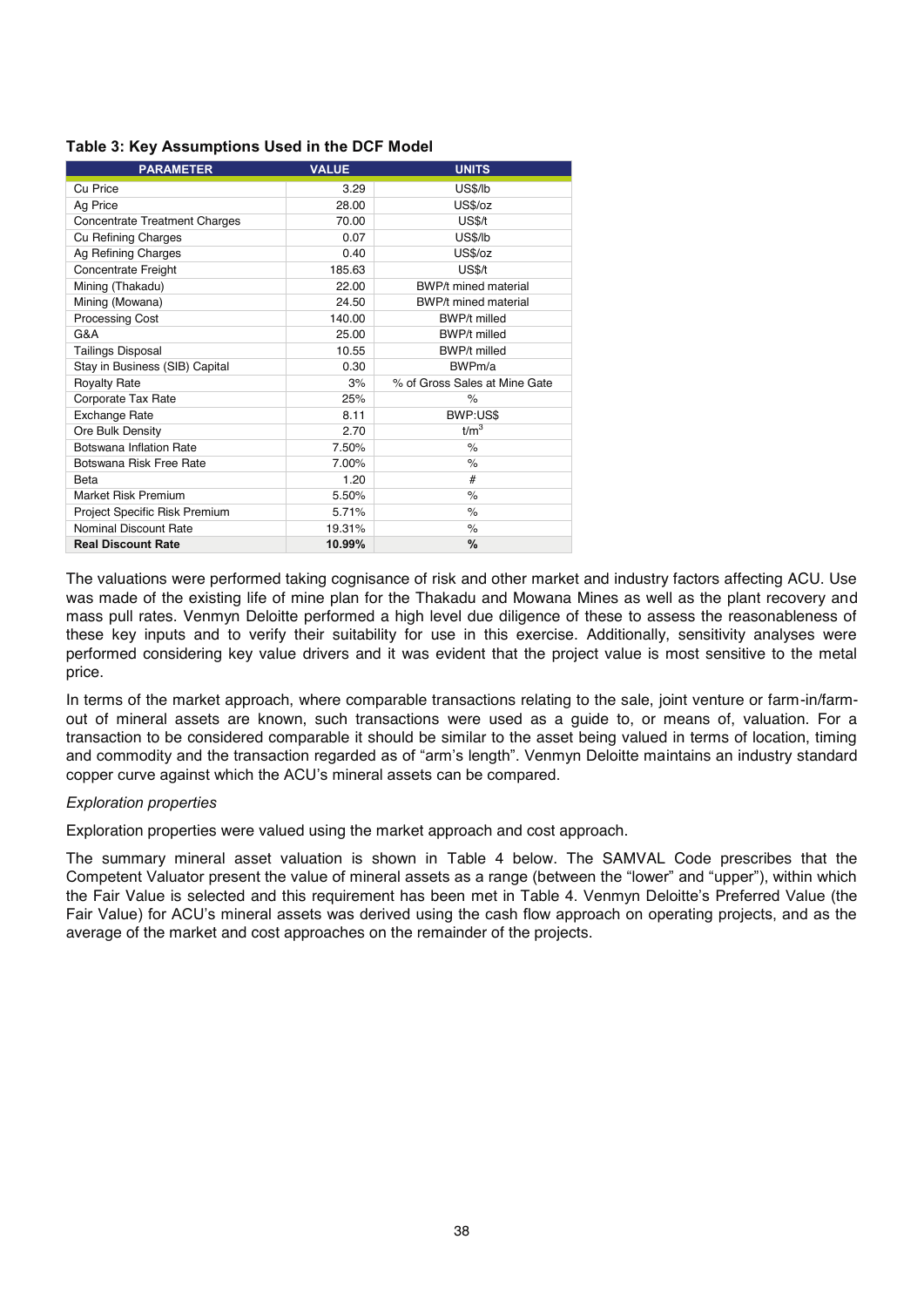| <b>PROJECT</b>                    | <b>ML/PL NUMBER</b>       | <b>VALUATION METHOD</b><br><b>RESULT (US\$m)</b>           |       |                | <b>PROJECT VALUE (US\$m)</b> |             |        |
|-----------------------------------|---------------------------|------------------------------------------------------------|-------|----------------|------------------------------|-------------|--------|
|                                   |                           | <b>MARKET</b><br><b>LOWER</b><br><b>COST</b><br><b>DCF</b> |       |                | <b>UPPER</b>                 | <b>FAIR</b> |        |
| Mowana and Thakadu Opencast Mines | ML2006/53L and ML2010/96L | $\overline{\phantom{a}}$                                   | 44.72 | 72.75          | 44.72                        | 72.75       | 72.75  |
| Mowana Underground                | ML2006/53L                | 18.72                                                      | 34.37 | -              | 18.72                        | 34.37       | 26.55  |
| Mowana North                      | ML2006/53L                | 4.38                                                       | 3.83  | $\blacksquare$ | 3.83                         | 4.38        | 4.11   |
| Erasmus Winze                     | PL060/2011                | 0.09                                                       | 0.95  | $\blacksquare$ | 0.09                         | 0.95        | 0.52   |
| Thakadu Underground               | ML2010/96L                | 1.90                                                       | 1.88  | -              | 1.88                         | 1.90        | 1.89   |
| Makala                            | PL1/2005                  | 0.34                                                       | 1.82  | -              | 0.34                         | 1.82        | 1.08   |
| Nakalakwana Hill                  | PL17/2004                 | 4.28                                                       | 0.41  | $\blacksquare$ | 0.41                         | 4.28        | 2.34   |
|                                   | PL14/2004                 | 1.05                                                       | 2.36  | -              | 1.05                         | 2.36        | 1.71   |
|                                   | PL15/2004                 | 0.53                                                       | 1.46  | -              | 0.53                         | 1.46        | 1.00   |
|                                   | PL16/2004                 | 1.92                                                       | 1.89  | -              | 1.89                         | 1.92        | 1.91   |
|                                   | PL180/2008*               | 0.00                                                       | 0.00  | 0.00           | 0.00                         | 0.00        | 0.00   |
|                                   | PL33/2005*                | 0.00                                                       | 0.00  | 0.00           | 0.00                         | 0.00        | 0.00   |
|                                   |                           |                                                            |       | TOTAL          | 73.47                        | 126.17      | 113.83 |

The DCF value has been chosen as the Fair Value for the Mowana and Thakadu Mines as we are of the opinion that this method gives a fair reflection of the intrinsic value of these assets.

\* - The Prospecting Rights for the PL180/2008 and PL33/2005 areas have expired and an application for renewal has been lodged. However, these properties do not meet the definition of an "asset" as per IFRS and therefore, their value is zero.

The balance sheet as at 31 March 2013 (actual and adjusted by Venmyn Deloitte for use in net asset value calculation) is shown in Table 5:-

### **Table 5: ACU Balance Sheet as at 31 March 2013**

|                               |                                                        |                                                                                                                                                                                                                                                                                                                                                                                                                                                                                                                                                                                                                   | <b>ACTUAL</b><br>(US\$m)                                                                                     | <b>ADJUSTED</b><br>(US\$m) |
|-------------------------------|--------------------------------------------------------|-------------------------------------------------------------------------------------------------------------------------------------------------------------------------------------------------------------------------------------------------------------------------------------------------------------------------------------------------------------------------------------------------------------------------------------------------------------------------------------------------------------------------------------------------------------------------------------------------------------------|--------------------------------------------------------------------------------------------------------------|----------------------------|
|                               |                                                        | Property, plant and equipment                                                                                                                                                                                                                                                                                                                                                                                                                                                                                                                                                                                     | 63.05                                                                                                        | 7.95                       |
|                               |                                                        | Deferred exploration costs                                                                                                                                                                                                                                                                                                                                                                                                                                                                                                                                                                                        | 9.31                                                                                                         | 0.00                       |
|                               | Non-current Assets                                     | Other financial assets                                                                                                                                                                                                                                                                                                                                                                                                                                                                                                                                                                                            | 0.27                                                                                                         | 0.27                       |
|                               |                                                        | Long term receivables                                                                                                                                                                                                                                                                                                                                                                                                                                                                                                                                                                                             | 0.00                                                                                                         | 0.00                       |
|                               |                                                        | Investments in subsidiaries                                                                                                                                                                                                                                                                                                                                                                                                                                                                                                                                                                                       | 0.00                                                                                                         | 0.00                       |
| Assets                        |                                                        | <b>Total non-current assets</b>                                                                                                                                                                                                                                                                                                                                                                                                                                                                                                                                                                                   | 72.64                                                                                                        | 8.22                       |
|                               |                                                        | <b>DESCRIPTION</b><br>Other receivables and repayments<br>Inventories<br>Cash and cash equivalents<br><b>Total current assets</b><br>Issued share capital<br>Share premium<br>Other reserve - ZCI convertible loan<br>Merger reserve<br>Acquisition reserve<br>Foreign currency translation reserve<br><b>Accumulated losses</b><br><b>Total Equity</b><br><b>Rehabilitation Provision</b><br>Amounts payable to ZCI<br>Other borrowings<br><b>Total Liabilities</b><br>Bank overdraft<br>Trade and other payables<br>Amounts payable to ZCI<br>Amounts payable to subsidiary<br><b>Total Current Liabilities</b> | 5.21                                                                                                         | 5.21                       |
|                               |                                                        |                                                                                                                                                                                                                                                                                                                                                                                                                                                                                                                                                                                                                   | 8.89                                                                                                         | 8.89                       |
|                               | <b>Current Assets</b><br><b>Total Assets</b><br>Equity |                                                                                                                                                                                                                                                                                                                                                                                                                                                                                                                                                                                                                   | 2.46                                                                                                         | 2.46                       |
|                               |                                                        |                                                                                                                                                                                                                                                                                                                                                                                                                                                                                                                                                                                                                   | 16.57                                                                                                        | 16.57                      |
|                               |                                                        |                                                                                                                                                                                                                                                                                                                                                                                                                                                                                                                                                                                                                   | 89.20                                                                                                        | 24.79                      |
|                               |                                                        |                                                                                                                                                                                                                                                                                                                                                                                                                                                                                                                                                                                                                   | (15.17)                                                                                                      | 0.00                       |
|                               |                                                        |                                                                                                                                                                                                                                                                                                                                                                                                                                                                                                                                                                                                                   | (170.08)                                                                                                     | 0.00                       |
|                               |                                                        |                                                                                                                                                                                                                                                                                                                                                                                                                                                                                                                                                                                                                   | (0.50)                                                                                                       | 0.00                       |
|                               |                                                        |                                                                                                                                                                                                                                                                                                                                                                                                                                                                                                                                                                                                                   | 0.00                                                                                                         | 0.00                       |
|                               |                                                        |                                                                                                                                                                                                                                                                                                                                                                                                                                                                                                                                                                                                                   | (8.93)                                                                                                       | 0.00                       |
|                               |                                                        |                                                                                                                                                                                                                                                                                                                                                                                                                                                                                                                                                                                                                   | (7.45)                                                                                                       | 0.00                       |
|                               |                                                        |                                                                                                                                                                                                                                                                                                                                                                                                                                                                                                                                                                                                                   | 232.06                                                                                                       | 0.00                       |
|                               |                                                        |                                                                                                                                                                                                                                                                                                                                                                                                                                                                                                                                                                                                                   | 29.93                                                                                                        | 0.00                       |
| <b>Equity and Liabilities</b> |                                                        |                                                                                                                                                                                                                                                                                                                                                                                                                                                                                                                                                                                                                   | (6.77)<br>(7.50)<br>(1.88)<br>(16.15)<br>(0.03)<br>(16.78)<br>(86.17)<br>0.00<br>(102.99)<br>(89.20)<br>0.00 | (6.77)                     |
|                               | Non-current Liabilities                                |                                                                                                                                                                                                                                                                                                                                                                                                                                                                                                                                                                                                                   |                                                                                                              | (7.50)                     |
|                               |                                                        |                                                                                                                                                                                                                                                                                                                                                                                                                                                                                                                                                                                                                   |                                                                                                              | (1.88)                     |
|                               |                                                        |                                                                                                                                                                                                                                                                                                                                                                                                                                                                                                                                                                                                                   |                                                                                                              | (16.15)                    |
|                               |                                                        |                                                                                                                                                                                                                                                                                                                                                                                                                                                                                                                                                                                                                   |                                                                                                              | (0.03)                     |
|                               |                                                        |                                                                                                                                                                                                                                                                                                                                                                                                                                                                                                                                                                                                                   |                                                                                                              | (16.78)                    |
|                               | <b>Current Liabilities</b>                             |                                                                                                                                                                                                                                                                                                                                                                                                                                                                                                                                                                                                                   |                                                                                                              | (86.17)                    |
|                               |                                                        |                                                                                                                                                                                                                                                                                                                                                                                                                                                                                                                                                                                                                   |                                                                                                              | 0.00                       |
|                               |                                                        |                                                                                                                                                                                                                                                                                                                                                                                                                                                                                                                                                                                                                   |                                                                                                              | (102.99)                   |
|                               | <b>Total Equity and Liabilities</b>                    |                                                                                                                                                                                                                                                                                                                                                                                                                                                                                                                                                                                                                   |                                                                                                              | (119.13)                   |
| <b>Net</b>                    |                                                        |                                                                                                                                                                                                                                                                                                                                                                                                                                                                                                                                                                                                                   |                                                                                                              | (94.34)                    |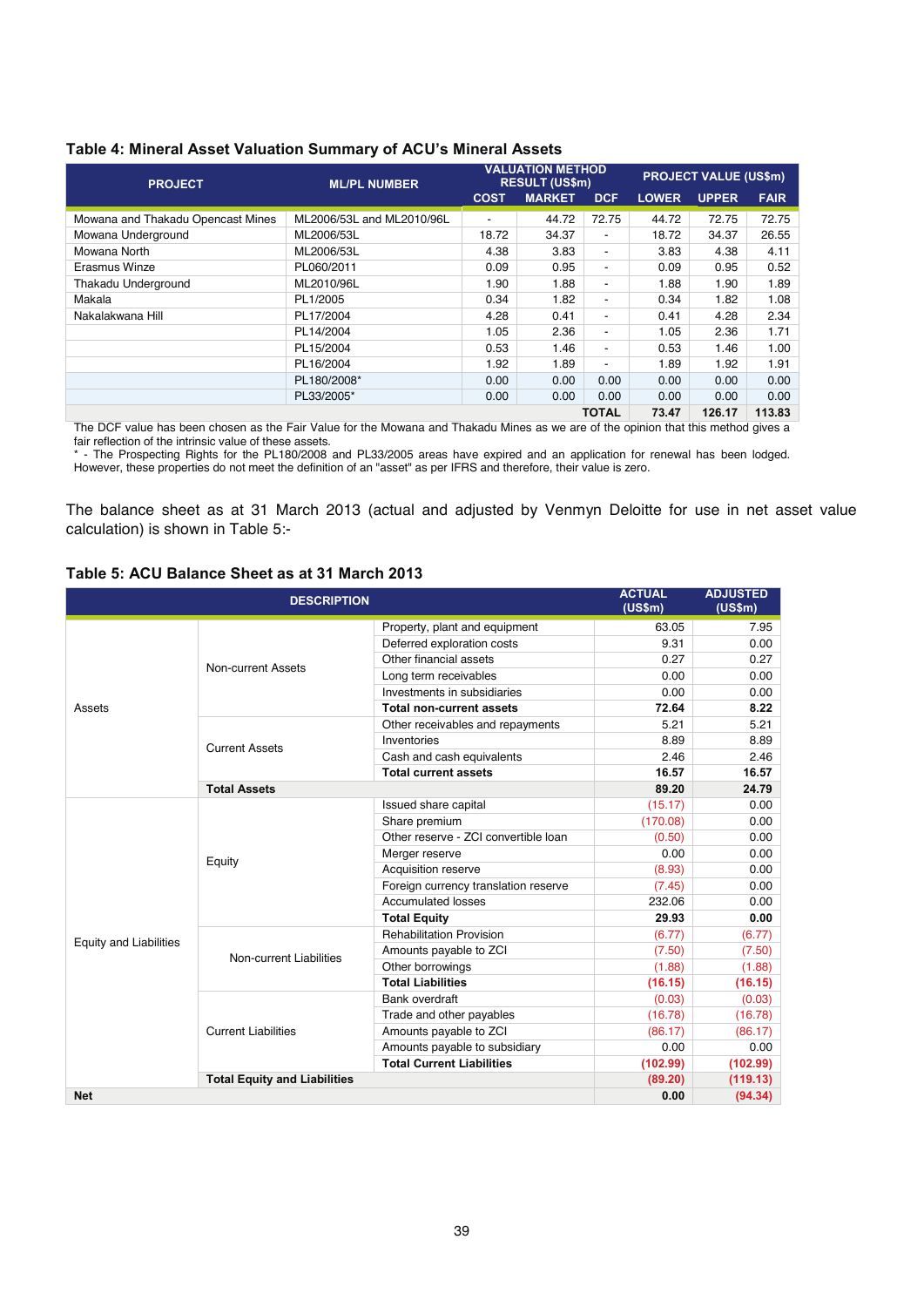The adjusted figures for property, plant and equipment (as shown in Table 5) were adjusted as shown in Table 6:-

| Table 0. AVV Dalance Uncertablet VI march 2019 $-$ 11 L Adjustment |                                                                                                 |                                            |              |              |  |  |  |
|--------------------------------------------------------------------|-------------------------------------------------------------------------------------------------|--------------------------------------------|--------------|--------------|--|--|--|
| <b>DESCRIPTION</b>                                                 | <b>MINE</b><br><b>DEVELOPMENT.</b><br><b>EXPLORATION</b><br><b>AND</b><br><b>INFRASTRUCTURE</b> | <b>MINE PLANT</b><br>&<br><b>EQUIPMENT</b> | <b>OTHER</b> | <b>TOTAL</b> |  |  |  |
| Cost                                                               | 91.15                                                                                           | 67.30                                      | 13.24        | 171.69       |  |  |  |
| Depreciation and Impairment losses                                 | (79.45)                                                                                         | (23.90)                                    | (5.29)       | (108.64)     |  |  |  |
| Carry Amount                                                       | 11.69                                                                                           | 43.41                                      | 7.95         | 63.05        |  |  |  |

#### **Table 6: ACU Balance Sheet as at 31 March 2013 – PPE Adjustment**

The summary net asset value analysis, as well as the quantitative analysis of whether or not the Amendments are fair to the shareholders of ZCI, is set out in

**Carry Amount adjusted for use in net asset value calculation 0.00 0.00 7.95 7.95** 

Table 7:-

#### **Table 7: Net Asset Value Calculation of ACU**

| <b>DESCRIPTION</b>                                                                 | <b>VALUE</b>  | <b>UNITS</b>  |
|------------------------------------------------------------------------------------|---------------|---------------|
| Mineral assets (Lower Value)                                                       | 73.47         | US\$m         |
| Mineral assets (Upper Value)                                                       | 126.17        | US\$m         |
| <b>Mineral assets (Fair Value)</b>                                                 | 113.83        | US\$m         |
| Balance sheet adjustment                                                           | (94.34)       | US\$m         |
| Tranche A Loan Adjustment                                                          | 8.38          | US\$m         |
| Fair Net Asset Value (Fair value of ACU post-transaction)                          | 27.87         | US\$m         |
| ACU outstanding shares (pre-transaction)                                           | 928,798,988   | share         |
| Shares converted from Tranche A Loan (a condition precedent to the transaction)    | 556,307,263   | share         |
| <b>Total ACU Outstanding shares post transaction</b>                               | 1,485,106,251 | share         |
| ZCI shares in ACU pre-transaction                                                  | 781,939,988   | share         |
| ZCI shareholding in ACU pre-transaction                                            | 84.19%        | $\frac{1}{2}$ |
| ZCI shares in ACU post-transaction, pre-transfer                                   | 1,338,247,251 | share         |
| ZCI shareholding in ACU post-transaction, pre-transfer                             | 90.11%        | $\frac{9}{6}$ |
| ACU share price on grant date (31 March 2013)                                      | 1.63          | GBp           |
| US\$:GBP Exchange Rate                                                             | 1.52          | US\$:GBP      |
| ACU share price on grant date (31 March 2013)                                      | 0.025         | US\$/share    |
| Fair value of ACU per share post-transaction                                       | 0.019         | US\$/share    |
| Shares transferred to iCapital from ZCI                                            | 247,575,741   | share         |
| ZCI shares in ACU post-transaction                                                 | 1,090,671,510 | share         |
| ZCI shareholding in ACU post-transaction                                           | 73.44%        | $\%$          |
| Market value of ZCI shareholding in ACU pre-transaction (including Tranche A Loan) | 27.75         | US\$m         |
| Fair value of ZCI shareholding post-transaction                                    | 20.47         | US\$m         |
| iCapital shareholding in ACU post transaction                                      | 16.67%        | $\%$          |
| Fair value of ZCI's shares in ACU transferred to iCapital                          | 4.65          | US\$m         |
| Market value of ZCI's shares in ACU transferred to iCapital                        | 6.13          | US\$m         |

The Fair Value of ACU (post transaction) has been calculated as US\$27.87 million value will be used to assess the fairness of the Amendments and not the IAMA, which is considered redundant in this case.The most important results for use in quantitatively assessing the fairness of the Transfer to the shareholders of ZCI can be summarised as shown in Table 8:-

#### **Table 8: Quantitative Assessment of Fairness of Transaction (with respect to the share transfer)**

| <b>DESCRIPTION</b>                                   | <b>FAIR VALUE</b> | <b>MARKET VALUE</b> | <b>UNITS</b> |
|------------------------------------------------------|-------------------|---------------------|--------------|
| Value of ACU                                         | 27.87             | $31.39*$            | US\$m        |
| <b>ACU Share Price</b>                               | 0.019             | 0.025               | US\$/share   |
| Value of ZCI's shares in ACU transferred to iCapital | 4.65              | 6.13                | US\$m        |
| Value of ZCI shareholding in ACU**                   | 20.47             | 27.75               | US\$m        |

\* - Market Value plus the value of the Tranche A Loan

\*\* - the Fair Value represents the post-transaction value and the Market Value represents the pre-transaction value plus the Tranche A Loan value

Venmyn Deloitte has analysed the ACU Share price as traded on the AIM in order to gain knowledge on the liquidity of the ACU Shares. We noted that, historically, the volume-weighted average share price (VWAP) of ACU, up to 31 March 2013, was as shown in Table 9:-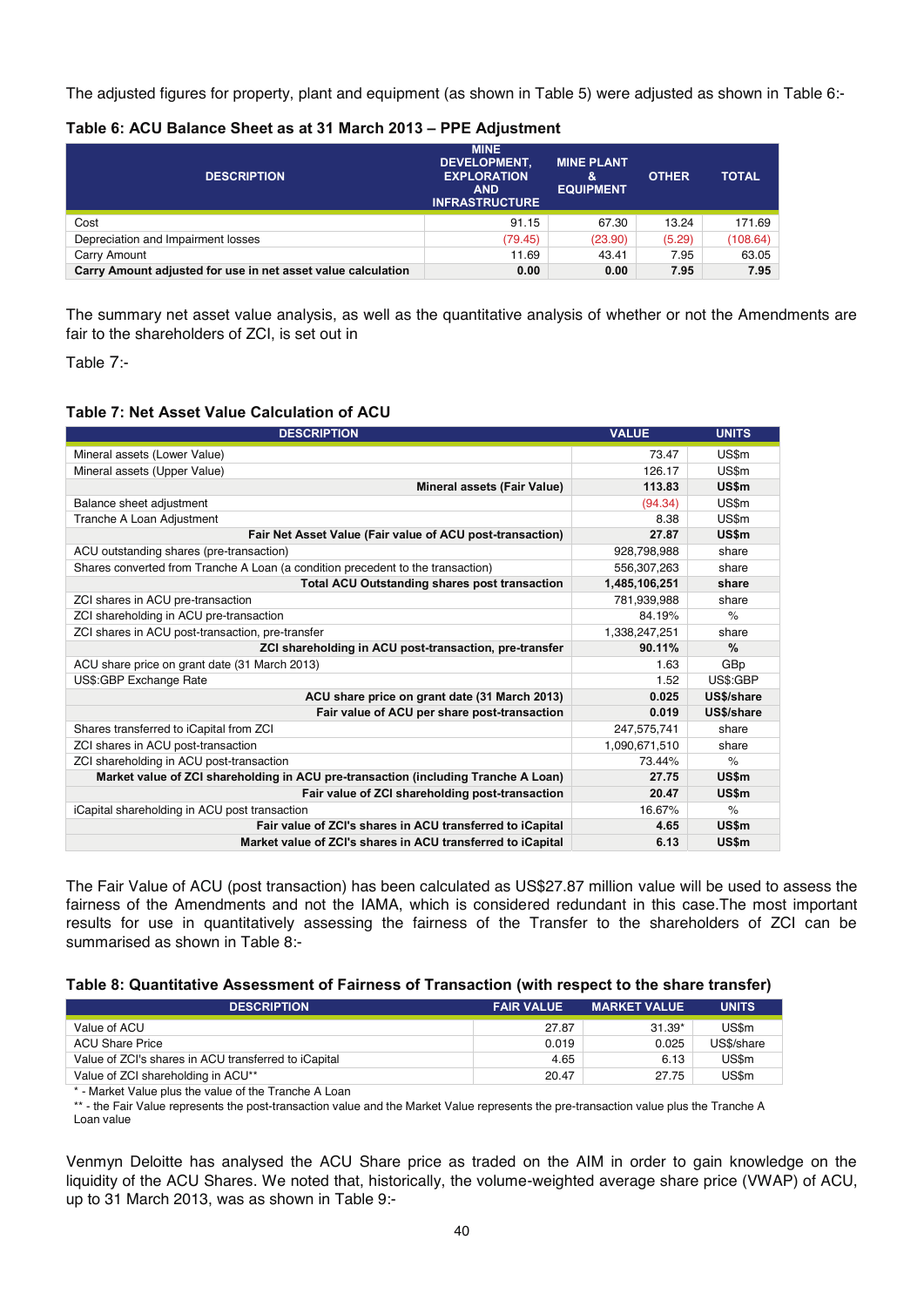#### **Table 9: ACU Historical Volume-Weighted Average Share Price**

| <b>DESCRIPTION</b> | GBp  | <b>US\$</b> |
|--------------------|------|-------------|
| 30day VWAP         | 1.57 | 0.025       |
| 90day VWAP         | 1.57 | 0.025       |
| 180day VWAP        | 1.79 | 0.028       |

US\$:GBP exchange rate = 1.5711

Venmyn Deloitte is of the opinion that, because there has been no material change in the ACU Share price as demonstrated in Table 9, and also because the liquidity of ACU Shares on AIM is low, the ACU Share price does not adequately incorporate the details of the company as set out herein and therefore, the relationship between the intrinsic value and the Market Value is critical to forming our opinion.

The fact is that ZCI is expunging its obligations to iCapital by transferring the Specified Shares at the Market Value whilst at the same time it has converted the Tranche A Loan at an effective 31% discount to the Market Price.

Based on the above (in conjunction with the results summarised in Table 8), Venmyn Deloitte considers that the Transfer is fair under all circumstances considered in this Fairness Opinion.

The fairness of the First Performance Fee Payment has been assessed against the formula as set out in the IAMA as well as against the formula applied by the ZCI board as explained earlier in this report and this is shown in Table 10. The results show that the First Performance Fee Payment is unfair to the shareholders of ZCI (excluding any related parties). The reader is alerted to the fact that, according to the IAMA, the performance fee formulas for the First Period and that for the subsequent periods are different and therefore, whilst we can apply the formula for the First Period, we cannot do the same for the Second Period.

| <b>DESCRIPTION</b>                                          | IAMA*   | <b>VARIATION**</b> | <b>UNITS</b> |
|-------------------------------------------------------------|---------|--------------------|--------------|
| <b>Total subscription price amount</b>                      | 11.47   | 11.47              | US\$m        |
| Expenses, fees                                              | (0.90)  | (0.90)             | US\$m        |
| <b>Acquisition cost</b>                                     | 12.37   | 12.37              | US\$m        |
| Mineral assets (Fair Value)                                 | 113.80  | 113.80             | US\$m        |
| Balance sheet adjustment                                    | (94.34) | (94.34)            | US\$m        |
| <b>ACU Fair Value (Investment Value)</b>                    | 19.46   | 19.46              | US\$m        |
| US government treasury bill interest rate (years 2009-2010) | 0.38%   | 0.38%              | $\%$         |
| Average Hurdle Rate                                         | 1.13%   | 1.13%              | $\%$         |
| Hurdle for first calculation period                         | 0.57    | 0.57               | US\$m        |
| Investment hurdle                                           | 12.93   | 12.93              | US\$m        |
| Value differential                                          | (0.57)  | 6.53               | US\$m        |
| Performance fee (for first calculation period)              | 0.00    | 1.31               | US\$m        |

#### **Table 10: Quantitative Assessment of Fairness for the First Performance Fee Payment**

\* - calculations performed using the formula in the IAMA

\*\* - calculations performed using the "second period calculation" formula as a basis – this is the basis of our opinion

The reader is advised to take note of the fact that we were not opining on the legality or validity of either of the two scenarios demonstrated above in Table 10. But rather, we were opining the on the fairness of the Amendments at face value.

An important note must be made at this point. Venmyn Deloitte has used the 31 March 2013 fair value in assessing the fairness of the First Performance Fee Payment. Whilst ideally the January 2010 valuation should have been used, it would have been likely misleading as many changes have occurred in the global market and economy, changes of which would have been impossible to ignore. However, we are of the opinion that the 31 March 2013 fair value is the higher of the two (31 March 2013 and January 2010) as a lot more work has been undertaken e.g. Thakadu is now a fully operational mine and the Mowana Plant has undergone several debottlenecking processes.

The results shown in Table 10 demonstrate that the First Performance Fee Payment is unfair to the shareholders of ZCI (excluding any related parties) under all circumstances.

Venmyn Deloitte has analysed the fairness of the Amendments as a whole by combining the results of the two set of circumstances considered herein (the Transfer and the Amendments) as shown in Table 11.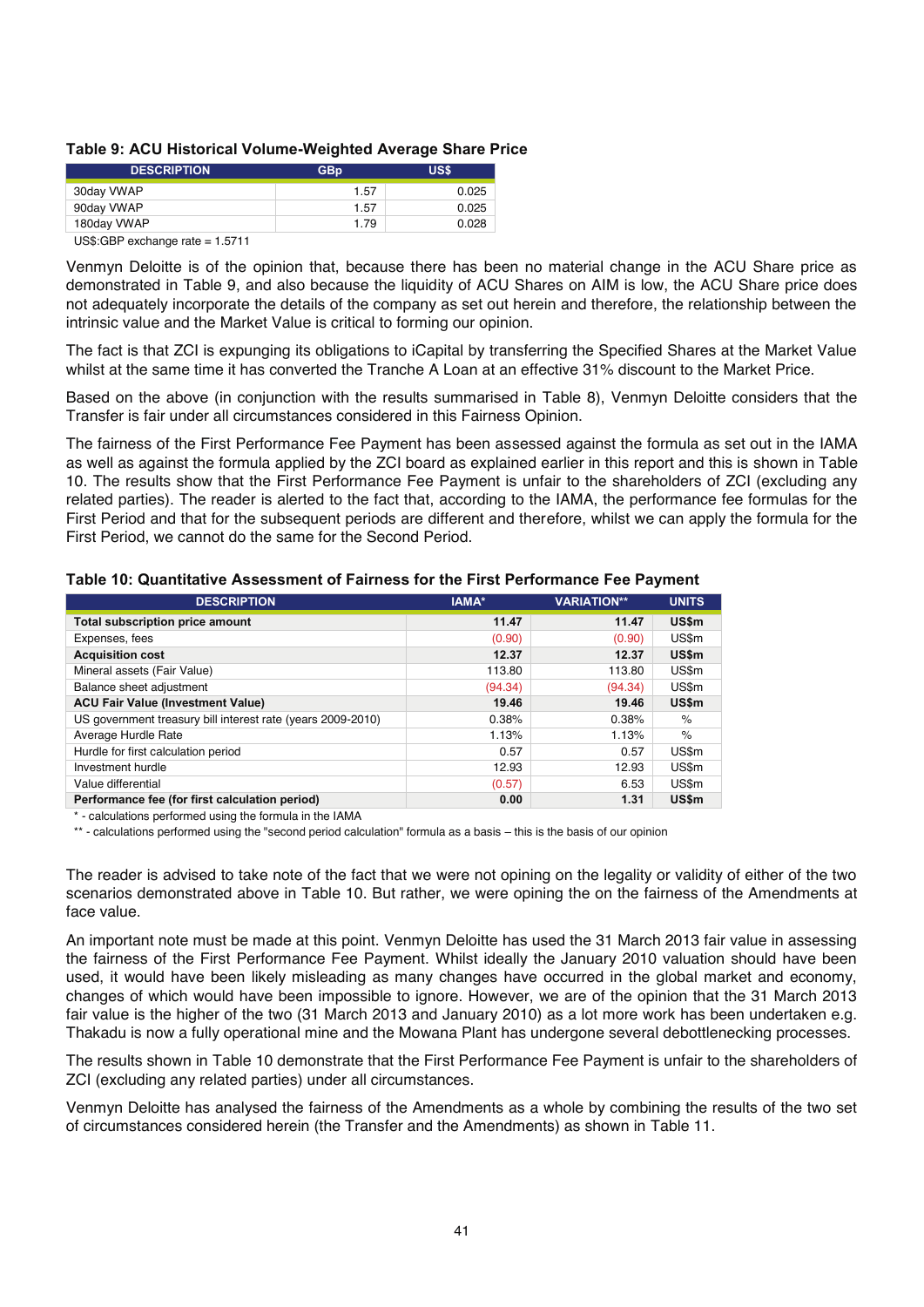#### **Table 11: Quantitative Assessment of Fairness of the Transaction**

| <b>DESCRIPTION</b>                                | <b>FAIR VALUE</b> | <b>REFERENCE</b><br><b>VALUE</b> | (DIFFERENCE)<br><b>EXTENT OF</b><br><b>FAIRNESS</b> | <b>UNITS</b> |
|---------------------------------------------------|-------------------|----------------------------------|-----------------------------------------------------|--------------|
| Value of ZCI's ACU Shares transferred to iCapital | 4.64              | 6.13                             | 1.49                                                | US\$m        |
| Performance Fee for the First Period              | 1.31              | 2.00                             | (0.69)                                              | US\$m        |
|                                                   |                   | <b>OVERALL</b>                   | 0.80                                                | <b>US\$m</b> |

The overall conclusion is that, whilst the First Performance Fee Payment is unfair, the overall Amendments are fair to the shareholders of ZCI (excluding any related parties). This is because the extent of unfairness of the First Performance Fee Payment is not sufficiently large to overturn the extent of fairness of the Transfer and consequently, Venmyn Deloitte is of the opinion that the Amendments are fair to the shareholders of ZCI (excluding any related parties).

The valuation exercise above was undertaken solely in respect of the fairness opinion and should not be used for any other purposes, save that Venmyn Deloitte hereby consents that this fairness opinion be included, in whole or in part, in any required regulatory announcement or documentation.

#### **Procedures**

In arriving at our opinion we have undertaken the following procedures and taken into account the following factors in evaluating the fairness of the Amendments: -

- considered that the share price of ACU Shares on the LSE is GBp1.63 (USc2.43) as at 31 March 2013;
- considered that the value of the ACU Shares transferred to iCapital as at 31 March 2013 is ~US\$6.13 million;
- considered iCapital's claim of US\$60 million as the performance fee for the First Period;
- considered that the value of ZCI's shareholding in ACU as at 31 March 2013 is ~US\$19.37 million;
- considered that the Tranche A Loan value is  $\sim$ US\$8.38 million;
- considered the First Performance Fee Payment and the method used in arriving at that value;
- reviewed the audited and unaudited financial information related to ACU, as detailed above;
- reviewed Mineral Resources and Reserves Statements in respect of ACU's underlying operations
- held discussions with certain directors and management of ACU and considered such other matters as we consider necessary, including assessing the prevailing economic and market conditions and trends;
- reviewed the cashflow model supplied by ACU which outlines the production and sales forecasts;
- reviewed ACU's forecast financial information and the basis of the assumptions therein including the prospects of the operations and taking into account the recent plant upgrades and the prospects for treating sulphide ore on an ongoing basis. This review included an assessment of the recent historical performance as well as the reasonableness of the outlook assumed based on discussions with management;
- x evaluated the ACU corporate financial model and assessed the structure and results for reasonableness. The outputs were consolidated into the valuation table shown in Table 4 and comparisons were made with mineral resource valuations using the Venmyn Copper Valuation Curve;
- evaluated the potential effects of changes to key assumptions included in the financial model relating to commodity prices, exchange rates and discount rates;
- assessed comparable transactions based on the characteristics of each mineral asset;
- evaluated the relative risks associated with ACU and the industry in which it operates;
- reviewed the nature of the assets of ACU;
- considered the historical share price movement of ACU over the last 90 days (prior to the Effective Date) to assess the relative liquidity and volatility of ACU shares;
- reviewed certain publicly available information relating to ACU that we deemed to be relevant; and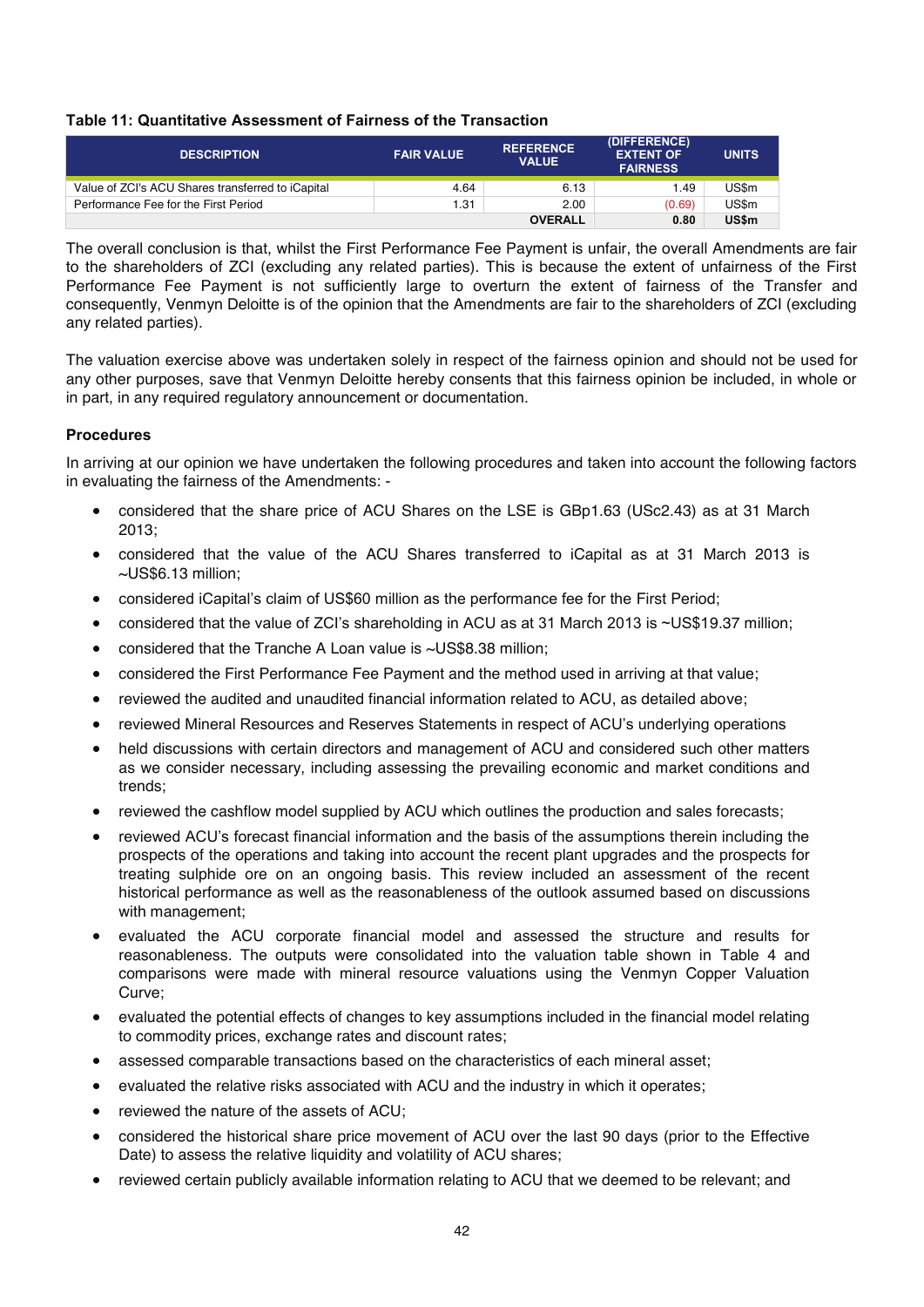• where relevant, representations made by management and/or directors were corroborated to source documents to examine and understand the industry in which ACU operates, and to analyse external factors that could influence the business of ACU.

We have also considered the following conclusions as demonstrated by this Fairness Opinion and applied them to the term "fair" in the context of the Amendments:-

- the Fair Value (the intrinsic value of the mineral assets primarily measured through the concept of "Value-in-Use") of ACU as at 31 March 2013 ("the Effective Date") is lower than or equal to the Market Value of ACU post-transaction as determined by the ACU Share price multiplied by the revised total issued share capital; and
- the Performance Fee for the First Period, as calculated by Venmyn Deloitte in accordance to the IAMA, is greater than or equal to US\$2 million.

#### **Opinion**

Venmyn Deloitte has considered the Amendments and the relationship between value and price of ACU's mineral assets and, based upon, and subject to the conditions set out herein, is of the opinion that:-

- the Transfer is fair to the shareholders of ZCI (excluding any related parties);
- the First Performance Fee Payment is unfair to the shareholders of ZCI (excluding any related parties); and
- overall, the Amendments (the Transfer and the First Performance Fee combined) are fair to the shareholders of ZCI (excluding any related parties).

Our opinion is necessarily based upon the information available to us up to 31 March 2013 (the Effective Date) and having avoided any cognisance of market and economic effects after 31 March 2013, including in respect of the financial information as well as other conditions and circumstances existing and disclosed to us.

Accordingly, it should be understood that subsequent developments may affect this opinion, which we are under no obligation to update, revise or re-affirm.

Yours faithfully,

Venmyn Deloitte (Pty) Limited

**A.N.CLAY**  M.Sc. (Geol.), M.Sc. (Min. Eng.), Dip. Bus. M. FAusIMM, MSAIMM, FGSSA, MAIMA, MSPE Pr. Sci. Nat. **COMPETENT PERSON AND COMPETENT VALUATOR**

Signed on 09 September 2013 Effective Date:  $31<sup>st</sup>$  March 2013

Venmyn Deloitte (Pty) Limited Deloitte Place Building 33, 1<sup>st</sup> Floor The Woodlands 20 Woodlands Drive Woodmead, 2052 South Africa"

**M. CHIRISA**  B.Eng.Hons (Chem.Eng.) Cand. Tech. Eng., MSAIMM, MAusIMM **MINERAL PROJECTS ANALYST**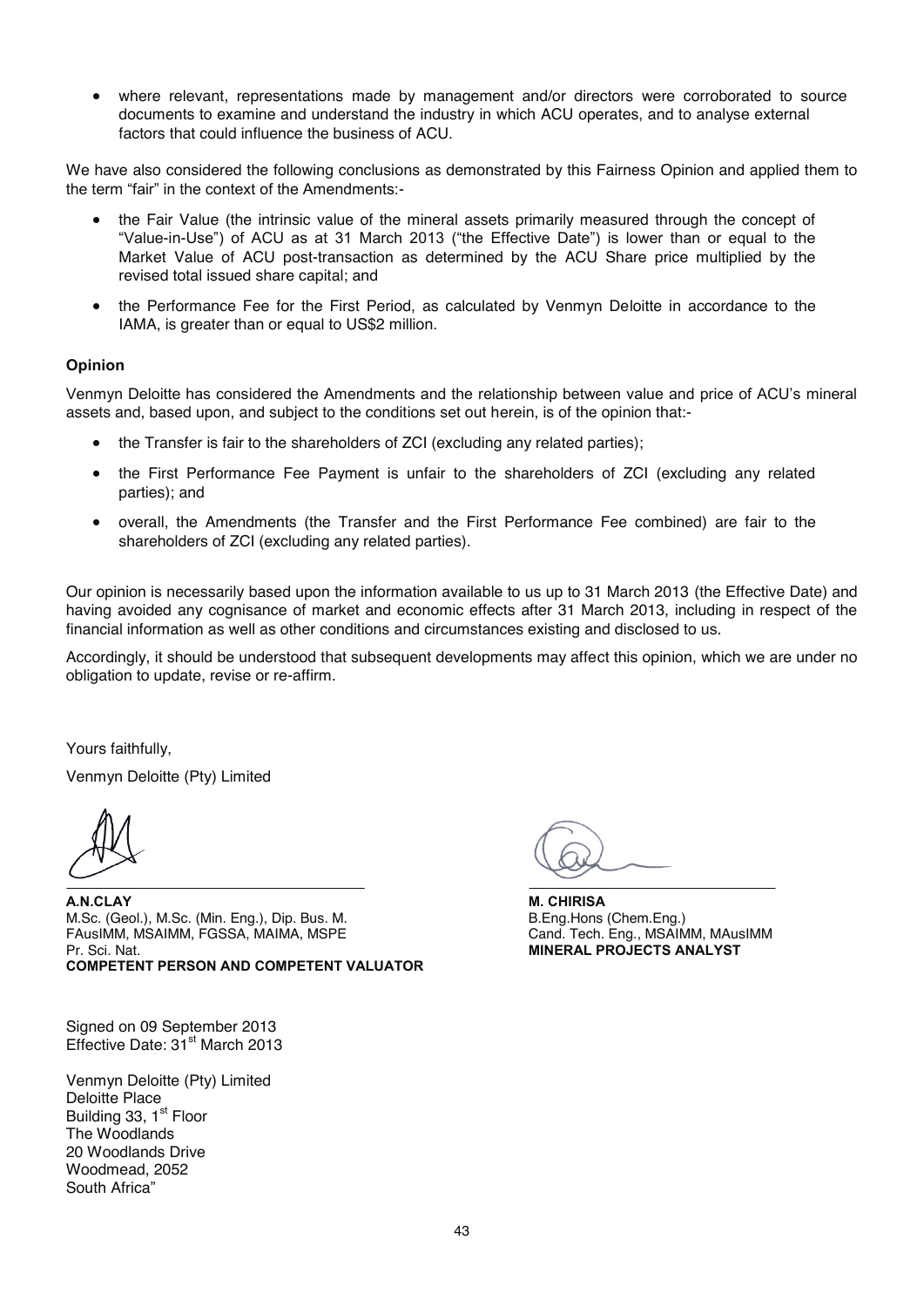## **Independent Reporting Accountants' Reasonable Assurance Report on the** *pro forma* **financial information of ZCI**

"The Directors ZCI Limited Clarendon House 2 Church Street Hamilton Bermuda

9 September 2013

#### **Dear Sirs**

#### **Report on the Compilation of the Pro Forma Financial Information**

The definitions commencing on page 8 of the Circular have been used in this report.

We have completed our assurance engagement to report ("Report") on the compilation of *pro forma* earnings/(loss) and diluted earnings/(loss), headline and diluted headline earnings/(loss), net asset value and net tangible asset value per ZCI Share, *pro forma* statement of financial position of ZCI, the *pro forma* statement of comprehensive income of ZCI and the related notes, including a reconciliation showing all of the *pro forma* adjustments to the share capital, reserves and other equity items relating to ZCI, (collectively "*Pro forma* Financial Information"). The *Pro forma* Financial Information is set out in paragraph 3.3 and Annexure 3 of the Circular.

The *Pro forma* Financial Information has been compiled by the directors of ZCI to illustrate the impact of the proposed amendments to the terms and conditions of the IAMA entered into between ZCI and iCapital, as constituted by the Settlement Agreements, in order to provide for the First Performance Fee Payment and the Transfer in settlement of the Performance Fee Claims ("Amendments") as detailed in the Circular on ZCI's financial position and changes in equity as at 31 March 2013 and ZCI's financial performance for the period ended 31 March 2013.

As part of this process, ZCI's earnings, diluted earnings, headline earnings and diluted headline earnings per share, statement of comprehensive income and statement of financial position have been extracted by the Directors from ZCI's published financial statements for the period ended 31 March 2013 ("Published Financial Information"), on which an audit report has been published. In addition, the Directors have calculated the net asset value and net tangible asset value per share as at 31 March 2013 based on financial information extracted from the Published Financial Information.

#### *Directors' Responsibility for the Pro forma Financial Information*

The Directors are responsible for compiling the *Pro forma* Financial Information on the basis of the applicable criteria as detailed in paragraphs 8.15 to 8.33 of the Listings Requirements and the SAICA Guide on *Pro forma* Financial Information, revised and issued in September 2012 ("Applicable Criteria").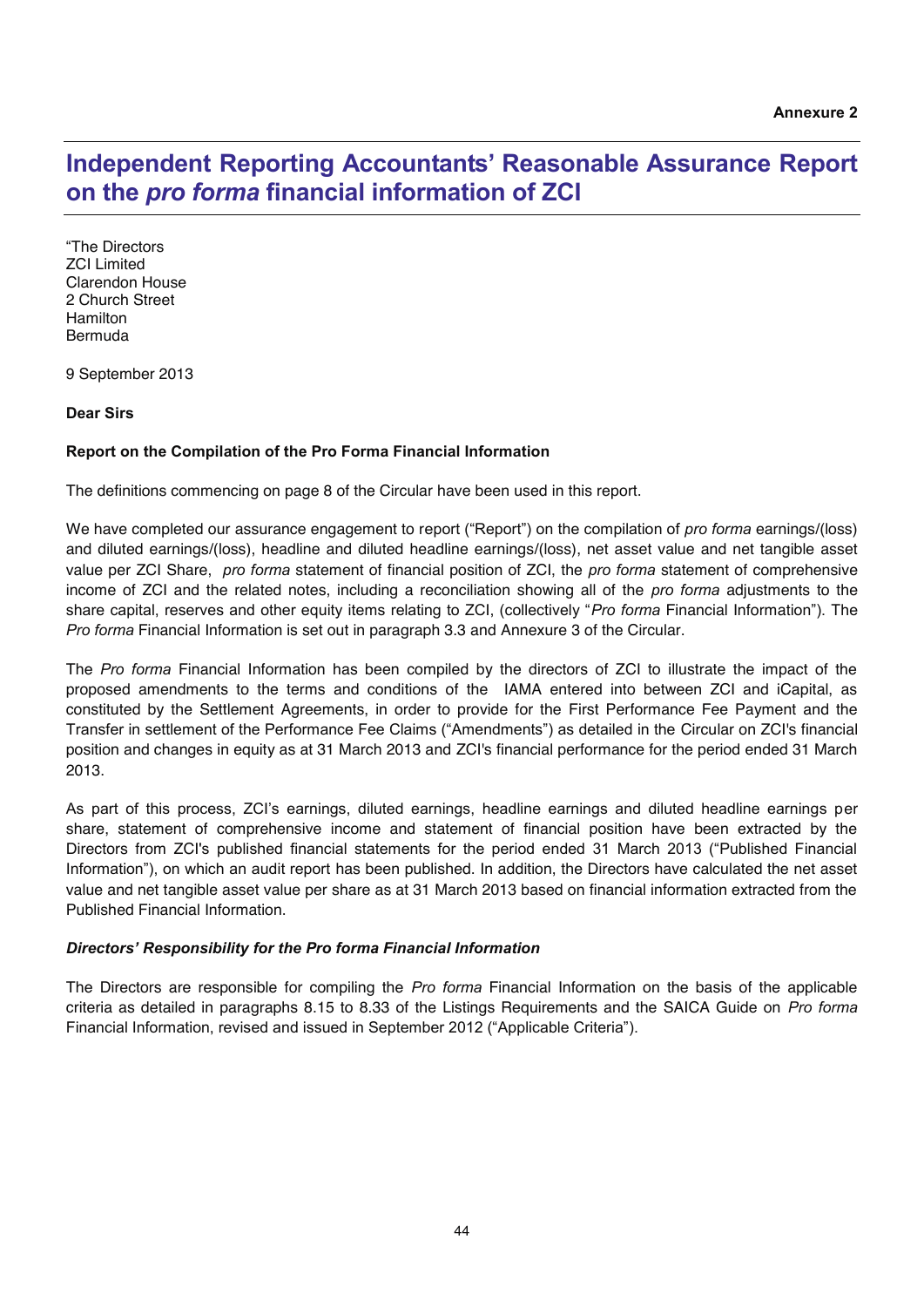#### *Reporting Accountants' responsibility*

Our responsibility is to express an opinion about whether the *Pro forma* Financial Information has been compiled, in all material respects, by the Directors on the basis of the Applicable Criteria, based on our procedures performed.

We conducted our engagement in accordance with International Standard on Assurance Engagements (ISAE) 3420, *Assurance Engagements to Report on the Compilation of Pro Forma Financial Information Included in a Prospectus*, issued by the International Auditing and Assurance Standards Board. This standard requires that the reporting accountants' comply with ethical requirements and plan and perform procedures to obtain reasonable assurance about whether the directors have compiled, in all material respects, the *Pro forma* Financial Information on the basis of the Applicable Criteria.

For purposes of this engagement, we are not responsible for updating or reissuing any reports or opinions on any Published Financial Information used in compiling the *Pro forma* Financial Information, nor have we, in the course of this engagement, performed an audit or review of the Published Financial Information used in compiling the *Pro forma* Financial Information.

The purpose of *Pro forma* Financial Information included in the Circular is solely to illustrate the impact of the Amendments on the unadjusted Published Financial Information as if the Amendments had been undertaken on 1 April 2012 for purposes of the *pro forma* earnings/(loss), diluted earnings/(loss), headline and diluted headline earnings/(loss) per ZCI Share and the *pro forma* statement of comprehensive income and on 31 March 2013 for purposes of the net asset value and net tangible asset value per share and statement of financial position. Accordingly, we do not provide any assurance that the actual outcome of the Amendments, subsequent to its implementation, will be as presented in the *Pro forma* Financial Information.

A reasonable assurance engagement to report on whether the *Pro forma* Financial Information has been properly compiled, in all material respects, on the basis of the Applicable Criteria involves performing procedures to assess whether the Applicable Criteria used by the directors in the compilation of the *Pro forma* Financial Information provide a reasonable basis for presenting the significant effects directly attributable to the Amendments and to obtain sufficient appropriate evidence about whether:

- The related pro forma adjustments give appropriate effect to the Applicable Criteria; and
- The *Pro forma* Financial Information reflects the proper application of those pro forma adjustments to the unadjusted Published Financial Information.

The procedures selected depend on the reporting accountant's judgment, having regard to the reporting accountant's understanding of the nature of ZCI, the Amendments in respect of which the *Pro forma* Financial Information has been compiled and other relevant engagement circumstances.

The engagement also involves evaluating the overall presentation of the *Pro forma* Financial Information.

We believe that the evidence we have obtained is sufficient and appropriate to provide a basis for our opinion.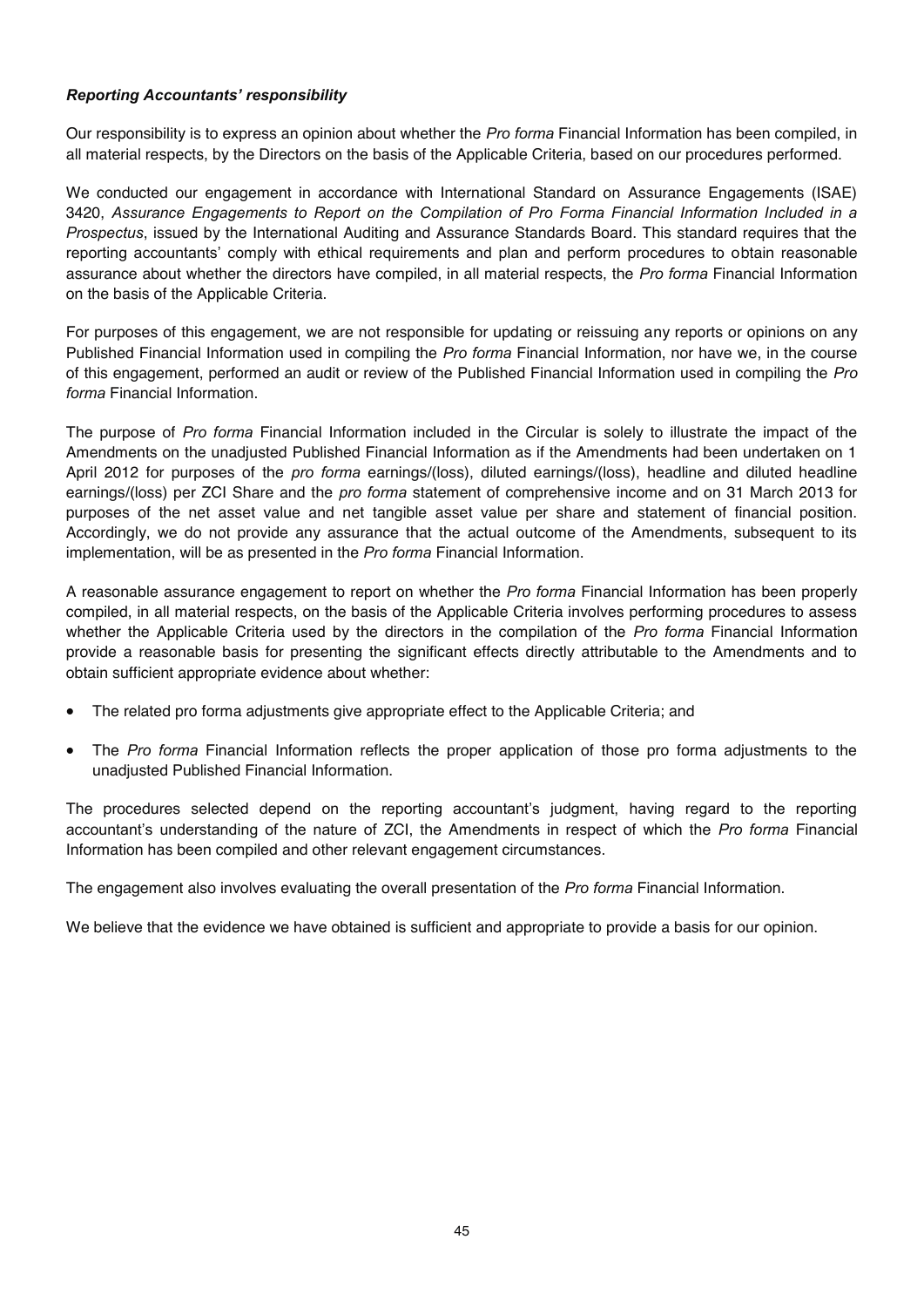### *Opinion*

In our opinion, the *Pro forma* Financial Information has been compiled, in all material respects, on the basis of the Applicable Criteria.

Yours faithfully KPMG Inc.

Per Hendrik van Heerden Chartered Accountants (SA) Director"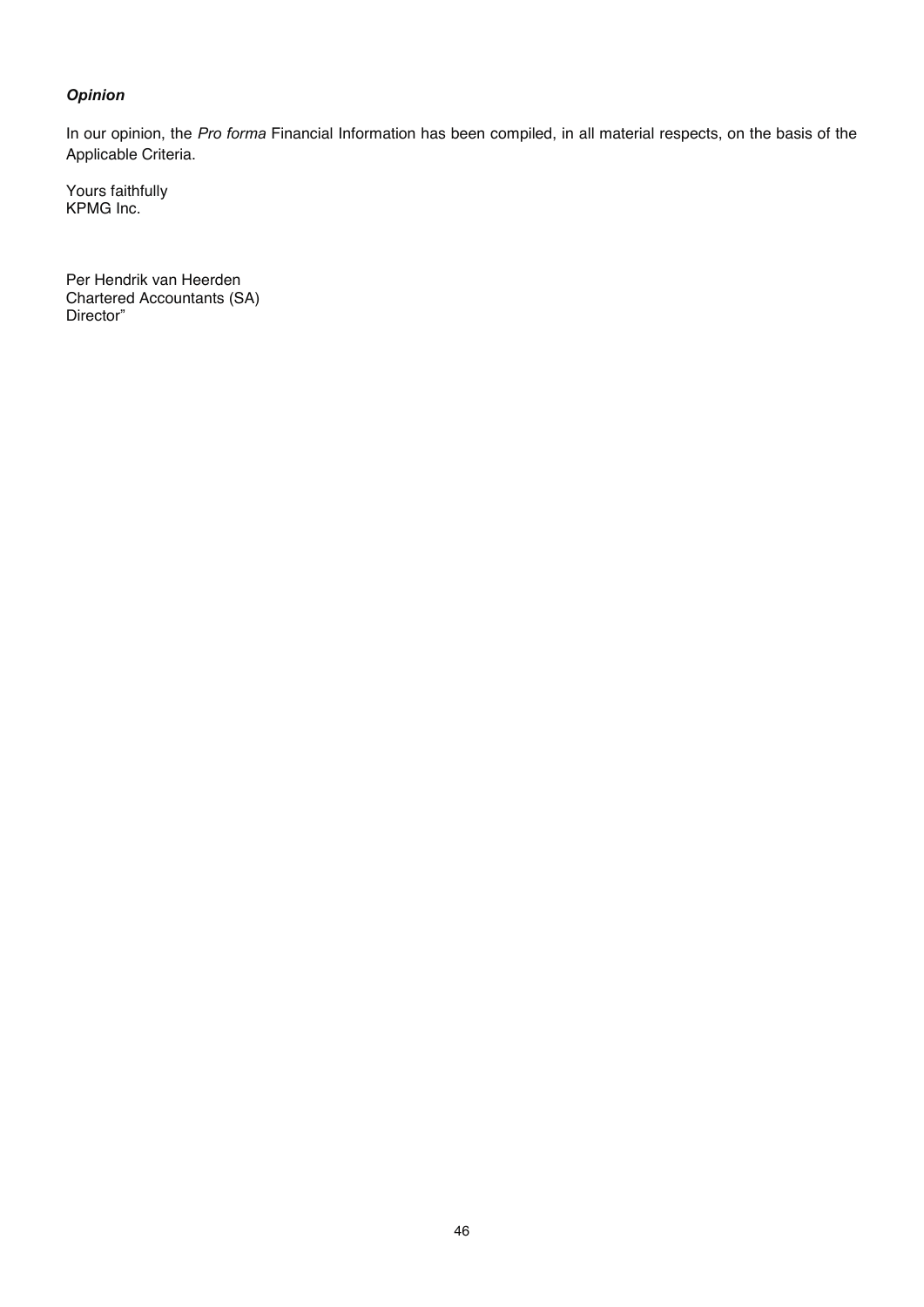## *Pro forma* **financial information of ZCI**

*The definitions and interpretations commencing on page 8 of the Circular apply throughout this Annexure 3.* 

This *pro forma* financial information has been prepared for illustrative purposes only and because of its nature may not fairly present ZCI's financial position, changes in equity, results of operations or cash flows.

The *pro forma* financial information has been prepared to illustrate the impact of the Amendments, on the audited, published financial information of ZCI for the year ended 31 March 2013, had the Amendments occurred on 1 April 2012 for the purpose of the statement of comprehensive income (with the exception of the share based payment in respect of the Transfer which has been calculated based on the quoted share price of ACU Shares on the London Stock Exchange of GBp1.63 on the assumed grant date, being 31 March 2013, and converted to US Dollars based on an exchange rate of US\$1.52 for each GBP1.00 on the same date) and on 31 March 2013 for the purpose of the statement of financial position.

The *pro forma* financial effects have been prepared using accounting policies that comply with IFRS and that are consistent with those applied in the audited annual financial statements of ZCI for the year ended 31 March 2013.

The reporting accountants' reasonable assurance report on the pro forma financial information of ZCI is set out in Annexure 2 to this Circular.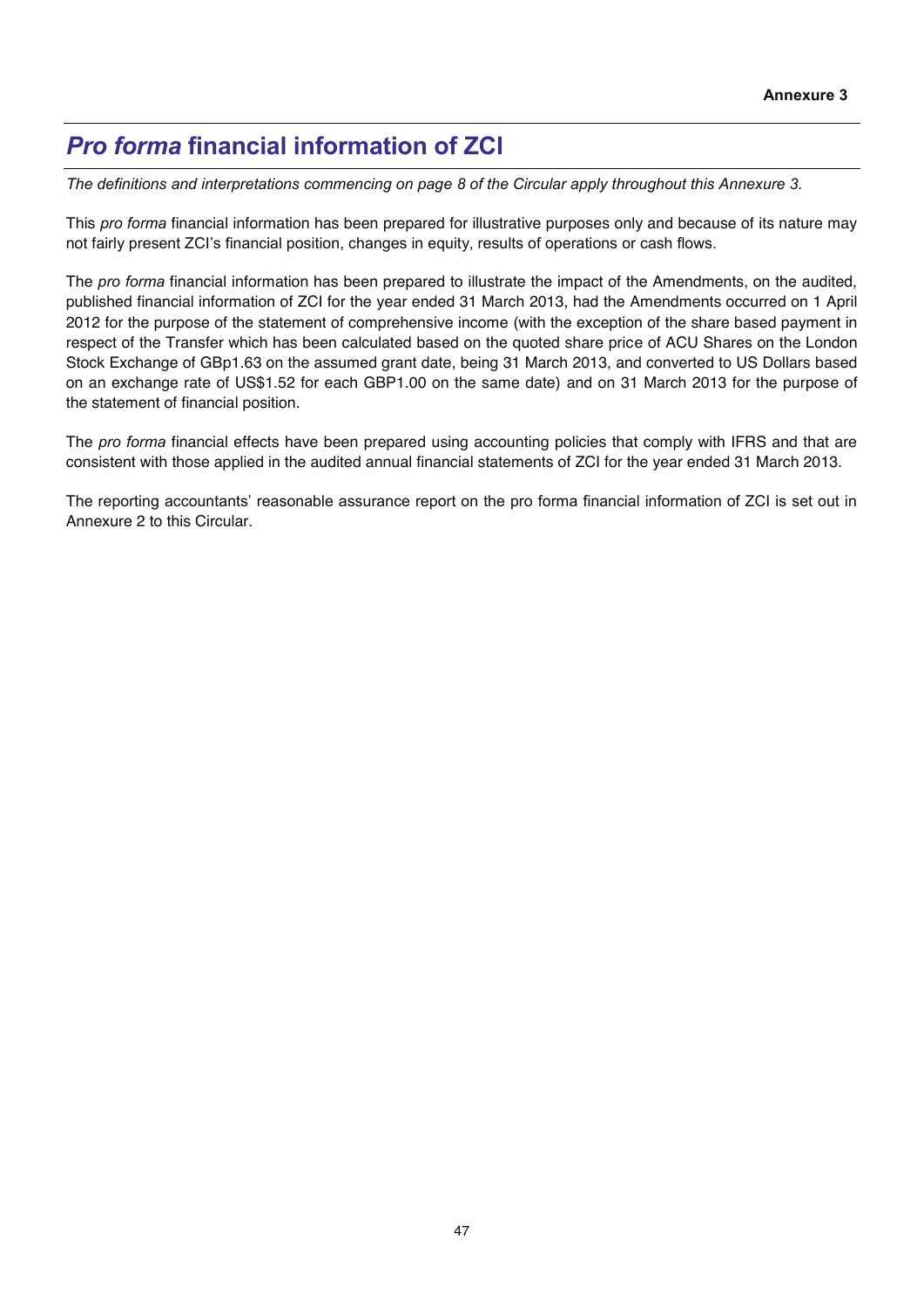### *PRO FORMA* **STATEMENT OF COMPREHENSIVE INCOME**

The *pro forma* statement of comprehensive income set out below present the *pro forma* financial effects of the Amendments on the audited, published results of ZCI for the year ended 31 March 2013 based on the assumption that the Amendments were effective on 1 April 2012 (with the exception of the share based payment in respect of the Transfer which has been calculated based on the quoted share price of ACU Shares on the London Stock Exchange of GBp1.63 on the assumed grant date, being 31 March 2013, and converted to US Dollars based on an exchange rate of US\$1.52 for each GBP1.00 on the same date).

|                                                                                                                                           | <b>Before the</b><br>Amendments <sup>1</sup><br><b>US\$'000</b><br><b>Actual</b> | <b>Adjustments</b><br>for the<br><b>Amendments</b><br><b>US\$'000</b><br>Pro forma | <b>After the</b><br><b>Amendments</b><br>Pro forma | <b>Notes</b>   |
|-------------------------------------------------------------------------------------------------------------------------------------------|----------------------------------------------------------------------------------|------------------------------------------------------------------------------------|----------------------------------------------------|----------------|
| Revenue                                                                                                                                   | 60,464                                                                           |                                                                                    | 60,464                                             |                |
| Cost of sales                                                                                                                             | (45,414)                                                                         |                                                                                    | (45,414)                                           |                |
| Gross profit/(loss) from mining activities                                                                                                | 15,050                                                                           | ٠                                                                                  | 15,050                                             |                |
| Administrative expenses                                                                                                                   | (8,070)                                                                          |                                                                                    | (8,070)                                            |                |
| Other expenses                                                                                                                            | (7,970)                                                                          | (130)                                                                              | (8, 100)                                           | $\overline{c}$ |
| Share based payment expense                                                                                                               |                                                                                  | (6, 129)                                                                           | (6, 129)                                           | 3              |
| Advisory fee expense                                                                                                                      |                                                                                  | (2,000)                                                                            | (2,000)                                            | $\overline{4}$ |
| Foreign exchange gains                                                                                                                    | 616                                                                              |                                                                                    | 616                                                |                |
| Loss before net finance expense                                                                                                           | (374)                                                                            | (8, 259)                                                                           | (8, 633)                                           |                |
| Finance income                                                                                                                            | 41                                                                               |                                                                                    | 41                                                 |                |
| Finance expense                                                                                                                           | (2,040)                                                                          |                                                                                    | (2,040)                                            |                |
| Loss before tax                                                                                                                           | (2, 373)                                                                         | (8, 259)                                                                           | (10, 632)                                          |                |
| Income tax                                                                                                                                | 749                                                                              |                                                                                    | 749                                                |                |
| Loss for the year                                                                                                                         | (1,624)                                                                          | (8, 259)                                                                           | (9,883)                                            |                |
| Other comprehensive income:<br>Exchange differences on translation<br>0f<br>foreign operations<br>Total comprehensive income for the year | (4, 638)<br>(6, 262)                                                             | (8, 259)                                                                           | (4,638)<br>(14, 521)                               |                |
| Profit/(loss) attributable to:                                                                                                            |                                                                                  |                                                                                    |                                                    |                |
| Equity holders of the parent                                                                                                              | 2,871                                                                            | (5,202)                                                                            | (2, 331)                                           | 5,6            |
| Non-controlling interest                                                                                                                  | (4, 495)                                                                         | (3,057)                                                                            | (7, 552)                                           | 6              |
| Total comprehensive income attributable<br>to:                                                                                            |                                                                                  |                                                                                    |                                                    |                |
| Equity holders of the parent                                                                                                              | (1,033)                                                                          | (4,704)                                                                            | (5,737)                                            | 6,7            |
| Non-controlling interest                                                                                                                  | (5, 229)                                                                         | (3, 555)                                                                           | (8, 784)                                           | $\overline{7}$ |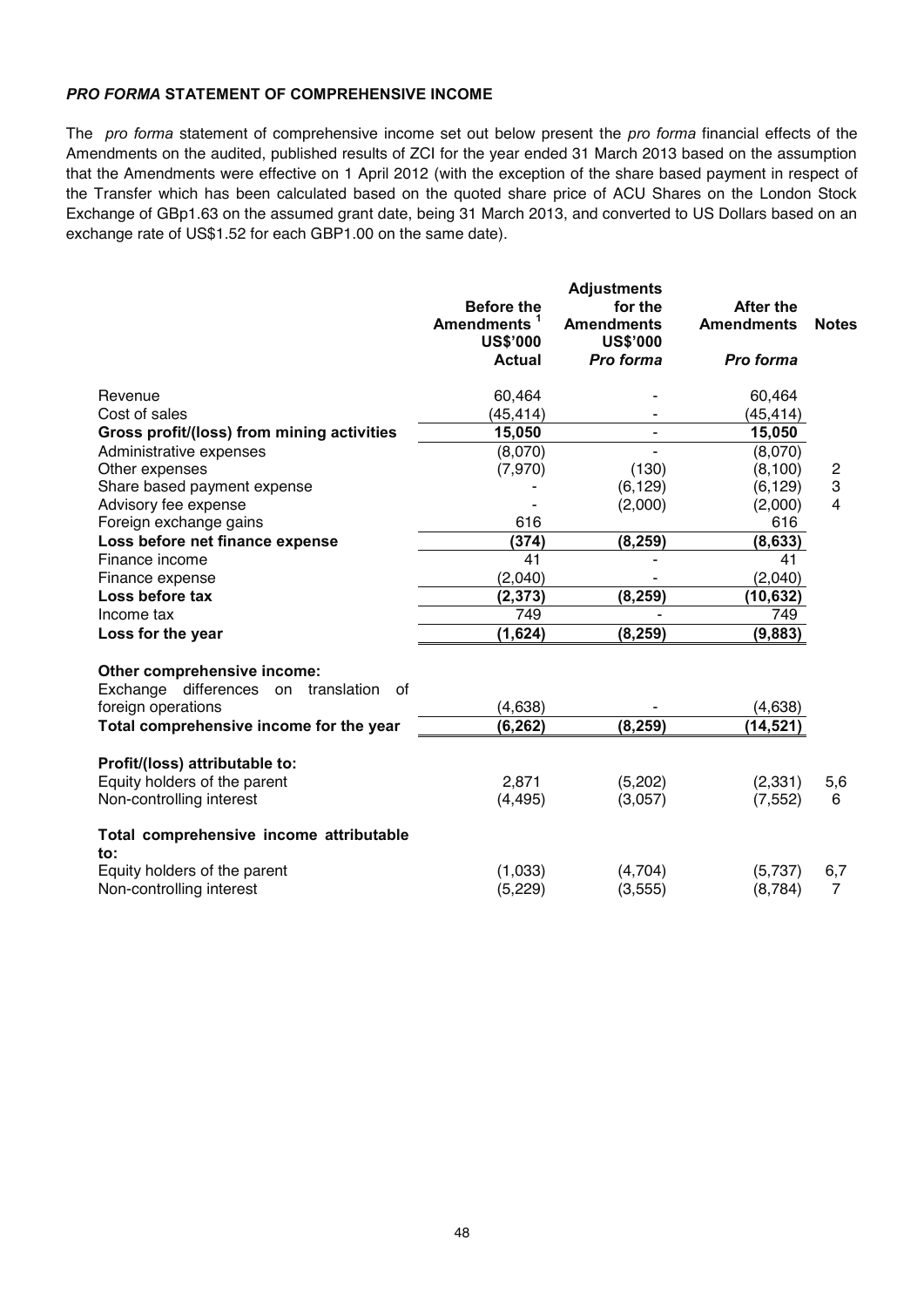#### **Reconciliation of diluted, headline, and diluted headline earnings per share**

|                                                                                                                         | <b>Before the</b><br><b>Amendments</b><br><b>US\$'000</b><br><b>Actual</b> | <b>Adjustments</b><br>for the<br><b>Amendments</b><br><b>US\$'000</b><br>Pro forma | <b>After the</b><br><b>Amendments</b><br>Pro forma | <b>Notes</b> |
|-------------------------------------------------------------------------------------------------------------------------|----------------------------------------------------------------------------|------------------------------------------------------------------------------------|----------------------------------------------------|--------------|
| Profit/(loss) attributable to equity holders of the<br>parent<br>Increase in shareholding in subsidiary with respect to | 2,871                                                                      | (5,202)                                                                            | (2, 331)                                           |              |
| convertible portion of debt                                                                                             | (1,962)                                                                    | 1,215                                                                              | (747)                                              | 5,8          |
| Diluted profit/(loss) attributable to equity holders<br>of the parent                                                   | 909                                                                        | (3,987)                                                                            | (3,078)                                            |              |
| Profit/(loss) attributable to equity holders of the                                                                     |                                                                            |                                                                                    |                                                    |              |
| parent                                                                                                                  | 2,871                                                                      | (5, 202)                                                                           | (2, 331)                                           |              |
| Impairment loss                                                                                                         | 2,025                                                                      |                                                                                    | 2,025                                              |              |
| Deferred tax on impairment loss                                                                                         | (446)                                                                      |                                                                                    | (446)                                              |              |
| Non-controlling interest in impairment loss                                                                             | (320)                                                                      | (218)                                                                              | (538)                                              | 5            |
| Headline profit/( loss) attributable to equity<br>holders of the parent                                                 | 4,130                                                                      | (5, 420)                                                                           | (1, 290)                                           |              |
| Increase in shareholding in subsidiary with respect to<br>convertible portion of debt                                   | (1,962)                                                                    | 1,215                                                                              | (747)                                              | 5,8          |
| Diluted headline profit/( loss) attributable to<br>equity holders of the parent                                         | 2,168                                                                      | (4, 205)                                                                           | (2,037)                                            |              |
| Basic earnings/(loss) per ZCI Share (US\$ cents)                                                                        | 5.16                                                                       | (9.35)                                                                             | (4.19)                                             |              |
| Diluted earnings/(loss) per ZCI Share (US\$ cents)                                                                      | 1.63                                                                       | (7.16)                                                                             | (5.53)                                             |              |
| Headline earnings/(loss) per ZCI Share (US\$ cents)<br>Diluted headline earnings/(loss) per ZCI Share                   | 7.42                                                                       | (9.74)                                                                             | (2.32)                                             |              |
| (US\$ cents)                                                                                                            | 3.89                                                                       | (7.55)                                                                             | (3.66)                                             |              |
| Number of ZCI Shares in issue<br>Weighted average and diluted number of ZCI Shares                                      | 55,677,643                                                                 |                                                                                    | 55,677,643                                         |              |
| in issue                                                                                                                | 55,677,643                                                                 | ۰                                                                                  | 55,677,643                                         |              |

#### Notes:

- 1 The "Before the Amendments" financial information has been extracted without adjustment from the audited, published results of ZCI for the year ended 31 March 2013.
- 2 Other expenses have been adjusted to include transaction costs directly attributable to the Amendments, amounting to US\$130 000.
- 3 Recognition of the share based payment expense in respect of the Transfer, in accordance with the Relevant Standards. The Transfer has been measured at the fair value (based on the ACU Share price in accordance with the Relevant Standards) of the equity instruments granted and calculated as 247 575 741 ACU Shares granted, at the quoted share price of ACU Shares on the London Stock Exchange of GBp1.63 on the assumed grant date, being 31 March 2013, and converted to US Dollars based on an exchange rate of US\$1.52 for each GBP1.00 on the same date (the price of the ACU Shares on the Last Practicable Date closed at GBp1.63. There would have been no difference in the share based payment expense, had the price of the ACU Shares on the Last Practicable Date be used for the share based payment expense calculation).
- 4 The First Performance Fee Payment of US\$2 million to iCapital.
- 5 Profit/loss attributable to equity holder's interest and non-controlling interest has been adjusted for the conversion of the Tranche A Loan into 556 307 263 new ACU Shares and the resultant increase in noncontrolling interests as a result of the Transfer.
- 6 The total adjustment of US\$8,259 million in respect of the Amendments is allocated to the profit/loss attributable to equity holders of the parent, which is then adjusted for the conversion of the Tranche A Loan into 556 307 263 new ACU Shares and the resultant increase in non-controlling interests as a result of the Transfer. The increase in non-controlling interest shareholding is effective on 1 April 2013 for the purposes of the *pro forma* Statement of Comprehensive Income.
- 7 Total comprehensive income attributable to equity holder's interest and non-controlling interest has been adjusted for the conversion of the Tranche A Loan into 556 307 263 new ACU Shares and the resultant increase in non-controlling interests as a result of the Transfer. The increase in non-controlling interest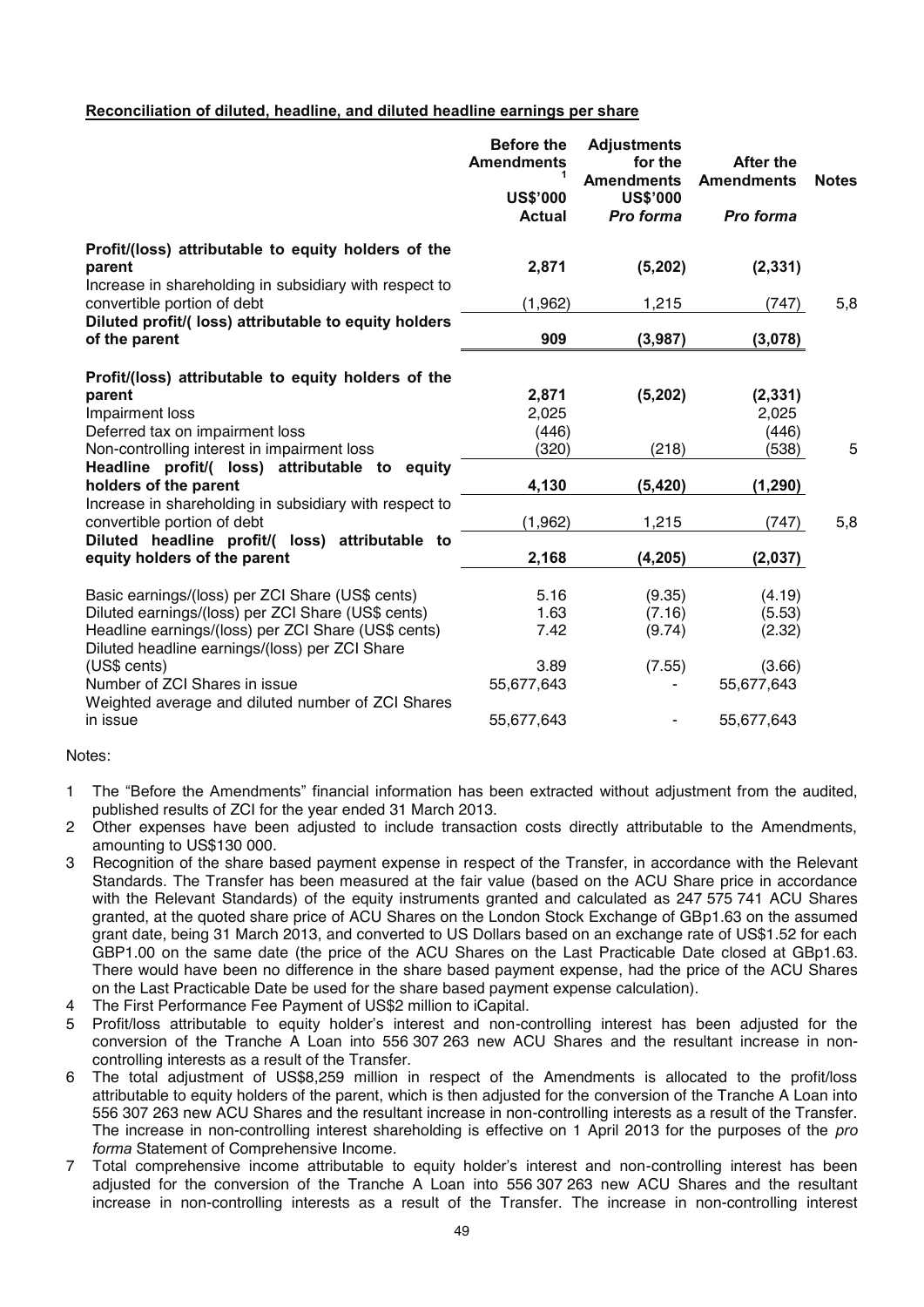shareholding is effective on 1 April 2013 for the purposes of the *pro forma* Statement of Comprehensive Income.

8 The effect of the "increase in the shareholding of the subsidiary with respect to convertible portion of debt" has decreased due to the conversion of the Tranche A Loan into new ACU Shares and the Transfer. The remaining amount of the "increase in the shareholding of the subsidiary with respect to convertible portion of debt" relates to a separate convertible loan that does not form part of the Settlement Agreements. All adjustments with the exception of costs directly attributable to the Amendments of US\$130 000, are expected to have a continuing effect.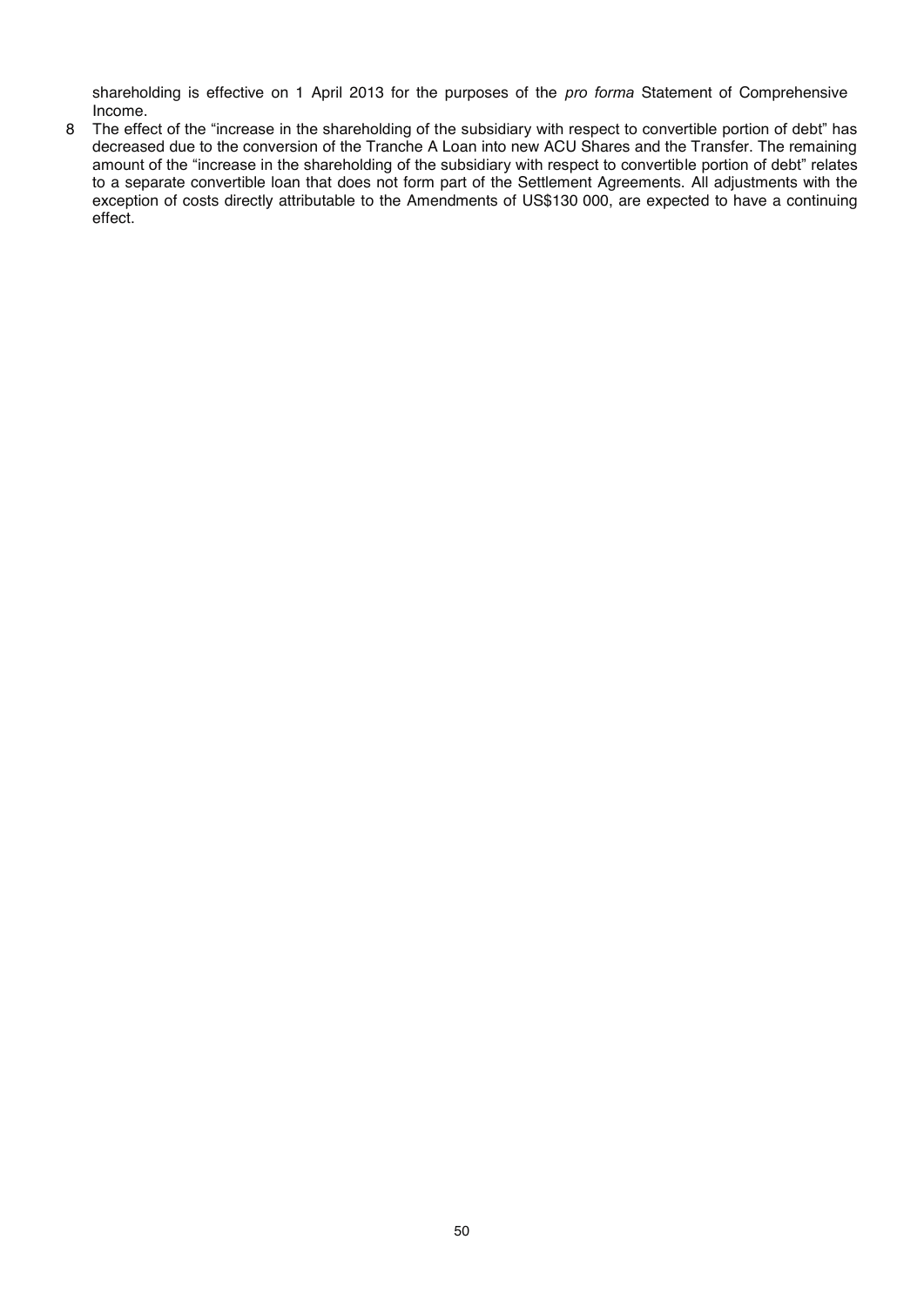#### *PRO FORMA* **STATEMENT OF FINANCIAL POSITION**

The *pro forma* statement of financial position set out below presents the effects of the Amendments on the audited published results of ZCI as at 31 March 2013 based on the assumption that the Amendments were effective 31 March 2013.

|                                                                   | <b>Before the</b><br>Amendments <sup>1,2</sup><br><b>US\$'000</b><br><b>Actual</b> | <b>Adjustments for</b><br>the Amendments<br><b>US\$'000</b><br>Pro forma | <b>After the</b><br><b>Amendments</b><br><b>US\$'000</b><br>Pro forma | <b>Notes</b>   |
|-------------------------------------------------------------------|------------------------------------------------------------------------------------|--------------------------------------------------------------------------|-----------------------------------------------------------------------|----------------|
| <b>ASSETS</b>                                                     |                                                                                    |                                                                          |                                                                       |                |
| Property, plant and equipment                                     | 40,609                                                                             |                                                                          | 40,609                                                                |                |
| Intangible assets                                                 | 39,844                                                                             |                                                                          | 39,844                                                                |                |
| Other financial assets                                            | 270                                                                                |                                                                          | 270                                                                   |                |
| <b>Total non-current assets</b>                                   | 80,723                                                                             |                                                                          | 80,723                                                                |                |
|                                                                   |                                                                                    |                                                                          |                                                                       |                |
| Inventories                                                       | 8,891                                                                              |                                                                          | 8,891                                                                 |                |
| Trade and other receivables<br>Cash and cash equivalents          | 5,253<br>9,197                                                                     |                                                                          | 5,253<br>9,197                                                        |                |
| <b>Total current assets</b>                                       | 23,341                                                                             |                                                                          | 23,341                                                                |                |
| <b>Total assets</b>                                               | 104,064                                                                            | $\blacksquare$                                                           | 104,064                                                               |                |
|                                                                   |                                                                                    |                                                                          |                                                                       |                |
| <b>EQUITY</b>                                                     |                                                                                    |                                                                          |                                                                       |                |
| Share capital                                                     | 102,688                                                                            |                                                                          | 102,688                                                               |                |
| Foreign currency translation reserve                              | (6, 891)                                                                           | 880                                                                      | (6,011)                                                               | 3,6            |
| <b>Accumulated losses</b>                                         | (10, 831)                                                                          | 2,397                                                                    | (8, 434)                                                              | 4, 5, 6        |
| Equity attributable to owners of the<br>Company                   | 84,966                                                                             | 3,277                                                                    | 88,243                                                                |                |
| <b>Non-controlling interest</b>                                   | (7, 952)                                                                           | (5, 407)                                                                 | (13, 359)                                                             | $\overline{7}$ |
| <b>Total equity</b>                                               | 77,014                                                                             | (2, 130)                                                                 | 74,884                                                                |                |
| <b>LIABILITIES</b>                                                |                                                                                    |                                                                          |                                                                       |                |
| Interest bearing debt                                             | 712                                                                                |                                                                          | 712                                                                   |                |
| Deferred tax                                                      | 2,297                                                                              |                                                                          | 2,297                                                                 |                |
| Environmental rehabilitation provision                            | 6,766                                                                              |                                                                          | 6,766                                                                 |                |
| <b>Total non-current liabilities</b>                              | 9,775                                                                              |                                                                          | 9,775                                                                 |                |
|                                                                   |                                                                                    |                                                                          |                                                                       |                |
| Trade and other payables                                          | 16,073                                                                             | 2,130                                                                    | 18,203                                                                | 5              |
| Current portion of interest bearing debt<br><b>Bank overdraft</b> | 1,171<br>31                                                                        |                                                                          | 1,171<br>31                                                           |                |
| <b>Total current liabilities</b>                                  | 17,275                                                                             | 2,130                                                                    | 19,405                                                                |                |
| <b>Total equity and liabilities</b>                               | 104,064                                                                            |                                                                          | 104,064                                                               |                |
|                                                                   |                                                                                    |                                                                          |                                                                       |                |
| Net asset value (US\$ cents)                                      | 152.60                                                                             | 5.89                                                                     | 158.49                                                                |                |
| Net tangible asset value (US\$ cents)                             | 81.04                                                                              | 5.89                                                                     | 86.93                                                                 |                |
| Number of ZCI Shares in issue                                     | 55,677,643                                                                         | ä,                                                                       | 55,677,643                                                            |                |

Notes:

- 1 The "Before the Amendments" financial information has been extracted without adjustment from the audited, published results of ZCI for the year ended 31 March 2013.
- 2 No contingent liability was recognised as at 31 March 2013, for the First Performance Fee Payment or the Transfer, as the outcome of the approval of the Amendments remained uncertain as at that date and therefore the requirements of IAS 39 *Financial Instruments: Recognition and Measurement* were not met.
- 3 Foreign currency translation reserve has been adjusted for the settlement of the share based payment in respect of the Transfer.
- 4 Recognition of the share based payment, in respect of the Transfer, in accordance with IFRS 2 *Share-based Payments* and IAS 27 *Consolidated and Separate Financial Statements*. The Transfer has been measured at the fair value of the equity instruments granted and calculated as 247 575 741 ACU Shares granted, at the quoted share price of ACU Shares on the London Stock Exchange of GBp1.63 on the assumed grant, being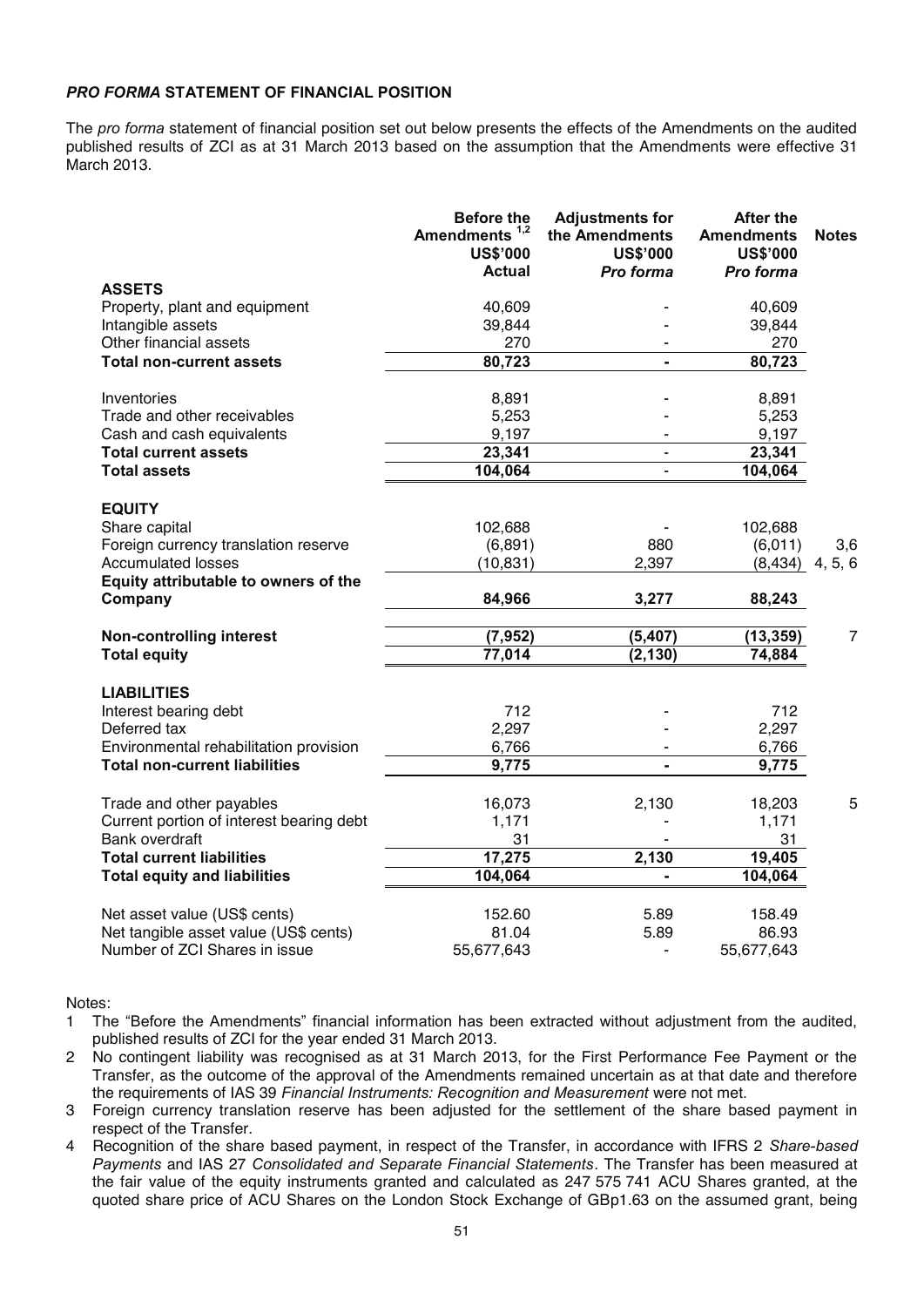date 31 March 2013, and converted to US Dollars based on an exchange rate of US\$1.52 for each GBP1.00 on the same date.

- 5 Recognition of an accrual in respect of the First Performance Fee Payment of US\$2 million to iCapital and the accrual of transactions costs directly attributable to the Amendments of US\$130 000.
- 6 The effect of the Amendments on the equity of the Company is as follows:

|                                                                                 | <b>Share</b><br>capital<br><b>US\$'000</b> | Foreign<br>currency<br>translation<br>reserve<br><b>US\$'000</b> | <b>Accumulated</b><br>(loss)/retained<br>earnings<br><b>US\$'000</b> | <b>Attributable</b><br>to equity<br>holders of<br>the parent<br><b>US\$'000</b> | Non-<br>controlling<br>interest<br><b>US\$'000</b> | Total<br>equity<br><b>US\$'000</b> |
|---------------------------------------------------------------------------------|--------------------------------------------|------------------------------------------------------------------|----------------------------------------------------------------------|---------------------------------------------------------------------------------|----------------------------------------------------|------------------------------------|
| Before the<br>Amendments <sup>1</sup><br>Share based payment<br>Adjustment from | 102,688                                    | (6, 891)                                                         | (10, 831)<br>$6.129^{3}$                                             | 84,966<br>6.129                                                                 | (7, 952)                                           | 77,014<br>6,129                    |
| statement of<br>comprehensive income<br>Settlement of share                     |                                            |                                                                  | $(8,259)^{4,5}$                                                      | (8, 259)                                                                        |                                                    | (8, 259)                           |
| based payment                                                                   |                                            | $*_{880}$                                                        | 4,527                                                                | 5,407                                                                           | (5,407)                                            |                                    |
| After the Amendments                                                            | 102,688                                    | (6,011)                                                          | (8,434)                                                              | 88,243                                                                          | (13, 359)                                          | 74,884                             |

*# The adjustment of 880 000 to the foreign currency translation reserve relates to the allocation of the reserve to the additional minority shareholders after the transfer of the shares.* 

7 Non controlling interest has been adjusted due to the increase of the non-controlling interests share in the accumulated losses as a result of the Transfer.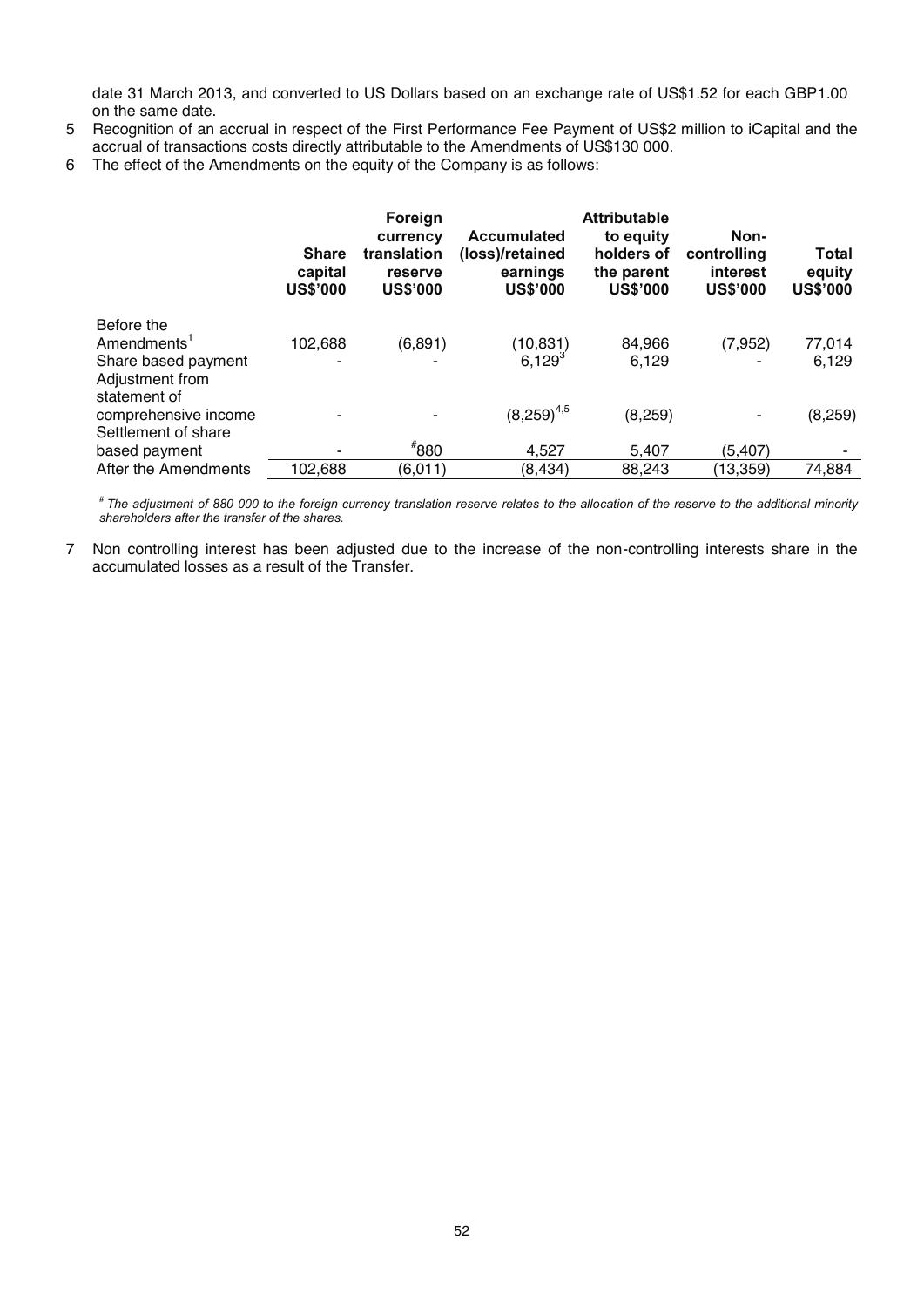## **Corporate Governance**

*The definitions and interpretations commencing on page 8 of the Circular apply throughout this Annexure 4.* 

### **GENERAL**

ZCI is committed to sound and robust corporate governance standards which underpin the ZCI Group's operational and strategic success.

The ZCI Group's corporate governance structures and practices are reviewed and enhanced on an on-going basis in response to changes both within and external to the ZCI Group. In line with the "apply or explain" principle of King Code of Governance Principles for South Africa, 2009 ("King III") and the Listings Requirements, ZCI has made relevant disclosure, supported by an explanation, where a different practice has been adopted to achieve good governance in the instances where the ZCI Group has not applied a specific King III principle.

The Board takes ultimate responsibility for the ZCI Group's adherence to sound corporate governance standards, setting the strategy for the ZCI Group as well as organisational oversight and sees to it that all business judgements are made with reasonable care, skill and diligence. The Board has various committees to which it has delegated specific responsibilities. All committees operate with written terms of reference approved by the Board, which are reviewed by the Board annually.

The Board is aware of the need to comply with the Listing Requirements, and remains committed to best practice corporate governance principles appropriate for the size, type and activity of ZCI. During the year further progress in the area of governance and compliance was made, and the benefits of the increased implementation of King III principles made during the last reporting period has come to the fore. In line with the strategic objectives of ZCI, the Board will continue to ensure on-going compliance with regulatory requirements and improved corporate governance.

Below is a summary of King III principles and recommended practices that ZCI has addressed during the year ended 31 March 2013:

| King III Principle or<br><b>Recommended Practice</b> | Action taken during the year ended 31 March 2013                                                                                                   |
|------------------------------------------------------|----------------------------------------------------------------------------------------------------------------------------------------------------|
| 2.17                                                 | Re-appointment of the CEO, effective 1 April 2013.                                                                                                 |
| 2.22                                                 | Key performance indicators and procedures for the annual performance review of the<br>CEO were reviewed and updated by the remuneration committee. |
| 2.11                                                 | A formalised process has been put in place for the implementation of a<br>Communication Policy for ZCI.                                            |
| 2.7                                                  | The risk committee reviewed and updated the risk register.                                                                                         |
| 2.23                                                 | Reviewed and updated the relevant committee terms of reference in line with<br>best practices.                                                     |
| 2.22                                                 | The committees reviewed the King III recommendation in relation to the<br>composition of their members.                                            |
| 2.25                                                 | The fees and expenses policy was reviewed and updated.                                                                                             |
| 2.9                                                  | The Code of Conduct was reviewed and updated.                                                                                                      |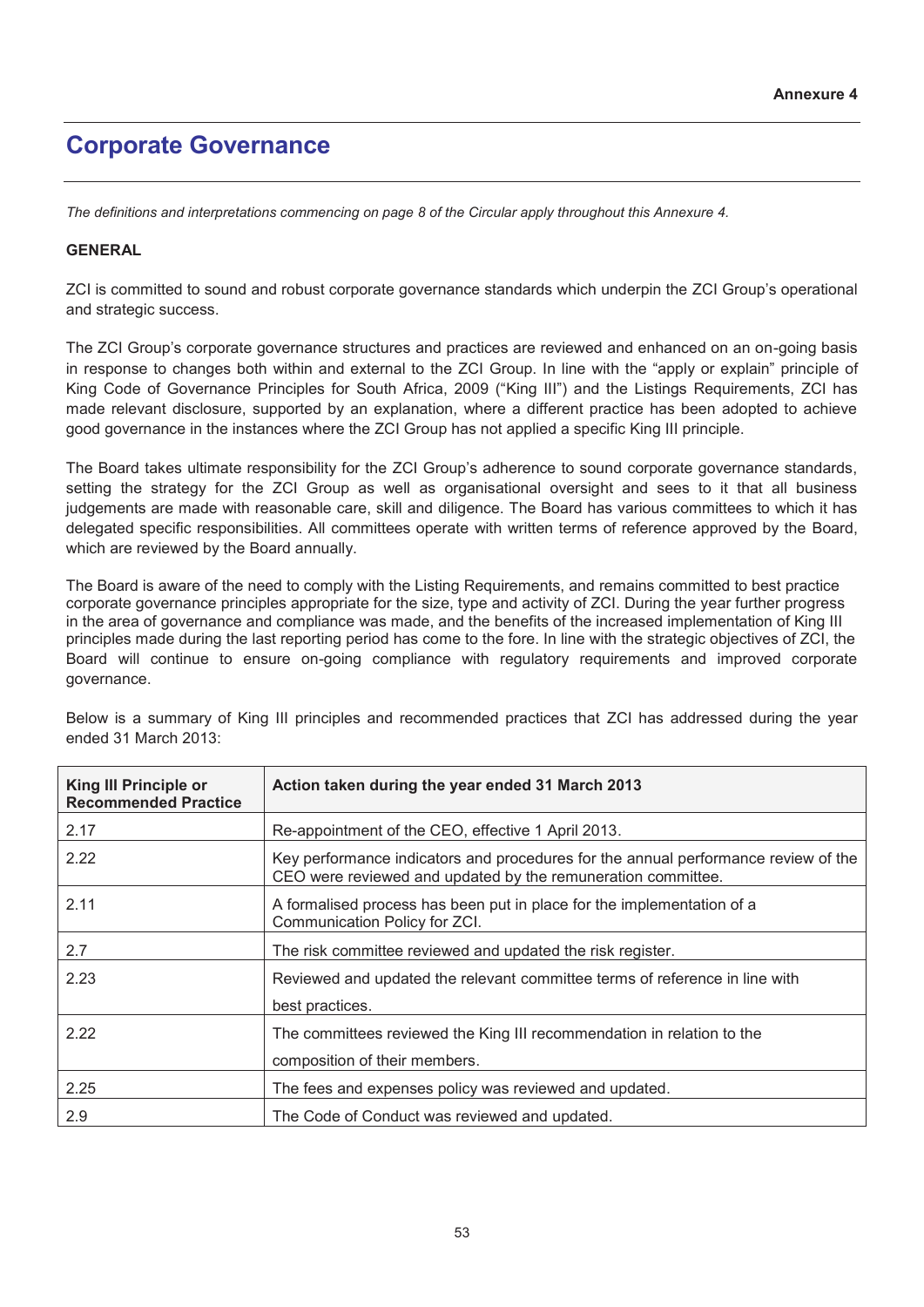Below is a summary of King III principles and recommended practices that ZCI has not applied during the year ended 31 March 2013:

| <b>Governance Element</b>                                                                                                                                                                                                  | <b>Explanation as to non-application</b>                                                                                                                                                                                                                                                                                                                                                                                                                                                                                                                                                                                                                                                                                                                                                                                                                                                                                                                                                                                                                                                                                                                                                                                                                                                                                                                                                                                                                                                                                                                                                                                                                                                                                                                                                                                                                                                                                                                                                                                                                                                  |
|----------------------------------------------------------------------------------------------------------------------------------------------------------------------------------------------------------------------------|-------------------------------------------------------------------------------------------------------------------------------------------------------------------------------------------------------------------------------------------------------------------------------------------------------------------------------------------------------------------------------------------------------------------------------------------------------------------------------------------------------------------------------------------------------------------------------------------------------------------------------------------------------------------------------------------------------------------------------------------------------------------------------------------------------------------------------------------------------------------------------------------------------------------------------------------------------------------------------------------------------------------------------------------------------------------------------------------------------------------------------------------------------------------------------------------------------------------------------------------------------------------------------------------------------------------------------------------------------------------------------------------------------------------------------------------------------------------------------------------------------------------------------------------------------------------------------------------------------------------------------------------------------------------------------------------------------------------------------------------------------------------------------------------------------------------------------------------------------------------------------------------------------------------------------------------------------------------------------------------------------------------------------------------------------------------------------------------|
| 1. Ethical leadership and corporate citizenship<br>1.2.5 - The board should ensure that measurable<br>corporate citizenship processes are implemented.                                                                     | While such policies as Corporate Social Responsibility<br>at the mine level and a code of conduct at the Board<br>level help to ensure that corporate citizenship processes<br>are in place, the Board has not sought to implement a<br>process whereby such corporate citizenship processes<br>are measured. Such a policy is not seen as practical at<br>this point in time given that the strategic review process<br>in place will change the nature of the corporate<br>citizenship processes within the ZCI Group.                                                                                                                                                                                                                                                                                                                                                                                                                                                                                                                                                                                                                                                                                                                                                                                                                                                                                                                                                                                                                                                                                                                                                                                                                                                                                                                                                                                                                                                                                                                                                                  |
| 1.3.3 - The board should ensure that adherence to<br>ethical standards are measured.<br>1.3.8 - The board should ensure that the company's<br>ethics performance should be assessed, monitored,<br>reported and disclosed. | While actively seeking to provide ethical leadership in<br>the ZCI Group, the ZCI Board has not sought to<br>implement a program in which adherence to ethical<br>standards are measured on an on-going basis. As with<br>any policy initiative, the benefits of such a program must<br>be measured against the cost of implementing and<br>maintaining such a program. ZCI believes that, given its<br>current structure and activity, the Board is capable of<br>effectively monitoring ZCI's ethics without the need for a<br>formal program to monitor that process.                                                                                                                                                                                                                                                                                                                                                                                                                                                                                                                                                                                                                                                                                                                                                                                                                                                                                                                                                                                                                                                                                                                                                                                                                                                                                                                                                                                                                                                                                                                  |
| 2. Boards and directors<br>2.16.2 The Chairman should be independent and free of<br>conflict upon appointment.                                                                                                             | Mr Edgar Hamuwele, ZCI's Chairman during the current<br>financial year ended 31 March 2013 and up until 20<br>June 2013 and non-executive director of the Board until<br>31 August 2013, was not independent upon his<br>appointment to the position of Chairman of the Board on<br>1 November 2011. Mr Hamuwele acts as a non-<br>executive director on the board of CDF, the majority<br>shareholder of ZCI, and therefore did not meet the<br>Independence criteria. Mr Hamuwele was considered by<br>the Board to be the board member with the skills and<br>experience capable of best providing the effective<br>leadership of the Board requires in the role of Chairman.<br>The Board believed the value he brought to the position<br>to be greater than any concerns that he would not be<br>able to perform effectively in the role due to his non-<br>independence. In line with King III Recommended<br>Practice 2.16.3 and Section 3.84 (c) of the Listing<br>Requirements, the Board designated Professor Stephen<br>Simukanga as the Lead Independent Director, to assist<br>the Board in the event that any conflict of interest arises<br>or when the Chairman's performance is being<br>evaluated. As such, the Board considered this a<br>mitigating factor with regard to any concerns with<br>potential or real conflicts of interest or objectivity<br>stemming from the appointment of a non-independent<br>director as Chairman of the Board. As of 20 June 2013,<br>Mr. Hamuwele was unable to act as Chairman of the<br>Board due to personal reasons and later resigned from<br>his position as non-executive director with effect from 31<br>August 2013. Effective 20 June 2013, the board of ZCI<br>appointed Professor Stephen Simukanga as Acting<br>Chairman of ZCI. The Board has commenced a process<br>of appointing a permanent replacement for Mr<br>Hamuwele's position as non-executive chairman and<br>until further announcement is made in this regard,<br>Professor Stephen Simukanga will continue in his role<br>as Acting Chairman of ZCI |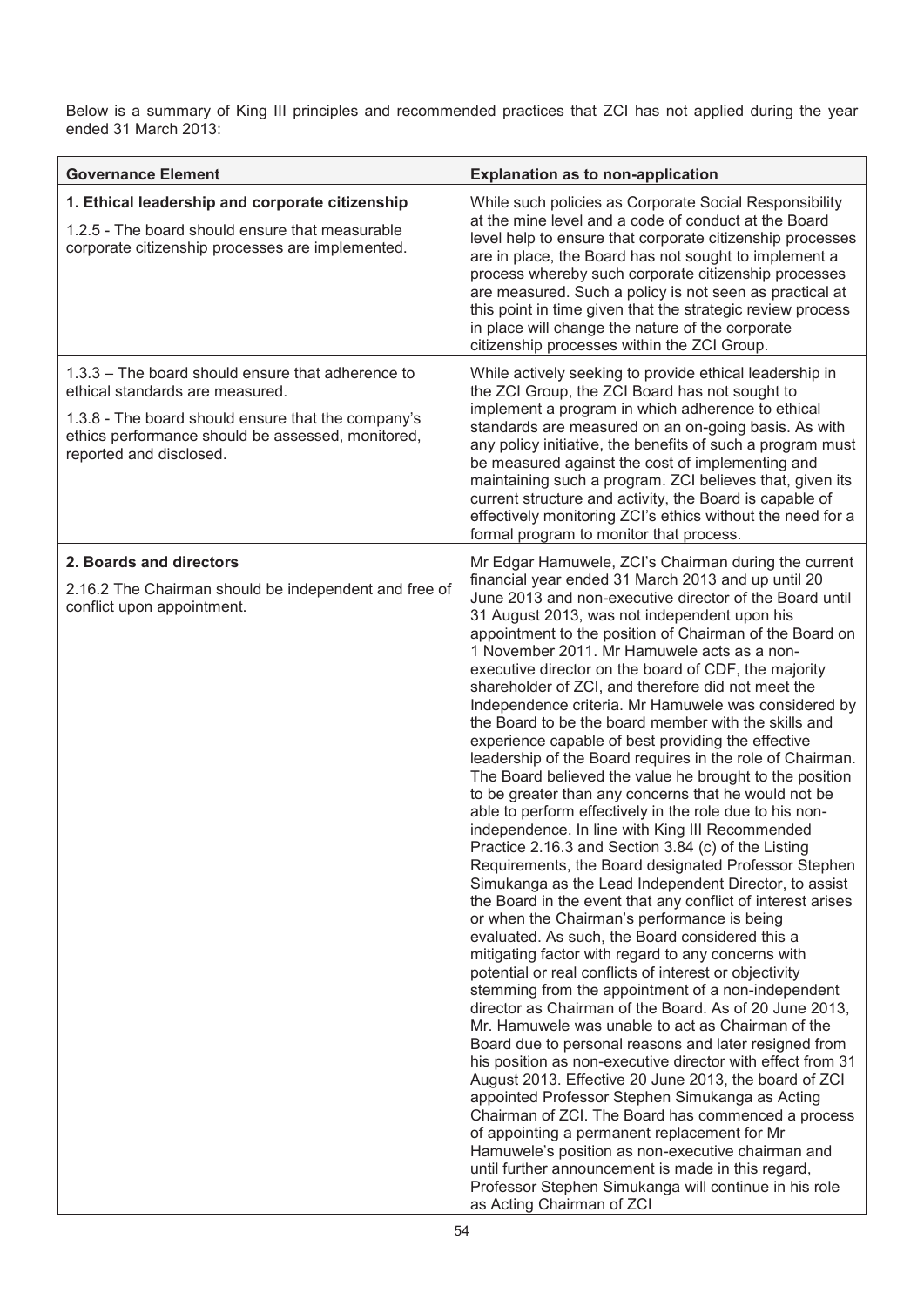| 2.25.4 Non-executive fees should comprise a base fee<br>as well as an attendance fee per meeting.<br>3. Audit committees<br>3.4.3 The audit committee should recommend to the<br>board to engage an external assurance provider on<br>material sustainability issues.                                                                                                                           | The remuneration committee of ZCI, concluded that ZCI<br>has remunerated its directors fairly and responsibly.<br>The fees of the ZCI non-executive directors for the<br>period under review comprised solely a base fee.<br>Attendance fees were not paid to non-executive<br>directors in addition to the base fee. The Board has<br>determined that an attendance fee for non-executive<br>directors is not a necessary component of an effective<br>remuneration policy at this point in time. The Board<br>reviews the remuneration paid to non-executive<br>directors on an annual basis and will consider applying<br>this King III recommended practice in the coming period<br>if the Board determines that doing so will assist in the<br>achievement of its strategic objectives and meeting is<br>corporate obligations. Further details of the Directors'<br>remuneration is set out in paragraph 5.1 to this Circular,<br>which is proposed to be approved at the annual general<br>meeting to be held on Thursday, 26 September 2013.<br>The impact of sustainability issues within the ZCI Group<br>occurs primarily at the subsidiary level. ZCI has one<br>major investment being in the mining operations of<br>ACU. ZCI has embarked upon a process which is<br>expected to result in considerable changes to the<br>composition of ZCI's investment portfolio. For this<br>reason, the audit committee considered it impractical for<br>the current financial year to seek external assurance on<br>sustainability issues. Once the investment portfolio of<br>ZCI is more developed and the breadth of sustainability<br>issues is known, the audit committee will re-consider<br>this aspect. |
|-------------------------------------------------------------------------------------------------------------------------------------------------------------------------------------------------------------------------------------------------------------------------------------------------------------------------------------------------------------------------------------------------|----------------------------------------------------------------------------------------------------------------------------------------------------------------------------------------------------------------------------------------------------------------------------------------------------------------------------------------------------------------------------------------------------------------------------------------------------------------------------------------------------------------------------------------------------------------------------------------------------------------------------------------------------------------------------------------------------------------------------------------------------------------------------------------------------------------------------------------------------------------------------------------------------------------------------------------------------------------------------------------------------------------------------------------------------------------------------------------------------------------------------------------------------------------------------------------------------------------------------------------------------------------------------------------------------------------------------------------------------------------------------------------------------------------------------------------------------------------------------------------------------------------------------------------------------------------------------------------------------------------------------------------------------------------------------------------------------------------------|
| 5. The governance of information technology<br>5.1.5. The board should receive independent assurance<br>on the effectiveness of the IT internal controls.<br>5.2.1. The board should ensure that the IT strategy is<br>integrated with the company's strategic and business<br>processes.<br>5.3.3. The CEO should appoint a Chief Information<br>Officer responsible for the management of IT. | ZCI is an investment holding company in which the<br>principle functions to which a formalised IT charter and<br>policy relate, are undertaken by external service<br>providers under the oversight of management. The<br>service providers have detailed IT charters and policies<br>capable of mitigating IT risk at the ZCI level. Assurance<br>is provided by service providers that IT risk is being<br>properly managed with respect to the services they<br>provide to ZCI. IT related risks are considered by the<br>risk committee and regularly reviewed as part of the risk<br>management process. At the subsidiary level, policies<br>have been initiated by the Board to address IT risk<br>related issues. IT issues and adherence to IT policies<br>are reported in the monthly management reports of the<br>subsidiaries that are reviewed by the Board. For this<br>reason, and taking into account the nature and size of<br>the Group's current IT environment, the Board did not<br>seek independent assurance over the effectiveness of<br>the IT internal controls, nor was it considered necessary<br>to appoint a Chief Information Officer.                                                                                                                                                                                                                                                                                                                                                                                                                                                                                                                                                |
| 7. Internal Audit                                                                                                                                                                                                                                                                                                                                                                               | ZCI does not operate a formalised independent system<br>of internal audit covering the scope of activities outlined<br>in the recommended practices under Section 7 of King<br>III. During the period under review the audit and finance<br>committee, was satisfied that there is an effective<br>system of internal control capable of safe guarding ZCI's<br>assets from potential risk factors and that, based on an<br>analysis of the costs and benefits, a formalised<br>independent system of internal audit would not be<br>pursued at the present time. At the ZCI level, the major<br>functions which the internal audit function would<br>oversee, are undertaken by Maitland Luxembourg S.A.,                                                                                                                                                                                                                                                                                                                                                                                                                                                                                                                                                                                                                                                                                                                                                                                                                                                                                                                                                                                                           |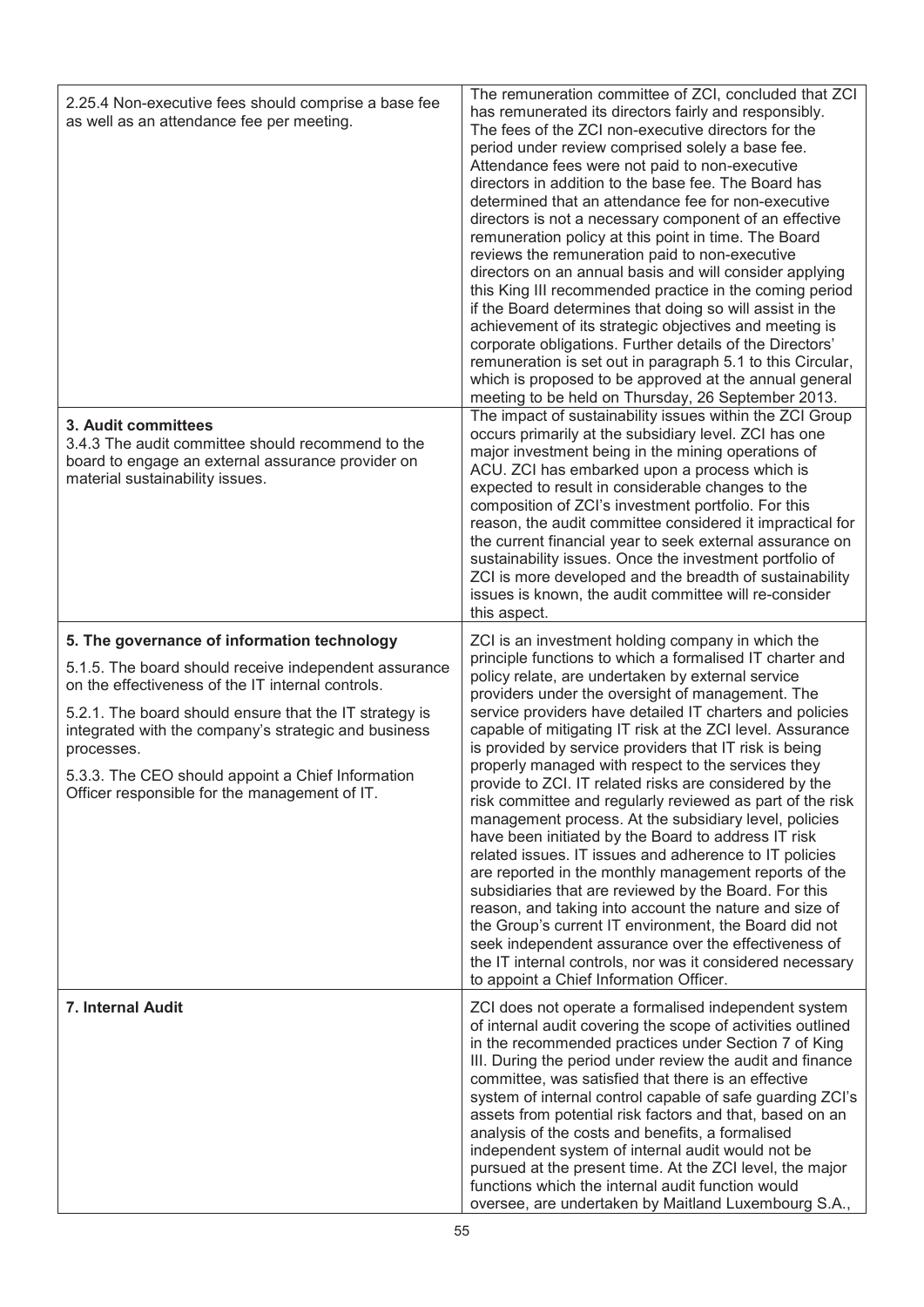|                                                                                                                                                    | Maitland (Mauritius) Limited and Maitland Investment<br>Services (IOM), which are a regulated entities with<br>internal audit functions. The nature of the ZCI Group's<br>operations means that the key activities for which there<br>is a potential for fraud, error and risk occur primarily at<br>the operational level. A process of internal audit is<br>underway at the operational level and the Board will<br>review internal audit reports received and monitor follow<br>up of recommended actions on areas of concern raised. |
|----------------------------------------------------------------------------------------------------------------------------------------------------|------------------------------------------------------------------------------------------------------------------------------------------------------------------------------------------------------------------------------------------------------------------------------------------------------------------------------------------------------------------------------------------------------------------------------------------------------------------------------------------------------------------------------------------|
| 8. Governing stakeholder relationships<br>8.6.1. The board should adopt formal dispute resolution<br>processes for internal and external disputes. | ZCI handles disputes on a case by case basis and has<br>not sought to investigate a formal dispute resolution<br>process. Any dispute which arises is considered on its<br>merits to determine whether a form of alternative<br>dispute resolution can be applied. As disputes at the<br>ZCI level are not a common occurrence, the Board does<br>not currently believe it necessary to adopt a formalised<br>process through which such disputes would be dealt<br>with.                                                                |

#### **BOARD OF DIRECTORS**

The highest governance structure of the ZCI Group, responsible for setting strategy, taking action as well as organisational oversight is the Board. The Board is thus the foundation of ZCI's governance systems and is accountable and responsible for the ZCI Group's performance.

The ultimate responsibility for the strategic direction of ZCI lies with the Board. The Board delegates responsibility through the management structure to ensure that the day to day management of the ZCI Group is undertaken with a view to the achievement of ZCI's strategic objectives.

The Board retains full and effective control over the ZCI Group and is comprised of a strong team of talented leaders with recognised relevant experience and skills, providing effective and ethical leadership of ZCI. All directors are individuals of high calibre with diverse backgrounds and expertise, ensuring that their views carry significant weight in deliberations and decisions.

The Board met regularly during the year ended 31 March 2013 to ensure that it was capable of fulfilling its charter and dealing with the many strategic and risk management issues. Continuing work has been put into ensuring ZCI is adequately addressing risk and considering issues of strategic importance.

To fulfil their responsibilities, the Board has access to accurate, relevant and timely information. In addition, the directors are entitled to obtain independent professional advice at ZCI's expense, should they deem this necessary. All decisions requiring consideration by the Board are debated openly and no director has unfettered powers of decision making. Board meetings are held at least quarterly with ad hoc meetings being called when necessary. Meetings of the Board during the year ended 31 March 2013 considered issues of operational strategy, capital expenditure, major projects and other matters having a material effect on the ZCI Group. The Board ensures that the solvency and liquidity of ZCI is continuously monitored.

#### **Current composition of the board and director independence**

The Board for the financial year ended 31 March 2013 and up to the date of this report, comprised of the following directors, presented in alphabetical order as follows.

| <b>Director</b>                            | Independence    | <b>Executive/Non-executive</b>      |
|--------------------------------------------|-----------------|-------------------------------------|
|                                            |                 |                                     |
| W. Badenhorst (appointed 12 November 2012) | Non-independent | <b>Executive Financial Director</b> |
| K. Bergkoetter (resigned 12 November 2012) | Non-independent | <b>Executive Financial Director</b> |
| M. Clerc                                   | Independent     | Non-executive Director              |
| E. Hamuwele (resigned 31 August 2013)      | Non-independent | Non-executive Chairman              |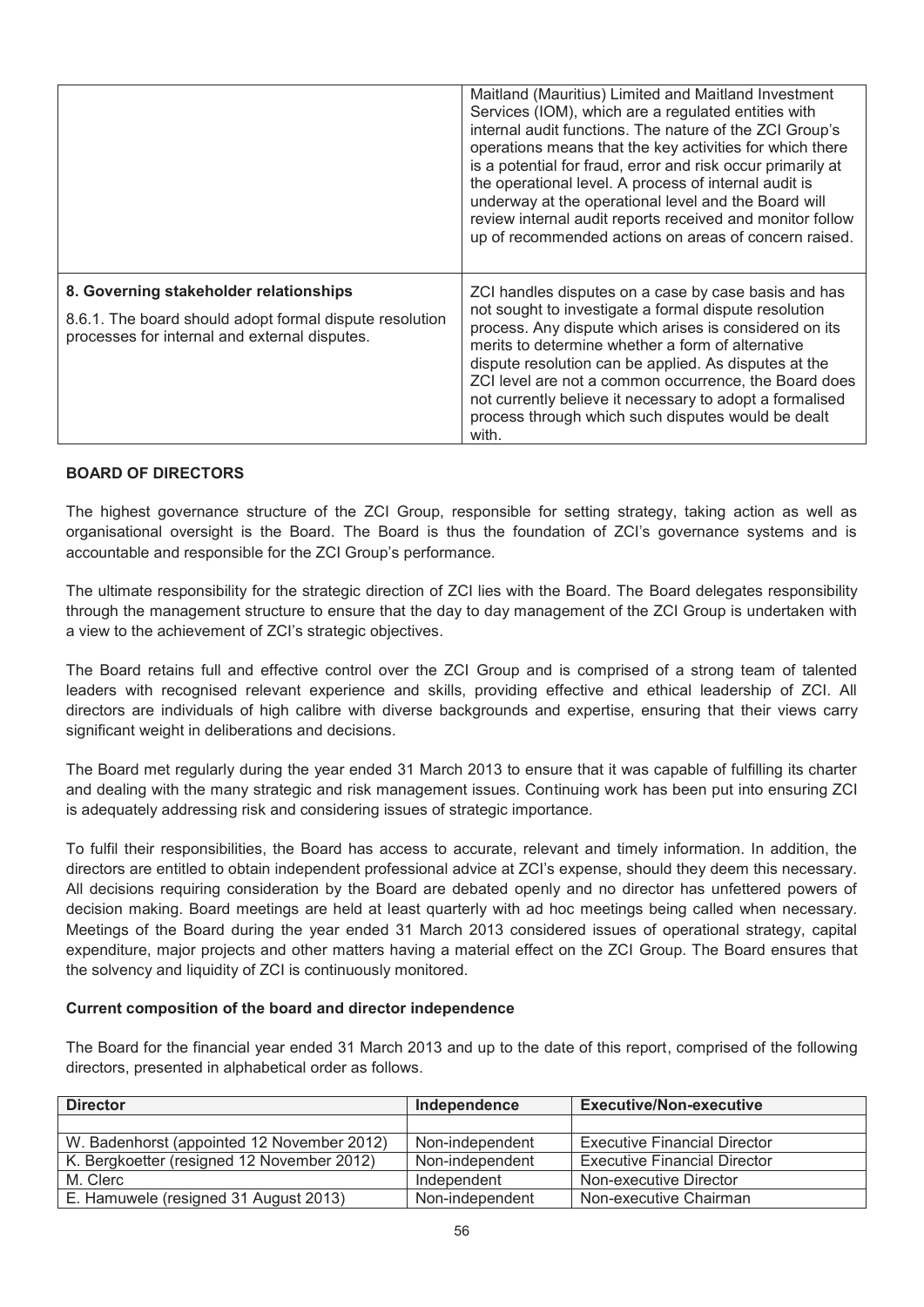| T. Kamwendo  | Non-independent | <b>Chief Executive Officer</b>         |
|--------------|-----------------|----------------------------------------|
| C. O'Connor  | Independent     | Non-executive Director                 |
| S. Simulanga | Independent     | Director<br>(Lead<br>Non-executive     |
|              |                 | Independent Director and since 20 June |
|              |                 | 2013, acting Chairman)                 |

*A brief CV of the above directors is included in paragraph 5 of this Circular.*

Directors are categorised as executive or non-executive in accordance with Section 3.84 (f) of the Listing Requirements. During the year the Board assessed the independence of the independent directors and was satisfied that they retained their independence. The independent directors of ZCI meet the definition of independence under King III. The role of CEO is separated from the role of the Acting Chairman by a clearly stated division of responsibilities in accordance with Principle 2.17 of King III.

One of the key responsibilities of the Chairman of the Board is to ensure that the Board takes full responsibility for the important issues facing the ZCI Group, that the Board has the right mix of skills and experience to meet the challenges that it faces, and that the Board understands the risks and challenges that its strategies must take into account.

The non-executive directors provide advice to the Board that is independent of management or service providers. They also provide an additional layer of control through checks and balances. Non-executive directors are entitled to seek independent professional advice where deemed appropriate. The presence of the independent directors on the various committees helps to ensure that management and executives do not have unrestricted powers of decision making.

Certain of the directors of ZCI are also directors of ACU. ZCI recognises that those directors have fiduciary duties to the subsidiary and must act in its interests at all times. In line with King III Recommended Practice 2.16.3 and Section 3.84 (c) of the Listing Requirements, the Board designated Professor Stephen Simukanga as the Lead Independent Director, to assist the Board in the event that any conflict of interest arises or when the Chairman's performance is being evaluated. The Board is confident that Professor Simukanga is eminently qualified and capable of fulfilling this role and is considered to be a suitable person for the position.

#### **Company secretary**

The Board makes use of the advice and assistance of an experienced and suitably qualified company secretary. The Board has considered and confirmed the independence, experience, competence and qualifications of the company secretary for the period ended 31 March 2013. The company secretary is not a director of ZCI and an arms-length relationship exists between the company secretary and the Board. The company secretary contributes to the good governance strategy of ZCI by engaging in those activities outlined in Principle 2.21 of King III.

#### **Shareholder relations**

The Board undertakes considerable dialogue with its majority shareholder and engages in discussions on key matters of strategy and corporate governance.

All Shareholders are encouraged to participate in the annual general meeting of the shareholders at which they may raise issues of concern. All board members of ZCI are expected to attend the annual general meeting and engage with the ZCI Shareholders.

#### **Policy for appointment of new board members**

In accordance with Section 3.84 (a) of the Listing Requirements, the Board has approved a policy detailing the procedures for appointments to the Board. This is to ensure that appointments to the Board are formal and transparent and considered by the Board as a whole.

When deemed appropriate, the Board shall delegate authority to the nominations committee to undertake aspects of the process of appointing new board members. The independent non-executive directors of ZCI sit on the nominations committee. The nominations committee will also, at the request of the Board, assess the current composition of the Board against the skills required to competently discharge the Board's duties, having regard for the strategic direction of ZCI.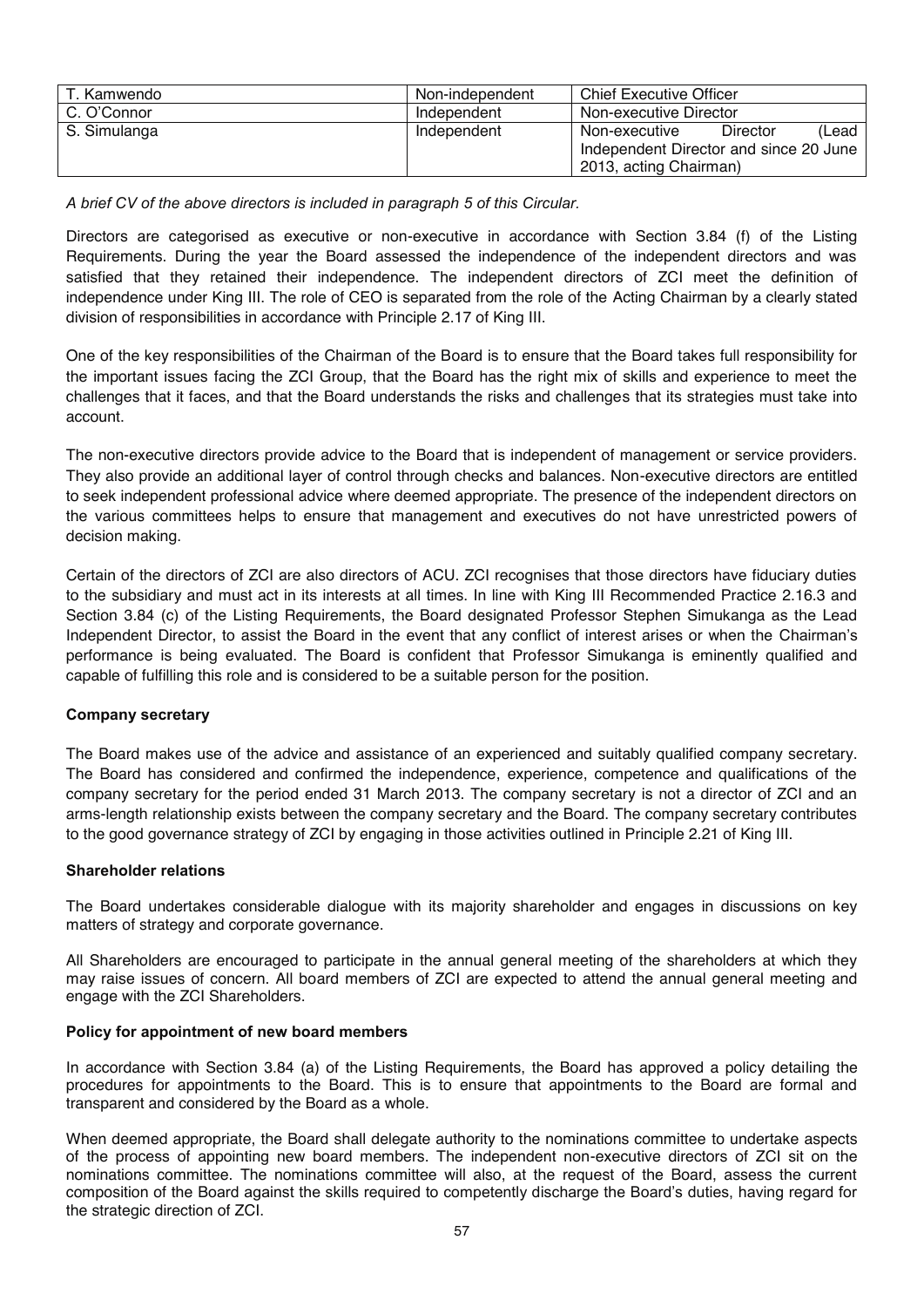The ZCI Shareholders elect the directors at the annual general meeting, having received appropriate notice of the persons being proposed to hold office as directors. The Board also has the power to fill a casual vacancy, but any Director so appointed can hold office only until the next annual general meeting and shall then be eligible for reelection.

#### **Training, induction and appraisal of the board and committees**

ZCI has established guidelines for the on-going training and development of directors.

The Board has implemented an induction programme for new directors. The programme has been designed in accordance with King III to ensure that any new director will be familiar with the business and legal framework within which ZCI operates.

The Acting Chairman evaluated the performance of the Board and the effectiveness of the committees. It was the opinion of the Acting Chairman that the committees have performed their roles for the period ended 31 March 2013.

The Board has also been effective in addressing the many issues and challenges that have been presented during this period.

#### **Code of conduct**

The Board sets the values of ZCI and seeks to set standards of ethical leadership. ZCI requires that all directors and officers conduct themselves with honesty and integrity in all business practices to achieve the highest standard of ethical behaviour. ZCI has implemented a formal code of conduct in order to manage the effective oversight of ZCI's ethical behaviour.

#### **Directors' interests**

As at the Last Practicable Date the Directors held no shares in ZCI, either beneficially or non-beneficial, nor did they hold any direct or indirect beneficial interests in ZCI.

There are no service contracts granted by ZCI, nor any of its subsidiaries, to any Director of ZCI for services as directors, nor were there any contracts or arrangements existing during the financial year ended 31 March 2013 which are required to be declared in terms of the Listings Requirements.

#### **Audit and finance committee**

The audit and finance committee consists of three independent non-executive directors, namely Mr S. Simukanga, Mr M. Clerc and Mr. C. O'Connor.

The audit and finance committee reviewed and updated its terms of reference during the financial year ended 31 March 2013 to ensure that they remain in line with best practice corporate governance principles and properly reflect the many regulatory and other duties the committee should attend to during a financial year. The overall function of the audit and finance committee is to assist the Board in discharging its responsibilities relating to such matters as:

- The safeguarding of ZCI Group assets.
- The operation of adequate and effective systems and control processes.
- The preparation of financial statements that fairly and accurately present the financial affairs of the ZCI Group in compliance with all applicable legal and regulatory requirements as well as applicable accounting standards.
- The oversight of the audit function.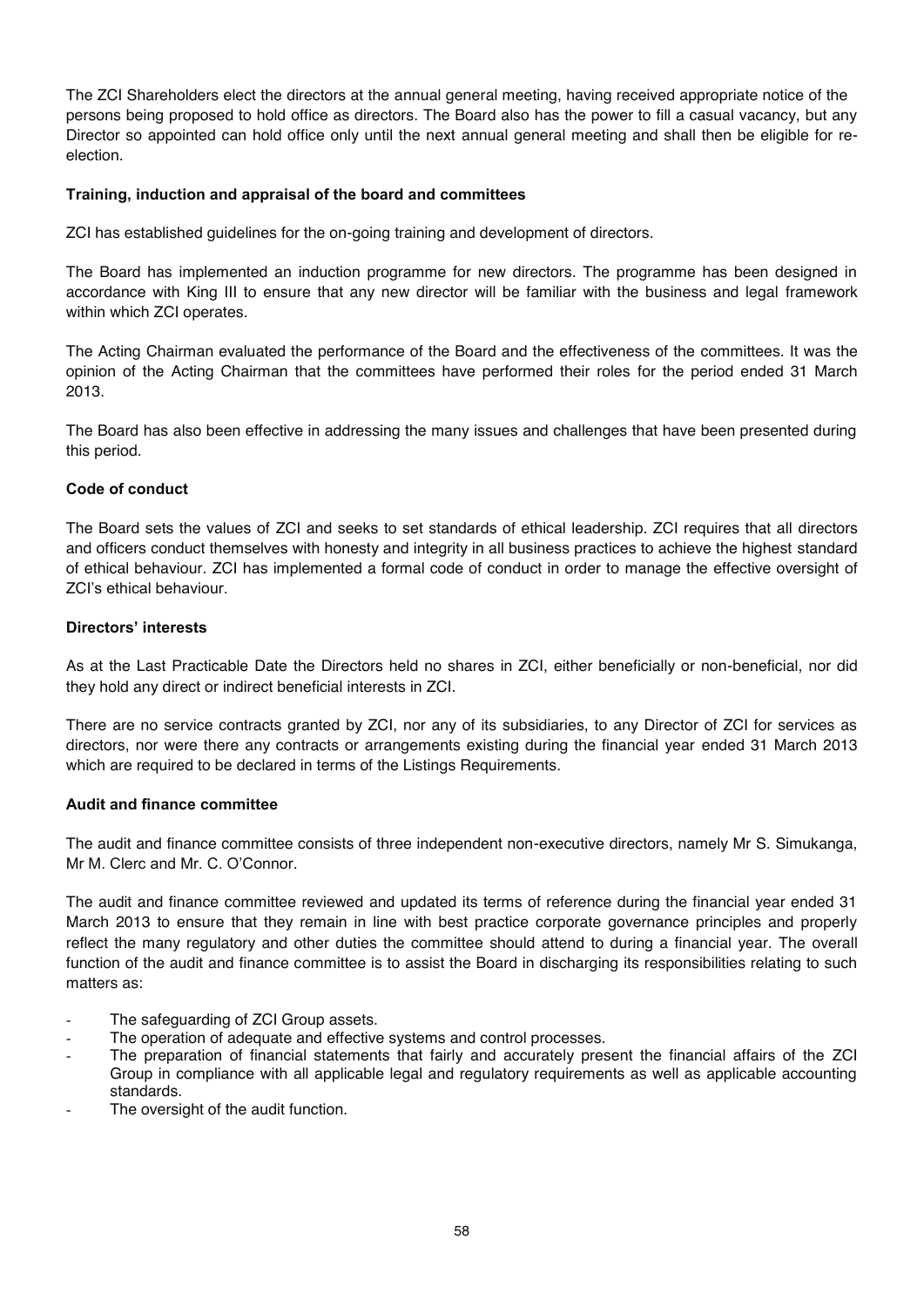During the financial year ended 31 March 2013, the audit and finance committee attended 6 meetings and undertook the following statutory duties:

- Conducted a review and were satisfied that the external auditor is independent as per Recommended Practice 3.9.3 of King III.
- Determined the fees to be paid and the terms of engagement of the auditor (Recommended Practice 3.9.2 of King III).
- Determined that due to the on-going nature of the strategic review process being undertaken by ZCI, a formalised internal audit function would not be implemented and that such a need would be revisited following completion of the strategic review process.
- In accordance with Section 3.84 (g) of the Listing Requirements and King III Recommended Practice 3.9.4, the audit and finance committee has set a policy with regard to non-audit services provided by the external auditor which is reviewed on an annual basis. The policy is to ensure that non-audit services will not be obtained from the external auditors where the provision of such services could impair audit independence.
- Reviewed the consolidated financial statements of ZCI, as included in the integrated annual report, and is satisfied that they comply with IFRS.
- Undertaken a process of self-evaluation in accordance with King III Principle 2.22.
- Considered and were satisfied in terms of 3.84(i) of the Listing Requirements, that Wilhelmus Badenhorst (Finance Director) possesses the necessary expertise and experience required of a financial director of a public listed company.
- Ensured that the audit and finance committee consists of at least three members all of whom be independent non-executive directors.
- Ensured that the Committee be chaired by an independent non-executive director.
- Considered the non-audit services that may be rendered by the external auditor.

The audit and finance committee has nominated, for approval at the annual general meeting to be held on Thursday, 26 September 2013, KPMG Inc. to continue as the external auditor and Mr Hendrik van Heerden as the designated auditor, for the 2013/2014 financial year. It has further satisfied itself that the audit firm and designated auditor are accredited by the JSE.

#### **Stakeholder relationships**

The ZCI Group recognises its stakeholders as all being parties affected by the actions of ZCI and the wider operations of the ZCI Group. A key driver in ZCI's future direction is the need to create value for shareholders. The ZCI Group will continue to strive to create value for its employees and the communities in which the ZCI Group operates. Sustainable growth is a key component of any future strategic direction of ZCI.

The Board appreciates that stakeholder perceptions affect the ZCI Group's reputation. Stakeholder relationships are seen as a fundamental and inseparable component of ZCI's strategic interests and objectives.

ZCI defines stakeholder value as obtaining a healthy return on invested capital through a combination of sound financial management and sustainable investment principles. In the interest of continuous improvement and fulfilling the information and engagement needs of ZCI's stakeholders, ZCI welcome feedback from stakeholders on the content and format of ZCI's reports. The Board welcomes feedback from CDF as its major shareholder and considers the interests of all stakeholders in formulating its policies and strategies.

#### **Risks and risk management**

In line with King III requirements ZCI has sought to provide its stakeholders with an increased amount of information on how risks are managed within the ZCI Group.

ZCI's investment in the mining operations of ACU has many risks, many of which are common to all mining enterprises. As the drive toward sustainable commercial production levels continues, ZCI's risk management focus has been on ensuring risks at an operational level are considered and action plans to combat them are implemented. While ZCI can exercise little control over world commodity prices and foreign exchange rates, ZCI is confident that the risk management and internal controls in place at ZCI are addressing the key issues under ZCI's control.

ZCI has a risk committee, comprised of members of the Board, both executive and non-executive directors, and representatives of the wider ZCI Group, whose role is to assist the Board in discharging its responsibilities for the governance of risk through a formal process and system of risk management. The risk committee has an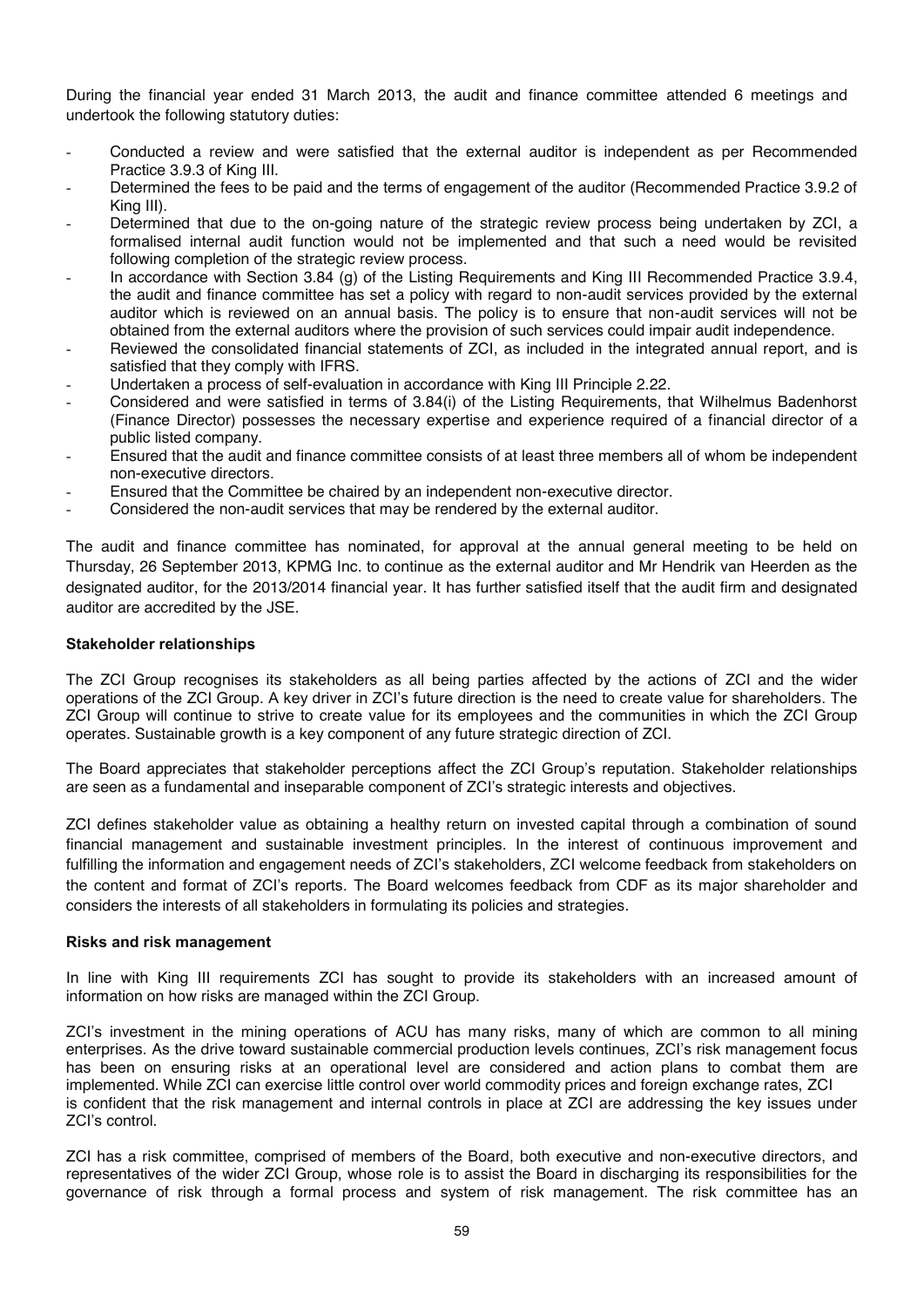independent role, operating as an overseer and making recommendations to the Board for its consideration and final approval.

The risk committee seeks to ensure there is an effective policy and plan for risk management that will enhance ZCI's ability to achieve its strategic objectives and ensure timely and comprehensive disclosure of risk.

The risk committee acts in terms of delegated authority from the Board as recorded in its terms of reference. The activities of the risk committee include:

- Overseeing the development and annual review of a policy and plan for risk management to recommend for approval to the Board.
- Monitoring implementation of the policy and plan for risk management by means of risk management systems and processes.
- Overseeing the integration of the risk management plan in the day-to-day activities of the ZCI Group.
- Ensuring that risk management assessments are performed on a continuous basis.
- Ensuring that management considers and implements appropriate risk responses.
- Ensuring that continuous risk monitoring by management takes place.
- Expressing the risk committee's formal opinion to the Board on the effectiveness of the system of internal control and process of risk management.
- Reviewing reporting concerning risk management and internal control that is to be included in the Integrated Report for it being timely, comprehensive and relevant.

The risk committee monitors and maintains a risk matrix in which risks identified across the ZCI Group are identified, classified, quantified, ranked, reviewed and monitored. Scores are attributed to each risk based on the impact the risk would have were it to crystallise, the likelihood of the risk occurring and the extent to which plans have been enacted to counter the risk. Such analysis allows the risk committee to report to the Board on areas of potential risk exposure and on-going monitoring of action plans to combat risk.

#### **Integrated Reporting**

ZCI prepares an Integrated Report, prepared in line with best practice pursuant to the recommendations of King III. The Integrated Annual Report is available on ZCI's website (www.zci.lu).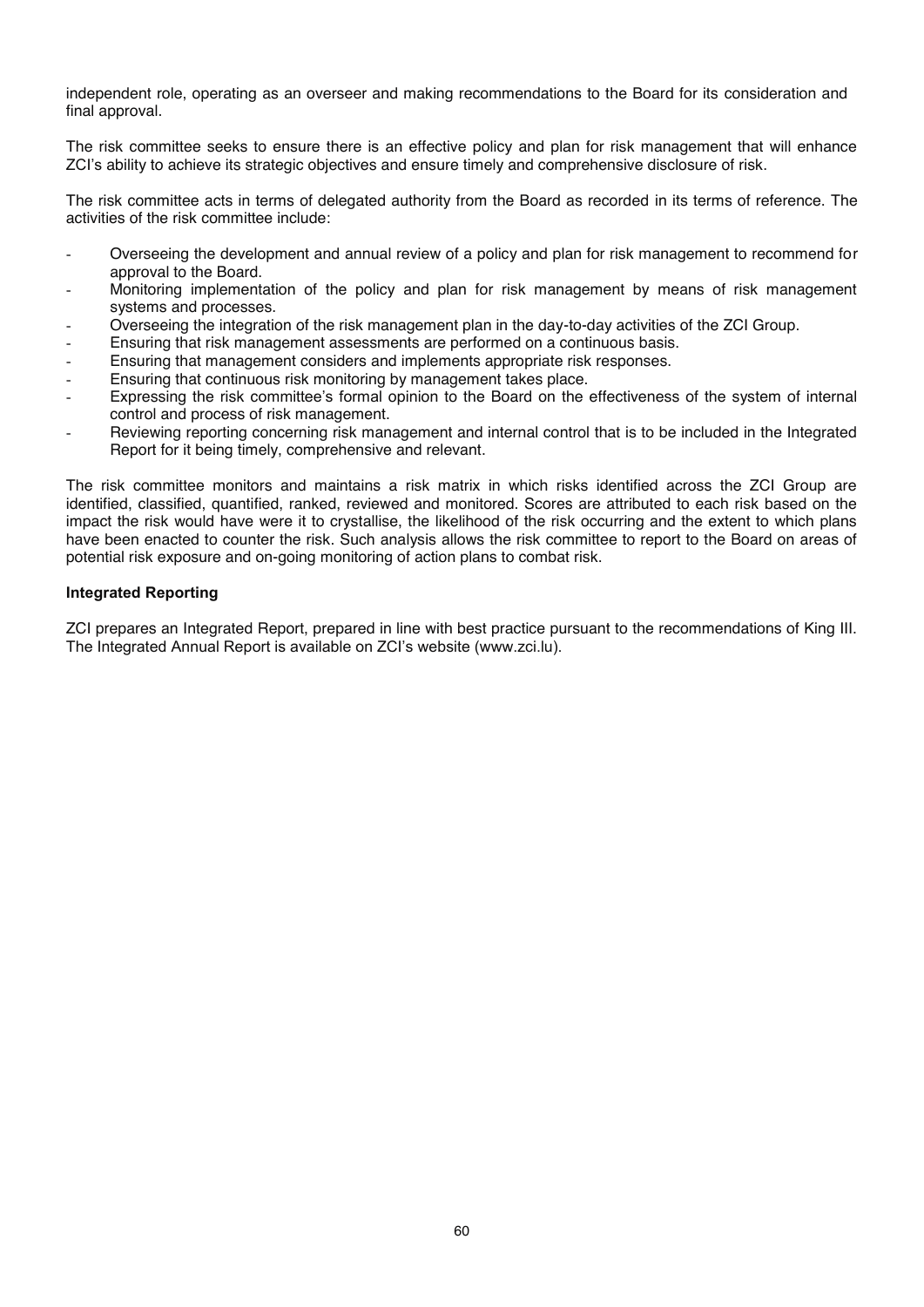# ZCI LIMITED

(Incorporated in Bermuda and as a branch of an external company in South Africa) Bermuda Registration number 661:1969 South African Registration number 1970/000023/10 JSE Share Code: ZCI ISIN Code: BMG988431240 Euronext share code: BMG988431240 ("ZCI")

## **Notice of a General Meeting of ZCI Shareholders**

Notice is hereby given to ZCI Shareholders as at the record date of Friday, 06 September 2013, that a general meeting of ZCI Shareholders will be held at Hotel Novotel Luxembourg Kirchberg, Quartier Européen Nord Kirchberg, 6, rue du Fort Niedergrünewald, Luxembourg, on Monday, 30 September 2013, commencing at 10:00 CET (09:00 BST, 10:00 SAST) ("General Meeting") for the purpose of considering and, if deemed fit, passing with or without modification, the resolutions set out below in a manner required by the Listings Requirements of the JSE Limited ("JSE"), which meeting is to be participated in and voted at by ZCI Shareholders as at the record date of Friday, 20 September 2013.

#### **ORDINARY RESOLUTION NUMBER 1**

"Resolved that:

- 1. the transfer to iCapital (Mauritius) Limited ("iCapital") of 247 575 741 ordinary shares in African Copper PLC held by ZCI ("the Transfer") (the details of which are contained in the circular to which this notice is attached), be and are hereby approved, and specifically, the terms of the Sale Deed, the Share Transfer Deed, the Sale and Transfer Deed and the Escrow Agreement between ZCI and iCapital (the details of which are contained in paragraph 2.3 of the circular to which this notice is attached and copies of which are available for inspection and have been initialled by the Acting Chairman for purposes of identification) be and are hereby approved; and
- 2. the payment to iCapital by ZCI, in May 2013, of an amount of US\$2 million ("the First Performance Fee Payment) (the details of which are contained in paragraph 2.3.1 of the circular to which this notice is attached) be and is hereby ratified and approved, and specifically the terms of the Fixed Fee/First Performance Fee Deed."

#### **Related party transaction**

The Transfer and the First Performance Fee Payment collectively constitute a related party transaction by ZCI. iCapital (Mauritius) Limited is a related party in terms of the Listings Requirements of the JSE Limited. Mr J Soko and his associates do not hold any ZCI Shares.

#### **ORDINARY RESOLUTION NUMBER 2**

"Resolved that, any one director of ZCI or the company secretary be and is hereby authorised to sign all such documents and do all such things as may be necessary or incidental to the implementation of the above resolution to be proposed at the General Meeting."

#### **Voting and proxies**

ZCI Shareholders are advised that they or their proxies may participate in the General Meeting by means of a teleconference facility and, if they wish to do so:

- must contact the company secretary, Mr J Kleynhans, at telephone number +352 40 25 051 before 10:00 CET (09:00 BST, 10:00 SAST) on Thursday, 26 September 2013 to receive dial-in instructions for the conference call;
- will be required to provide reasonably satisfactory identification; and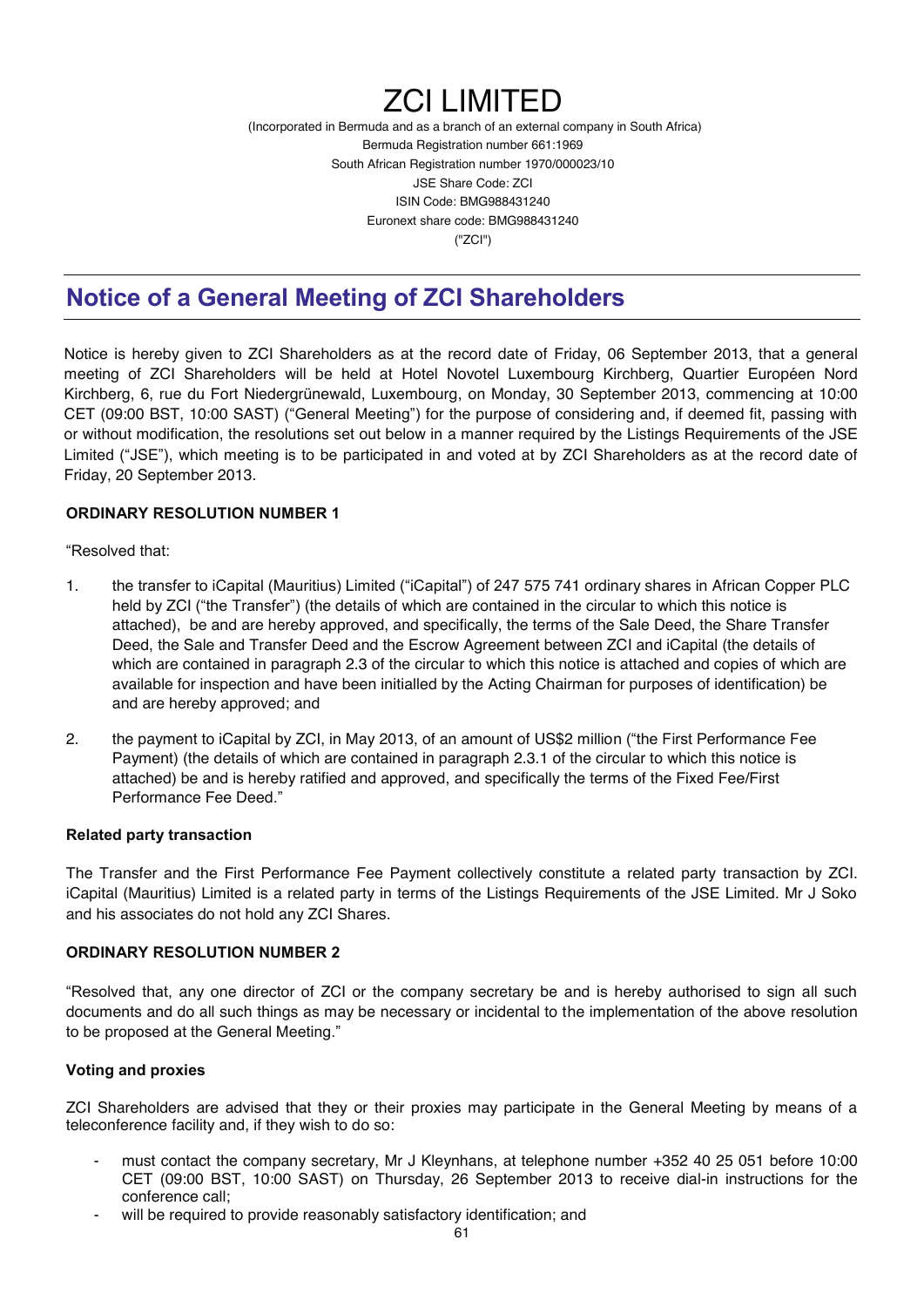will be billed separately by their own telephone service providers for their telephone call to participate in the General Meeting

Please note that whilst it is possible to participate in the General Meeting through this medium, there is no facility for electronic voting and accordingly, shareholders are advised to follow the instructions below in respect of voting.

Certificated ZCI Shareholders, or Dematerialised ZCI Shareholders with "own name" registration, who are unable to attend the General Meeting but who wish to be represented thereat, are requested to complete and return the attached form of proxy so as to be received by Transfer Secretaries, either (1) Computershare (SA), Ground Floor, 70 Marshall Street, Johannesburg, 2001 (PO Box 61051, Marshalltown, 2107) or (2) Computershare (UK), The Pavilions, Bridgwater Road, Bristol, BS 13 8AE, United Kingdom, to reach them by no later than 10:00 CET (09:00 BST, 10:00 SAST) on Thursday, 26 September 2013.

Dematerialised ZCI Shareholders, other than with "own name" registration, who wish to attend the General Meeting should instruct their CSDP or broker to issue them with the necessary letter of representation to attend the General Meeting, in terms of the custody agreement entered into between such ZCI Shareholders and their CSDP or broker. Dematerialised ZCI Shareholders, other than with "own name" registration, who wish to participate in and vote at the General Meeting, should provide their CSDP or broker with voting instructions, in terms of the custody agreement entered into between such ZCI Shareholders and their CSPD or broker. These instructions must be provided to their CSPD or broker by the cut-off time or date advised by their CSDP or broker for instructions of this nature.

ZCI Shareholders who have any doubt as to the action they should take, should consult their stockbroker, accountant, attorney, banker or other professional advisor immediately.

#### Computershare (SA) Computershare (UK)

| Hand deliveries to: | Postal deliveries to: | Hand deliveries to:    | Postal deliveries to:  |
|---------------------|-----------------------|------------------------|------------------------|
| Ground Floor,       | PO Box 61051          | The Pavilions          | The Pavilions          |
| 70 Marshall Street  | Marshalltown          | <b>Bridgwater Road</b> | <b>Bridgwater Road</b> |
| Johannesburg        | 2107                  | <b>Bristol</b>         | <b>Bristol</b>         |
| 2001                |                       | <b>BS 13 8AE</b>       | <b>BS99 6ZY</b>        |
|                     |                       | United Kingdom         | United Kingdom         |

*By order of the Board* 

J Kleynhans Company Secretary Bermuda

Friday, 13 September 2013

#### **Registered office**

Clarendon House 2 Church Street Hamilton Bermuda Clarendon House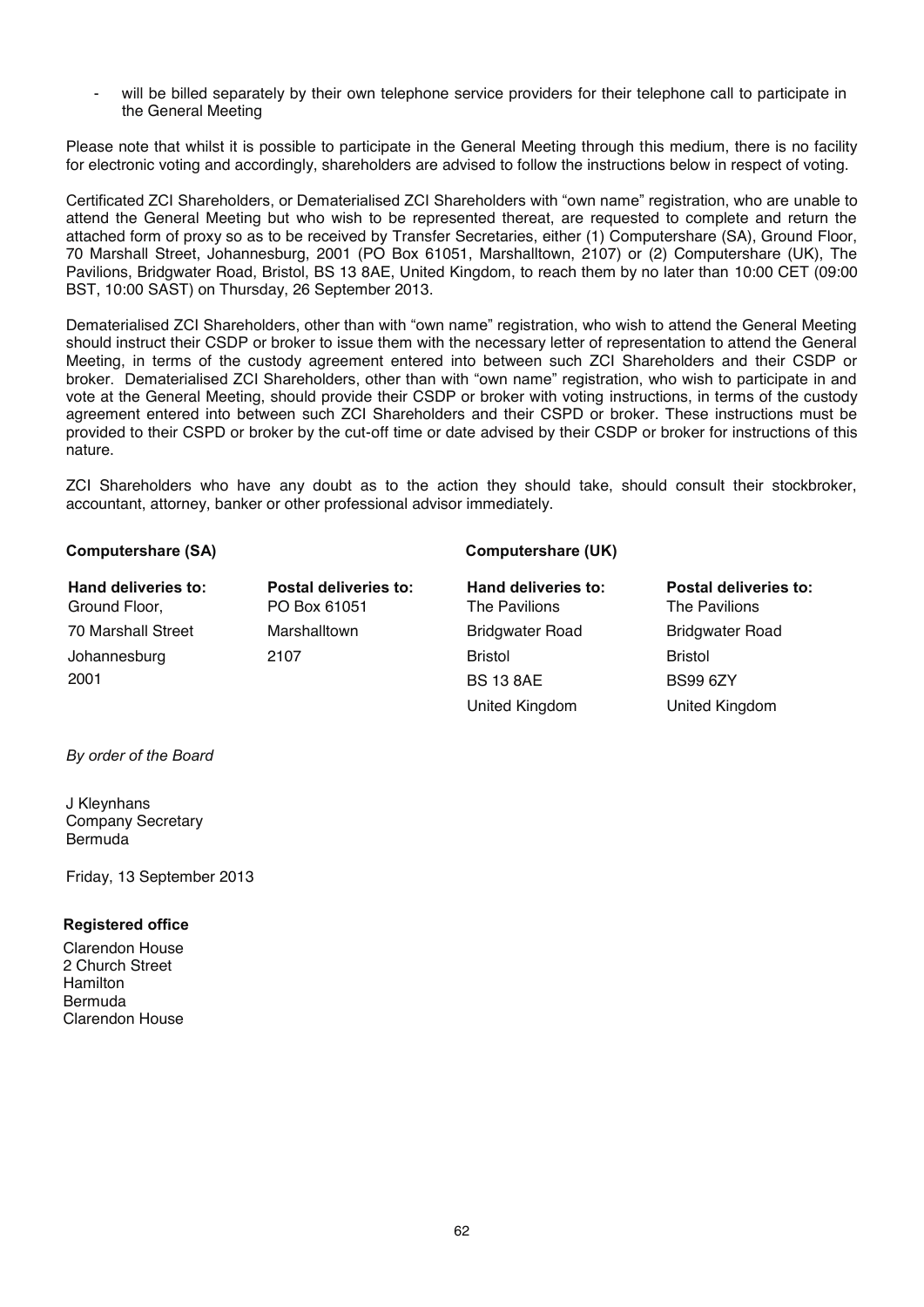# ZCI LIMITED

(Incorporated in Bermuda and as a branch of an external company in South Africa) Bermuda Registration number 661:1969 South African Registration number 1970/000023/10 JSE Share Code: ZCI ISIN Code: BMG988431240 Euronext share code: BMG988431240 ("ZCI")

## **Form of proxy – for use by ZCI shareholders registered on the South African share register**

**This form of proxy is for the use by ZCI shareholders who hold Certificated ZCI shares ("Certificated ZCI Shareholders") or who are registered as own-name in Dematerialised form, ("own-name Dematerialised ZCI Shareholders") only. ZCI Shareholders who have Dematerialised their ZCI shares, other than with ownname registration, are requested to refer to the "Action required by ZCI Shareholders" provided on page 4 of this Circular to which this form of proxy is attached, for a full understanding of the action required by them.** 

For use by Certificated ZCI Shareholders and own-name Dematerialised ZCI Shareholders, only, at the General Meeting of ZCI to be held at Hotel Novotel Luxembourg Kirchberg, Quartier Européen Nord Kirchberg, 6, rue du Fort Niedergrünewald, Luxembourg, on Monday, 30 September 2013, commencing at 10:00 CET (09:00 BST, 10:00 SAST), or at any adjournment thereof.

| 2.                              | of | or failing him/her |  |
|---------------------------------|----|--------------------|--|
| 1.                              | of | or failing him/her |  |
| do hereby appoint (see note 2): |    |                    |  |
| being the holder(s) of          |    | <b>ZCI shares</b>  |  |
| of (address)                    |    |                    |  |
| I/we (full names)               |    |                    |  |

3. the Chairman of the General Meeting,

 $\mathcal{X}$ 

as my/our proxy to act for me/us and on my/our behalf at the General Meeting which will be held for the purpose of considering and, if deemed fit, passing, with or without modification, the ordinary resolutions to be proposed thereat and at any adjournment thereof; and to vote for and/or against the ordinary resolutions and/or abstain from voting in respect of the ZCI shares registered in my/our name(s), in accordance with the following instructions (see note 3):

|                                                                                                                                                                                                     | <b>Number of ZCI shares</b> |                |                |
|-----------------------------------------------------------------------------------------------------------------------------------------------------------------------------------------------------|-----------------------------|----------------|----------------|
|                                                                                                                                                                                                     | For                         | <b>Against</b> | <b>Abstain</b> |
| <b>Ordinary Resolution Number 1 – approval of</b><br>the Fixed Fee/First Performance Fee Deed,<br>the Sale Deed, the Share Transfer Deed, the<br>Sale and Transfer Deed and the Escrow<br>Agreement |                             |                |                |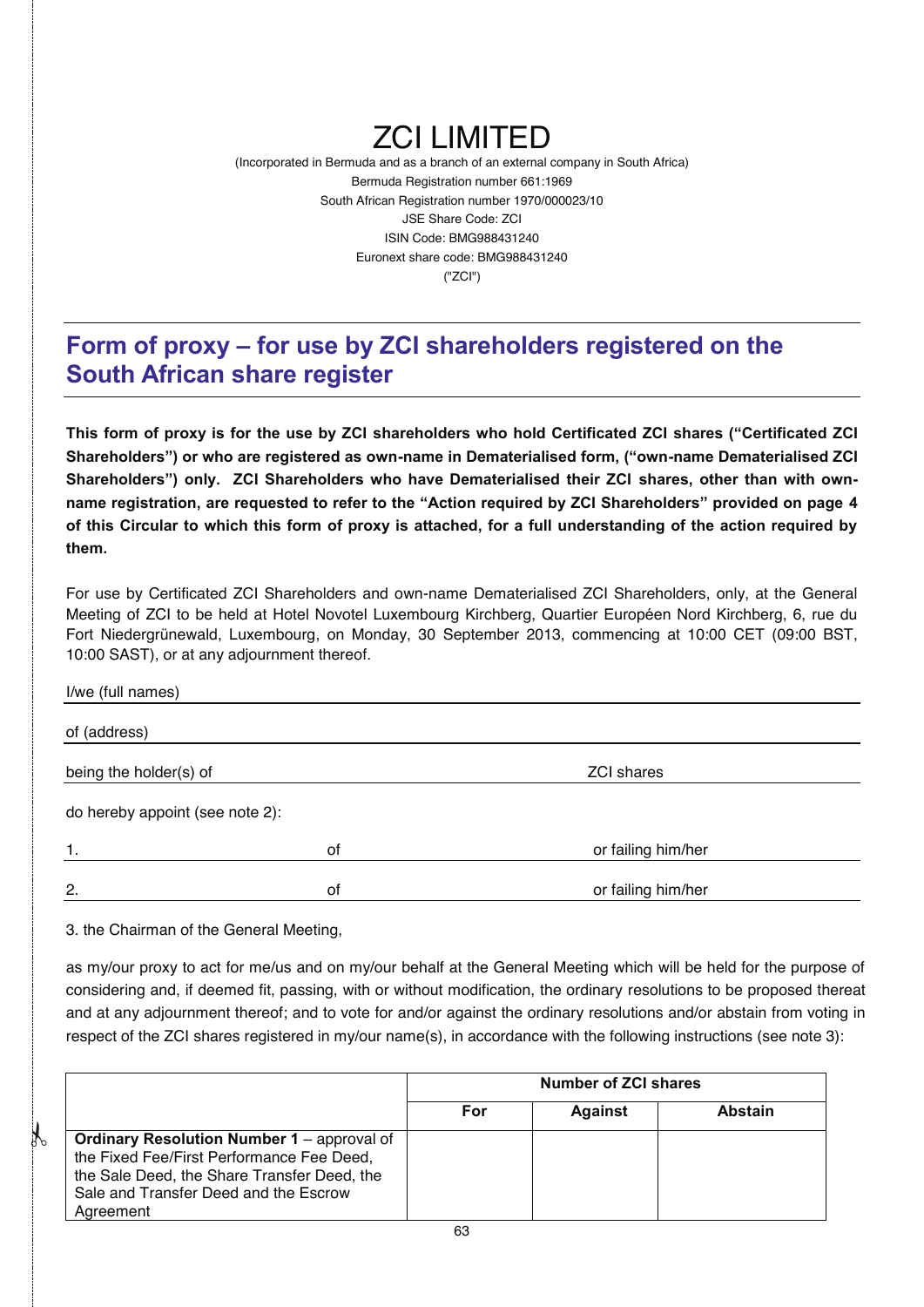|                                                                                               | Number of ZCI shares |                |                |
|-----------------------------------------------------------------------------------------------|----------------------|----------------|----------------|
|                                                                                               | For                  | <b>Against</b> | <b>Abstain</b> |
|                                                                                               |                      |                |                |
| <b>Ordinary Resolution Number 2 - authority to</b><br>implement the related party transaction |                      |                |                |

**\*Note:** Please indicate with an "x" or the number of ZCI shares in the spaces above how you wish your votes to be cast. If no indication is given, the proxy will vote or abstain in his/her discretion.

Any ZCI Shareholders entitled to vote at the General Meeting may appoint a proxy or proxies to attend, speak and vote in his/her stead. A proxy need not be a ZCI Shareholder.

| Signed at                      | on                                                                        | 2013 |
|--------------------------------|---------------------------------------------------------------------------|------|
|                                |                                                                           |      |
| Signature/s                    |                                                                           |      |
|                                |                                                                           |      |
|                                |                                                                           |      |
|                                | Name in BLOCK LETTERS (full name if signing in a representative capacity) |      |
| Assisted by (where applicable) |                                                                           |      |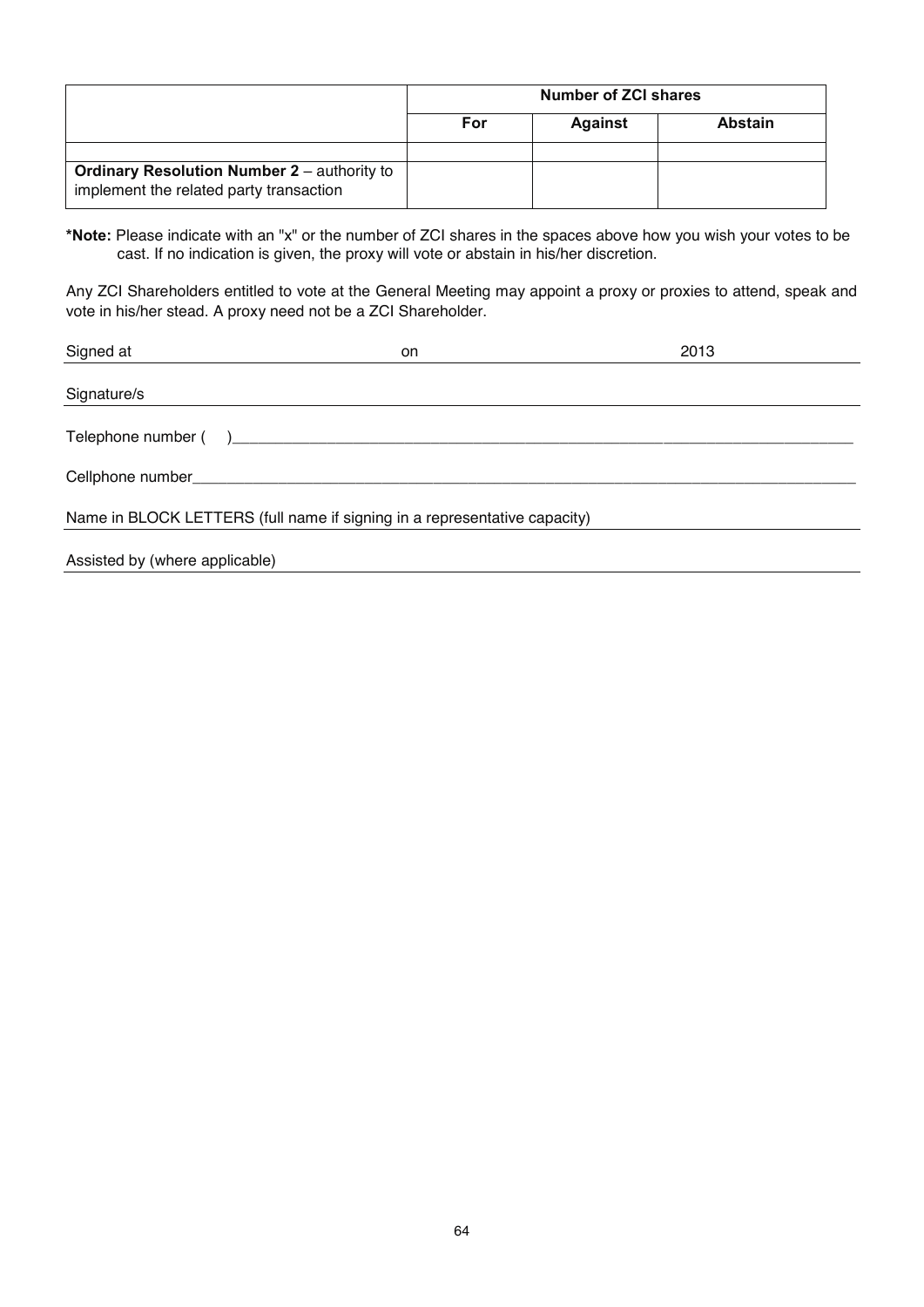#### **Notes**

- 1. This form of proxy must only be used by Certificated ZCI Shareholder or own-name Dematerialised ZCI Shareholder.
- 2. A ZCI Shareholder entitled to attend and vote may insert the name of a proxy or the names of two alternative proxies of the shareholder's choice in the space provided, with or without deleting "the Chairman of the General Meeting". A proxy need not be a shareholder of ZCI. The person whose name stands first on the form of proxy and who is present at the meeting will be entitled to act as proxy to the exclusion of those whose names follow.
- 3. A ZCI Shareholder is entitled to one vote on a show of hands and on a poll each ZCI Shareholder is entitled to one vote for each ZCI share held. A ZCI Shareholder's instructions to the proxy must be indicated by inserting the relevant number of votes exercisable by the ZCI Shareholder in the appropriate box. Failure to comply with this will be deemed to authorise the proxy to vote or to abstain from voting at the General Meeting as he/she deems fit in respect of all the ZCI Shareholders' votes.
- 4. A vote given in terms of an instrument of proxy shall be valid in relation to the General Meeting notwithstanding the death of the person granting it, or the revocation of the proxy, or the transfer of the ZCI Shares in respect of which the vote is given, unless an intimation in writing of such death, revocation or transfer is received by the Transfer Secretaries, not less than 48 hours before the commencement of the General Meeting.
- 5. If a ZCI Shareholder does not indicate on this form of proxy that his/her proxy is to vote in favour of or against any resolution or to abstain from voting, or gives contradictory instructions, or should any further resolution(s) or any amendment(s) which may properly be put before the General Meeting be proposed, the proxy shall be entitled to vote as he/she thinks fit.
- 6. The Chairman of the General Meeting may reject or accept any form of proxy which is completed and/or received, other than in compliance with these notes.
- 7. The completion and lodging of this form of proxy will not preclude the relevant ZCI Shareholder from attending the General Meeting and speaking and voting in person thereat to the exclusion of any proxy appointed in terms hereof, should such ZCI Shareholder wish to do so.
- 8. Documentary evidence establishing the authority of a person signing this form of proxy in a representative capacity must be attached to this form of proxy, unless previously recorded by ZCI or unless this requirement is waived by the Chairman of the General Meeting.
- 9. A minor or any other person under legal incapacity must be assisted by his/her parent or guardian, as applicable, unless the relevant documents establishing his/her capacity are produced or have been registered by ZCI or the Transfer Secretaries.
- 10. Where there are joint holders of ZCI Shares:
	- 10.1 any one holder may sign this form of proxy;
	- 10.2 the vote(s) of the senior shareholder (for that purpose seniority will be determined by the order in which the names of ZCI Shareholders appear in ZCI's register of ZCI Shareholders) who tenders a vote (whether in person or by proxy) will be accepted to the exclusion of the vote(s) of the other joint ZCI Shareholder(s).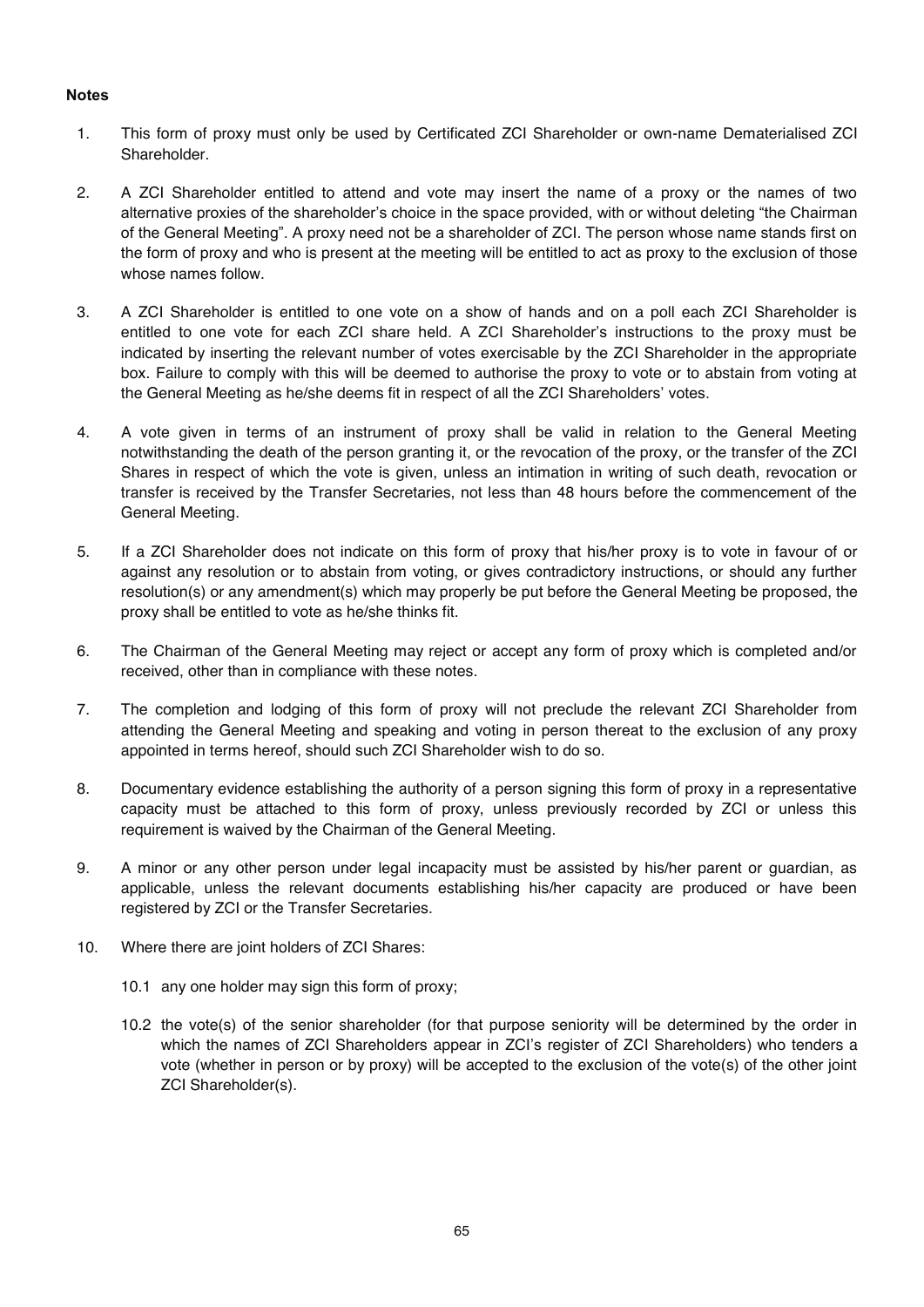- 11. A proxy may not delegate his/her authority to act on behalf of the relevant ZCI Shareholder, to another person.
- 12. Unless revoked, an appointment of a proxy pursuant to this form of proxy remains valid only until the end of the General Meeting or any adjournment of the General Meeting.
- 13. Forms of proxy should be lodged with or mailed to:

#### **Computershare (SA)**

| Hand deliveries to: | Postal deliveries to: |
|---------------------|-----------------------|
| Ground Floor,       | PO Box 61051          |
| 70 Marshall Street  | Marshalltown          |
| Johannesburg        | 2107                  |
| 2001                |                       |

to be received by no later than 10:00 CET (09:00 BST, 10:00 SAST) on Thursday, 26 September 2013.

14. Any alteration or correction made to this form of proxy, other than the deletion of alternatives, must be initialled by the signatory/ies.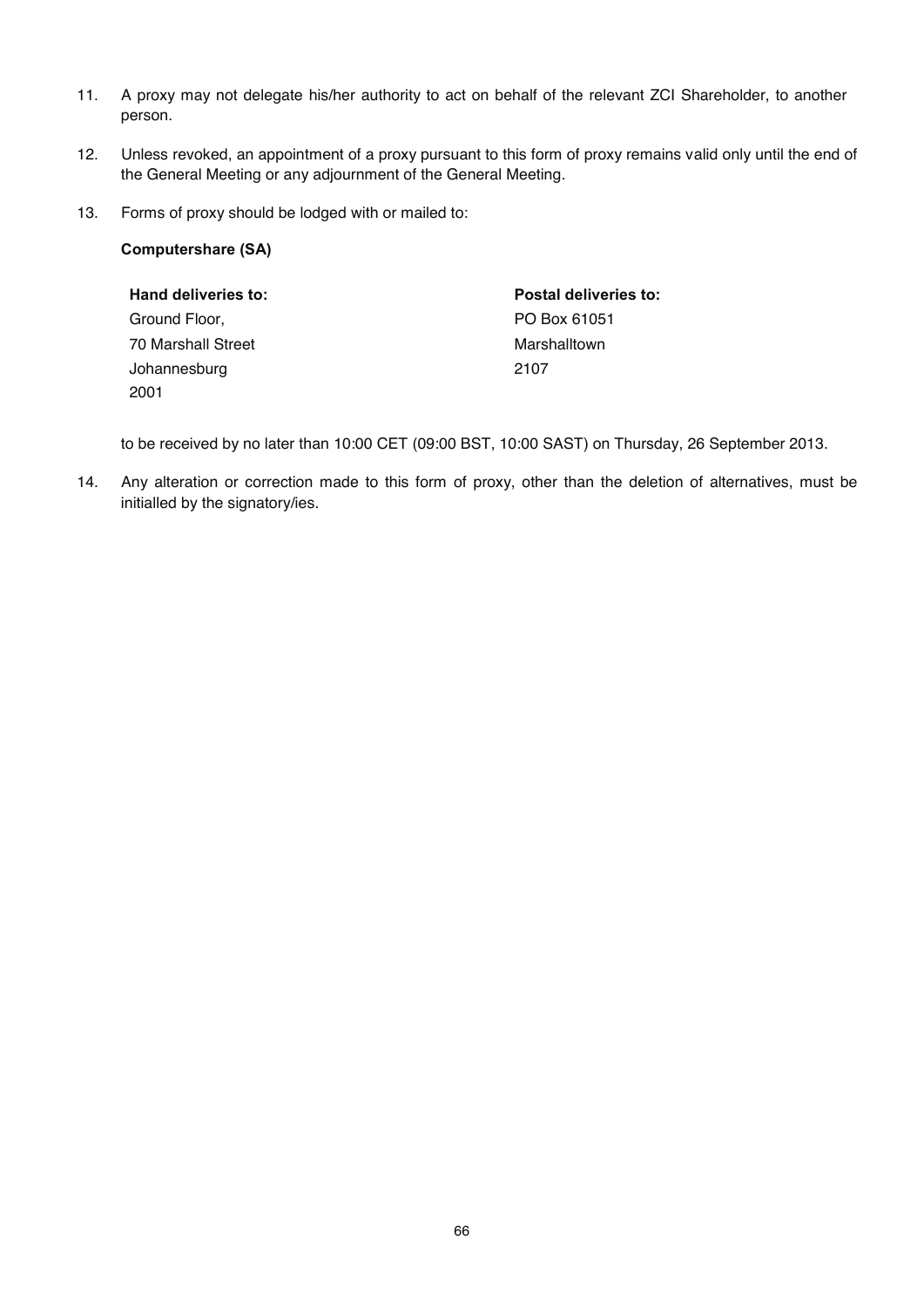# ZCI LIMITED

(Incorporated in Bermuda and as a branch of an external company in South Africa) Bermuda Registration number 661:1969 South African Registration number 1970/000023/10 JSE Share Code: ZCI ISIN Code: BMG988431240 Euronext share code: BMG988431240 ("ZCI")

## **Form of proxy – for use by ZCI shareholders registered on the United Kingdom share register**

I/we (full names) (BLOCK CAPITALS)

of (address)

being a member / members of ZCI hereby appoint:

or failing him/her the Chairman of the general meeting as my/our proxy to act on my/our behalf at the general meeting of ZCI to be held at Hotel Novotel Luxembourg Kirchberg, Quartier Européen Nord Kirchberg, 6, rue du Fort Niedergrünewald, Luxembourg on Monday, 30 September 2013, commencing at 10:00 CET (09:00 BST, 10:00 SAST), or at any adjournment thereof, ("General Meeting") and, in particular, to vote on the following resolutions dealing with the matters described in the notice of the General Meeting:

|                                                                                                                                                                                                     | <b>Number of ZCI shares</b> |                |                      |
|-----------------------------------------------------------------------------------------------------------------------------------------------------------------------------------------------------|-----------------------------|----------------|----------------------|
|                                                                                                                                                                                                     | For                         | <b>Against</b> | <b>Vote Withheld</b> |
| <b>Ordinary Resolution Number 1</b> – approval of<br>the Fixed Fee/First Performance Fee Deed,<br>the Sale Deed, the Share Transfer Deed, the<br>Sale and Transfer Deed and the Escrow<br>Agreement |                             |                |                      |
| <b>Ordinary Resolution Number 2</b> – authority to<br>implement the related party transaction                                                                                                       |                             |                |                      |

**\*Note:** Please indicate with an "x" or the number of ZCI shares in the spaces above how you wish your votes to be cast. If no indication is given, the proxy will vote or abstain in his/her discretion.

Signed at on 2013

Signature/s

Name in BLOCK LETTERS (full name if signing in a representative capacity)

Assisted by (where applicable)